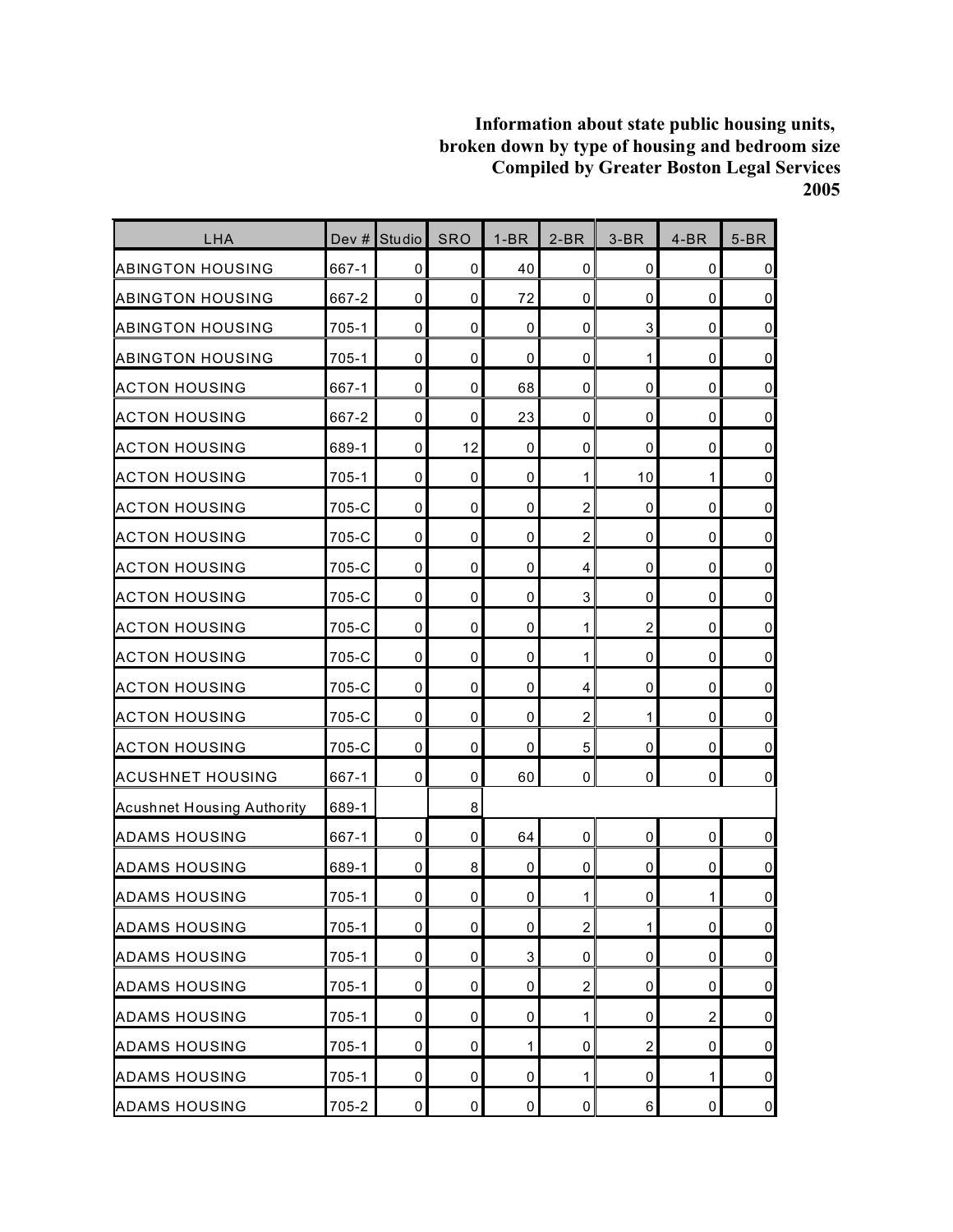| LHA                     | Dev $#$   | <b>Studio</b> | <b>SRO</b>     | $1-BR$         | $2-BR$         | $3-BR$         | $4-BR$         | $5-BR$         |
|-------------------------|-----------|---------------|----------------|----------------|----------------|----------------|----------------|----------------|
| AGAWAM HOUSING          | $200 - 1$ | 0             | 0              | 0              | 24             | 8              | 0              | $\mathbf 0$    |
| AGAWAM HOUSING          | 200-2     | 0             | 0              | 0              | 12             | 0              | $\mathbf 0$    | $\overline{0}$ |
| AGAWAM HOUSING          | 667-1     | 0             | 0              | 40             | $\Omega$       | 0              | 0              | $\mathbf 0$    |
| <b>AGAWAM HOUSING</b>   | 667-2     | 0             | 0              | 52             | 0              | 0              | 0              | $\pmb{0}$      |
| AGAWAM HOUSING          | 667-3     | 0             | 0              | 64             | 0              | 0              | 0              | $\pmb{0}$      |
| <b>AGAWAM HOUSING</b>   | 667-4     | 0             | 10             | 25             | $\mathbf 0$    | 0              | 0              | $\mathbf 0$    |
| AGAWAM HOUSING          | 705-1     | 0             | 0              | 0              | $\mathbf 0$    | $\overline{7}$ | $\mathbf 0$    | $\overline{0}$ |
| AMESBURY HOUSING        | $167 - 1$ | 0             | 0              | 0              | 0              | 0              | $\overline{c}$ | $\mathbf 0$    |
| <b>AMESBURY HOUSING</b> | $200 - 1$ | 0             | 0              | 0              | 15             | 12             | 0              | $\pmb{0}$      |
| AMESBURY HOUSING        | 667-1     | 0             | 0              | 30             | $\mathbf 0$    | 0              | 0              | $\mathbf 0$    |
| <b>AMESBURY HOUSING</b> | 667-2     | 0             | 0              | 30             | 0              | 0              | 0              | $\mathbf 0$    |
| AMESBURY HOUSING        | 667-3     | 0             | 0              | 43             | $\mathbf 0$    | 0              | 0              | $\pmb{0}$      |
| AMESBURY HOUSING        | 667-4     | 0             | 0              | 102            | $\mathbf 0$    | 0              | $\mathbf 0$    | $\mathbf 0$    |
| <b>AMESBURY HOUSING</b> | 705-1     | 0             | 0              | 0              | 0              | 10             | 0              | $\overline{0}$ |
| IAMESBURY HOUSING       | 705-1     | 0             | 0              | $\overline{c}$ | 5              | 3              | 3              | $\mathbf 0$    |
| IAMHERST HOUSING        | 667-1     | 0             | 0              | 30             | 0              | 0              | 0              | $\overline{0}$ |
| AMHERST HOUSING         | 667-2     | 0             | 0              | 80             | 0              | 0              | 0              | $\pmb{0}$      |
| <b>AMHERST HOUSING</b>  | 667-3     | 0             | 23             | 0              | 0              | 0              | 0              | $\mathsf 0$    |
| <b>AMHERST HOUSING</b>  | 689-1     | 0             | 0              | 0              | 0              | 4              | 1              | $\pmb{0}$      |
| <b>AMHERST HOUSING</b>  | 689-2     | 0             | 0              | 0              | 0              | 0              | $\overline{c}$ | $\mathbf 0$    |
| <b>AMHERST HOUSING</b>  | $705 - 1$ | 0             | 0              | 0              | $\overline{2}$ | $\overline{c}$ | 0              | $\mathsf 0$    |
| IAMHERST HOUSING        | 705-1     | 0             | 0              | 0              | 0              | 6              | 0              | $\mathbf 0$    |
| AMHERST HOUSING         | $705 - 1$ | 0             | $\overline{0}$ | 0              | $\overline{a}$ | 4              | $\pmb{0}$      | $\mathbf 0$    |
| <b>AMHERST HOUSING</b>  | 705-2     | 0             | 0              | 0              | 1              | 1              | 0              | $\overline{0}$ |
| <b>AMHERST HOUSING</b>  | 705-3     | 0             | 0              | 0              | 0              | 4              | 0              | $\overline{0}$ |
| <b>ANDOVER HOUSING</b>  | $200 - 1$ | 0             | 0              | 0              | 36             | 18             | $\overline{c}$ | $\overline{0}$ |
| <b>ANDOVER HOUSING</b>  | 667-1     | 0             | 0              | 41             | 0              | 0              | 0              | $\pmb{0}$      |
| <b>ANDOVER HOUSING</b>  | 667-2     | 0             | 0              | 40             | 0              | 0              | 0              | $\overline{0}$ |
| <b>ANDOVER HOUSING</b>  | 667-3     | 0             | 0              | 96             | $\pmb{0}$      | 0              | $\pmb{0}$      | $\overline{0}$ |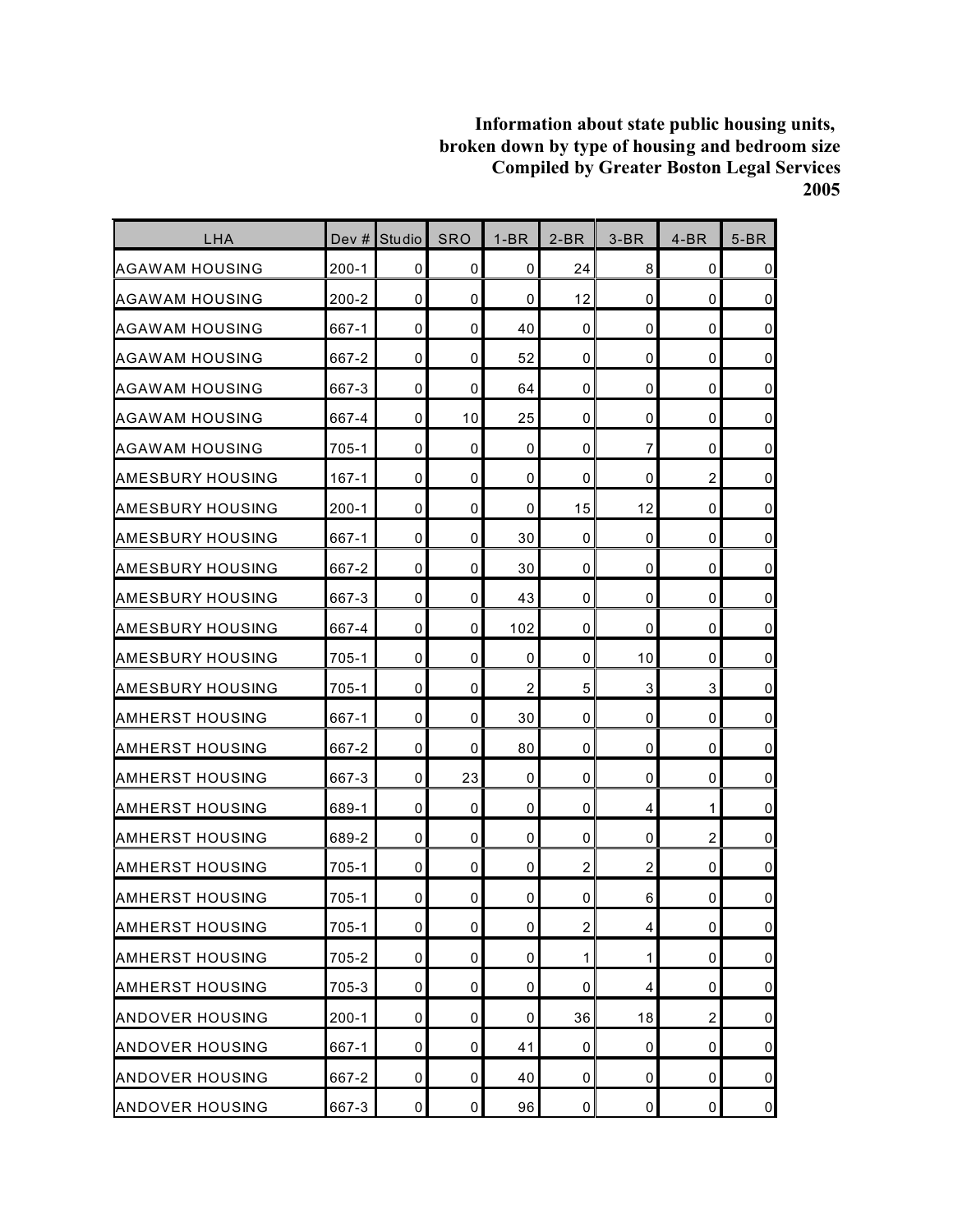| LHA                      | Dev $#$   | <b>Studio</b>           | <b>SRO</b>  | $1-BR$         | $2-BR$         | $3-BR$         | $4-BR$      | $5-BR$         |
|--------------------------|-----------|-------------------------|-------------|----------------|----------------|----------------|-------------|----------------|
| ANDOVER HOUSING          | 667-4     | 0                       | 0           | 40             | 0              | 0              | 0           | $\overline{0}$ |
| ANDOVER HOUSING          | 689-1     | $\mathbf 0$             | 0           | 4              | $\mathbf 0$    | 0              | 0           | $\overline{0}$ |
| <b>ARLINGTON HOUSING</b> | $200 - 1$ | 0                       | 0           | 0              | 70             | 56             | $\mathbf 0$ | $\overline{0}$ |
| ARLINGTON HOUSING        | 200-2     | 0                       | 0           | 0              | 20             | 30             | 0           | $\overline{0}$ |
| IARLINGTON HOUSING       | 667-1     | 0                       | 0           | 72             | 0              | 0              | 0           | $\overline{0}$ |
| <b>ARLINGTON HOUSING</b> | 667-2     | 0                       | 0           | 0              | 100            | 0              | 0           | $\overline{0}$ |
| <b>ARLINGTON HOUSING</b> | 667-3     | $\mathbf 0$             | 0           | 132            | 0              | 0              | $\mathbf 0$ | $\overline{0}$ |
| <b>ARLINGTON HOUSING</b> | 667-4     | $\mathbf{0}$            | $\mathbf 0$ | 144            | $\mathbf 0$    | 0              | $\mathbf 0$ | $\overline{0}$ |
| ARLINGTON HOUSING        | 667-5     | $\mathbf 0$             | 0           | 67             | $\mathbf 0$    | 0              | 0           | $\overline{0}$ |
| ARLINGTON HOUSING        | 667-6     | $\mathbf 0$             | 0           | 5              | 0              | 0              | 0           | $\overline{0}$ |
| <b>ARLINGTON HOUSING</b> | 689-1     | 0                       | 11          | 0              | $\mathbf 0$    | 0              | 0           | $\overline{0}$ |
| ASHLAND HOUSING          | 667-1     | 0                       | 0           | 40             | 0              | 0              | 0           | $\overline{0}$ |
| <b>ATHOL HOUSING</b>     | 667-1     | $\mathbf 0$             | 0           | 27             | $\mathbf 0$    | 0              | $\mathbf 0$ | $\overline{0}$ |
| <b>ATHOL HOUSING</b>     | 667-2     | 0                       | 0           | 50             | 0              | 0              | 0           | $\overline{0}$ |
| <b>ATHOL HOUSING</b>     | 705-1     | 0                       | 0           | 1              | 0              | 1              | 1           | $\overline{0}$ |
| <b>ATHOL HOUSING</b>     | $705 - 1$ | 0                       | 0           | 0              | $\mathbf 0$    | $\overline{2}$ | $\mathbf 0$ | $\overline{0}$ |
| ATHOL HOUSING            | 705-2     | 0                       | 0           | 0              | 6              | $\overline{c}$ | 0           | $\overline{0}$ |
| ATHOL HOUSING            | 705-3     | 0                       | 0           | 0              | $\overline{c}$ | $\mathbf{1}$   | 0           | $\overline{0}$ |
| ATTLEBORO HOUSING        | $167 - 1$ | 0                       | 0           | 4              | 0              | 0              | 0           | $\overline{0}$ |
| <b>ATTLEBORO HOUSING</b> | $200 - 1$ | $\mathbf 0$             | 0           | 0              | 56             | 36             | 0           | $\overline{0}$ |
| ATTLEBORO HOUSING        | 667-1     | $\mathbf 0$             | 0           | 113            | $\mathbf 0$    | 0              | 0           | $\overline{0}$ |
| ATTLEBORO HOUSING        | 667-3     | 0                       | 0           | 80             | 0              | 0              | 0           | $\pmb{0}$      |
| <b>ATTLEBORO HOUSING</b> | 667-4     | $\mathsf{O}\xspace$     | 0           | 75             | $\mathbf 0$    | $\pmb{0}$      | 0           | $\overline{0}$ |
| <b>ATTLEBORO HOUSING</b> | 667-5     | $\pmb{0}$               | 0           | 59             | 0              | 0              | 0           | $\overline{0}$ |
| <b>ATTLEBORO HOUSING</b> | 689-2     | $\overline{\mathbf{4}}$ | 0           | 4              | 0              | 0              | 0           | $\overline{0}$ |
| <b>ATTLEBORO HOUSING</b> | $705 - 1$ | $\overline{0}$          | 0           | $\overline{c}$ | 13             | 0              | 0           | $\overline{0}$ |
| <b>AUBURN HOUSING</b>    | $167 - 1$ | 0                       | $\pmb{0}$   | 8              | 0              | 0              | 0           | $\overline{0}$ |
| <b>AUBURN HOUSING</b>    | 667-1     | 0                       | 0           | 60             | 0              | 0              | 0           | $\overline{0}$ |
| <b>AUBURN HOUSING</b>    | 667-2     | $\mathbf 0$             | $\pmb{0}$   | 40             | $\pmb{0}$      | 0              | $\pmb{0}$   | $\overline{0}$ |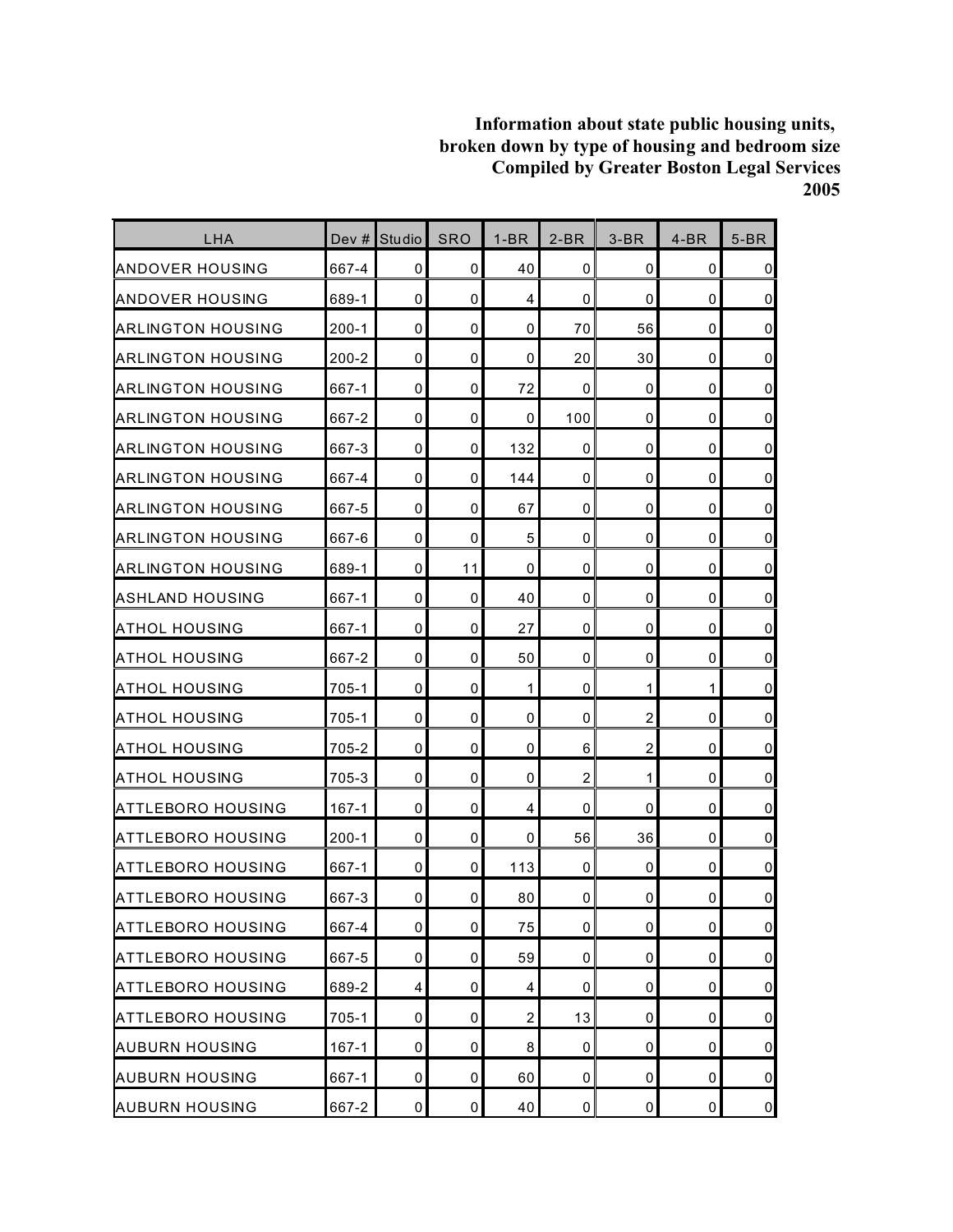| LHA                       | Dev # | <b>Studio</b> | <b>SRO</b> | $1-BR$    | $2-BR$         | $3-BR$       | $4-BR$      | $5-BR$         |
|---------------------------|-------|---------------|------------|-----------|----------------|--------------|-------------|----------------|
| AUBURN HOUSING            | 705-1 | 0             | 0          | 0         | 11             | 8            | 1           | $\pmb{0}$      |
| AUBURN HOUSING            | 705-2 | 0             | 0          | 0         | 6              | 6            | 0           | $\mathbf 0$    |
| AVON HOUSING              | 667-1 | $\mathbf 0$   | 0          | 70        | 0              | 0            | $\mathbf 0$ | $\pmb{0}$      |
| AYER HOUSING              | 667-1 | 0             | 0          | 54        | 0              | 0            | 0           | $\mathbf 0$    |
| AYER HOUSING              | 667-2 | 0             | 0          | 7         | 1              | 0            | 0           | $\pmb{0}$      |
| IAYER HOUSING             | 705-1 | $\mathbf 0$   | 0          | 0         | 5              | 8            | 0           | $\mathbf 0$    |
| BARNSTABLE HOUSING        | 667-1 | 0             | 0          | 64        | 0              | 0            | 0           | $\mathbf 0$    |
| BARNSTABLE HOUSING        | 667-2 | 10            | 0          | 34        | 27             | 0            | 0           | $\pmb{0}$      |
| BARNSTABLE HOUSING        | 667-3 | 0             | 18         | 0         | 0              | 0            | 0           | $\mathbf 0$    |
| BARNSTABLE HOUSING        | 689-1 | $\mathbf 0$   | 0          | 20        | $\mathbf 0$    | 0            | $\mathbf 0$ | $\pmb{0}$      |
| BARNSTABLE HOUSING        | 689-2 | $\mathbf 0$   | 8          | 0         | $\mathbf 0$    | 0            | $\mathbf 0$ | $\overline{0}$ |
| BARNSTABLE HOUSING        | 689-3 | 0             | 0          | 8         | 0              | 0            | 0           | $\mathbf 0$    |
| IBARNSTABLE HOUSING       | 689-3 | $\mathbf 0$   | 8          | 0         | $\mathbf 0$    | 0            | 0           | $\pmb{0}$      |
| IBARNSTABLE HOUSING       | 689-4 | 0             | 12         | 0         | 0              | 0            | 0           | $\pmb{0}$      |
| BARNSTABLE HOUSING        | 705   | 0             | 0          | 0         | 0              | 1            | 0           | $\mathbf 0$    |
| BARNSTABLE HOUSING        | 705   | $\mathbf 0$   | 0          | 0         | $\mathbf 0$    | 1            | $\mathbf 0$ | $\pmb{0}$      |
| BARNSTABLE HOUSING        | 705   | 0             | 0          | 0         | 1              | 0            | 0           | $\mathbf 0$    |
| BARNSTABLE HOUSING        | 705   | 0             | 0          | 0         | 1              | 0            | 0           | $\pmb{0}$      |
| IBARNSTABLE HOUSING       | 705   | 0             | 0          | 0         | 0              | 1            | 0           | $\mathbf 0$    |
| BARNSTABLE HOUSING        | 705   | 0             | 0          | 0         | 0              | 1            | 0           | $\pmb{0}$      |
| BARNSTABLE HOUSING        | 705   | 0             | 4          | 0         | $\mathbf 0$    | 0            | $\mathbf 0$ | $\pmb{0}$      |
| BARNSTABLE HOUSING        | 705   | 0             | 5          | 0         | 0              | 0            | 0           | $\pmb{0}$      |
| <b>BARNSTABLE HOUSING</b> | 705   | $\pmb{0}$     | 0          | $\pmb{0}$ | $\overline{0}$ | $\mathbf{1}$ | $\pmb{0}$   | $\overline{0}$ |
| <b>BARNSTABLE HOUSING</b> | 705   | 0             | 0          | 0         | 0              | 1            | 0           | $\overline{0}$ |
| <b>BARNSTABLE HOUSING</b> | 705   | 0             | 0          | 0         | 0              | 1            | 0           | $\overline{0}$ |
| <b>BARNSTABLE HOUSING</b> | 705   | $\mathbf 0$   | 0          | 0         | 1              | 0            | $\mathbf 0$ | $\overline{0}$ |
| <b>BARNSTABLE HOUSING</b> | 705   | 0             | 0          | 0         | 0              | 1            | 0           | $\overline{0}$ |
| <b>BARNSTABLE HOUSING</b> | 705   | 0             | 0          | 0         | 8              | 1            | 0           | $\overline{0}$ |
| <b>BARNSTABLE HOUSING</b> | 705   | $\mathbf 0$   | 0          | $\pmb{0}$ | $\mathbf{1}$   | $\mathbf{1}$ | 0           | $\overline{0}$ |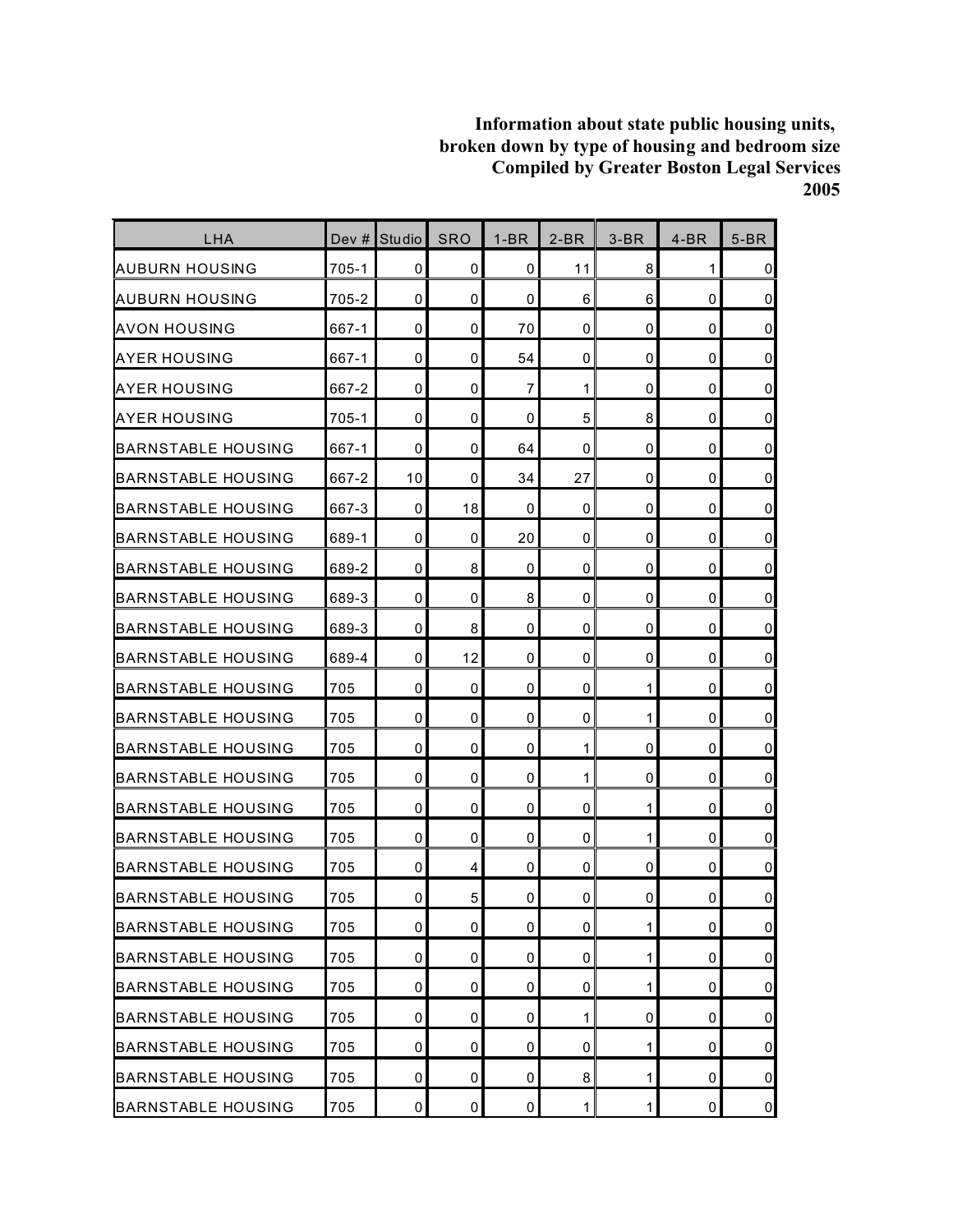| LHA                              | Dev $#$   | <b>Studio</b>       | <b>SRO</b>  | $1-BR$ | $2-BR$         | $3-BR$       | $4-BR$       | $5-BR$         |
|----------------------------------|-----------|---------------------|-------------|--------|----------------|--------------|--------------|----------------|
| <b>BARNSTABLE HOUSING</b>        | 705       | 0                   | 0           | 0      | 0              | 1            | 0            | $\overline{0}$ |
| BARNSTABLE HOUSING               | 705       | 0                   | 0           | 0      | $\mathbf 0$    | 1            | 0            | $\overline{0}$ |
| BARNSTABLE HOUSING               | 705       | 0                   | 0           | 0      | 0              | 1            | 0            | $\mathbf 0$    |
| IBARNSTABLE HOUSING              | 705       | 0                   | 4           | 0      | 0              | 0            | 0            | $\overline{0}$ |
| BARNSTABLE HOUSING               | 705       | 0                   | 0           | 0      | 0              | 1            | 0            | $\overline{0}$ |
| BARNSTABLE HOUSING               | 705       | 0                   | 4           | 0      | 0              | 0            | 0            | $\overline{0}$ |
| BARNSTABLE HOUSING               | 705       | $\mathbf 0$         | 0           | 0      | 0              | 1            | $\mathbf 0$  | $\overline{0}$ |
| <b>BARNSTABLE HOUSING</b>        | 705       | 0                   | $\mathbf 0$ | 0      | 0              | 1            | $\mathbf 0$  | $\overline{0}$ |
| BARNSTABLE HOUSING               | 705       | 0                   | 0           | 0      | 0              | 1            | 0            | $\overline{0}$ |
| BARNSTABLE HOUSING               | 705       | 0                   | 0           | 0      | 0              | 1            | 0            | $\overline{0}$ |
| BARNSTABLE HOUSING               | 705       | 0                   | 0           | 0      | 0              | $\mathbf{1}$ | 0            | $\overline{0}$ |
| BARNSTABLE HOUSING               | 705       | 0                   | 0           | 0      | 0              | 1            | 0            | $\overline{0}$ |
| <b>BARNSTABLE HOUSING</b>        | 705       | 0                   | 0           | 0      | 0              | 1            | 0            | $\pmb{0}$      |
| BARNSTABLE HOUSING               | 705       | 0                   | 0           | 0      | $\overline{2}$ | 3            | 0            | $\overline{0}$ |
| BARNSTABLE HOUSING               | 705       | 0                   | 0           | 0      | 0              | 1            | 0            | $\mathbf 0$    |
| IBARNSTABLE HOUSING              | 705       | 0                   | 0           | 0      | $\mathbf 0$    | 1            | 0            | $\overline{0}$ |
| IBARNSTABLE HOUSING              | 705       | 0                   | 0           | 0      | 0              | 1            | 0            | $\overline{0}$ |
| <b>BARNSTABLE HOUSING</b>        | 705       | 0                   | 0           | 0      | 1              | 0            | 0            | $\pmb{0}$      |
| BARNSTABLE HOUSING               | 705       | 0                   | 4           | 0      | 0              | 0            | 0            | $\overline{0}$ |
| <b>BARNSTABLE HOUSING</b>        | 705       | 0                   | 4           | 0      | 0              | 0            | 0            | $\overline{0}$ |
| BARNSTABLE HOUSING               | 705       | 0                   | 0           | 0      | 0              | $\mathbf{1}$ | 0            | $\overline{0}$ |
| IBARNSTABLE HOUSING              | 705-2     | 0                   | 0           | 0      | 1              | 0            | 0            | $\mathbf 0$    |
| <b>BARNSTABLE HOUSING</b>        | 705-2     | $\mathsf{O}\xspace$ | 0           | 0      | $\pmb{0}$      | 0            | $\mathbf{1}$ | $\overline{0}$ |
| <b>BARNSTABLE HOUSING</b>        | 705-2     | 0                   | $\pmb{0}$   | 0      | $\pmb{0}$      | $\mathbf{1}$ | 0            | $\overline{0}$ |
| <b>BARRE HOUSING</b>             | 667-1     | 0                   | 0           | 52     | 0              | 0            | 0            | $\overline{0}$ |
| <b>BARRE HOUSING</b>             | 705-1     | $\mathbf 0$         | 0           | 4      | 5              | 5            | 0            | $\overline{0}$ |
| <b>Bedford Housing Authority</b> | $167 - 1$ | $\pmb{0}$           | 0           | 8      | 0              | 0            | 0            | $\overline{0}$ |
| <b>BEDFORD HOUSING</b>           | $200 - 1$ | 0                   | 0           | 0      | 6              | 6            | 0            | $\overline{0}$ |
| <b>BEDFORD HOUSING</b>           | 667-1     | $\mathbf 0$         | 0           | 40     | $\pmb{0}$      | 0            | $\pmb{0}$    | $\overline{0}$ |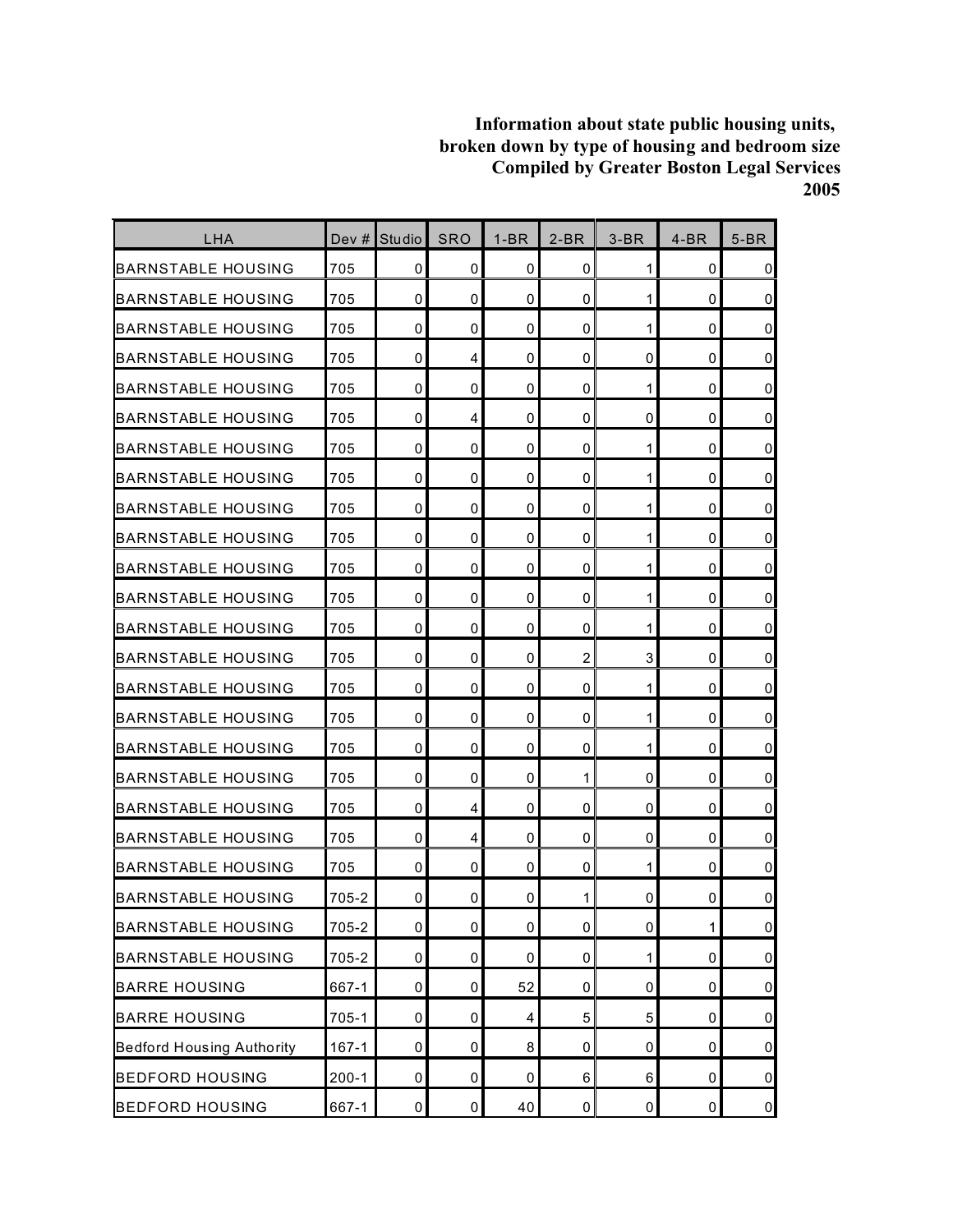| <b>LHA</b>                 |           | Dev # Studio   | <b>SRO</b>     | $1-BR$ | $2-BR$         | $3-BR$      | $4-BR$         | $5-BR$         |
|----------------------------|-----------|----------------|----------------|--------|----------------|-------------|----------------|----------------|
| BEDFORD HOUSING            | 667-2     | 0              | 0              | 40     | 0              | 0           | 0              | 0              |
| IBELCHERTOWN HOUSING       | 667-1     | $\mathbf 0$    | 0              | 48     | $\mathbf{0}$   | 0           | 0              | $\overline{0}$ |
| IBELCHERTOWN HOUSING       | 689-1     | 0              | 0              | 8      | 0              | 0           | 0              | $\mathbf 0$    |
| BELCHERTOWN HOUSING        | 689-2     | 0              | 4              | 0      | 0              | 0           | 0              | $\pmb{0}$      |
| <b>BELCHERTOWN HOUSING</b> | 689-2     | 0              | 0              | 0      | 0              | 0           | 1              | $\mathbf 0$    |
| <b>BELCHERTOWN HOUSING</b> | 705-1     | 0              | 0              | 0      | 1              | 4           | $\overline{2}$ | $\overline{0}$ |
| <b>BELCHERTOWN HOUSING</b> | 705-1     | 0              | $\mathbf 0$    | 0      | 1              | 4           | 1              | $\pmb{0}$      |
| BELLINGHAM HOUSING         | 667-1     | 0              | 0              | 64     | 0              | 0           | 0              | $\mathbf 0$    |
| IBELLINGHAM HOUSING        | 667-2     | 0              | 0              | 56     | 0              | 0           | 0              | $\overline{0}$ |
| <b>BELLINGHAM HOUSING</b>  | 705-A     | 0              | 0              | 0      | $\overline{c}$ | 0           | 0              | $\mathbf 0$    |
| IBELLINGHAM HOUSING        | 705-B     | 0              | 0              | 0      | 0              | 0           | 1              | $\mathbf 0$    |
| <b>BELMONT HOUSING</b>     | $200 - 1$ | 0              | $\mathbf 0$    | 0      | 50             | 50          | 0              | $\overline{0}$ |
| BELMONT HOUSING            | 667-1     | $\mathbf{0}$   | 0              | 80     | 0              | 0           | 0              | $\mathbf 0$    |
| BELMONT HOUSING            | 667-2     | 0              | 0              | 74     | 0              | 0           | 0              | $\overline{0}$ |
| <b>BELMONT HOUSING</b>     | 689-1     | 0              | 8              | 0      | 0              | 0           | 0              | $\mathbf 0$    |
| <b>BERKSHIRE COUNTY</b>    | 667-2     | 0              | 0              | 22     | 0              | 0           | 0              | $\pmb{0}$      |
| IBERKSHIRE COUNTY          | 705-2     | 0              | 0              | 0      | 0              | 8           | 0              | $\overline{0}$ |
| BEVERLY HOUSING            | $200 - 1$ | $\mathbf 0$    | 0              | 1      | 42             | 34          | 0              | $\pmb{0}$      |
| <b>BEVERLY HOUSING</b>     | $200 - 2$ | 0              | 0              | 0      | 20             | 20          | 0              | $\overline{0}$ |
| IBEVERLY HOUSING           | 667-1     | 0              | 0              | 20     | 0              | 0           | 0              | $\mathbf 0$    |
| <b>BEVERLY HOUSING</b>     | 667-2     | 0              | 0              | 26     | 0              | 0           | 0              | $\overline{0}$ |
| <b>BEVERLY HOUSING</b>     | 667-3     | 0              | 0              | 54     | 0              | 0           | 0              | $\pmb{0}$      |
| <b>BEVERLY HOUSING</b>     | 667-4     | $\overline{0}$ | $\overline{0}$ | 50     | $\pmb{0}$      | 0           | 0              | $\overline{0}$ |
| <b>BEVERLY HOUSING</b>     | 667-5     | 0              | 0              | 50     | 0              | 0           | 0              | $\overline{0}$ |
| <b>BEVERLY HOUSING</b>     | 667-6     | 0              | 0              | 50     | 0              | 0           | 0              | $\overline{0}$ |
| <b>BEVERLY HOUSING</b>     | 667-7     | 0              | 0              | 57     | 0              | $\mathbf 0$ | 0              | $\overline{0}$ |
| <b>BEVERLY HOUSING</b>     | 667-8     | 0              | 0              | 28     | $\overline{c}$ | 0           | 5              | $\overline{0}$ |
| <b>BEVERLY HOUSING</b>     | $705 - 1$ | 0              | 0              | 0      | 0              | 12          | 0              | $\overline{0}$ |
| <b>BILLERICA HOUSING</b>   | 667-1     | $\pmb{0}$      | $\mathbf 0$    | 64     | $\pmb{0}$      | 0           | 0              | $\overline{0}$ |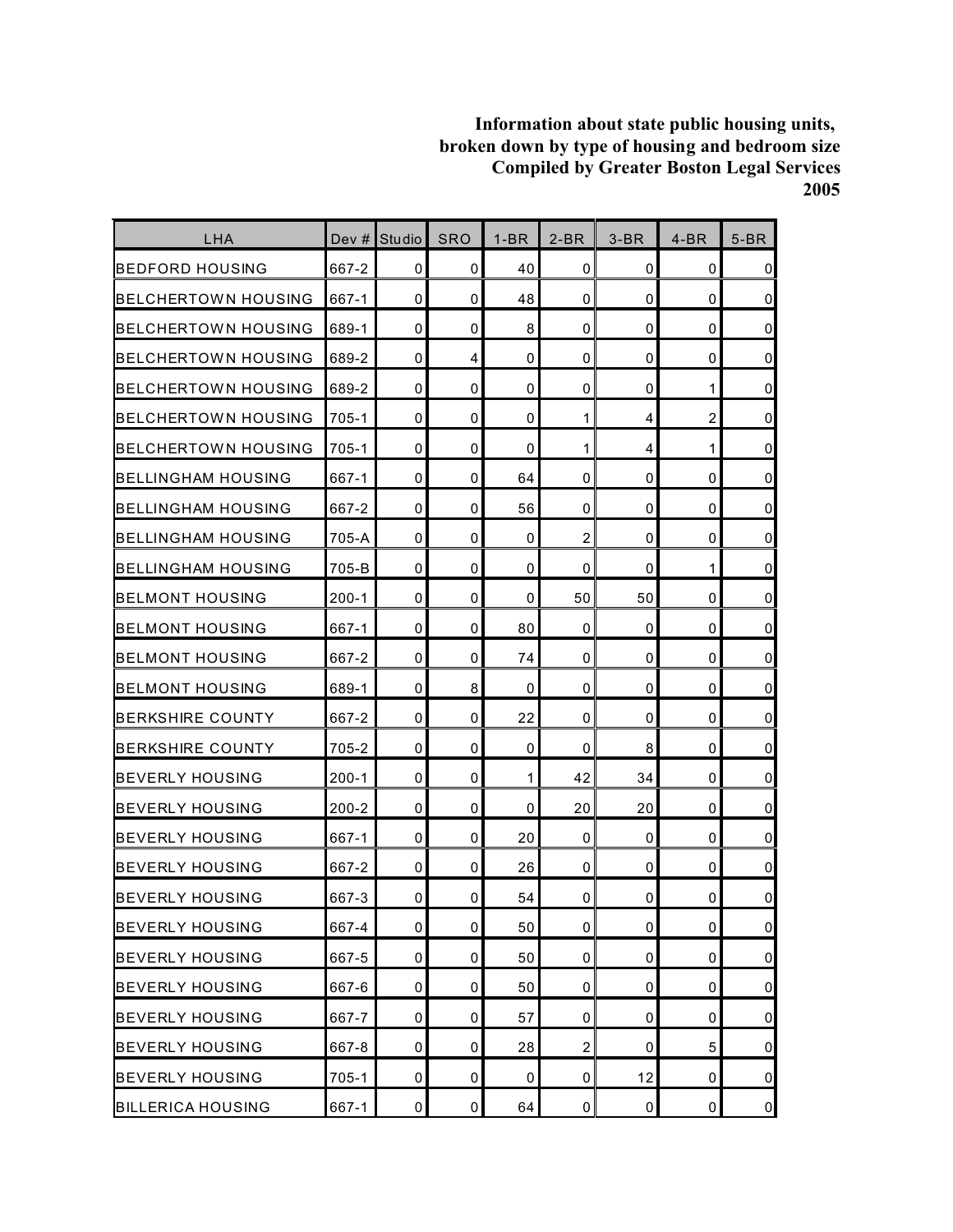| LHA                             | Dev #     | Studio         | <b>SRO</b>     | $1-BR$      | $2-BR$      | $3-BR$           | $4-BR$              | $5-BR$              |
|---------------------------------|-----------|----------------|----------------|-------------|-------------|------------------|---------------------|---------------------|
| <b>BILLERICA HOUSING</b>        | 667-2     | 0              | 0              | 80          | $\mathbf 0$ | 0                | 0                   | $\pmb{0}$           |
| <b>BILLERICA HOUSING</b>        | 667-3     | 0              | 0              | 33          | $\mathbf 0$ | 0                | 0                   | $\mathsf 0$         |
| <b>BILLERICA HOUSING</b>        | 689-1     | 0              | 0              | 8           | 0           | 0                | $\mathbf 0$         | $\pmb{0}$           |
| <b>BILLERICA HOUSING</b>        | 689-1     | 0              | 0              | 8           | $\mathbf 0$ | 0                | 0                   | $\mathbf 0$         |
| <b>BILLERICA HOUSING</b>        | 705-1     | 0              | 0              | 0           | 1           | $\overline{c}$   | $\mathbf 0$         | $\mathsf 0$         |
| <b>BILLERICA HOUSING</b>        | 705-2     | 0              | 0              | 0           | 0           | 1                | 0                   | $\mathsf 0$         |
| <b>BILLERICA HOUSING</b>        | 705-3     | 0              | 0              | 0           | $\pmb{0}$   | $\mathbf{1}$     | $\mathbf 0$         | $\overline{0}$      |
| <b>BILLERICA HOUSING</b>        | 705-4     | 0              | 0              | 0           | 0           | 0                | 1                   | $\pmb{0}$           |
| <b>BILLERICA HOUSING</b>        | 705-5     | 0              | 0              | 0           | $\mathbf 0$ | 1                | 0                   | $\pmb{0}$           |
| <b>BILLERICA HOUSING</b>        | 705-6     | 0              | 0              | $\pmb{0}$   | $\mathbf 0$ | 1                | $\mathbf 0$         | $\mathbf 0$         |
| <b>BILLERICA HOUSING</b>        | 705-7     | 0              | 0              | 0           | 0           | 1                | 0                   | $\mathsf 0$         |
| <b>BILLERICA HOUSING</b>        | 705-8     | 0              | 0              | 0           | $\mathbf 0$ | $\boldsymbol{2}$ | 0                   | $\mathbf 0$         |
| <b>BLACKSTONE HOUSING</b>       | 667-1     | 0              | 0              | 56          | $\pmb{0}$   | 0                | 0                   | $\mathsf{O}\xspace$ |
| <b>BOSTON HOUSING</b>           | $167 - 1$ | 0              | 8              | 0           | 0           | 0                | 0                   | $\overline{0}$      |
| <b>Boston Housing Authority</b> | $167 - 2$ |                |                | 8           |             |                  |                     |                     |
| <b>BOSTON HOUSING</b>           | $200-1$   | 0              | 0              | 155         | 230         | 226              | 76                  | 43                  |
| <b>BOSTON HOUSING</b>           | $200 - 1$ | 0              | 0              | 0           | 111         | 127              | 11                  | $\pmb{0}$           |
| <b>BOSTON HOUSING</b>           | $200 - 1$ | 0              | 0              | 18          | 66          | 42               | 6                   | $\mathsf{O}\xspace$ |
| <b>BOSTON HOUSING</b>           | $200 - 2$ | 0              | 0              | 36          | 18          | 18               | 0                   | $\mathbf 0$         |
| <b>BOSTON HOUSING</b>           | 200-4     | 0              | 0              | 0           | 132         | 120              | $\mathbf 0$         | $6\phantom{a}$      |
| <b>BOSTON HOUSING</b>           | $200 - 5$ | 0              | 0              | 0           | 112         | 90               | 0                   | $\mathsf 0$         |
| <b>BOSTON HOUSING</b>           | 200-7     | 0              | 0              | 32          | 127         | 102              | 17                  | 5                   |
| <b>BOSTON HOUSING</b>           | $200 - 8$ | 0              | $\overline{0}$ | 43          | 137         | 107              | 27                  | 13                  |
| <b>BOSTON HOUSING</b>           | 667-1     | $\pmb{0}$      | 0              | 0           | 40          | 0                | $\pmb{0}$           | $\overline{0}$      |
| <b>BOSTON HOUSING</b>           | 667-2     | 0              | 0              | 80          | 0           | 0                | 0                   | $\overline{0}$      |
| <b>BOSTON HOUSING</b>           | 667-3     | $6\phantom{.}$ | 0              | 56          | $\,6\,$     | 0                | $\pmb{0}$           | $\overline{0}$      |
| <b>BOSTON HOUSING</b>           | 667-6     | 0              | 0              | $\mathbf 5$ | 0           | 0                | $\pmb{0}$           | $\overline{0}$      |
| <b>BOSTON HOUSING</b>           | 689-1     |                | 280            |             |             |                  |                     |                     |
| <b>BOSTON HOUSING</b>           | 689-1     | 0              | 8              | $\mathsf 0$ | $\pmb{0}$   | 0                | $\mathsf{O}\xspace$ | $\overline{0}$      |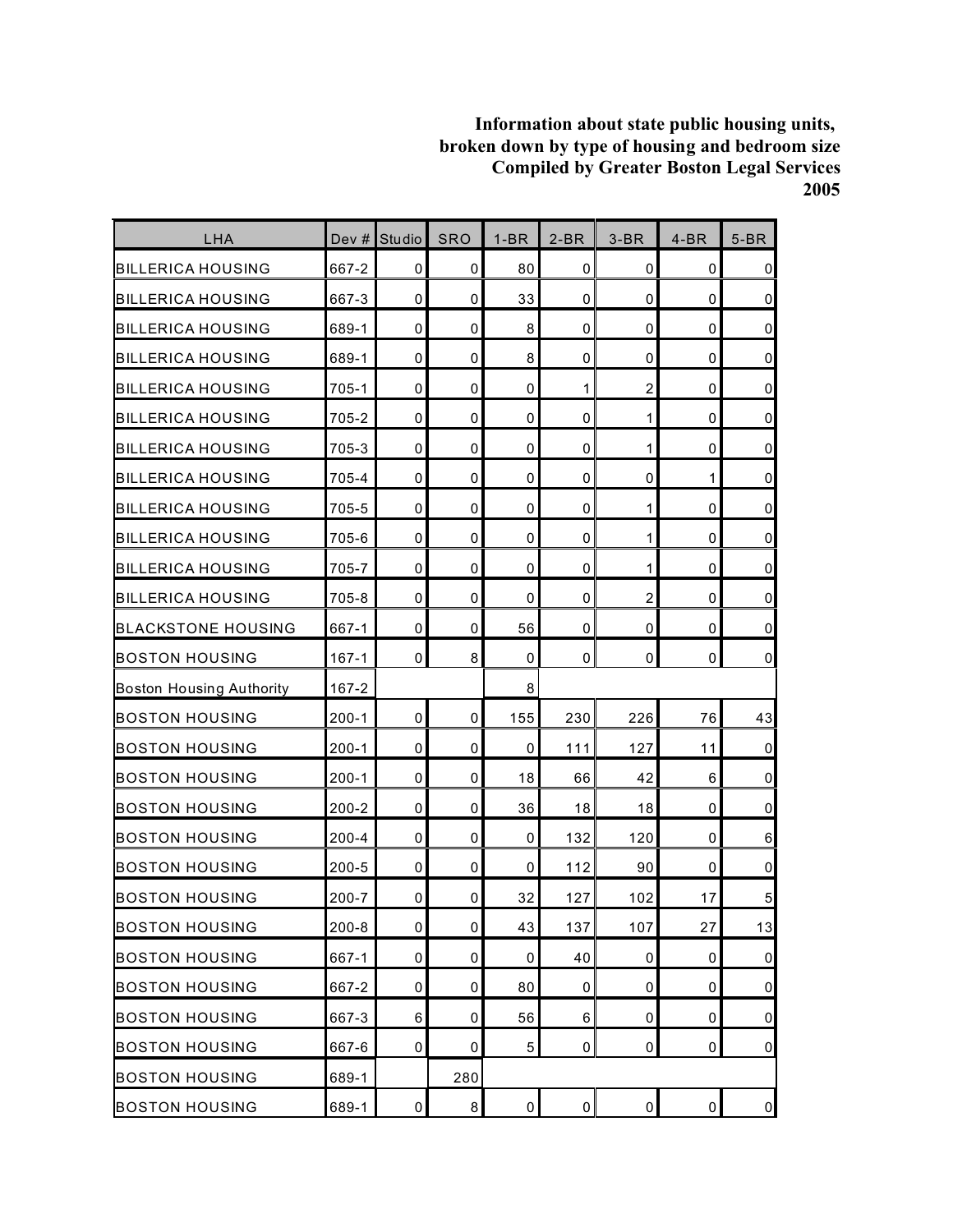| LHA                             | Dev #     | Studio      | <b>SRO</b>  | $1-BR$      | $2-BR$         | $3-BR$         | $4-BR$      | $5-BR$         |
|---------------------------------|-----------|-------------|-------------|-------------|----------------|----------------|-------------|----------------|
| <b>BOSTON HOUSING</b>           | 689-3     | 0           | 8           | 0           | 0              | 0              | 0           | $\overline{0}$ |
| <b>BOSTON HOUSING</b>           | 689-4     | 0           | 8           | 0           | 0              | 0              | $\mathbf 0$ | $\overline{0}$ |
| <b>BOSTON HOUSING</b>           | 689-5     | $\mathbf 0$ | 8           | 0           | 0              | 0              | $\mathbf 0$ | $\overline{0}$ |
| <b>BOSTON HOUSING</b>           | 689-6     | 0           | 0           | 0           | 3              | 0              | 0           | $\overline{0}$ |
| <b>BOSTON HOUSING</b>           | 689-6     | $\mathbf 0$ | 0           | 0           | 3              | 0              | 0           | $\overline{0}$ |
| <b>BOSTON HOUSING</b>           | 689-7     | 0           | 8           | 0           | 0              | 0              | $\mathbf 0$ | $\overline{0}$ |
| <b>BOSTON HOUSING</b>           | 689-8     | 0           | 8           | 0           | $\mathbf 0$    | 0              | $\mathbf 0$ | $\overline{0}$ |
| <b>Boston Housing Authority</b> | $705 - 1$ | 0           | 0           | 0           | $\mathbf 0$    | 6              | $\mathbf 0$ | $\overline{0}$ |
| <b>Boston Housing Authority</b> | 705-1     | 0           | 0           | 0           | 0              | 0              | 0           | $\overline{0}$ |
| <b>Boston Housing Authority</b> | $705 - 1$ | 0           | 0           | 0           | 5              | $\overline{c}$ | $\mathbf 0$ | $\overline{0}$ |
| <b>BOSTON HOUSING</b>           | 705-3     | $\pmb{0}$   | $\mathbf 0$ | 0           | 10             | 0              | $\mathbf 0$ | $\overline{0}$ |
| <b>Boston Housing Authority</b> | 705-3     | 0           | $\mathbf 0$ | 0           | $\overline{c}$ | 0              | $\mathbf 0$ | $\overline{0}$ |
| <b>Boston Housing Authority</b> | 705-6     | $\pmb{0}$   | $\mathbf 0$ | 0           | 50             | 58             | 4           | $\pmb{0}$      |
| <b>BOURNE HOUSING</b>           | 667-1     | 0           | 0           | 32          | 4              | 0              | 0           | $\overline{0}$ |
| <b>BOURNE HOUSING</b>           | 689-1     | 0           | 0           | $\mathbf 0$ | 8              | 8              | 0           | $\pmb{0}$      |
| <b>BOURNE HOUSING</b>           | $705 - 1$ | $\pmb{0}$   | $\mathbf 0$ | 0           | $\overline{7}$ | 7              | 0           | $\overline{0}$ |
| <b>BRAINTREE HOUSING</b>        | 667-1     | 0           | 0           | 76          | $\mathbf 0$    | 0              | $\mathbf 0$ | $\overline{0}$ |
| <b>BRAINTREE HOUSING</b>        | 667-2     | $\pmb{0}$   | $\mathbf 0$ | 28          | 0              | 0              | $\mathbf 0$ | $\overline{0}$ |
| <b>BRAINTREE HOUSING</b>        | 667-3     | 0           | 0           | 58          | 0              | 0              | 0           | $\overline{0}$ |
| <b>BRAINTREE HOUSING</b>        | 667-4     | 0           | 17          | 0           | 0              | $\mathbf 0$    | $\mathbf 0$ | $\overline{0}$ |
| <b>BRAINTREE HOUSING</b>        | 689-1     | $\pmb{0}$   | 7           | 0           | 0              | 0              | $\mathbf 0$ | $\overline{0}$ |
| <b>BRAINTREE HOUSING</b>        | $705 - 1$ | 0           | 0           | 0           | 0              | 1              | 0           | $\pmb{0}$      |
| <b>BRAINTREE HOUSING</b>        | $705 - 1$ | $\mathbf 0$ | 0           | $\mathbf 0$ | $\pmb{0}$      | $\mathbf{1}$   | 0           | $\overline{0}$ |
| <b>BRAINTREE HOUSING</b>        | $705 - 1$ | 0           | $\mathbf 0$ | 0           | 0              | $\mathbf{1}$   | 0           | $\overline{0}$ |
| <b>BRAINTREE HOUSING</b>        | 705-2     | 0           | 0           | 0           | 0              | $\overline{2}$ | 0           | $\overline{0}$ |
| <b>BRAINTREE HOUSING</b>        | 705-2     | 0           | $\mathbf 0$ | 0           | 0              | $\overline{2}$ | 0           | $\overline{0}$ |
| <b>BREWSTER HOUSING</b>         | 667-1     | 0           | $\mathbf 0$ | 32          | 0              | 0              | $\mathbf 0$ | $\overline{0}$ |
| <b>BREWSTER HOUSING</b>         | 705-2     | 0           | 0           | 0           | 6              | 18             | 0           | $\overline{0}$ |
| <b>BRIDGEWATER HOUSING</b>      | 667-1     | 0           | $\mathbf 0$ | 96          | $\pmb{0}$      | $\mathbf 0$    | $\pmb{0}$   | $\overline{0}$ |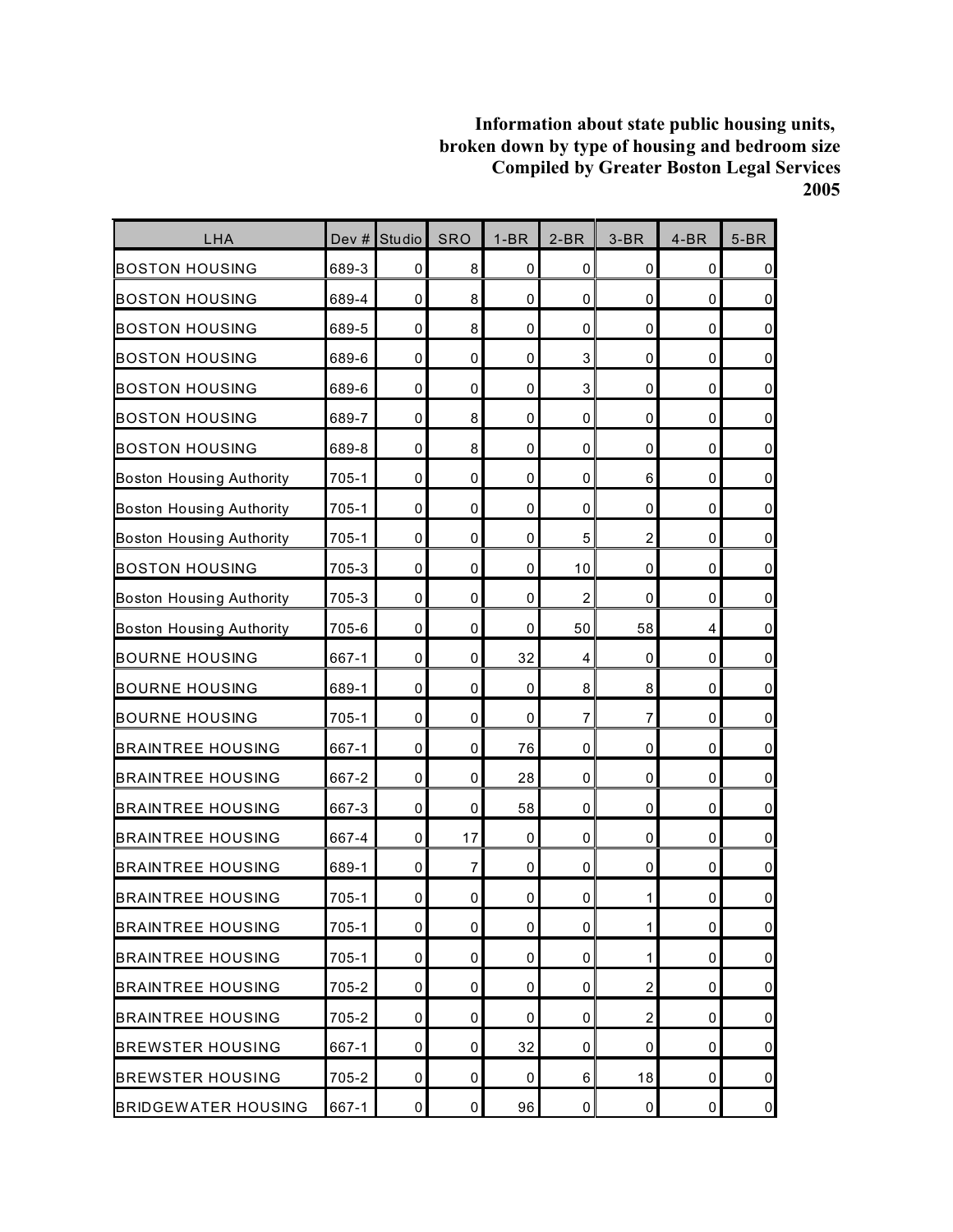| <b>LHA</b>                        | Dev $#$   | Studio      | SRO         | $1-BR$      | $2-BR$           | $3-BR$         | $4-BR$ | $5-BR$         |
|-----------------------------------|-----------|-------------|-------------|-------------|------------------|----------------|--------|----------------|
| <b>BRIDGEWATER HOUSING</b>        | 667-3     | 0           | 10          | 42          | 0                | 0              | 0      | 0              |
| <b>BRIDGEWATER HOUSING</b>        | 689-1     | $\mathbf 0$ | 8           | 0           | $\mathbf 0$      | 0              | 0      | $\overline{0}$ |
| <b>BRIDGEWATER HOUSING</b>        | 705-1     | 0           | $\mathbf 0$ | 0           | 0                | $\overline{2}$ | 0      | $\mathbf 0$    |
| <b>BRIDGEWATER HOUSING</b>        | 705-1     | 0           | 0           | 0           | $\boldsymbol{2}$ | 0              | 0      | $\pmb{0}$      |
| <b>BRIDGEWATER HOUSING</b>        | 705-1     | 0           | $\mathbf 0$ | 0           | 0                | 1              | 0      | $\mathbf 0$    |
| BRIDGEWATER HOUSING               | 705-1     | 0           | 0           | 0           | 0                | $\overline{c}$ | 0      | $\mathbf 0$    |
| BRIDGEWATER HOUSING               | $705 - 1$ | $\mathbf 0$ | 0           | 0           | $\overline{c}$   | 0              | 0      | $\pmb{0}$      |
| <b>BRIDGEWATER HOUSING</b>        | 705-1     | 0           | $\mathbf 0$ | 0           | $\overline{2}$   | 0              | 1      | $\mathbf 0$    |
| <b>BRIDGEWATER HOUSING</b>        | $705 - 1$ | $\mathbf 0$ | 0           | 0           | 0                | 1              | 0      | $\pmb{0}$      |
| BRIMFIELD HOUSING                 | 667-1     | 0           | $\mathbf 0$ | 54          | 6                | 0              | 0      | $\pmb{0}$      |
| <b>BROCKTON HOUSING</b>           | $200-1$   | 0           | 0           | 0           | 68               | 56             | 0      | $\mathbf 0$    |
| <b>BROCKTON HOUSING</b>           | $200 - 2$ | 0           | $\mathbf 0$ | 0           | 28               | 22             | 0      | $\overline{0}$ |
| <b>BROCKTON HOUSING</b>           | 667-1     | $\mathbf 0$ | $\mathbf 0$ | 64          | $\mathbf 0$      | 0              | 0      | $\mathbf 0$    |
| <b>BROCKTON HOUSING</b>           | 667-2     | 0           | 0           | 120         | 0                | 0              | 0      | $\mathbf 0$    |
| BROCKTON HOUSING                  | 667-4     | $\mathbf 0$ | $\mathbf 0$ | 74          | $\mathbf 0$      | $\mathbf 0$    | 0      | $\pmb{0}$      |
| <b>BROCKTON HOUSING</b>           | 667-5     | 0           | 0           | 19          | $\overline{4}$   | 0              | 0      | $\pmb{0}$      |
| <b>BROCKTON HOUSING</b>           | 689-1     | 0           | $\mathbf 0$ | 4           | 8                | 0              | 0      | $\overline{0}$ |
| <b>BROCKTON HOUSING</b>           | 705-1     | $\mathbf 0$ | $\mathbf 0$ | 0           | $\overline{2}$   | 12             | 4      | $\pmb{0}$      |
| <b>BROCKTON HOUSING</b>           | 705-2     | 0           | 0           | 0           | 12               | $\overline{7}$ | 0      | $\overline{0}$ |
| <b>Brockton Housing Authority</b> | 705-3     | $\mathbf 0$ | 0           | $\mathbf 0$ | $\overline{c}$   | 0              | 0      | $\mathbf 0$    |
| <b>BROOKFIELD HOUSING</b>         | 705-1     | $\mathbf 0$ | 0           | 0           | $\overline{c}$   | 0              | 0      | $\overline{0}$ |
| <b>BROOKLINE HOUSING</b>          | $200 - 1$ | 0           | 0           | 18          | 108              | 51             | 0      | $\pmb{0}$      |
| <b>BROOKLINE HOUSING</b>          | $200 - 2$ | $\pmb{0}$   | $\mathbf 0$ | 12          | 66               | 36             | 0      | $\overline{0}$ |
| <b>BROOKLINE HOUSING</b>          | 667-1     | 0           | 0           | 60          | $\pmb{0}$        | 0              | 0      | $\overline{0}$ |
| <b>BROOKLINE HOUSING</b>          | $705-1$   | 0           | $\mathbf 0$ | 42          | 0                | 7              | 23     | 12             |
| <b>BURLINGTON HOUSING</b>         | 667-1     | 0           | 0           | 40          | 0                | $\mathbf 0$    | 0      | $\overline{0}$ |
| <b>BURLINGTON HOUSING</b>         | 667-2     | 0           | 0           | 63          | $\overline{c}$   | 0              | 0      | $\overline{0}$ |
| <b>BURLINGTON HOUSING</b>         | $705 - 1$ | 0           | 0           | 1           | 0                | 0              | 0      | $\overline{0}$ |
| <b>BURLINGTON HOUSING</b>         | 705-1     | $\pmb{0}$   | $\pmb{0}$   | 0           | $\pmb{0}$        | $\mathbf{1}$   | 0      | $\overline{0}$ |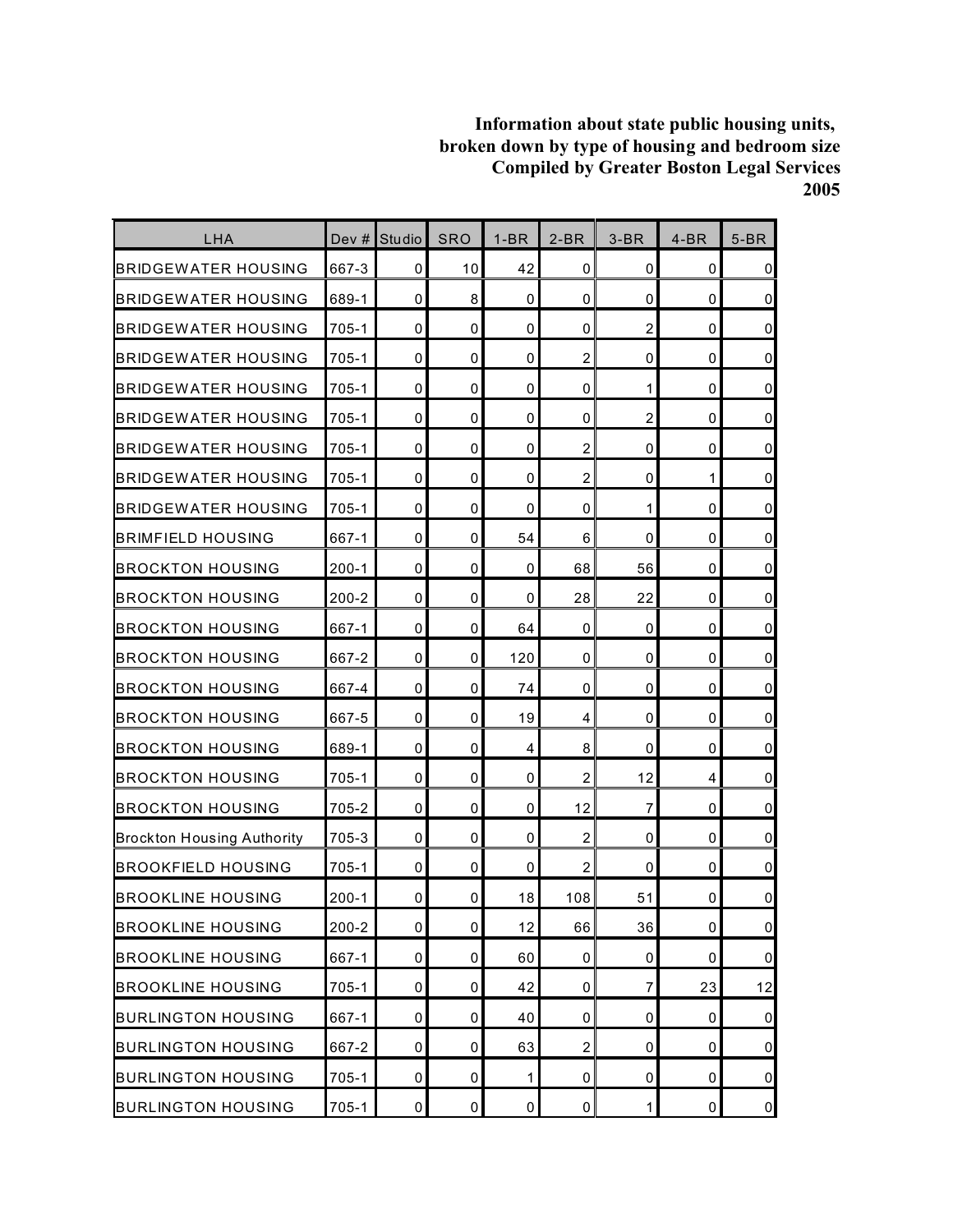| <b>LHA</b>               | Dev #     | Studio       | <b>SRO</b>          | $1-BR$ | $2-BR$         | $3-BR$         | $4-BR$       | $5-BR$         |
|--------------------------|-----------|--------------|---------------------|--------|----------------|----------------|--------------|----------------|
| <b>CAMBRIDGE HOUSING</b> | $200 - 1$ | 0            | 0                   | 32     | 33             | 4              | 0            | $\mathbf 0$    |
| <b>CAMBRIDGE HOUSING</b> | $200 - 2$ | 0            | 0                   | 17     | 71             | 21             | $\mathbf 0$  | $\overline{0}$ |
| <b>CAMBRIDGE HOUSING</b> | $200 - 3$ | 0            | 0                   | 0      | 22             | 38             | $\mathbf 0$  | $\pmb{0}$      |
| <b>CAMBRIDGE HOUSING</b> | 200-4     | 0            | 0                   | 61     | 13             | 1              | 0            | $\mathbf 0$    |
| CAMBRIDGE HOUSING        | $200 - 5$ | 0            | 0                   | 0      | 22             | 24             | 0            | $\mathbf 0$    |
| <b>CAMBRIDGE HOUSING</b> | 667-1     | $\mathbf{1}$ | 0                   | 189    | 8              | 1              | 0            | $\pmb{0}$      |
| <b>CAMBRIDGE HOUSING</b> | 667-2     | 0            | 19                  | 17     | 3              | 0              | 0            | $\pmb{0}$      |
| <b>CAMBRIDGE HOUSING</b> | 667-3     | 24           | 0                   | 0      | $\mathbf 0$    | 0              | $\mathbf 0$  | $\pmb{0}$      |
| <b>CAMBRIDGE HOUSING</b> | 667-3     | 0            | 9                   | 24     | 0              | 0              | 0            | $\mathbf 0$    |
| <b>CAMBRIDGE HOUSING</b> | 667-4     | 0            | 0                   | 51     | 0              | 0              | 0            | $\mathbf 0$    |
| ICAMBRIDGE HOUSING       | 667-6     | 0            | 19                  | 0      | 1              | $\overline{c}$ | 0            | $\mathbf 0$    |
| <b>CAMBRIDGE HOUSING</b> | 689-2     | 0            | 8                   | 0      | 0              | 0              | 0            | $\mathbf 0$    |
| <b>CAMBRIDGE HOUSING</b> | $705 - 1$ | 0            | 0                   | 4      | 0              | 4              | 7            | $\pmb{0}$      |
| <b>CAMBRIDGE HOUSING</b> | 705-2     | 0            | 0                   | 0      | $\overline{c}$ | $\overline{c}$ | 0            | $\pmb{0}$      |
| <b>CAMBRIDGE HOUSING</b> | 705-2     | 0            | 0                   | 0      | $\overline{c}$ | $\overline{c}$ | 0            | $\mathbf 0$    |
| <b>CANTON HOUSING</b>    | $200 - 1$ | 0            | 0                   | 0      | 13             | 13             | 0            | $\pmb{0}$      |
| <b>CANTON HOUSING</b>    | 667-1     | 0            | 0                   | 72     | 0              | 0              | 0            | $\mathbf 0$    |
| <b>CANTON HOUSING</b>    | 667-2     | 0            | 0                   | 74     | $\mathbf 0$    | 0              | 0            | $\pmb{0}$      |
| <b>CANTON HOUSING</b>    | 667-3     | 4            | 0                   | 52     | 0              | 0              | 0            | $\pmb{0}$      |
| ICANTON HOUSING          | 689-1     | 0            | 0                   | 0      | 3              | 6              | 3            | $\pmb{0}$      |
| <b>CANTON HOUSING</b>    | 705       | 0            | 0                   | 0      | $\mathbf 0$    | $\overline{c}$ | 0            | $\mathsf 0$    |
| <b>CANTON HOUSING</b>    | 705       | 0            | 0                   | 0      | 1              | 1              | 0            | $\mathbf 0$    |
| <b>CANTON HOUSING</b>    | 705-2     | 0            | $\mathsf{O}\xspace$ | 0      | $\mathbf{1}$   | $\mathbf{1}$   | $\mathbf{1}$ | $\pmb{0}$      |
| <b>CARVER HOUSING</b>    | $167 - 1$ | 0            | 8                   | 0      | 0              | 0              | $\mathbf 0$  | $\overline{0}$ |
| <b>CARVER HOUSING</b>    | 667-1     | 0            | 0                   | 20     | 0              | 0              | 0            | $\overline{0}$ |
| <b>CARVER HOUSING</b>    | 705-1     | 0            | 0                   | 0      | 0              | 7              | 1            | $\overline{0}$ |
| <b>CHARLTON HOUSING</b>  | 667-1     | 0            | 0                   | 30     | 0              | 0              | 0            | $\pmb{0}$      |
| <b>CHARLTON HOUSING</b>  | $705-1$   | 0            | 0                   | 0      | 0              | 6              | 0            | $\overline{0}$ |
| <b>CHATHAM HOUSING</b>   | 667-1     | 0            | 0                   | 40     | $\mathbf 0$    | 0              | 0            | $\overline{0}$ |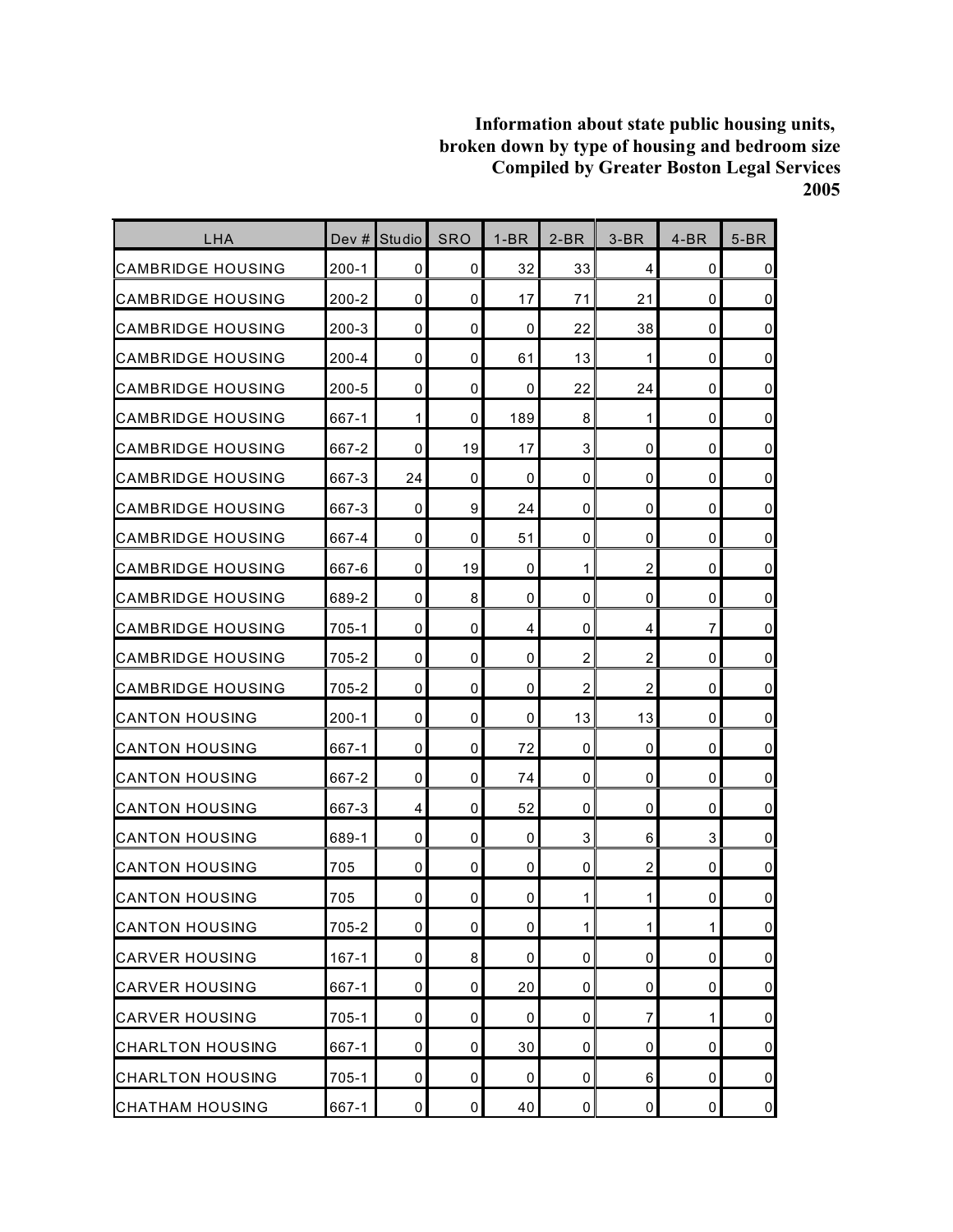| LHA                               | Dev $#$   | <b>Studio</b> | <b>SRO</b>  | $1-BR$      | $2-BR$         | $3-BR$         | $4-BR$    | $5-BR$         |
|-----------------------------------|-----------|---------------|-------------|-------------|----------------|----------------|-----------|----------------|
| <b>CHATHAM HOUSING</b>            | 667-2     | 0             | 0           | 17          | $\overline{2}$ | 0              | 0         | $\overline{0}$ |
| CHATHAM HOUSING                   | 689-1     | $\mathbf 0$   | 4           | 0           | $\mathbf 0$    | 0              | 0         | $\overline{0}$ |
| CHATHAM HOUSING                   | 689-2     | 0             | 6           | 0           | $\mathbf 0$    | 0              | 0         | $\overline{0}$ |
| CHATHAM HOUSING                   | 705-1     |               |             |             |                |                |           |                |
| CHATHAM HOUSING                   | 705-1     | $\mathbf 0$   | $\mathbf 0$ | $\mathbf 0$ | $\overline{c}$ | 0              | 0         | $\mathbf 0$    |
| ICHELMSFORD HOUSING               | 667-1     | 0             | 0           | 64          | 0              | 0              | 0         | $\overline{0}$ |
| CHELMSFORD HOUSING                | 667-2     | 0             | 6           | 0           | 0              | 0              | 0         | $\overline{0}$ |
| <b>CHELMSFORD HOUSING</b>         | 667-3     | 0             | $\mathbf 0$ | 46          | $\mathbf 0$    | 0              | 1         | $\overline{0}$ |
| CHELMSFORD HOUSING                | 667-4     | 0             | 0           | 0           | 6              | 0              | 0         | $\overline{0}$ |
| CHELMSFORD HOUSING                | 667-5     | 0             | 0           | 48          | 0              | 0              | 1         | $\mathbf 0$    |
| CHELMSFORD HOUSING                | 689-1     | 0             | 0           | 8           | 0              | 0              | 0         | $\overline{0}$ |
| CHELMSFORD HOUSING                | 705-1     | 0             | 0           | 0           | 0              | 4              | 0         | $\overline{0}$ |
| <b>CHELMSFORD HOUSING</b>         | $705-1$   | $\mathbf 0$   | $\mathbf 0$ | 0           | 0              | 4              | 0         | $\overline{0}$ |
| CHELMSFORD HOUSING                | 705-1     | 0             | 0           | 0           | 0              | $\overline{c}$ | 0         | $\overline{0}$ |
| <b>CHELMSFORD HOUSING</b>         | 705-1     | 0             | 0           | 0           | 0              | 1              | 0         | $\overline{0}$ |
| CHELSEA HOUSING                   | $200 - 1$ | 0             | 0           | 0           | 33             | 36             | 1         | $\overline{0}$ |
| CHELSEA HOUSING                   | 200-2     | 0             | 0           | 0           | 80             | 48             | 0         | $\overline{0}$ |
| CHELSEA HOUSING                   | $200 - 3$ | $\mathbf 0$   | $\mathbf 0$ | 0           | 48             | 45             | 3         | $\pmb{0}$      |
| CHELSEA HOUSING                   | 667-1     | 0             | 0           | 56          | 0              | 0              | 0         | $\overline{0}$ |
| <b>CHELSEA HOUSING</b>            | 667-2     | 0             | 0           | 208         | 0              | 0              | 0         | $\overline{0}$ |
| CHICOPEE HOUSING                  | $200 - 1$ | $\mathbf 0$   | $\mathbf 0$ | 0           | 126            | 100            | 0         | $\pmb{0}$      |
| CHICOPEE HOUSING                  | 667-1     | 0             | 0           | 36          | 0              | 0              | 0         | $\pmb{0}$      |
| <b>CHICOPEE HOUSING</b>           | 667-1     | $\pmb{0}$     | $\pmb{0}$   | 40          | $\pmb{0}$      | 0              | $\pmb{0}$ | $\overline{0}$ |
| <b>Chicopee Housing Authority</b> | 667-2     | $\pmb{0}$     | $\pmb{0}$   | 40          | $\pmb{0}$      | $\pmb{0}$      | 0         | $\overline{0}$ |
| <b>Chicopee Housing Authority</b> | 667-2     | $\pmb{0}$     | 0           | 26          | 0              | 0              | 0         | $\overline{0}$ |
| <b>CHICOPEE HOUSING</b>           | 667-3     | $\pmb{0}$     | $\pmb{0}$   | 68          | $\pmb{0}$      | $\pmb{0}$      | 0         | $\overline{0}$ |
| <b>Chicopee Housing Authority</b> | 667-4     | $\pmb{0}$     | $\pmb{0}$   | 92          | 0              | 0              | 0         | $\overline{0}$ |
| <b>CHICOPEE HOUSING</b>           | 667-6     | $\pmb{0}$     | 0           | 96          | 0              | 0              | 0         | $\overline{0}$ |
| <b>CHICOPEE HOUSING</b>           | 667-7     | $\pmb{0}$     | $\pmb{0}$   | 40          | $\pmb{0}$      | 0              | $\pmb{0}$ | $\overline{0}$ |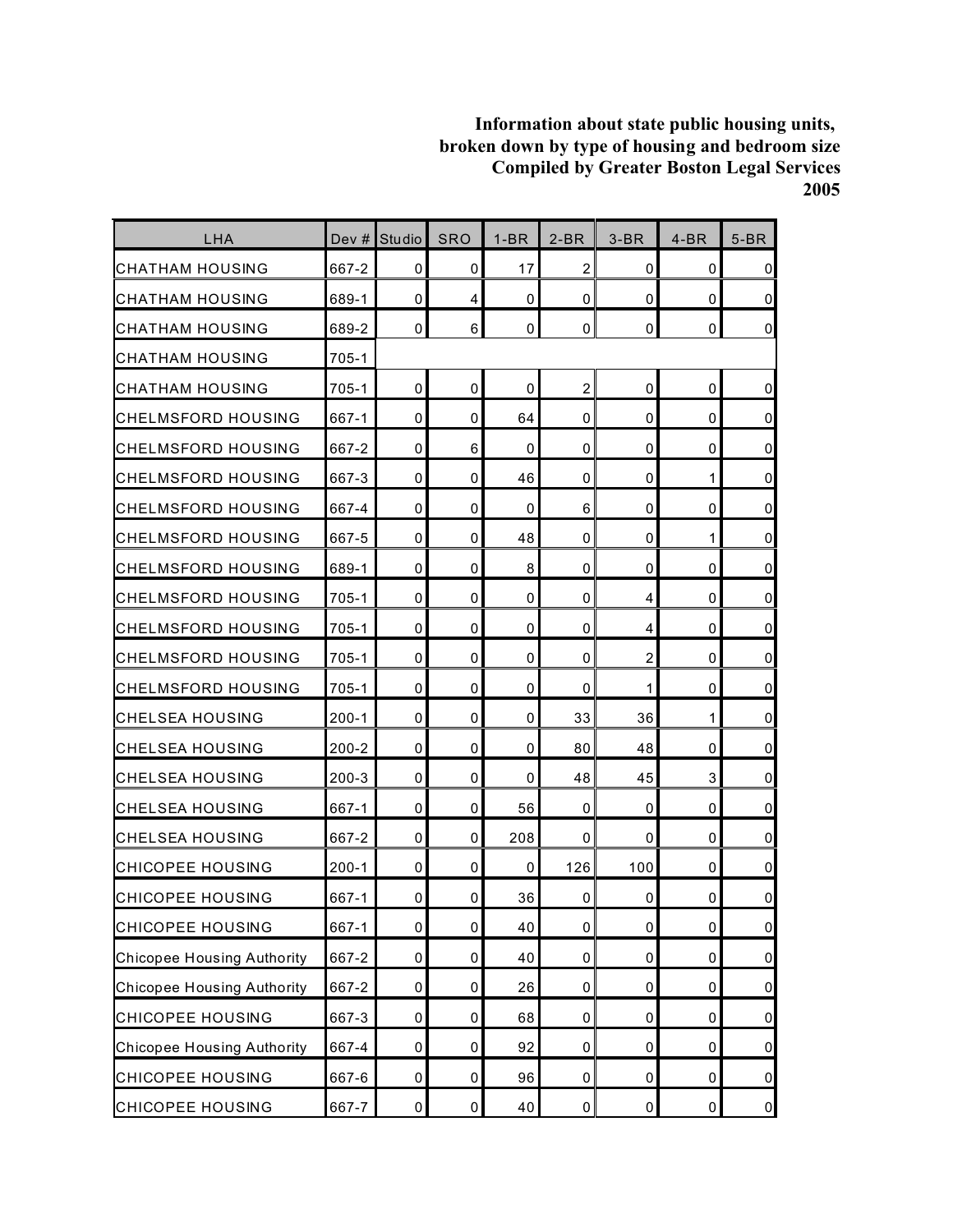| LHA                               | Dev #     | <b>Studio</b> | <b>SRO</b>     | $1-BR$      | $2-BR$              | $3-BR$                  | $4-BR$         | $5-BR$              |
|-----------------------------------|-----------|---------------|----------------|-------------|---------------------|-------------------------|----------------|---------------------|
| <b>CHICOPEE HOUSING</b>           | 667-8     | 0             | $\mathbf 0$    | 72          | 0                   | 0                       | 0              | $\mathbf 0$         |
| <b>Chicopee Housing Authority</b> | 705-1     | $\mathbf 0$   | 0              | 80          | 0                   | 0                       | $\mathbf 0$    | $\mathsf 0$         |
| <b>CLINTON HOUSING</b>            | $200-1$   | $\mathbf 0$   | 0              | $\mathbf 0$ | 14                  | 16                      | $\overline{2}$ | $\pmb{0}$           |
| <b>CLINTON HOUSING</b>            | 667-1     | $\mathbf 0$   | 0              | 40          | 0                   | 0                       | 0              | $\mathbf 0$         |
| <b>CLINTON HOUSING</b>            | 667-2     | $\mathbf 0$   | $\mathbf 0$    | 40          | 0                   | 0                       | $\mathbf 0$    | $\mathsf 0$         |
| <b>CLINTON HOUSING</b>            | 667-3     | 0             | 0              | 55          | 0                   | 0                       | 0              | $\mathsf 0$         |
| <b>CLINTON HOUSING</b>            | 689-1     | $\mathbf 0$   | 8              | 0           | $\mathbf 0$         | 0                       | $\mathbf 0$    | $\mathsf{O}\xspace$ |
| <b>COHASSET HOUSING</b>           | 667-1     | 0             | 0              | 64          | 0                   | 0                       | $\mathbf 0$    | $\pmb{0}$           |
| <b>COHASSET HOUSING</b>           | 689-1     | $\mathbf 0$   | 8              | 0           | 0                   | 0                       | 0              | $\pmb{0}$           |
| <b>COHASSET HOUSING</b>           | 689-1     | $\mathbf 0$   | 4              | $\mathbf 0$ | $\mathbf 0$         | 0                       | $\mathbf 0$    | $\mathsf 0$         |
| <b>CONCORD HOUSING</b>            | 667-1     | 0             | 0              | 32          | 0                   | 0                       | 0              | $\mathsf 0$         |
| <b>CONCORD HOUSING</b>            | 667-2     | 36            | 0              | $\mathbf 0$ | 0                   | 0                       | $\mathbf 0$    | $\mathbf 0$         |
| <b>CONCORD HOUSING</b>            | 667-3     | $\mathbf 0$   | 0              | 20          | 0                   | 0                       | $\mathbf 0$    | $\mathsf{O}\xspace$ |
| <b>Concord Housing Authority</b>  | 689-1     | 0             | 8              | 0           | 0                   | 0                       | 0              | $\pmb{0}$           |
| <b>CONCORD HOUSING</b>            | $705 - 1$ | $\mathbf 0$   | $\mathbf 0$    | $\mathbf 0$ | $\mathbf 0$         | 3                       | 0              | $\mathsf 0$         |
| <b>CONCORD HOUSING</b>            | 705-2     | 0             | 0              | 0           | $\overline{2}$      | 10                      | $\overline{2}$ | $\mathsf 0$         |
| <b>Concord Housing Authority</b>  | 705-3     | $\mathbf 0$   | 0              | 0           | 4                   | 3                       | $\mathbf 0$    | $\pmb{0}$           |
| <b>CONCORD HOUSING</b>            | 705-4     | 0             | 0              | 0           | 0                   | 1                       | $\mathbf 0$    | $\pmb{0}$           |
| <b>CONCORD HOUSING</b>            | 705-4     | $\mathbf 0$   | $\mathbf 0$    | 0           | 1                   | 0                       | 0              | $\pmb{0}$           |
| <b>CONCORD HOUSING</b>            | 705-4     | $\mathbf 0$   | 0              | 0           | 1                   | 1                       | $\mathbf 0$    | $\mathsf 0$         |
| DALTON HOUSING                    | 667-1     | 0             | 0              | 40          | 0                   | 0                       | 0              | $\mathsf 0$         |
| <b>DALTON HOUSING</b>             | 667-2     | 0             | 4              | 31          | 0                   | 5                       | 0              | $\pmb{0}$           |
| DANVERS HOUSING                   | 667-1     | $\pmb{0}$     | $\overline{0}$ | 26          | $\mathsf{O}\xspace$ | 0                       | $\pmb{0}$      | $\pmb{0}$           |
| DANVERS HOUSING                   | 667-2     | $\pmb{0}$     | 0              | 62          | 0                   | 0                       | 0              | $\overline{0}$      |
| <b>DANVERS HOUSING</b>            | 667-3     | 0             | 0              | 40          | 0                   | 0                       | 0              | $\overline{0}$      |
| DANVERS HOUSING                   | 667-4     | $\mathbf 0$   | 0              | 37          | 1                   | 0                       | 0              | $\overline{0}$      |
| DANVERS HOUSING                   | 689-1     | 0             | 6              | 0           | 0                   | 0                       | $\pmb{0}$      | $\pmb{0}$           |
| DANVERS HOUSING                   | 689-2     | 0             | 5              | 0           | 0                   | 0                       | 0              | $\overline{0}$      |
| <b>DANVERS HOUSING</b>            | $705 - 1$ | $\pmb{0}$     | $\pmb{0}$      | $\pmb{0}$   | $\overline{4}$      | $\overline{\mathbf{4}}$ | $\pmb{0}$      | $\overline{0}$      |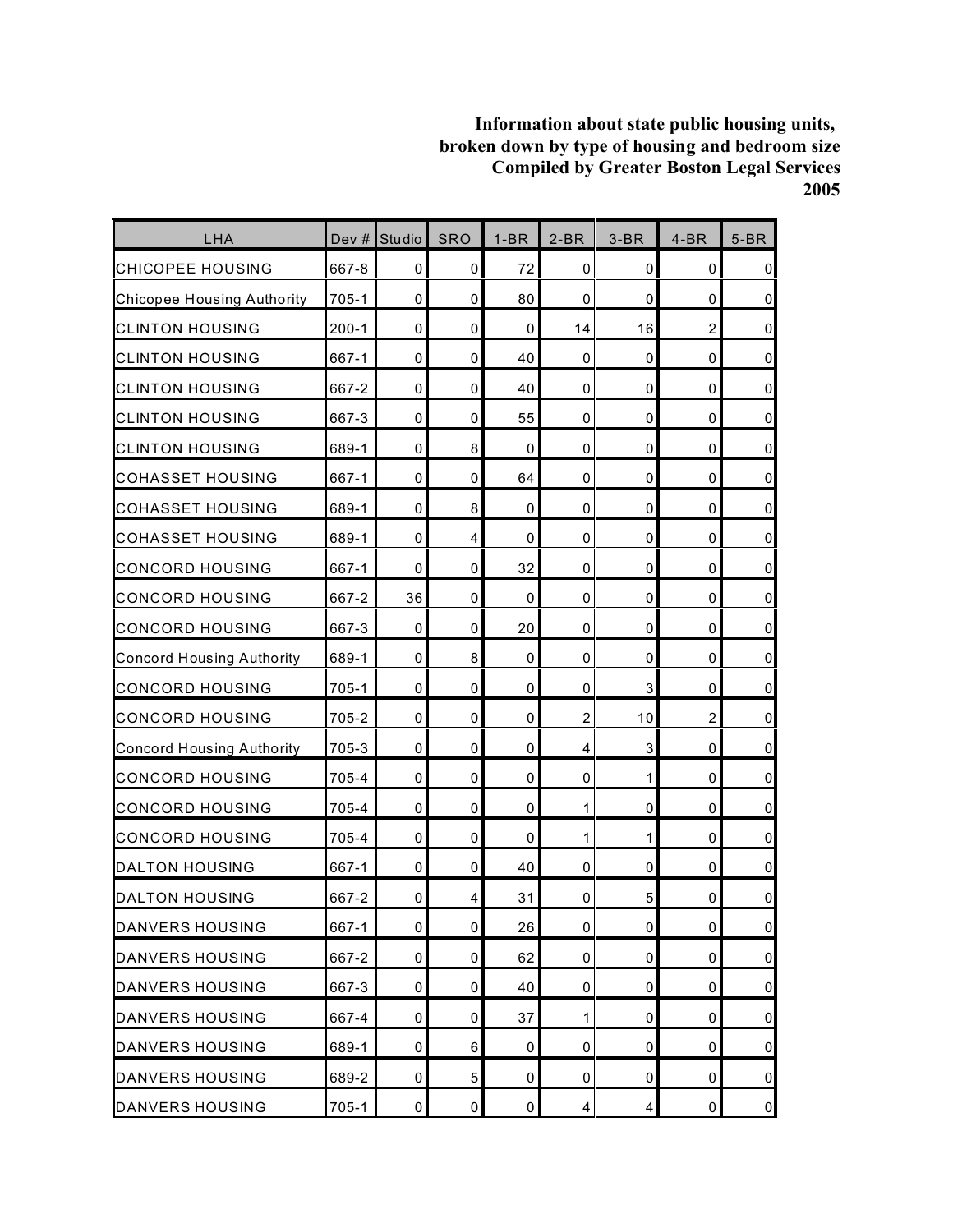| LHA                      |           | Dev # Studio | <b>SRO</b>          | $1-BR$         | $2-BR$         | $3-BR$         | $4-BR$      | $5-BR$              |
|--------------------------|-----------|--------------|---------------------|----------------|----------------|----------------|-------------|---------------------|
| <b>DANVERS HOUSING</b>   | 705-2     | 0            | 0                   | 0              | $\overline{2}$ | 0              | 0           | $\mathbf 0$         |
| IDANVERS HOUSING         | 705-2     | 0            | 0                   | 0              | 0              | 4              | 0           | $\mathbf 0$         |
| <b>DANVERS HOUSING</b>   | 705-2     | 0            | 0                   | 0              | $\overline{2}$ | 0              | $\mathbf 0$ | $\mathbf 0$         |
| DARTMOUTH HOUSING        | 667-1     | 0            | 0                   | 44             | 0              | 0              | 0           | $\pmb{0}$           |
| <b>DARTMOUTH HOUSING</b> | 667-2     | 0            | 0                   | 80             | $\mathbf 0$    | 0              | $\mathbf 0$ | $\pmb{0}$           |
| <b>IDEDHAM HOUSING</b>   | $200 - 1$ | 0            | 0                   | 0              | 64             | 16             | 0           | $\pmb{0}$           |
| <b>DEDHAM HOUSING</b>    | $200 - 2$ | 0            | 0                   | 0              | $\mathbf 0$    | 26             | $\mathbf 0$ | $\pmb{0}$           |
| DEDHAM HOUSING           | 667-1     | 0            | 0                   | 25             | 0              | 0              | $\mathbf 0$ | $\pmb{0}$           |
| IDEDHAM HOUSING          | 667-2     | 0            | 0                   | 80             | 0              | 0              | 0           | $\pmb{0}$           |
| <b>IDEDHAM HOUSING</b>   | 667-3     | 0            | 0                   | 100            | $\mathbf 0$    | 0              | 0           | $\pmb{0}$           |
| <b>DENNIS HOUSING</b>    | $167 - 1$ | 0            | 8                   | 0              | $\mathbf 0$    | 0              | 0           | $\mathsf 0$         |
| <b>DENNIS HOUSING</b>    | 667-1     | 0            | 0                   | 52             | $\mathbf 0$    | 0              | $\mathbf 0$ | $\overline{0}$      |
| DENNIS HOUSING           | 667-1     | 0            | 0                   | $\overline{2}$ | 38             | 0              | $\mathbf 0$ | $\pmb{0}$           |
| <b>DENNIS HOUSING</b>    | 667-2     | 0            | 0                   | 32             | $\mathbf 0$    | 0              | 0           | $\pmb{0}$           |
| <b>DENNIS HOUSING</b>    | 705-1     | $\mathbf 0$  | 0                   | $\mathbf 0$    | $\mathbf 0$    | $\overline{c}$ | 0           | $\pmb{0}$           |
| <b>DENNIS HOUSING</b>    | 705-1     | 0            | 0                   | 0              | $\mathbf 0$    | $\overline{c}$ | 0           | $\mathsf 0$         |
| <b>DENNIS HOUSING</b>    | 705-1     | 0            | 0                   | 0              | $\mathbf 0$    | $\overline{c}$ | $\mathbf 0$ | $\overline{0}$      |
| DENNIS HOUSING           | 705-1     | 0            | 0                   | 0              | $\mathbf 0$    | $\overline{2}$ | $\mathbf 0$ | $\mathsf 0$         |
| <b>DENNIS HOUSING</b>    | 705-2     | 0            | 0                   | 0              | 0              | 10             | 2           | $\overline{0}$      |
| DIGHTON HOUSING          | 667-1     | 0            | 0                   | 64             | 0              | 0              | 0           | $\mathbf 0$         |
| <b>I</b> DIGHTON HOUSING | 689-1     | 0            | 8                   | 0              | $\mathbf 0$    | 0              | 0           | $\mathsf 0$         |
| <b>DRACUT HOUSING</b>    | 667-1     | 0            | 0                   | 80             | 0              | 0              | 0           | $\pmb{0}$           |
| <b>DRACUT HOUSING</b>    | 705-3     | 0            | $\mathsf{O}\xspace$ | 0              | 0              | 19             | $\mathbf 0$ | $\mathsf{O}\xspace$ |
| <b>DRACUT HOUSING</b>    | 705-C     | 0            | 0                   | 18             | 0              | 0              | 0           | $\overline{0}$      |
| <b>DRACUT HOUSING</b>    | 705-C     | 0            | 0                   | 0              | 0              | $\overline{c}$ | 0           | $\overline{0}$      |
| <b>DRACUT HOUSING</b>    | 705-C     | 0            | 0                   | 0              | $\pmb{0}$      | 0              | 1           | $\overline{0}$      |
| <b>DRACUT HOUSING</b>    | 705-C     | 0            | 0                   | $\pmb{0}$      | $\pmb{0}$      | 1              | $\pmb{0}$   | $\overline{0}$      |
| <b>DRACUT HOUSING</b>    | 705-C     | 0            | 0                   | 0              | 0              | 1              | 0           | $\overline{0}$      |
| <b>DRACUT HOUSING</b>    | 705-C     | $\pmb{0}$    | $\mathsf 0$         | $\pmb{0}$      | $\pmb{0}$      | $\overline{c}$ | $\pmb{0}$   | $\overline{0}$      |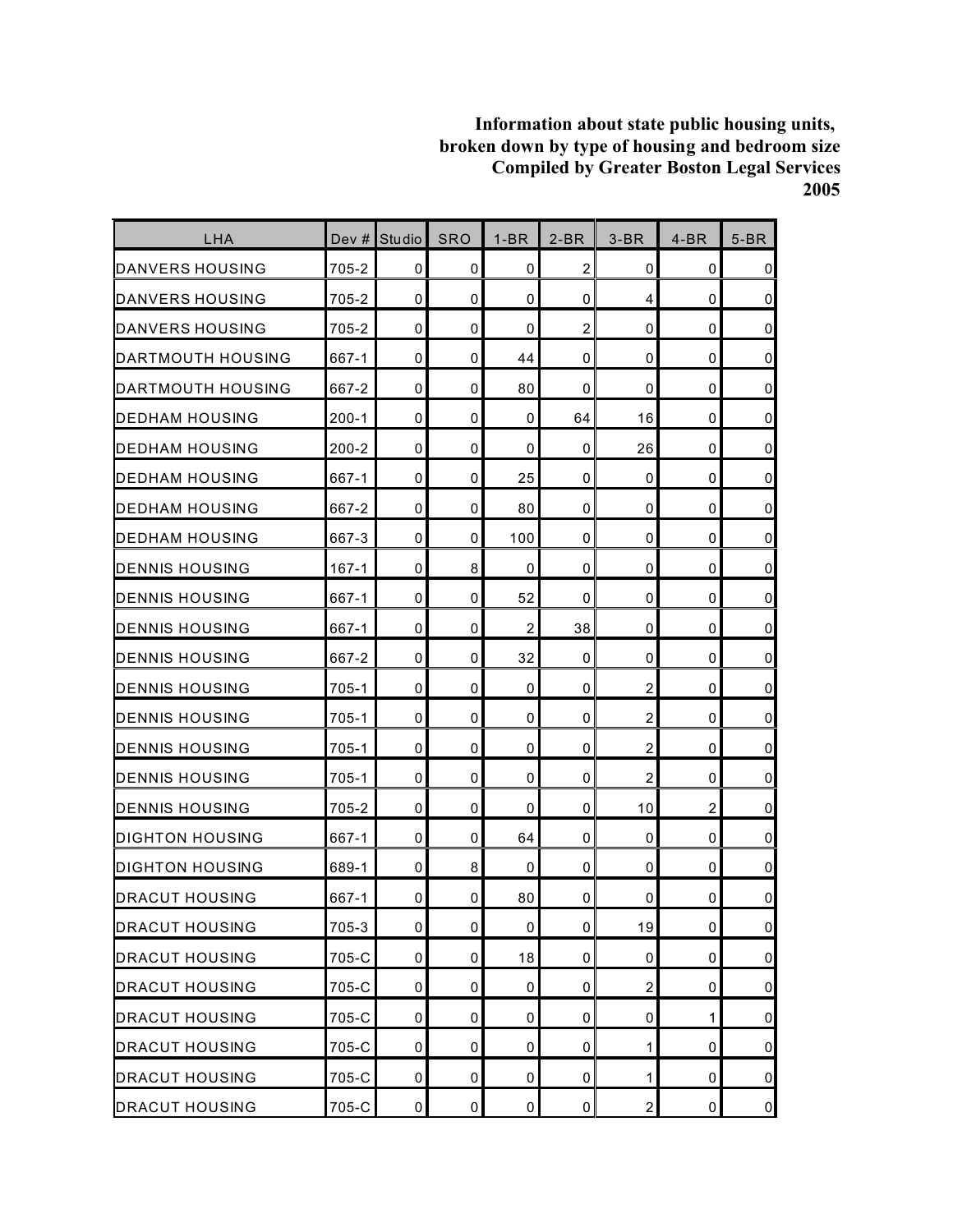| LHA                        | Dev #     | Studio      | <b>SRO</b>  | $1-BR$      | $2-BR$       | $3-BR$         | $4-BR$      | $5-BR$         |
|----------------------------|-----------|-------------|-------------|-------------|--------------|----------------|-------------|----------------|
| <b>DRACUT HOUSING</b>      | 705-C     | 0           | 0           | 0           | $\mathbf 0$  | 1              | 0           | $\overline{0}$ |
| <b>DRACUT HOUSING</b>      | 705-C     | $\mathbf 0$ | $\mathbf 0$ | 0           | $\mathbf 0$  | 1              | 0           | $\overline{0}$ |
| <b>DRACUT HOUSING</b>      | 705-C     | $\mathbf 0$ | 0           | $\mathbf 0$ | $\mathbf 0$  | $\mathbf 0$    | 1           | $\overline{0}$ |
| <b>DRACUT HOUSING</b>      | 705-C     | 0           | 0           | 0           | $\mathbf 0$  | 1              | 0           | $\overline{0}$ |
| DUDLEY HOUSING             | 667-1     | 0           | 0           | 80          | 0            | 0              | 0           | $\overline{0}$ |
| <b>DUDLEY HOUSING</b>      | 689-1     | 0           | 8           | 0           | 0            | 0              | 0           | $\overline{0}$ |
| DUKES COUNTY               | 167-1     | $\mathbf 0$ | 0           | 8           | 0            | 0              | 0           | $\overline{0}$ |
| DUXBURY HOUSING            | 667-1     | $\mathbf 0$ | 0           | 52          | $\mathbf 0$  | $\mathbf 0$    | $\mathbf 0$ | $\overline{0}$ |
| <b>DUXBURY HOUSING</b>     | 689-1     | 0           | 0           | 8           | 0            | 0              | 0           | $\overline{0}$ |
| DUXBURY HOUSING            | 705-1     | 0           | 0           | 0           | $\mathbf 0$  | 1              | 0           | $\overline{0}$ |
| <b>DUXBURY HOUSING</b>     | 705-1     | 0           | 0           | 0           | $\mathbf 0$  | $\overline{c}$ | 0           | $\overline{0}$ |
| DUXBURY HOUSING            | 705-1     | 0           | 0           | 0           | 3            | 0              | 0           | $\overline{0}$ |
| <b>EAST BRIDGEWATER</b>    | 667-1     | 0           | 0           | 48          | $\mathbf 0$  | 0              | 0           | $\overline{0}$ |
| <b>EAST BRIDGEWATER</b>    | 667-2     | 0           | 0           | 48          | 0            | 0              | 0           | $\overline{0}$ |
| <b>EAST BRIDGEWATER</b>    | 667-3     | 0           | 8           | 25          | $\mathbf 0$  | 0              | 0           | $\overline{0}$ |
| <b>EAST BRIDGEWATER</b>    | 689-1     | $\mathbf 0$ | 8           | 0           | $\mathbf 0$  | 0              | 0           | $\overline{0}$ |
| <b>IEAST BRIDGEWATER</b>   | 705-1     | 0           | 0           | 0           | 0            | 8              | 0           | $\overline{0}$ |
| EAST LONGMEADOW            | 667-1     | $\mathbf 0$ | 0           | 40          | 0            | 0              | 0           | $\overline{0}$ |
| <b>EAST LONGMEADOW</b>     | 667-2     | 0           | 0           | 52          | 0            | 0              | 0           | $\overline{0}$ |
| IEAST LONGMEADOW           | 667-3     | $\mathbf 0$ | 0           | 80          | 0            | 0              | 0           | $\overline{0}$ |
| <b>EAST LONGMEADOW</b>     | 667-4     | $\mathbf 0$ | 0           | 14          | 1            | $\mathbf 0$    | 0           | $\overline{0}$ |
| <b>EAST LONGMEADOW</b>     | 705-1     | 0           | 0           | 0           | 0            | 1              | 0           | $\overline{0}$ |
| <b>EAST LONGMEADOW</b>     | $705 - 1$ | $\pmb{0}$   | 0           | 0           | $\mathbf{1}$ | $\pmb{0}$      | 0           | $\overline{0}$ |
| <b>EAST LONGMEADOW</b>     | 705-1     | 0           | 0           | 0           | 0            | 0              | 1           | $\overline{0}$ |
| <b>EAST LONGMEADOW</b>     | 705-1     | 0           | 0           | 0           | 0            | $\mathbf{1}$   | 0           | $\overline{0}$ |
| <b>EAST LONGMEADOW</b>     | 705-1     | 0           | 0           | 0           | 0            | $\mathbf{1}$   | 0           | $\overline{0}$ |
| <b>EAST LONGMEADOW</b>     | $705 - 1$ | $\mathbf 0$ | 0           | 0           | $\mathbf 0$  | 1              | 0           | $\overline{0}$ |
| <b>EASTHAMPTON HOUSING</b> | $200 - 1$ | 0           | 0           | 0           | 11           | 20             | 0           | $\overline{0}$ |
| <b>EASTHAMPTON HOUSING</b> | 667-1     | $\pmb{0}$   | 0           | 30          | $\mathbf 0$  | $\mathbf 0$    | 0           | $\overline{0}$ |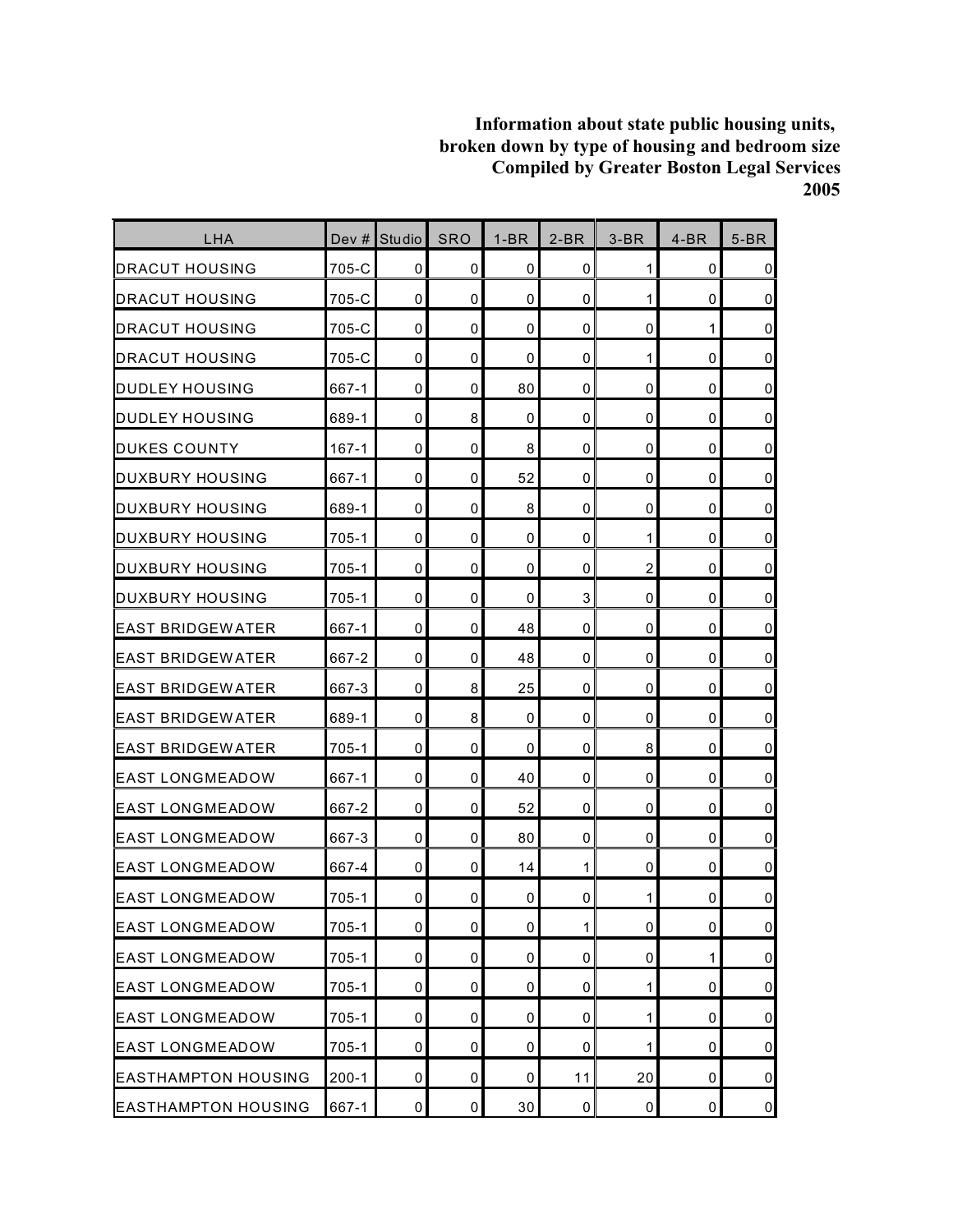| LHA                        | Dev #     | <b>Studio</b> | <b>SRO</b>  | $1-BR$ | $2-BR$      | $3-BR$         | $4-BR$         | $5-BR$         |
|----------------------------|-----------|---------------|-------------|--------|-------------|----------------|----------------|----------------|
| <b>EASTHAMPTON HOUSING</b> | 667-2     | 0             | 0           | 40     | 0           | 0              | 0              | $\overline{0}$ |
| <b>EASTHAMPTON HOUSING</b> | 667-3     | $\mathbf 0$   | $\mathbf 0$ | 50     | $\mathbf 0$ | 0              | 0              | $\overline{0}$ |
| IEASTHAMPTON HOUSING       | 667-4     | 0             | 0           | 30     | 0           | 0              | 0              | $\mathbf 0$    |
| IEASTHAMPTON HOUSING       | 689-1     | $\mathbf 0$   | 6           | 0      | 0           | 0              | 0              | $\overline{0}$ |
| EASTHAMPTON HOUSING        | 705-1     | 0             | 0           | 0      | 0           | $\overline{2}$ | 0              | $\pmb{0}$      |
| IEASTHAMPTON HOUSING       | $705 - 1$ | 0             | 0           | 0      | 0           | 0              | $\overline{2}$ | $\overline{0}$ |
| <b>EASTON HOUSING</b>      | 667-1     | $\mathbf 0$   | 0           | 64     | 0           | 0              | 0              | $\overline{0}$ |
| <b>EASTON HOUSING</b>      | 667-2     | $\mathbf 0$   | $\mathbf 0$ | 80     | $\mathbf 0$ | 0              | 0              | $\overline{0}$ |
| EASTON HOUSING             | 667-3     | $\mathbf 0$   | 0           | 24     | 0           | 0              | 0              | $\overline{0}$ |
| <b>IEASTON HOUSING</b>     | 667-3     | $\mathbf 0$   | 0           | 16     | $\mathbf 0$ | 0              | 0              | $\overline{0}$ |
| IEASTON HOUSING            | $705 - 1$ | $\mathbf 0$   | 0           | 0      | 0           | $\mathbf{1}$   | 0              | $\overline{0}$ |
| IEASTON HOUSING            | 705-1     | 0             | 0           | 0      | 0           | 1              | 0              | $\overline{0}$ |
| <b>EASTON HOUSING</b>      | 705-1     | $\mathbf 0$   | $\mathbf 0$ | 0      | 1           | 0              | 0              | $\overline{0}$ |
| <b>IEASTON HOUSING</b>     | 705-2     | 0             | 0           | 0      | 0           | 7              | 0              | $\overline{0}$ |
| <b>ESSEX HOUSING</b>       | 667-1     | $\mathbf 0$   | 0           | 40     | 0           | 0              | 0              | $\overline{0}$ |
| <b>IEVERETT HOUSING</b>    | $200 - 1$ | $\mathbf 0$   | $\mathbf 0$ | 0      | 148         | 120            | 0              | $\overline{0}$ |
| <b>EVERETT HOUSING</b>     | 200-2     | 0             | 0           | 0      | 32          | 28             | 0              | $\overline{0}$ |
| <b>EVERETT HOUSING</b>     | $200 - 3$ | $\mathbf 0$   | $\mathbf 0$ | 0      | 36          | 28             | 0              | $\pmb{0}$      |
| <b>EVERETT HOUSING</b>     | 667-1     | 0             | 0           | 39     | 0           | 0              | 0              | $\overline{0}$ |
| <b>EVERETT HOUSING</b>     | 667-1     | $\mathbf 0$   | 0           | 120    | 0           | 0              | 0              | $\overline{0}$ |
| <b>EVERETT HOUSING</b>     | 667-2     | $\mathbf 0$   | $\mathbf 0$ | 120    | 0           | 0              | 0              | $\pmb{0}$      |
| FAIRHAVEN HOUSING          | 667-1     | 0             | 0           | 40     | 0           | 0              | 0              | $\pmb{0}$      |
| <b>FAIRHAVEN HOUSING</b>   | 667-2     | $\pmb{0}$     | 0           | 52     | $\mathbf 0$ | 0              | 0              | $\overline{0}$ |
| <b>FAIRHAVEN HOUSING</b>   | 667-3     | $\pmb{0}$     | $\mathbf 0$ | 108    | 0           | 0              | 0              | $\overline{0}$ |
| <b>FAIRHAVEN HOUSING</b>   | 667-4     | 0             | 0           | 55     | 0           | 0              | 0              | $\overline{0}$ |
| <b>FAIRHAVEN HOUSING</b>   | 667-5     | 0             | $\mathbf 0$ | 24     | 0           | 0              | 0              | $\overline{0}$ |
| <b>FAIRHAVEN HOUSING</b>   | $705 - 1$ | 0             | 0           | 0      | 1           | 5              | 0              | $\overline{0}$ |
| <b>FALL RIVER HOUSING</b>  | $167 - 1$ | 0             | 0           | 8      | 0           | 0              | 0              | $\overline{0}$ |
| <b>FALL RIVER HOUSING</b>  | $200 - 1$ | $\pmb{0}$     | 0           | 8      | 52          | 63             | 8              | $\overline{0}$ |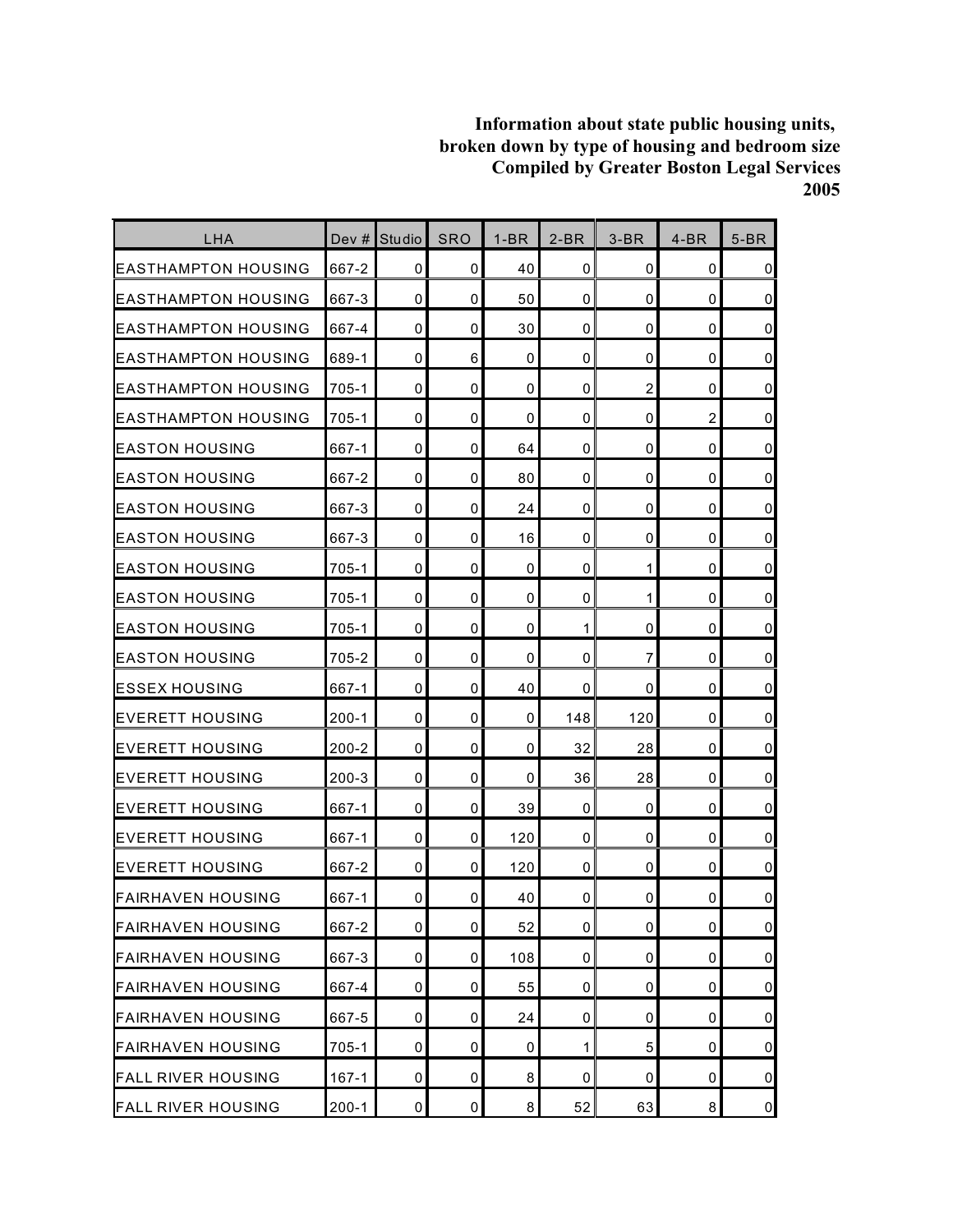| LHA                       | Dev $#$   | <b>Studio</b> | SRO            | $1-BR$      | $2-BR$       | $3-BR$       | $4-BR$         | $5-BR$         |
|---------------------------|-----------|---------------|----------------|-------------|--------------|--------------|----------------|----------------|
| FALL RIVER HOUSING        | $200 - 2$ | 0             | 0              | 8           | 100          | 88           | 0              | $\mathbf 0$    |
| <b>FALL RIVER HOUSING</b> | $200 - 3$ | $\mathbf 0$   | 0              | 4           | 48           | 30           | 18             | $\mathbf 0$    |
| <b>FALL RIVER HOUSING</b> | 667-1     | 0             | 0              | 149         | 0            | 0            | $\mathbf 0$    | $\mathbf 0$    |
| IFALL RIVER HOUSING       | 667-2     | $\mathbf 0$   | 0              | 152         | 0            | 0            | 0              | $\pmb{0}$      |
| FALL RIVER HOUSING        | 667-3     | $\mathbf 0$   | 0              | 54          | 0            | 0            | 0              | $\pmb{0}$      |
| <b>FALL RIVER HOUSING</b> | 667-4     | 0             | 0              | 59          | 0            | 0            | $\overline{2}$ | $\mathbf 0$    |
| <b>FALL RIVER HOUSING</b> | 689-1     | $\mathbf 0$   | 8              | 0           | $\mathbf 0$  | 0            | $\mathbf 0$    | $\overline{0}$ |
| <b>FALL RIVER HOUSING</b> | 689-2     | 0             | $\overline{7}$ | 0           | 0            | 0            | $\mathbf 0$    | $\mathbf 0$    |
| FALL RIVER HOUSING        | 689-3     | $\mathbf 0$   | 8              | 0           | 0            | 0            | 0              | $\pmb{0}$      |
| IFALL RIVER HOUSING       | 689-4     | $\mathbf 0$   | 8              | $\mathbf 0$ | 0            | 0            | 0              | $\mathbf 0$    |
| <b>FALL RIVER HOUSING</b> | 705-1     | 0             | 0              | 0           | 0            | 9            | 0              | $\mathbf 0$    |
| FALL RIVER HOUSING        | 705-2     | $\mathbf 0$   | 0              | 0           | 0            | 24           | 0              | $\pmb{0}$      |
| FALMOUTH HOUSING          | 667-1     | $\mathbf 0$   | 0              | 24          | 0            | 0            | $\mathbf 0$    | $\mathbf 0$    |
| <b>IFALMOUTH HOUSING</b>  | 667-2     | $\mathbf 0$   | 0              | 30          | 0            | 0            | 0              | $\mathbf 0$    |
| <b>FALMOUTH HOUSING</b>   | 667-3     | $\mathbf 0$   | 0              | 59          | 0            | 0            | 0              | $\mathbf 0$    |
| <b>FALMOUTH HOUSING</b>   | 689-1     | $\mathbf 0$   | 8              | 0           | 0            | 0            | 0              | $\mathbf 0$    |
| FALMOUTH HOUSING          | 705-A     | $\mathbf 0$   | 0              | 0           | 0            | 1            | 0              | $\mathbf 0$    |
| FALMOUTH HOUSING          | 705-B     | 0             | 0              | 0           | 0            | 0            | 1              | $\mathbf 0$    |
| <b>FALMOUTH HOUSING</b>   | 705-C     | 0             | 0              | 0           | 0            | 0            | 1              | $\pmb{0}$      |
| <b>FALMOUTH HOUSING</b>   | 705-D     | $\mathbf 0$   | $\mathbf 0$    | 0           | $\mathbf 0$  | 1            | 0              | $\mathbf 0$    |
| <b>FALMOUTH HOUSING</b>   | 705-E     | $\mathbf 0$   | 0              | 0           | $\mathbf{0}$ | 0            | 1              | $\mathbf 0$    |
| IFALMOUTH HOUSING         | 705-F     | 0             | 0              | 0           | 0            | 0            | 1              | $\pmb{0}$      |
| <b>FALMOUTH HOUSING</b>   | $705 -$   | $\pmb{0}$     | $\overline{0}$ | $\pmb{0}$   | $\mathbf{1}$ | 0            | $\pmb{0}$      | $\pmb{0}$      |
| <b>FALMOUTH HOUSING</b>   | 705-H     | $\pmb{0}$     | 0              | 0           | 0            | 1            | $\mathbf 0$    | $\overline{0}$ |
| <b>FALMOUTH HOUSING</b>   | $705 - 1$ | 0             | 0              | 0           | 0            | 0            | 1              | $\overline{0}$ |
| <b>FALMOUTH HOUSING</b>   | $705 - J$ | $\mathbf 0$   | 0              | 0           | 0            | $\mathbf{1}$ | 0              | $\overline{0}$ |
| <b>FALMOUTH HOUSING</b>   | 705-K     | $\pmb{0}$     | 0              | 0           | 0            | 0            | 1              | $\pmb{0}$      |
| <b>FALMOUTH HOUSING</b>   | 705-L     | 0             | 0              | 0           | 0            | 0            | 1              | $\overline{0}$ |
| <b>FALMOUTH HOUSING</b>   | $705 -$   | $\pmb{0}$     | $\pmb{0}$      | $\pmb{0}$   | $\pmb{0}$    | 0            | $\mathbf{1}$   | $\overline{0}$ |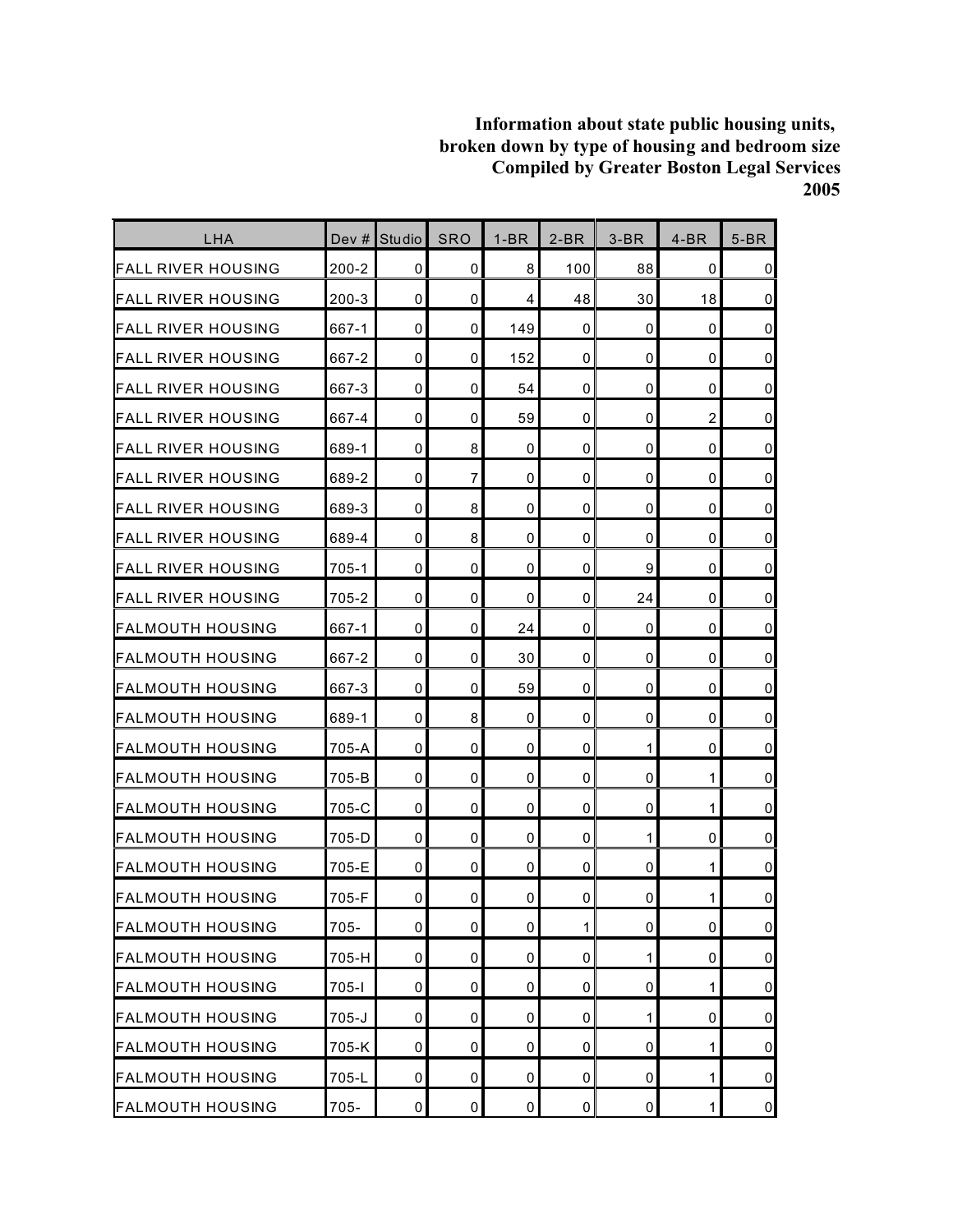| <b>LHA</b>                | Dev #     | Studio      | <b>SRO</b>     | $1-BR$      | $2-BR$      | $3-BR$       | $4-BR$       | $5-BR$         |
|---------------------------|-----------|-------------|----------------|-------------|-------------|--------------|--------------|----------------|
| FALMOUTH HOUSING          | 705-N     | 0           | 0              | 0           | 0           | $\mathbf{1}$ | 0            | $\overline{0}$ |
| <b>FALMOUTH HOUSING</b>   | $705 -$   | 0           | $\mathbf 0$    | 0           | $\mathbf 0$ | 1            | 0            | $\overline{0}$ |
| FALMOUTH HOUSING          | 705-P     | 0           | $\mathbf 0$    | 0           | $\mathbf 0$ | 1            | 0            | $\mathbf 0$    |
| <b>FALMOUTH HOUSING</b>   | 705-      | 0           | 0              | 0           | 0           | 1            | 0            | $\overline{0}$ |
| FALMOUTH HOUSING          | 705-R     | 0           | 0              | $\mathbf 0$ | 0           | 1            | 0            | $\mathbf 0$    |
| <b>FALMOUTH HOUSING</b>   | 705-S     | 0           | 0              | 0           | 0           | 1            | 0            | $\pmb{0}$      |
| FALMOUTH HOUSING          | $705 - T$ | 0           | 0              | 0           | 0           | 1            | 0            | $\mathbf 0$    |
| FALMOUTH HOUSING          | 705-U     | $\mathbf 0$ | $\mathbf 0$    | 0           | $\mathbf 0$ | 1            | 0            | $\pmb{0}$      |
| <b>FALMOUTH HOUSING</b>   | 705-V     | 0           | 0              | 0           | 0           | 1            | 0            | $\overline{0}$ |
| FALMOUTH HOUSING          | $705 -$   | 0           | 0              | $\mathbf 0$ | 0           | 1            | 0            | $\mathbf 0$    |
| FALMOUTH HOUSING          | 705-X     | $\mathbf 0$ | 0              | 0           | 0           | 1            | 0            | $\overline{0}$ |
| FALMOUTH HOUSING          | 705-Y     | 0           | 0              | 0           | 0           | 1            | 0            | $\mathbf 0$    |
| FITCHBURG HOUSING         | $200-1$   | $\mathbf 0$ | $\mathbf 0$    | 0           | 90          | 64           | 6            | $\pmb{0}$      |
| <b>IFITCHBURG HOUSING</b> | 667-1     | 0           | 0              | 48          | 0           | 0            | 0            | $\mathbf 0$    |
| <b>FITCHBURG HOUSING</b>  | 667-2     | $\mathbf 0$ | 0              | 56          | $\mathbf 0$ | 0            | 0            | $\overline{0}$ |
| <b>FITCHBURG HOUSING</b>  | 667-3     | $\mathbf 0$ | 0              | 130         | 0           | 0            | 0            | $\overline{0}$ |
| FITCHBURG HOUSING         | 667-4     | 0           | 10             | 0           | 0           | 0            | 0            | $\mathbf 0$    |
| FITCHBURG HOUSING         | 667-5     | $\mathbf 0$ | 0              | 125         | $\mathbf 0$ | 0            | 0            | $\overline{0}$ |
| <b>FITCHBURG HOUSING</b>  | 689-1     | 0           | 10             | 0           | 0           | 0            | 0            | $\mathbf 0$    |
| IFITCHBURG HOUSING        | 689-2     | $\mathbf 0$ | 6              | 0           | 0           | 0            | 0            | $\mathbf 0$    |
| <b>IFITCHBURG HOUSING</b> | 689-3     | $\mathbf 0$ | $\overline{2}$ | 0           | $\mathbf 0$ | 0            | 0            | $\pmb{0}$      |
| <b>FITCHBURG HOUSING</b>  | 705-1     | 0           | 0              | 0           | 0           | 0            | 1            | $\pmb{0}$      |
| <b>FITCHBURG HOUSING</b>  | $705 - 1$ | $\pmb{0}$   | $\pmb{0}$      | 0           | $\pmb{0}$   | $\pmb{0}$    | $\mathbf{1}$ | $\overline{0}$ |
| <b>FITCHBURG HOUSING</b>  | $705-1$   | 0           | 0              | 0           | 0           | 0            | 1            | $\overline{0}$ |
| <b>FITCHBURG HOUSING</b>  | $705-1$   | 0           | 0              | 0           | 1           | 0            | 0            | $\overline{0}$ |
| <b>FITCHBURG HOUSING</b>  | 705-1     | 0           | 0              | 0           | 0           | 0            | 0            | 1              |
| <b>FITCHBURG HOUSING</b>  | $705 - 1$ | $\pmb{0}$   | 0              | 0           | $\mathbf 0$ | 0            | 1            | $\overline{0}$ |
| <b>FITCHBURG HOUSING</b>  | 705-1     | 0           | 0              | 0           | 0           | 1            | 0            | $\overline{0}$ |
| <b>FITCHBURG HOUSING</b>  | $705-1$   | $\pmb{0}$   | 0              | $\pmb{0}$   | 0           | $\mathbf 1$  | 0            | $\overline{0}$ |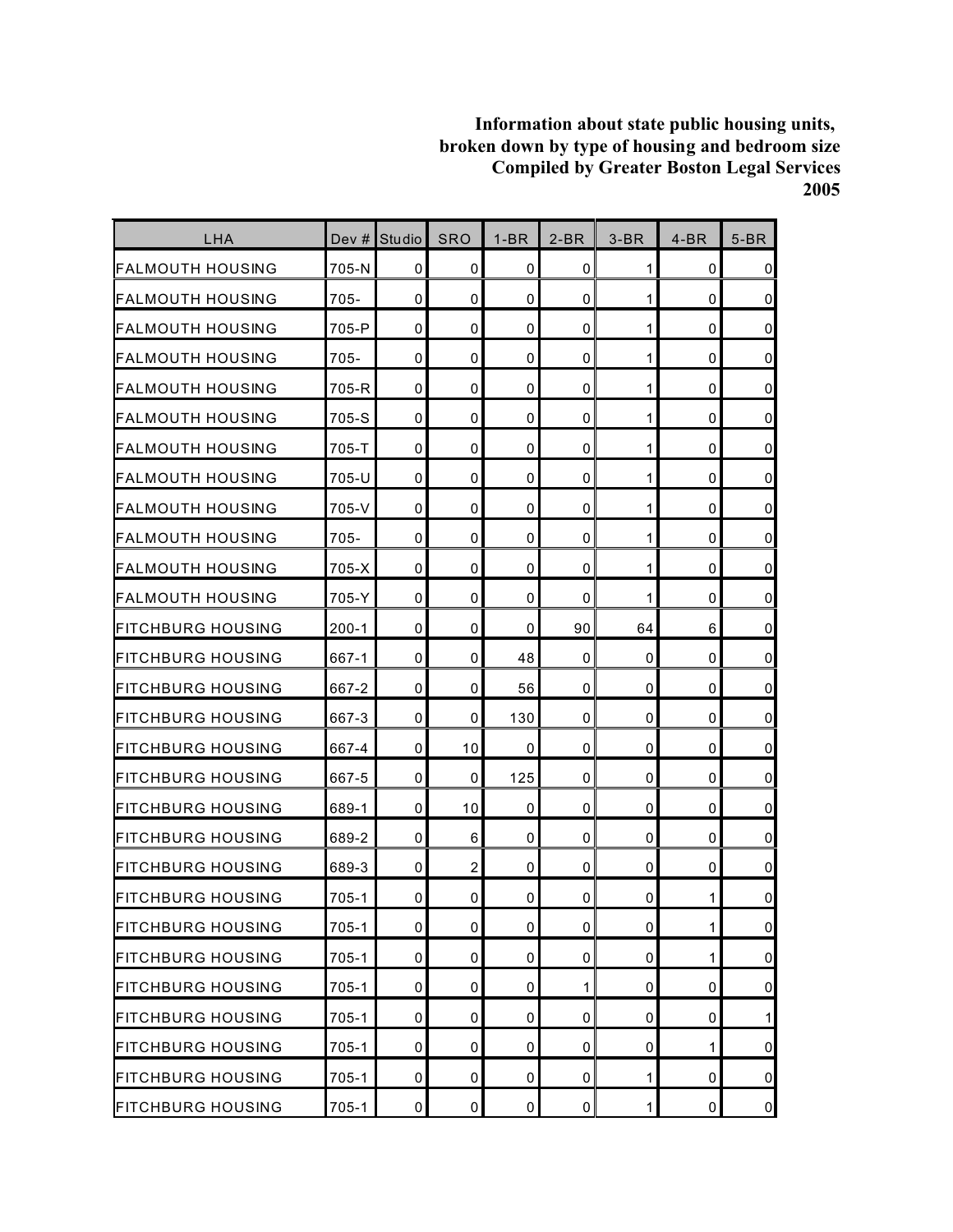| LHA                              | Dev $#$   | <b>Studio</b>       | <b>SRO</b> | $1-BR$    | $2-BR$         | $3-BR$         | $4-BR$      | $5-BR$         |
|----------------------------------|-----------|---------------------|------------|-----------|----------------|----------------|-------------|----------------|
| FITCHBURG HOUSING                | 705-1     | 0                   | 0          | 0         | 0              | 0              | 1           | $\overline{0}$ |
| <b>FITCHBURG HOUSING</b>         | $705 - 1$ | $\mathbf 0$         | 0          | 0         | $\mathbf 0$    | 0              | 1           | $\overline{0}$ |
| FITCHBURG HOUSING                | 705-1     | 0                   | 0          | 0         | 0              | $\overline{c}$ | $\mathbf 0$ | $\pmb{0}$      |
| FITCHBURG HOUSING                | 705-1     | 0                   | 0          | 0         | 1              | 1              | 0           | $\overline{0}$ |
| FITCHBURG HOUSING                | $705 - 1$ | 0                   | 0          | 0         | 0              | 3              | 0           | $\overline{0}$ |
| <b>Foxboro Housing Authority</b> | 689-1     | 0                   | 8          | 0         | 0              | 0              | 0           | $\overline{0}$ |
| <b>Foxboro Housing Authority</b> | 705-4     | $\mathbf 0$         | 0          | 0         | 5              | 9              | 0           | $\overline{0}$ |
| <b>FOXBOROUGH HOUSING</b>        | 667-1     | $\mathbf 0$         | 0          | 40        | $\mathbf 0$    | 0              | $\mathbf 0$ | $\overline{0}$ |
| FOXBOROUGH HOUSING               | 667-2     | 0                   | 0          | 64        | 0              | 0              | 0           | $\overline{0}$ |
| FOXBOROUGH HOUSING               | 705-C     | $\mathbf 0$         | 0          | 0         | 0              | 0              | 1           | $\overline{0}$ |
| IFOXBOROUGH HOUSING              | 705-C     | 0                   | 0          | 0         | 1              | $\mathbf{1}$   | 0           | $\overline{0}$ |
| FOXBOROUGH HOUSING               | 705-C     | 0                   | 0          | 0         | 0              | $\overline{c}$ | 0           | $\overline{0}$ |
| <b>FOXBOROUGH HOUSING</b>        | 705-C     | $\mathbf 0$         | 0          | 0         | $\overline{2}$ | 0              | $\mathbf 0$ | $\pmb{0}$      |
| IFOXBOROUGH HOUSING              | 705-C     | 0                   | 0          | 0         | $\overline{2}$ | 0              | 0           | $\overline{0}$ |
| FOXBOROUGH HOUSING               | 705-C     | $\mathbf 0$         | 0          | 0         | $\overline{2}$ | 0              | 0           | $\pmb{0}$      |
| FOXBOROUGH HOUSING               | 705-C     | 0                   | 0          | 0         | $\overline{c}$ | 0              | 0           | $\overline{0}$ |
| <b>FOXBOROUGH HOUSING</b>        | 705-C     | 0                   | 0          | 0         | 1              | 1              | 0           | $\overline{0}$ |
| <b>FOXBOROUGH HOUSING</b>        | 705-C     | $\mathbf 0$         | 0          | 0         | 1              | 1              | 0           | $\pmb{0}$      |
| FOXBOROUGH HOUSING               | 705-C     | 0                   | 0          | 0         | $\overline{c}$ | 0              | 0           | $\overline{0}$ |
| FOXBOROUGH HOUSING               | 705-C     | $\mathbf 0$         | 0          | 0         | 1              | $\mathbf{1}$   | 0           | $\overline{0}$ |
| FOXBOROUGH HOUSING               | 705-C     | $\mathbf 0$         | 0          | 0         | 1              | $\mathbf{1}$   | 0           | $\overline{0}$ |
| IFOXBOROUGH HOUSING              | 705-C     | 0                   | 0          | 1         | 0              | 0              | 1           | $\pmb{0}$      |
| <b>FOXBOROUGH HOUSING</b>        | 705-C     | $\mathsf{O}\xspace$ | 0          | $\pmb{0}$ | $\mathbf 0$    | $\overline{2}$ | 0           | $\overline{0}$ |
| <b>FOXBOROUGH HOUSING</b>        | 705-C     | 0                   | 0          | 0         | $\overline{c}$ | 0              | 0           | $\overline{0}$ |
| <b>FRAMINGHAM HOUSING</b>        | $200 - 1$ | 0                   | 0          | 0         | 64             | 46             | 0           | $\overline{0}$ |
| <b>FRAMINGHAM HOUSING</b>        | $200 - 2$ | $\mathbf 0$         | 0          | 0         | 50             | 25             | 0           | $\overline{0}$ |
| <b>FRAMINGHAM HOUSING</b>        | 667-1     | $\mathbf 0$         | 0          | 25        | 0              | 0              | 0           | $\overline{0}$ |
| <b>FRAMINGHAM HOUSING</b>        | 667-2     | 0                   | 0          | 40        | 0              | 0              | 0           | $\overline{0}$ |
| <b>FRAMINGHAM HOUSING</b>        | 667-3     | $\mathbf 0$         | 0          | 80        | $\pmb{0}$      | 0              | $\pmb{0}$   | $\overline{0}$ |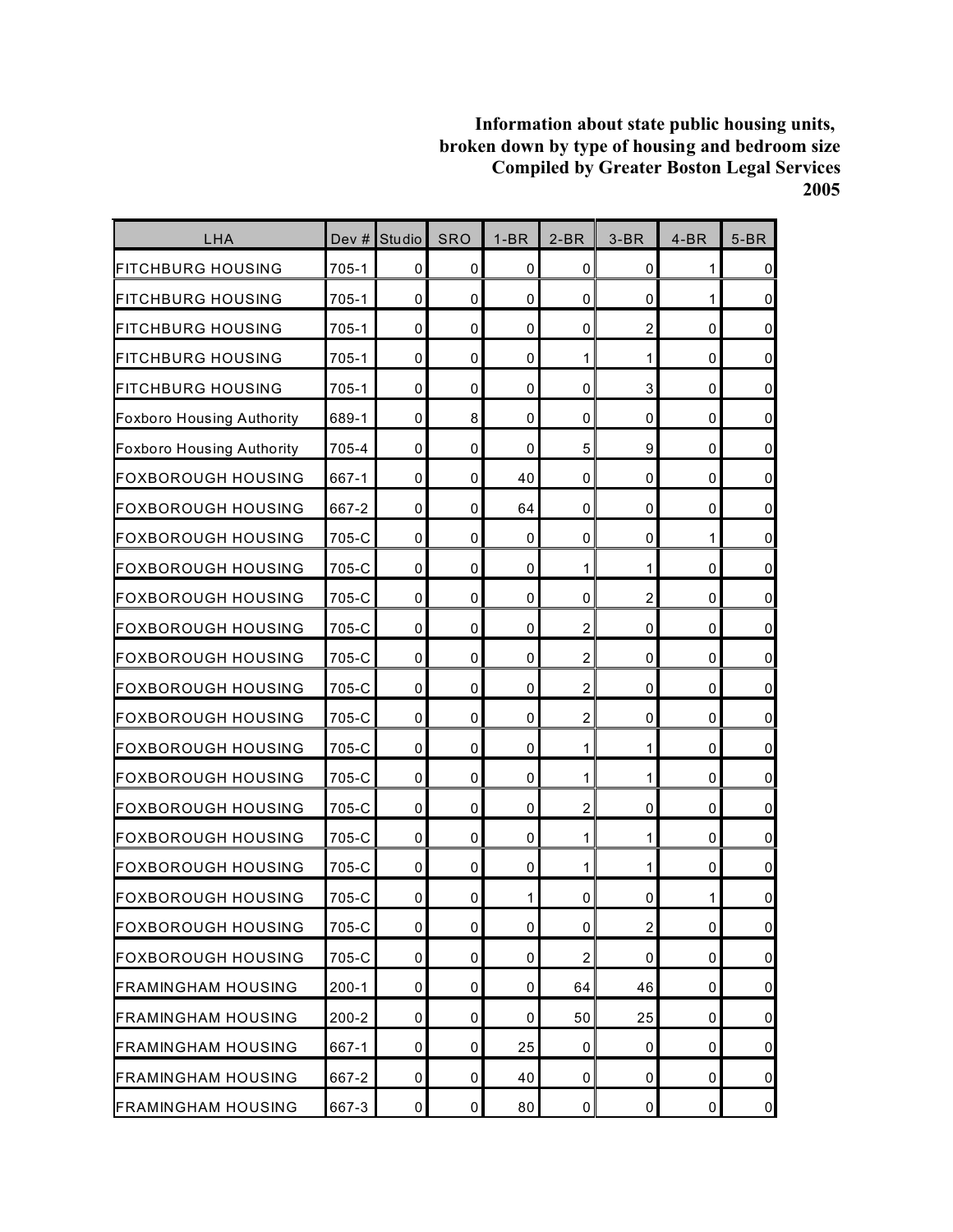| LHA                         | Dev #     | Studio              | <b>SRO</b>  | $1-BR$      | $2-BR$              | $3-BR$         | $4-BR$      | $5-BR$              |
|-----------------------------|-----------|---------------------|-------------|-------------|---------------------|----------------|-------------|---------------------|
| FRAMINGHAM HOUSING          | 667-4     | $\mathbf 0$         | 0           | 80          | $\mathbf 0$         | 0              | 0           | $\pmb{0}$           |
| FRAMINGHAM HOUSING          | 667-5     | $\mathbf 0$         | 0           | 120         | $\mathbf 0$         | 0              | $\mathbf 0$ | $\overline{0}$      |
| <b>I</b> FRAMINGHAM HOUSING | 667-6     | $\mathbf{0}$        | 0           | 84          | 0                   | 0              | $\mathbf 0$ | $\pmb{0}$           |
| FRAMINGHAM HOUSING          | 667-7     | $\mathbf 0$         | 0           | 72          | $\mathbf 0$         | 0              | 0           | $\mathbf 0$         |
| <b>FRAMINGHAM HOUSING</b>   | 667-8     | $\mathbf 0$         | 0           | 60          | 6                   | 0              | $\mathbf 0$ | $\mathsf 0$         |
| <b>I</b> FRAMINGHAM HOUSING | 689-1     | 0                   | 8           | 0           | 0                   | 0              | $\mathbf 0$ | $\mathsf 0$         |
| <b>FRAMINGHAM HOUSING</b>   | 689-2     | $\mathbf 0$         | 8           | 0           | $\mathbf 0$         | 0              | $\mathbf 0$ | $\overline{0}$      |
| <b>FRAMINGHAM HOUSING</b>   | 689-3     | $\mathbf 0$         | 8           | $\mathbf 0$ | $\Omega$            | 0              | $\mathbf 0$ | $\pmb{0}$           |
| <b>FRANKLIN COUNTY</b>      | 667-1     | $\mathbf 0$         | 0           | 20          | $\mathbf 0$         | 0              | 0           | $\pmb{0}$           |
| <b>FRANKLIN COUNTY</b>      | 667-1     | $\mathbf 0$         | $\mathbf 0$ | 46          | $\mathbf 0$         | 0              | $\mathbf 0$ | $\pmb{0}$           |
| <b>FRANKLIN COUNTY</b>      | 667-2     | 0                   | 0           | 20          | 0                   | 0              | 0           | $\mathsf 0$         |
| <b>FRANKLIN COUNTY</b>      | 667-3     | $\mathbf 0$         | 0           | 16          | 1                   | 0              | 0           | $\mathbf 0$         |
| Franklin County Regional    | 667-5     | $\mathbf 0$         | 0           | 14          | $\mathbf 0$         | $\mathbf 0$    | $\mathbf 0$ | $\mathsf{O}\xspace$ |
| <b>FRANKLIN COUNTY</b>      | 705-1     | 0                   | 0           | 0           | $\overline{c}$      | 0              | 1           | $\overline{0}$      |
| FRANKLIN COUNTY             | 705-1     | $\mathbf 0$         | $\mathbf 0$ | $\mathbf 0$ | $\mathbf 0$         | $\overline{c}$ | 1           | $\mathbf 0$         |
| FRANKLIN COUNTY             | 705-1     | $\mathbf 0$         | 0           | 0           | $\overline{2}$      | 1              | 0           | $\overline{0}$      |
| <b>FRANKLIN COUNTY</b>      | 705-1     | $\mathbf 0$         | 0           | 0           | $\mathbf 0$         | $\overline{c}$ | 1           | $\pmb{0}$           |
| Franklin County Regional    | 705-1     | $\mathbf 0$         | 0           | 0           | 1                   | $\mathbf{1}$   | $\mathbf 0$ | $\mathsf{O}\xspace$ |
| <b>FRANKLIN COUNTY</b>      | 705-1     | 0                   | $\mathbf 0$ | 0           | 2                   | 0              | 1           | $\mathbf 0$         |
| <b>FRANKLIN COUNTY</b>      | 705-2     | $\mathbf 0$         | 0           | 0           | $\overline{c}$      | $\overline{c}$ | $\mathbf 0$ | $\mathbf 0$         |
| <b>FRANKLIN COUNTY</b>      | 705-3     | 0                   | 0           | 0           | $\mathbf 0$         | 6              | 0           | $\mathsf 0$         |
| <b>FRANKLIN HOUSING</b>     | $200 - 1$ | 0                   | 0           | 0           | 16                  | 12             | 0           | $\mathbf 0$         |
| <b>FRANKLIN HOUSING</b>     | 667-1     | $\mathsf{O}\xspace$ | 0           | 40          | $\mathsf{O}\xspace$ | 0              | $\mathbf 0$ | $\mathbf 0$         |
| <b>FRANKLIN HOUSING</b>     | 667-2     | 0                   | 0           | 40          | 0                   | 0              | $\mathbf 0$ | $\overline{0}$      |
| <b>FRANKLIN HOUSING</b>     | 667-3     | 0                   | 0           | 56          | 0                   | 0              | 0           | $\overline{0}$      |
| <b>FRANKLIN HOUSING</b>     | 667-4     | $\mathbf 0$         | 0           | 29          | $\mathbf 0$         | 0              | 0           | $\overline{0}$      |
| <b>FRANKLIN HOUSING</b>     | 689-1     | 0                   | 8           | 0           | 0                   | 0              | 0           | $\pmb{0}$           |
| <b>FRANKLIN HOUSING</b>     | 705-1     | 0                   | 0           | 0           | 3                   | $\overline{c}$ | 0           | $\overline{0}$      |
| <b>GARDNER HOUSING</b>      | $200 - 2$ | $\mathbf 0$         | $\pmb{0}$   | $\pmb{0}$   | 23                  | 18             | $\pmb{0}$   | $\overline{0}$      |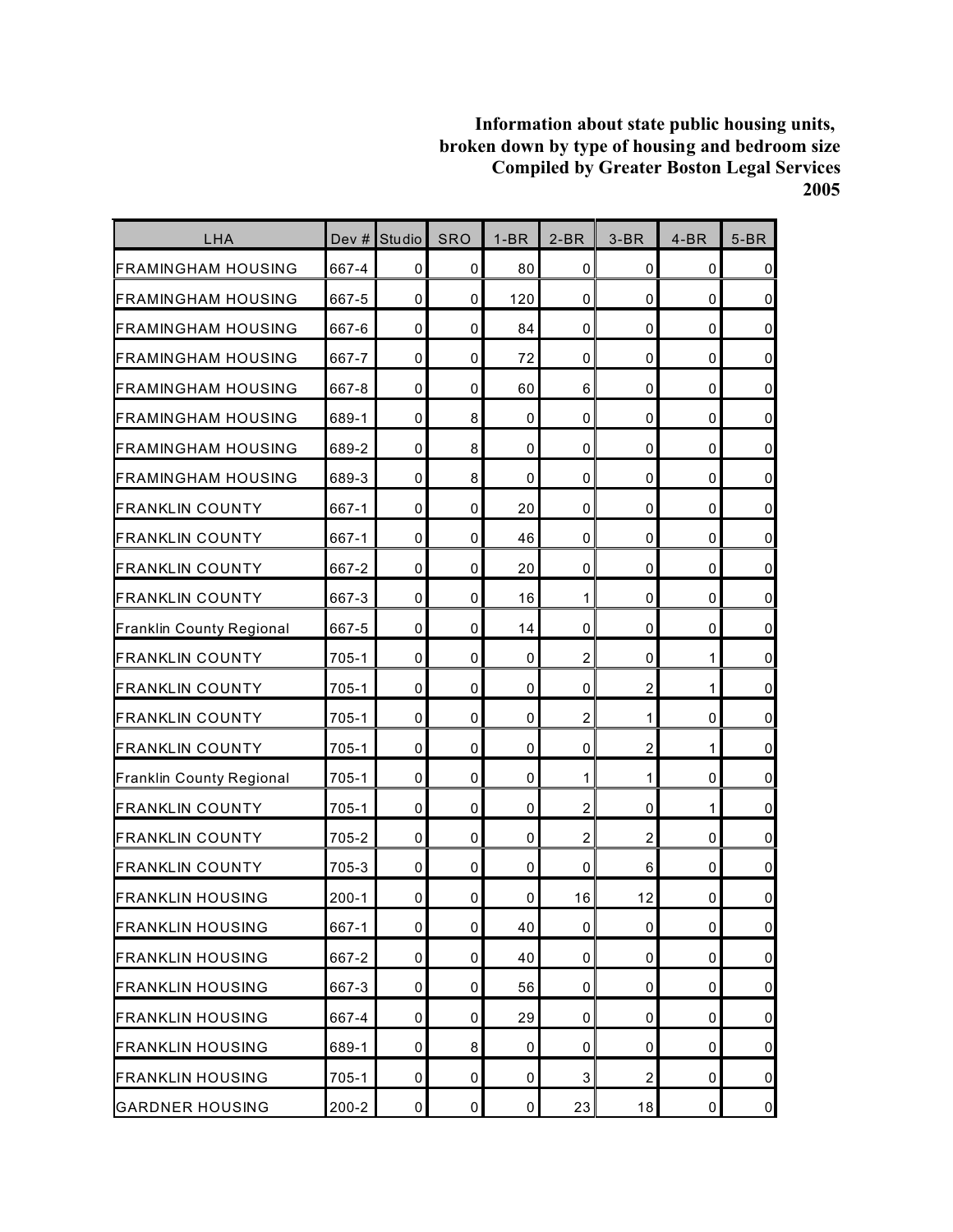| LHA                       | Dev $#$   | Studio      | <b>SRO</b>     | $1-BR$ | $2-BR$         | $3-BR$       | $4-BR$      | $5-BR$         |
|---------------------------|-----------|-------------|----------------|--------|----------------|--------------|-------------|----------------|
| GARDNER HOUSING           | 200-3     | 0           | 0              | 0      | 10             | 12           | 4           | $\mathbf 0$    |
| <b>GARDNER HOUSING</b>    | 667-1     | $\mathbf 0$ | 0              | 84     | 0              | 0            | 0           | $\mathbf 0$    |
| <b>GARDNER HOUSING</b>    | 667-2     | $\mathbf 0$ | 0              | 96     | 0              | 0            | 0           | $\mathbf 0$    |
| GARDNER HOUSING           | 667-3     | 0           | 0              | 69     | 0              | 0            | 0           | $\mathbf 0$    |
| <b>GARDNER HOUSING</b>    | $705 - 1$ | $\mathbf 0$ | 0              | 0      | 0              | $\mathbf{1}$ | 0           | $\pmb{0}$      |
| <b>GEORGETOWN HOUSING</b> | 667-1     | 0           | 0              | 52     | 0              | 0            | 0           | $\mathbf 0$    |
| <b>GEORGETOWN HOUSING</b> | 667-2     | $\mathbf 0$ | 0              | 74     | 0              | 0            | 0           | $\mathbf 0$    |
| <b>GEORGETOWN HOUSING</b> | 705-1     | 0           | 0              | 0      | 8              | 12           | 0           | $\mathbf 0$    |
| GLOUCESTER HOUSING        | $200 - 1$ | $\mathbf 0$ | 0              | 0      | 68             | 86           | 6           | $\mathbf 0$    |
| <b>GLOUCESTER HOUSING</b> | 667-1     | $\mathbf 0$ | 0              | 52     | 0              | 0            | 0           | $\pmb{0}$      |
| GLOUCESTER HOUSING        | 667-2     | $\mathbf 0$ | 0              | 76     | 0              | 0            | 0           | $\mathbf 0$    |
| <b>GLOUCESTER HOUSING</b> | 667-4     | $\mathbf 0$ | 0              | 97     | 0              | 0            | 0           | $\mathbf 0$    |
| <b>GLOUCESTER HOUSING</b> | 667-5     | 0           | 0              | 81     | 0              | 0            | $\mathbf 0$ | $\mathbf 0$    |
| GLOUCESTER HOUSING        | 667-6     | 0           | 0              | 56     | 0              | 0            | 0           | $\mathbf 0$    |
| <b>GLOUCESTER HOUSING</b> | 689-1     | $\mathbf 0$ | 8              | 0      | 0              | 0            | 0           | $\mathbf 0$    |
| GLOUCESTER HOUSING        | 705-1     | 0           | 0              | 0      | 9              | 6            | 0           | $\pmb{0}$      |
| <b>GRAFTON HOUSING</b>    | $200 - 1$ | $\mathbf 0$ | 0              | 0      | 8              | 8            | 0           | $\pmb{0}$      |
| <b>GRAFTON HOUSING</b>    | 667-1     | $\mathbf 0$ | 0              | 40     | 0              | 0            | $\mathbf 0$ | $\pmb{0}$      |
| <b>GRAFTON HOUSING</b>    | 667-2     | 0           | 0              | 64     | 0              | 0            | 0           | $\mathbf 0$    |
| GRAFTON HOUSING           | 667-3     | $\mathbf 0$ | 0              | 24     | 0              | 0            | 0           | $\mathbf 0$    |
| <b>GRAFTON HOUSING</b>    | 705-1     | $\mathbf 0$ | 0              | 0      | 1              | 5            | 0           | $\mathbf 0$    |
| <b>GRANBY HOUSING</b>     | 667-1     | 0           | 0              | 56     | 0              | 0            | 0           | $\pmb{0}$      |
| <b>GREAT BARRINGTON</b>   | 667-1     | 0           | $\overline{0}$ | 32     | $\mathbf 0$    | 0            | $\pmb{0}$   | $\mathsf 0$    |
| <b>GREAT BARRINGTON</b>   | 667-2     | 0           | $\mathbf 0$    | 32     | 0              | 0            | 0           | $\overline{0}$ |
| <b>GREAT BARRINGTON</b>   | 689-2     | 0           | 16             | 0      | 0              | 0            | 0           | $\overline{0}$ |
| <b>GREAT BARRINGTON</b>   | 705-1     | 0           | $\mathbf 0$    | 0      | 4              | 10           | 0           | $\overline{0}$ |
| <b>GREENFIELD HOUSING</b> | $200 - 1$ | 0           | 0              | 0      | 40             | 32           | 0           | $\overline{0}$ |
| <b>GREENFIELD HOUSING</b> | 667-1     | $\mathbf 0$ | 0              | 68     | $\overline{0}$ | 0            | 0           | $\overline{0}$ |
| <b>GREENFIELD HOUSING</b> | 667-2     | $\pmb{0}$   | 0              | 40     | $\pmb{0}$      | 0            | 0           | $\overline{0}$ |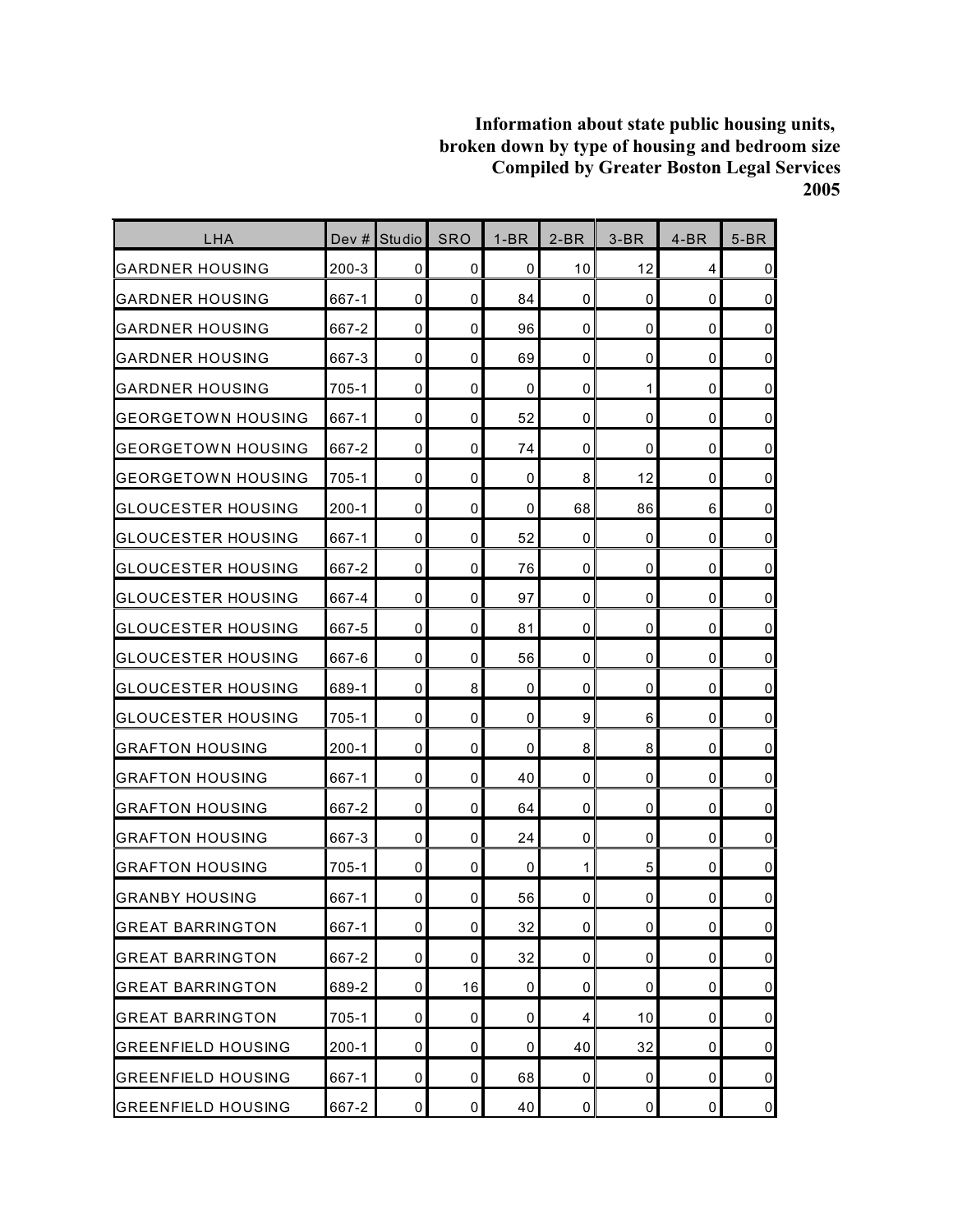| LHA                       | Dev #     | Studio      | <b>SRO</b>     | $1-BR$      | $2-BR$              | $3-BR$         | $4-BR$         | $5-BR$         |
|---------------------------|-----------|-------------|----------------|-------------|---------------------|----------------|----------------|----------------|
| <b>GREENFIELD HOUSING</b> | 667-3     | 0           | 0              | 20          | 0                   | 0              | 0              | $\mathbf 0$    |
| <b>GREENFIELD HOUSING</b> | 689-1     | $\mathbf 0$ | 8              | 0           | 0                   | 0              | 0              | $\mathbf 0$    |
| <b>GREENFIELD HOUSING</b> | 705-1     | 0           | 0              | $\mathbf 0$ | 0                   | 0              | 1              | $\mathbf 0$    |
| <b>GREENFIELD HOUSING</b> | 705-1     | 0           | 0              | 0           | 0                   | 0              | 1              | $\pmb{0}$      |
| GREENFIELD HOUSING        | 705-1     | 0           | 0              | 0           | 0                   | 0              | 0              | 1              |
| GREENFIELD HOUSING        | $705 - 1$ | 0           | 0              | 0           | 0                   | 0              | 1              | $\mathbf 0$    |
| <b>GREENFIELD HOUSING</b> | 705-1     | $\mathbf 0$ | 0              | 0           | 0                   | 0              | $\mathbf 0$    | 1              |
| <b>GREENFIELD HOUSING</b> | 705-1     | 0           | 0              | $\mathbf 0$ | $\overline{2}$      | 0              | $\mathbf 0$    | $\mathbf 0$    |
| <b>GREENFIELD HOUSING</b> | 705-1     | 0           | 0              | 0           | 0                   | 0              | 1              | $\mathbf 0$    |
| <b>GREENFIELD HOUSING</b> | 705-2     | $\mathbf 0$ | 0              | $\mathbf 0$ | 0                   | 8              | 0              | $\mathbf 0$    |
| <b>GREENFIELD HOUSING</b> | 705-2     | 0           | 0              | 0           | 0                   | 0              | $\overline{c}$ | $\mathbf 0$    |
| <b>GREENFIELD HOUSING</b> | 705-2     | $\mathbf 0$ | 0              | 0           | 0                   | $\overline{c}$ | 0              | $\mathbf 0$    |
| <b>GREENFIELD HOUSING</b> | 705-2     | $\mathbf 0$ | 0              | $\mathbf 0$ | 0                   | $\overline{2}$ | 0              | $\pmb{0}$      |
| <b>GREENFIELD HOUSING</b> | 705-3     | 0           | 0              | 0           | 0                   | 9              | 1              | $\mathbf 0$    |
| GREENFIELD HOUSING        | 705-4     | 0           | 0              | $\mathbf 0$ | 4                   | 0              | 0              | $\mathbf 0$    |
| GREENFIELD HOUSING        | 705-4     | 0           | 0              | 0           | 4                   | 0              | 0              | $\mathbf 0$    |
| <b>GROTON HOUSING</b>     | 667-1     | $\mathbf 0$ | 0              | 20          | 0                   | 0              | 0              | $\mathbf 0$    |
| <b>GROTON HOUSING</b>     | $705 - 1$ | 0           | 0              | 0           | 0                   | 7              | 0              | $\pmb{0}$      |
| <b>GROVELAND HOUSING</b>  | 705-1     | 0           | 0              | 0           | 0                   | 1              | 0              | $\mathbf 0$    |
| <b>HADLEY HOUSING</b>     | 667-1     | $\mathbf 0$ | 0              | 40          | 0                   | 0              | 0              | $\mathbf 0$    |
| <b>HADLEY HOUSING</b>     | $705 - 1$ | $\mathbf 0$ | 0              | 0           | 0                   | 12             | $\mathbf 0$    | $\mathbf 0$    |
| <b>HALIFAX HOUSING</b>    | 667-1     | 0           | 0              | 20          | 0                   | 0              | 0              | 0              |
| <b>HALIFAX HOUSING</b>    | $705 - 1$ | $\pmb{0}$   | $\overline{0}$ | $\pmb{0}$   | $\mathsf{O}\xspace$ | 0              | $\mathbf{1}$   | $\pmb{0}$      |
| <b>HALIFAX HOUSING</b>    | 705-1     | $\pmb{0}$   | 0              | 0           | 0                   | $\mathbf{1}$   | $\mathbf 0$    | $\overline{0}$ |
| <b>HALIFAX HOUSING</b>    | $705-1$   | 0           | 0              | 0           | 0                   | 1              | 0              | $\overline{0}$ |
| <b>HALIFAX HOUSING</b>    | $705 - 1$ | $\mathbf 0$ | 0              | 0           | 0                   | $\mathbf{1}$   | $\mathbf 0$    | $\overline{0}$ |
| <b>HALIFAX HOUSING</b>    | 705-2     | $\pmb{0}$   | 0              | 0           | $\overline{2}$      | $\overline{c}$ | $\pmb{0}$      | $\overline{0}$ |
| <b>HAMILTON HOUSING</b>   | 667-1     | 0           | $\mathbf 0$    | 40          | 0                   | 0              | 0              | $\overline{0}$ |
| <b>HAMILTON HOUSING</b>   | 667-2     | $\pmb{0}$   | 12             | $\mathbf 0$ | $\pmb{0}$           | 0              | $\pmb{0}$      | $\overline{0}$ |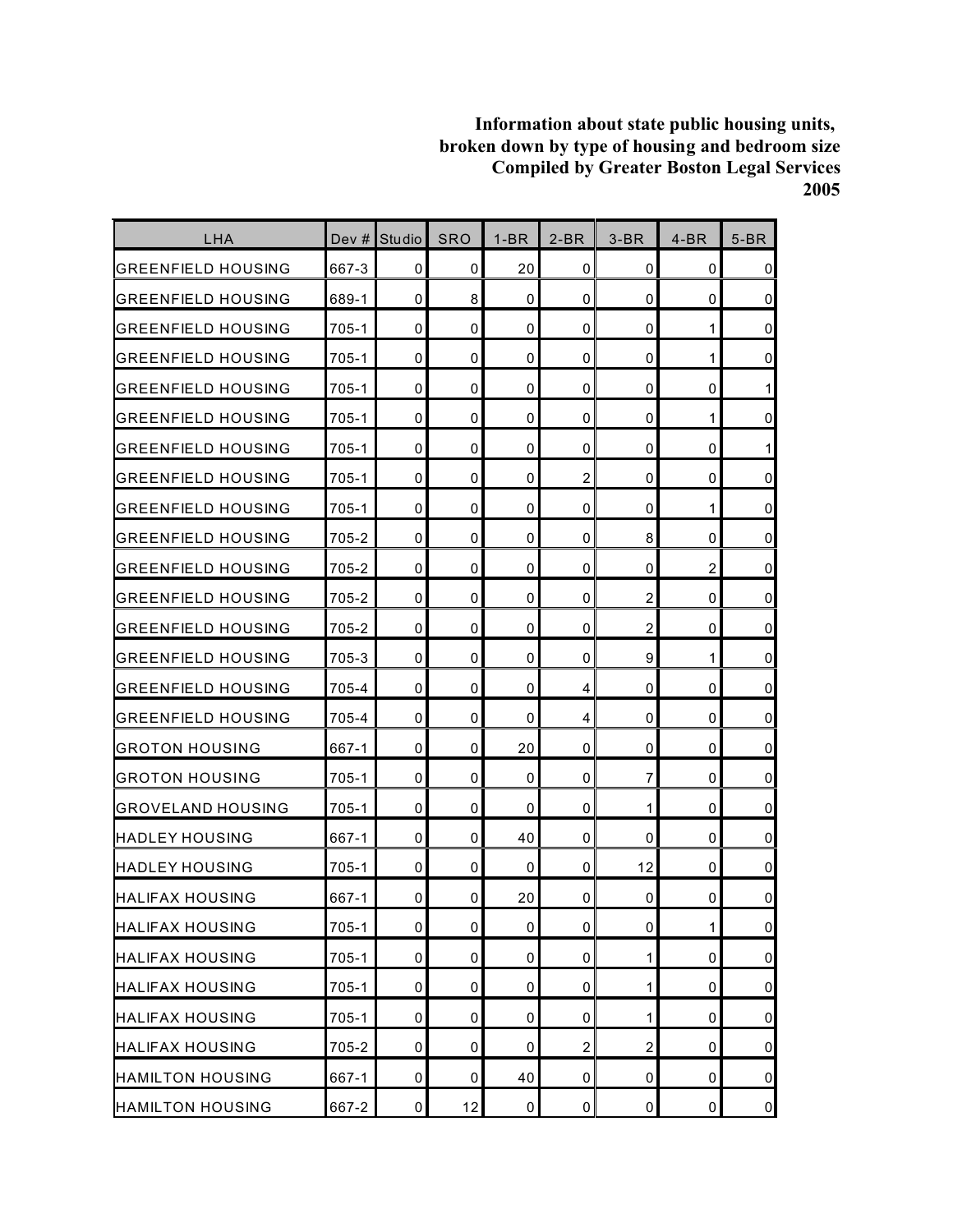| LHA                        | Dev $#$   | Studio              | <b>SRO</b>  | $1-BR$      | $2-BR$                  | $3-BR$         | $4-BR$                  | $5-BR$         |
|----------------------------|-----------|---------------------|-------------|-------------|-------------------------|----------------|-------------------------|----------------|
| <b>HAMILTON HOUSING</b>    | 689-1     | $\overline{0}$      | 8           | 0           | 0                       | 0              | 0                       | $\overline{0}$ |
| Hamilton Housing Authority | $705 - 1$ |                     |             |             | 1                       | 1              |                         |                |
| <b>HAMILTON HOUSING</b>    | 705-B     | $\Omega$            | $\mathbf 0$ | 0           | 3                       | 0              | $\mathbf 0$             | $\pmb{0}$      |
| <b>HAMPDEN HOUSING</b>     | 667-1     | $\mathbf 0$         | 0           | 58          | $\overline{2}$          | 0              | 0                       | $\overline{0}$ |
| <b>HAMPSHIRE COUNTY</b>    | 667-1     | $\mathbf 0$         | 0           | 22          | 0                       | 0              | 0                       | $\overline{0}$ |
| <b>HAMPSHIRE COUNTY</b>    | 667-1     | 0                   | 0           | 14          | 0                       | 0              | 0                       | $\overline{0}$ |
| <b>HAMPSHIRE COUNTY</b>    | 705-1     | $\mathbf 0$         | 0           | 0           | 1                       | $\mathbf{1}$   | 0                       | $\overline{0}$ |
| <b>HAMPSHIRE COUNTY</b>    | 705-1     | $\mathbf 0$         | $\mathbf 0$ | 0           | $\mathbf 0$             | 1              | 1                       | $\overline{0}$ |
| <b>HAMPSHIRE COUNTY</b>    | $705 - 1$ | $\mathbf 0$         | 0           | 0           | 0                       | $\overline{2}$ | 0                       | $\overline{0}$ |
| <b>I</b> HAMPSHIRE COUNTY  | 705-1     | $\mathbf 0$         | 0           | 0           | 1                       | 0              | 1                       | $\overline{0}$ |
| <b>HANSON HOUSING</b>      | $167 - 1$ | 0                   | 8           | 0           | $\mathbf 0$             | 0              | 0                       | $\overline{0}$ |
| <b>HANSON HOUSING</b>      | 667-1     | $\mathbf 0$         | 0           | 68          | 0                       | 0              | 0                       | $\overline{0}$ |
| <b>HARWICH HOUSING</b>     | $167 - 1$ | $\mathbf 0$         | 8           | 0           | $\mathbf 0$             | 0              | $\mathbf 0$             | $\overline{0}$ |
| <b>HARWICH HOUSING</b>     | 705-1     | $\mathbf 0$         | 0           | 0           | 0                       | 4              | 0                       | $\overline{0}$ |
| HARWICH HOUSING            | 705-1     | $\mathbf 0$         | 0           | 0           | $\overline{2}$          | 6              | 0                       | $\overline{0}$ |
| <b>HATFIELD HOUSING</b>    | 667-1     | 0                   | 0           | 44          | $\mathbf 0$             | 0              | $\mathbf 0$             | $\overline{0}$ |
| <b>HAVERHILL HOUSING</b>   | $200 - 1$ | $\mathbf 0$         | 0           | 0           | 20                      | 16             | 0                       | $\overline{0}$ |
| <b>HAVERHILL HOUSING</b>   | $200 - 2$ | $\mathbf 0$         | 0           | 0           | 34                      | 34             | 0                       | $\overline{0}$ |
| <b>HAVERHILL HOUSING</b>   | 667-1     | 0                   | 0           | 52          | 0                       | 0              | 0                       | $\overline{0}$ |
| <b>HAVERHILL HOUSING</b>   | 667-2     | $\mathbf 0$         | 0           | 80          | 0                       | 0              | 0                       | $\overline{0}$ |
| <b>HAVERHILL HOUSING</b>   | 667-3     | $\mathbf 0$         | 0           | 92          | $\mathbf 0$             | 0              | $\mathbf 0$             | $\overline{0}$ |
| HAVERHILL HOUSING          | 667-4     | 0                   | 0           | 72          | 0                       | 0              | 0                       | $\pmb{0}$      |
| <b>HAVERHILL HOUSING</b>   | 689-1     | $\mathsf{O}\xspace$ | 6           | $\pmb{0}$   | $\mathbf 0$             | $\pmb{0}$      | 0                       | $\overline{0}$ |
| <b>HAVERHILL HOUSING</b>   | $705 - 1$ | 0                   | 0           | 0           | 0                       | 6              | $\overline{\mathbf{4}}$ | $\overline{0}$ |
| <b>HAVERHILL HOUSING</b>   | 705-2     | 0                   | 0           | 0           | $\overline{\mathbf{4}}$ | 3              | $\overline{c}$          | $\overline{0}$ |
| <b>HAVERHILL HOUSING</b>   | 705-2     | $\mathbf 0$         | 0           | 0           | 8                       | 8              | 0                       | $\overline{0}$ |
| <b>HINGHAM HOUSING</b>     | 667-1     | $\mathbf 0$         | 0           | 58          | 0                       | 0              | 0                       | $\overline{0}$ |
| <b>HINGHAM HOUSING</b>     | 667-2     | 0                   | 0           | 26          | 0                       | 0              | 0                       | $\overline{0}$ |
| <b>HINGHAM HOUSING</b>     | $705 - 1$ | $\mathbf 0$         | $\pmb{0}$   | $\mathsf 0$ | $\overline{2}$          | 6              | $\pmb{0}$               | $\overline{0}$ |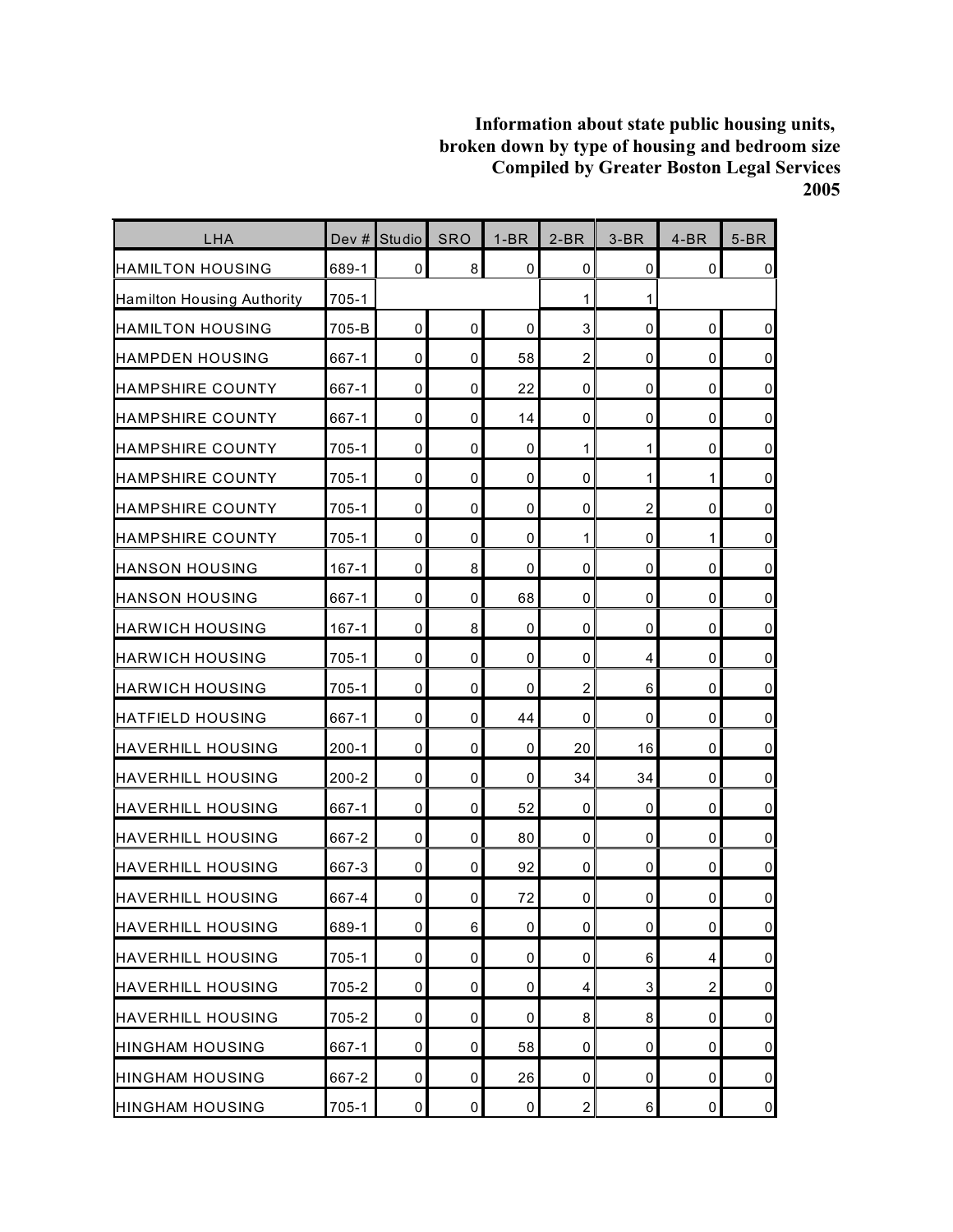| LHA                       | Dev #     | Studio | <b>SRO</b>          | $1-BR$         | $2-BR$         | $3-BR$ | $4-BR$         | $5-BR$              |
|---------------------------|-----------|--------|---------------------|----------------|----------------|--------|----------------|---------------------|
| HOLBROOK HOUSING          | 667-1     | 0      | 0                   | 64             | $\mathbf 0$    | 0      | 0              | $\pmb{0}$           |
| <b>I</b> HOLBROOK HOUSING | 667-2     | 0      | 0                   | 10             | $\mathbf 0$    | 0      | $\mathbf 0$    | $\overline{0}$      |
| HOLBROOK HOUSING          | 705-1     | 0      | 0                   | 0              | $\mathbf 0$    | 10     | $\mathbf 0$    | $\pmb{0}$           |
| <b>HOLDEN HOUSING</b>     | 667-1     | 0      | 0                   | 48             | $\mathbf 0$    | 0      | 0              | $\mathbf 0$         |
| <b>I</b> HOLDEN HOUSING   | 705-1     | 0      | 0                   | $\mathbf 0$    | $\mathbf 0$    | 8      | 0              | $\pmb{0}$           |
| <b>HOLLISTON HOUSING</b>  | 667-1     | 0      | 0                   | 48             | $\mathbf 0$    | 0      | 0              | $\pmb{0}$           |
| HOLLISTON HOUSING         | 667-2     | 0      | 0                   | 24             | $\mathbf 0$    | 0      | 0              | $\mathbf 0$         |
| HOLLISTON HOUSING         | 705-1     | 0      | 0                   | $\overline{c}$ | $\overline{2}$ | 0      | $\overline{2}$ | $\pmb{0}$           |
| <b>HOLYOKE HOUSING</b>    | $167 - 1$ | 0      | 8                   | 0              | 0              | 0      | 0              | $\mathbf 0$         |
| <b>HOLYOKE HOUSING</b>    | $200 - 1$ | 0      | 0                   | 0              | 120            | 96     | 0              | $\pmb{0}$           |
| IHOLYOKE HOUSING          | 667-2     | 0      | 0                   | 40             | $\mathbf 0$    | 0      | 0              | $\mathsf 0$         |
| HOLYOKE HOUSING           | 667-3     | 0      | 0                   | 20             | 0              | 0      | 0              | $\mathbf 0$         |
| <b>HOLYOKE HOUSING</b>    | 705-1     | 0      | 0                   | 5              | 10             | 0      | 0              | $\mathbf 0$         |
| <b>HOPEDALE HOUSING</b>   | 667-1     | 0      | 0                   | 40             | 0              | 0      | 0              | $\pmb{0}$           |
| <b>HOPEDALE HOUSING</b>   | 667-2     | 0      | 0                   | 40             | $\mathbf 0$    | 0      | $\mathbf 0$    | $\mathbf 0$         |
| <b>HOPKINTON HOUSING</b>  | 667-1     | 0      | 0                   | 92             | $\mathbf 0$    | 0      | 0              | $\pmb{0}$           |
| IHOPKINTON HOUSING        | 705-1     | 0      | 0                   | 0              | 3              | 3      | 0              | $\mathbf 0$         |
| <b>HUDSON HOUSING</b>     | $167 - 1$ | 0      | 0                   | 8              | $\mathbf 0$    | 0      | 0              | $\pmb{0}$           |
| <b>HUDSON HOUSING</b>     | 667-1     | 0      | 0                   | 44             | 0              | 0      | 0              | $\pmb{0}$           |
| IHUDSON HOUSING           | 667-2     | 0      | 0                   | 82             | $\mathbf 0$    | 0      | 0              | $\pmb{0}$           |
| <b>I</b> HUDSON HOUSING   | 689-1     | 0      | 0                   | 8              | $\mathbf 0$    | 0      | $\mathbf 0$    | $\mathsf 0$         |
| <b>HULL HOUSING</b>       | $200 - 1$ | 0      | 0                   | 0              | 14             | 12     | $\overline{c}$ | $\pmb{0}$           |
| <b>HULL HOUSING</b>       | 667-1     | 0      | $\mathsf{O}\xspace$ | 40             | $\pmb{0}$      | 0      | 0              | $\pmb{0}$           |
| <b>IPSWICH HOUSING</b>    | $200 - 1$ | 0      | 0                   | 0              | 14             | 8      | $\overline{c}$ | $\overline{0}$      |
| <b>IPSWICH HOUSING</b>    | 667-1     | 0      | 0                   | 13             | 7              | 0      | 0              | $\overline{0}$      |
| <b>IPSWICH HOUSING</b>    | 667-2     | 0      | 0                   | 42             | $\pmb{0}$      | 0      | 0              | $\overline{0}$      |
| <b>IPSWICH HOUSING</b>    | 667-3     | 0      | 0                   | 58             | 0              | 0      | 0              | $\mathsf{O}\xspace$ |
| <b>IPSWICH HOUSING</b>    | 667-4     | 0      | 0                   | 80             | 0              | 0      | 0              | $\overline{0}$      |
| <b>IPSWICH HOUSING</b>    | 689-1     | 0      | 8                   | 0              | 0              | 0      | 0              | $\overline{0}$      |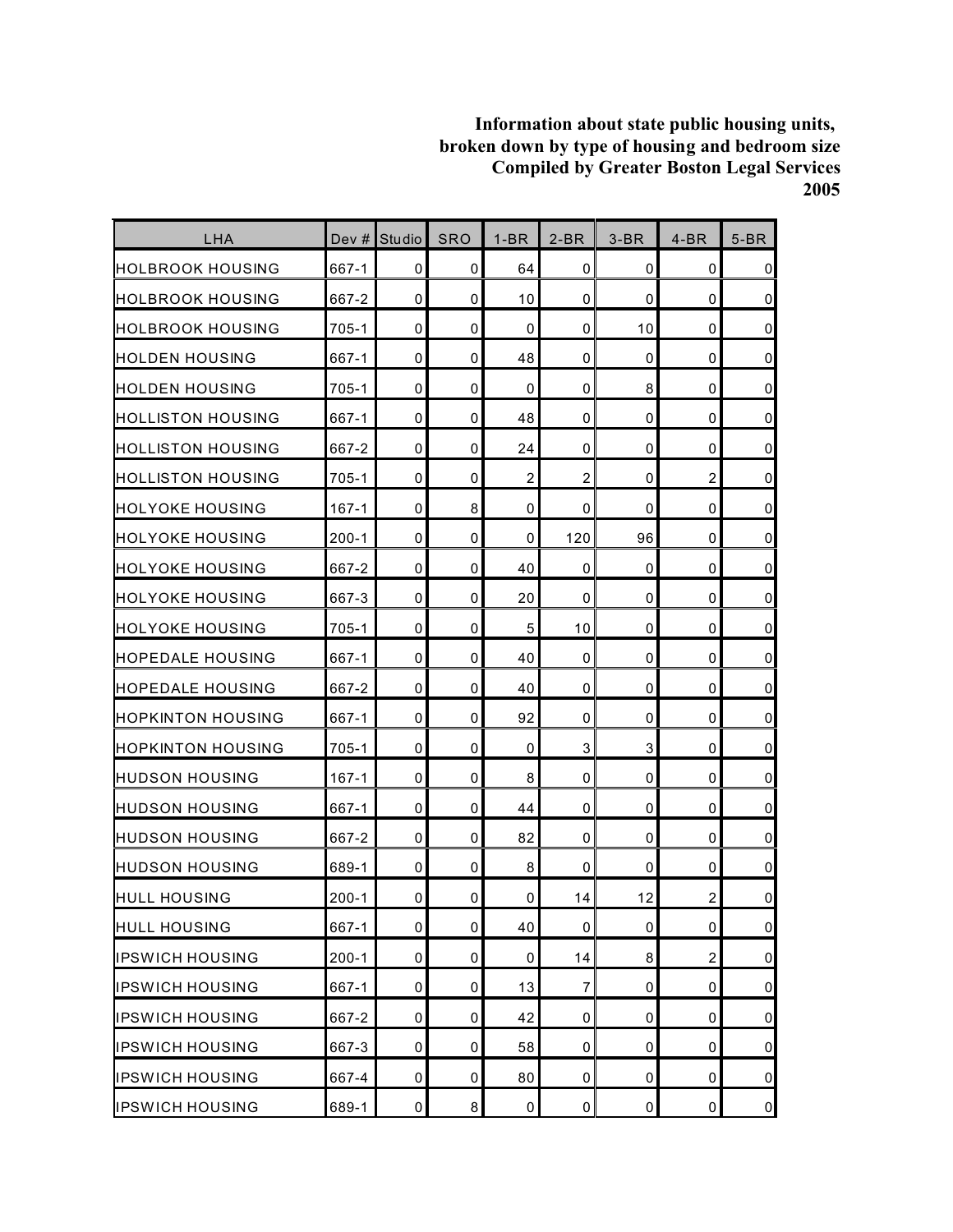| LHA                          | Dev #     | <b>Studio</b>       | <b>SRO</b> | $1-BR$      | $2-BR$      | $3-BR$      | $4-BR$         | $5-BR$         |
|------------------------------|-----------|---------------------|------------|-------------|-------------|-------------|----------------|----------------|
| liPSWICH HOUSING             | 705-1     | 0                   | 0          | 0           | 4           | 8           | $\overline{c}$ | $\mathbf 0$    |
| <b>KINGSTON HOUSING</b>      | 667-1     | $\mathbf 0$         | 0          | 48          | $\mathbf 0$ | 0           | $\mathbf 0$    | $\pmb{0}$      |
| ILANCASTER HOUSING           | 667-1     | 0                   | 0          | 70          | $\Omega$    | 0           | 0              | $\mathbf 0$    |
| ILAWRENCE HOUSING            | $200 - 1$ | $\mathbf 0$         | 0          | 24          | 150         | 72          | 10             | $\pmb{0}$      |
| LAWRENCE HOUSING             | $200 - 2$ | 0                   | 0          | 0           | 117         | 78          | 0              | $\pmb{0}$      |
| LAWRENCE HOUSING             | 667-1     | 0                   | 0          | 71          | 0           | 0           | 0              | $\mathsf 0$    |
| LEE HOUSING AUTHORITY        | 667-1     | $\mathbf 0$         | 0          | 48          | $\mathbf 0$ | 0           | $\mathbf 0$    | $\overline{0}$ |
| LEE HOUSING AUTHORITY        | 689-1     | $\mathbf 0$         | 8          | 0           | 0           | 0           | $\mathbf 0$    | $\pmb{0}$      |
| <b>LEE HOUSING AUTHORITY</b> | 689-6     | $\mathbf 0$         | 0          | 4           | $\mathbf 0$ | 0           | 0              | $\pmb{0}$      |
| LEE HOUSING AUTHORITY        | 705-2     | $\mathbf 0$         | 0          | $\mathbf 0$ | 6           | 10          | 0              | $\pmb{0}$      |
| <b>LEICESTER HOUSING</b>     | 667-2     | 0                   | 0          | 40          | 0           | 0           | 0              | $\mathsf 0$    |
| <b>LEICESTER HOUSING</b>     | 667-2     | 0                   | 0          | 40          | 0           | 0           | 0              | $\pmb{0}$      |
| LEICESTER HOUSING            | 667-2     | $\mathbf 0$         | 0          | 44          | $\mathbf 0$ | 0           | $\mathbf 0$    | $\pmb{0}$      |
| LEICESTER HOUSING            | 689-1     | 0                   | 8          | 0           | 0           | 0           | 0              | $\mathbf 0$    |
| ILENOX HOUSING               | 667-1     | 0                   | 0          | 48          | 0           | 0           | 0              | $\mathbf 0$    |
| LENOX HOUSING                | 667-2     | $\mathbf 0$         | 0          | 49          | 5           | 0           | 0              | $\mathsf 0$    |
| LENOX HOUSING                | 689-1     | 0                   | 4          | 0           | 0           | 0           | 0              | $\pmb{0}$      |
| LENOX HOUSING                | 689-1     | $\mathbf 0$         | 8          | 0           | 0           | 0           | 0              | $\pmb{0}$      |
| LENOX HOUSING                | 705-1     | 0                   | 0          | 0           | 3           | 5           | 0              | $\pmb{0}$      |
| <b>I</b> LEOMINSTER HOUSING  | $200 - 1$ | $\mathbf 0$         | 0          | 0           | 43          | 30          | 0              | $\pmb{0}$      |
| <b>LEOMINSTER HOUSING</b>    | 667-1     | $\mathbf 0$         | 0          | 31          | $\mathbf 0$ | 0           | $\mathbf 0$    | $\mathsf 0$    |
| <b>I</b> LEOMINSTER HOUSING  | 667-2     | 0                   | 0          | 50          | 0           | 0           | 0              | $\pmb{0}$      |
| LEOMINSTER HOUSING           | 667-3     | $\mathsf{O}\xspace$ | 0          | 117         | $\pmb{0}$   | 0           | $\pmb{0}$      | $\mathbf 0$    |
| <b>LEOMINSTER HOUSING</b>    | 667-4     | 0                   | 0          | 104         | 0           | 0           | 0              | $\overline{0}$ |
| <b>LEOMINSTER HOUSING</b>    | 667-5     | 0                   | 0          | 40          | 0           | 0           | 0              | $\overline{0}$ |
| <b>LEOMINSTER HOUSING</b>    | $705 - 1$ | $\mathbf 0$         | 0          | $\pmb{0}$   | $\mathbf 0$ | 0           | 1              | $\overline{0}$ |
| <b>LEOMINSTER HOUSING</b>    | $705 - 1$ | 0                   | 0          | 0           | $\mathbf 0$ | 1           | 0              | $\overline{0}$ |
| <b>LEOMINSTER HOUSING</b>    | 705-1     | 0                   | 0          | 0           | 0           | 0           | 1              | $\overline{0}$ |
| LEOMINSTER HOUSING           | 705-2     | $\mathbf 0$         | $\pmb{0}$  | $\pmb{0}$   | $\mathbf 0$ | $\mathbf 1$ | $\pmb{0}$      | $\overline{0}$ |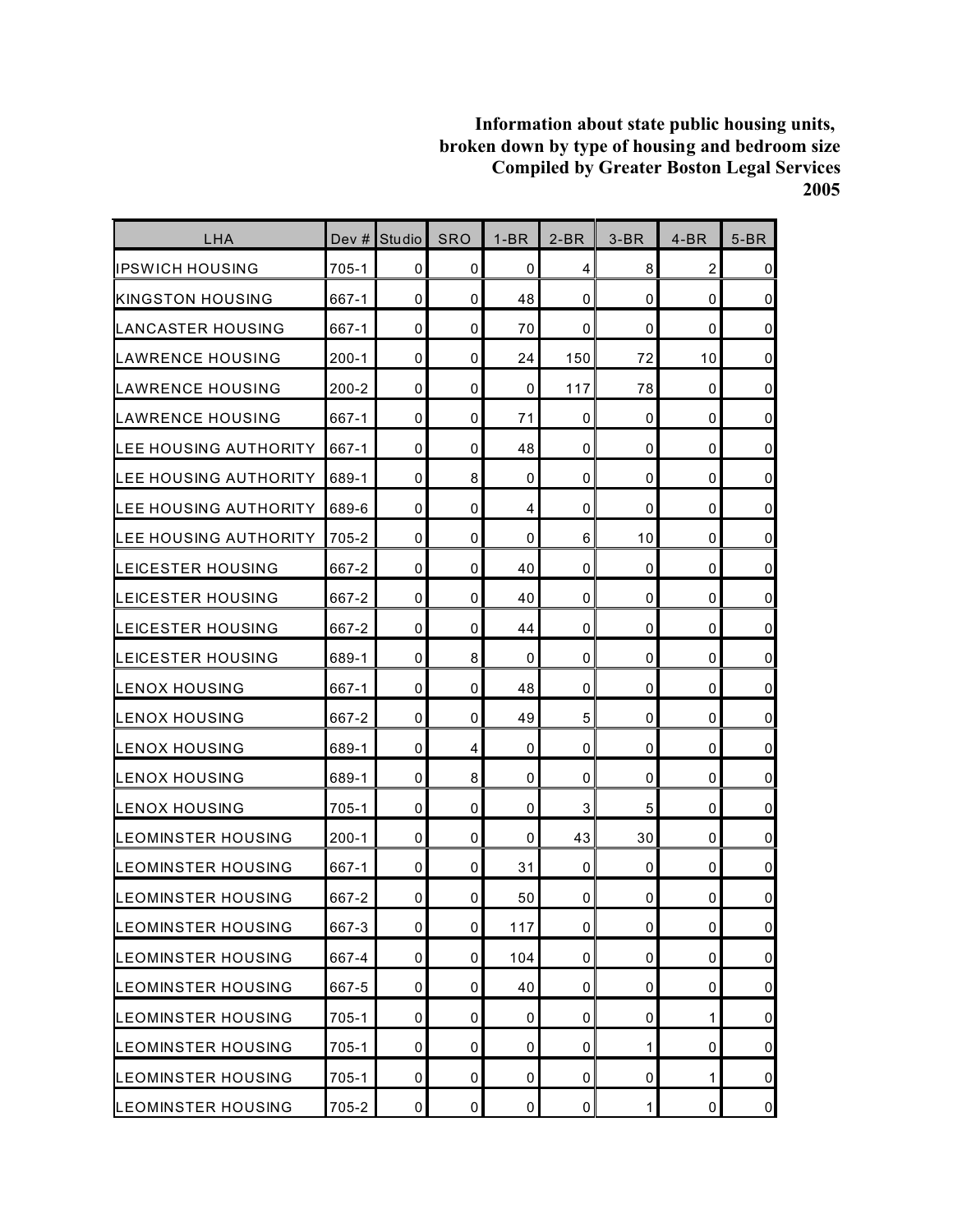| LHA                       | Dev $#$ | <b>Studio</b> | <b>SRO</b>     | $1-BR$         | $2-BR$              | $3-BR$         | $4-BR$      | $5-BR$              |
|---------------------------|---------|---------------|----------------|----------------|---------------------|----------------|-------------|---------------------|
| LEOMINSTER HOUSING        | 705-2   | 0             | 0              | 0              | $\mathbf 0$         | 1              | 0           | $\mathbf 0$         |
| <b>LEOMINSTER HOUSING</b> | 705-2   | $\mathbf 0$   | 0              | 0              | 0                   | 1              | $\mathbf 0$ | $\pmb{0}$           |
| ILEOMINSTER HOUSING       | 705-2   | 0             | 0              | $\mathbf 0$    | 0                   | 0              | 1           | $\mathbf 0$         |
| LEOMINSTER HOUSING        | 705-2   | 0             | 0              | 0              | 0                   | 0              | 1           | $\pmb{0}$           |
| ILEOMINSTER HOUSING       | 705-2   | 0             | 0              | $\mathbf 0$    | 0                   | 1              | 0           | $\mathsf 0$         |
| LEOMINSTER HOUSING        | 705-3   | 0             | 0              | 0              | 0                   | 0              | 0           | $\mathbf{1}$        |
| LEXINGTON HOUSING         | 667-1   | $\mathbf 0$   | 0              | 100            | $\mathbf 0$         | 0              | $\mathbf 0$ | $\mathsf 0$         |
| LEXINGTON HOUSING         | 667-2   | 0             | 0              | 48             | 0                   | 0              | $\mathbf 0$ | $\pmb{0}$           |
| LEXINGTON HOUSING         | 689-1   | 0             | 4              | 0              | 0                   | 0              | 0           | $\pmb{0}$           |
| LEXINGTON HOUSING         | 689-1   | $\mathbf 0$   | 4              | $\mathbf 0$    | 0                   | 0              | 0           | $\pmb{0}$           |
| <b>LEXINGTON HOUSING</b>  | 689-2   | 0             | 6              | 0              | 0                   | 0              | 0           | $\mathsf 0$         |
| LEXINGTON HOUSING         | 689-3   | 0             | 6              | 0              | 0                   | 0              | 0           | $\pmb{0}$           |
| <b>LEXINGTON HOUSING</b>  | 705-2   | $\mathbf 0$   | 0              | 0              | 0                   | 0              | 1           | $\mathsf 0$         |
| <b>LITTLETON HOUSING</b>  | 667-1   | 0             | 0              | 48             | 0                   | 0              | 0           | $\mathbf 0$         |
| ILITTLETON HOUSING        | 689-1   | 0             | 8              | $\mathbf 0$    | 0                   | 0              | 0           | $\mathbf 0$         |
| LITTLETON HOUSING         | 705-1   | 0             | 0              | 0              | 3                   | 9              | 0           | $\mathbf 0$         |
| <b>LOWELL HOUSING</b>     | 667-2   | $\mathbf 0$   | 0              | 57             | 0                   | 0              | 0           | $\pmb{0}$           |
| LOWELL HOUSING            | 667-2   | $\mathbf 0$   | 0              | 42             | 0                   | 0              | 0           | $\mathsf{O}\xspace$ |
| LOWELL HOUSING            | 667-5   | 16            | 0              | 0              | 0                   | 0              | 0           | $\pmb{0}$           |
| LOWELL HOUSING            | 667-C   | 15            | 0              | 5              | 0                   | 0              | 0           | $\mathbf 0$         |
| LOWELL HOUSING            | 667-C   | 9             | 0              | 3              | 0                   | 0              | 0           | $\mathsf 0$         |
| LOWELL HOUSING            | 667-C   | 12            | 0              | 4              | 0                   | 0              | 0           | $\pmb{0}$           |
| LOWELL HOUSING            | 667-C   | 11            | $\overline{0}$ | $\overline{a}$ | $\mathsf{O}\xspace$ | 0              | $\pmb{0}$   | $\mathbf 0$         |
| <b>LOWELL HOUSING</b>     | 689-1   | $\pmb{0}$     | 8              | 0              | 0                   | 0              | $\mathbf 0$ | $\overline{0}$      |
| LOWELL HOUSING            | 689-2   | 0             | 8              | 0              | 0                   | 0              | 0           | $\overline{0}$      |
| <b>LOWELL HOUSING</b>     | 705     | $\mathbf 0$   | 0              | 0              | $\mathbf 0$         | $\overline{2}$ | $\pmb{0}$   | $\overline{0}$      |
| LOWELL HOUSING            | 705     | 0             | 4              | 0              | 0                   | 0              | $\pmb{0}$   | $\pmb{0}$           |
| <b>LOWELL HOUSING</b>     | 705     | 0             | 5              | 0              | 0                   | 0              | 0           | $\overline{0}$      |
| <b>LOWELL HOUSING</b>     | 705     | $\pmb{0}$     | $\pmb{0}$      | $\pmb{0}$      | $\pmb{0}$           | 0              | $\pmb{0}$   | $\overline{0}$      |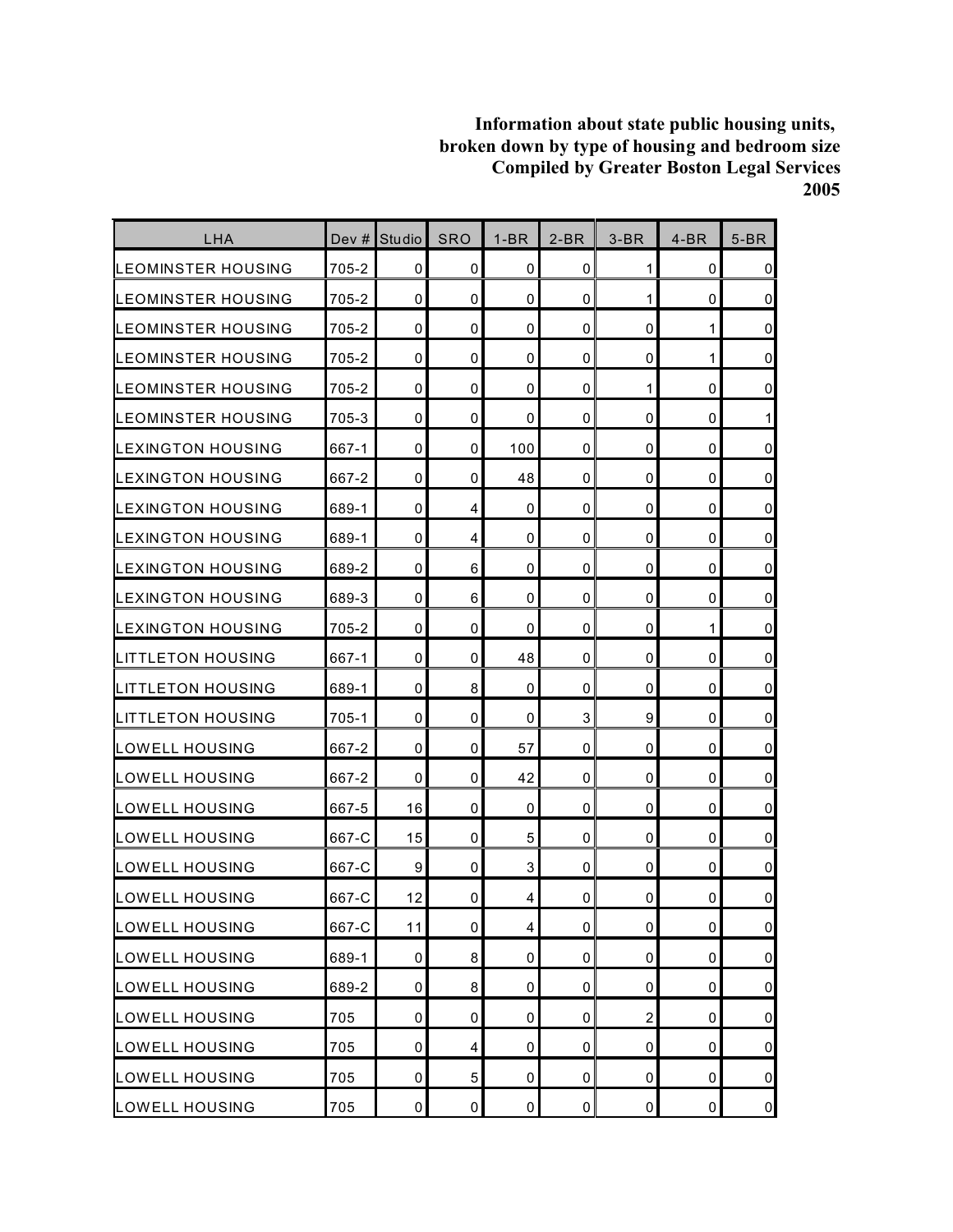| LHA                   | Dev #     | Studio      | <b>SRO</b>       | $1-BR$      | $2-BR$         | $3-BR$         | $4-BR$      | $5-BR$         |
|-----------------------|-----------|-------------|------------------|-------------|----------------|----------------|-------------|----------------|
| LOWELL HOUSING        | 705       | 0           | 0                | 0           | $\overline{2}$ | 1              | 0           | $\overline{0}$ |
| LOWELL HOUSING        | 705       | $\mathbf 0$ | 0                | 6           | $\mathbf 0$    | 4              | 0           | $\overline{0}$ |
| LOWELL HOUSING        | 705       | 0           | 8                | $\mathbf 0$ | $\mathbf 0$    | 0              | $\mathbf 0$ | $\overline{0}$ |
| LOWELL HOUSING        | 705       | 0           | 0                | 0           | $\mathbf 0$    | 1              | 0           | $\overline{0}$ |
| LOWELL HOUSING        | 705       | $\mathbf 0$ | $\boldsymbol{9}$ | $\mathbf 0$ | 0              | 0              | 0           | $\overline{0}$ |
| <b>LOWELL HOUSING</b> | 705       | $\mathbf 0$ | 0                | 0           | 1              | $\overline{c}$ | 0           | $\overline{0}$ |
| <b>LOWELL HOUSING</b> | 705       | $\mathbf 0$ | $\mathbf 0$      | 0           | 1              | 1              | 0           | $\overline{0}$ |
| LOWELL HOUSING        | 705-8     | 0           | 0                | $\mathbf 0$ | 12             | $\mathbf 0$    | $\mathbf 0$ | $\overline{0}$ |
| LOWELL HOUSING        | 705-8     | $\mathbf 0$ | 0                | 0           | 7              | 1              | 0           | $\overline{0}$ |
| LUDLOW HOUSING        | 667-1     | $\mathbf 0$ | 0                | 40          | $\mathbf 0$    | 0              | 0           | $\overline{0}$ |
| LUDLOW HOUSING        | 667-2     | 0           | 0                | 48          | 0              | 0              | 0           | $\overline{0}$ |
| LUDLOW HOUSING        | 667-3     | 0           | 0                | 31          | $\overline{c}$ | 1              | 0           | $\overline{0}$ |
| LUDLOW HOUSING        | 667-4     | $\mathbf 0$ | 0                | 24          | $\pmb{0}$      | $\mathbf 0$    | 1           | $\overline{0}$ |
| LUDLOW HOUSING        | 705-1     | 0           | 0                | 0           | 0              | $\overline{c}$ | 0           | $\overline{0}$ |
| LUDLOW HOUSING        | 705-1     | $\mathbf 0$ | $\mathbf 0$      | $\mathbf 0$ | 0              | 4              | 0           | $\overline{0}$ |
| ILUDLOW HOUSING       | 705-1     | 0           | 0                | 0           | $\pmb{0}$      | 1              | 0           | $\overline{0}$ |
| LUDLOW HOUSING        | 705-1     | $\mathbf 0$ | 0                | 0           | $\mathbf 0$    | 1              | 0           | $\overline{0}$ |
| LUDLOW HOUSING        | 705-1     | 0           | 0                | 0           | $\mathbf 0$    | $\mathbf{1}$   | 0           | $\overline{0}$ |
| LUDLOW HOUSING        | 705-1     | 0           | 0                | 0           | 0              | 0              | 1           | $\overline{0}$ |
| LUDLOW HOUSING        | 705-1     | 0           | 0                | 0           | $\mathbf 0$    | $\mathbf 1$    | 0           | $\overline{0}$ |
| LUDLOW HOUSING        | $705 - 1$ | $\mathbf 0$ | 0                | 0           | $\mathbf 0$    | $\mathbf 1$    | 0           | $\overline{0}$ |
| LUDLOW HOUSING        | 705-1     | 0           | 0                | 0           | 0              | 1              | 0           | $\overline{0}$ |
| LUDLOW HOUSING        | $705 - 1$ | $\pmb{0}$   | $\pmb{0}$        | $\pmb{0}$   | $\pmb{0}$      | $\mathbf{1}$   | $\pmb{0}$   | $\overline{0}$ |
| LUDLOW HOUSING        | $705 - 1$ | $\pmb{0}$   | 0                | 0           | 0              | $\mathbf{1}$   | 0           | $\overline{0}$ |
| LUDLOW HOUSING        | 705-1     | 0           | 0                | 0           | 0              | $\mathbf 1$    | 0           | $\overline{0}$ |
| LUNENBURG HOUSING     | 667-1     | 0           | 0                | 48          | $\pmb{0}$      | 0              | 0           | $\overline{0}$ |
| LUNENBURG HOUSING     | $705 - 1$ | $\pmb{0}$   | 0                | $\pmb{0}$   | $\mathbf{3}$   | 3              | 0           | $\overline{0}$ |
| <b>LYNN HOUSING</b>   | 667-1     | 0           | 0                | 26          | 0              | 0              | 0           | $\overline{0}$ |
| <b>LYNN HOUSING</b>   | 667-2     | $\pmb{0}$   | $\pmb{0}$        | 47          | $\mathbf 0$    | 0              | $\pmb{0}$   | $\overline{0}$ |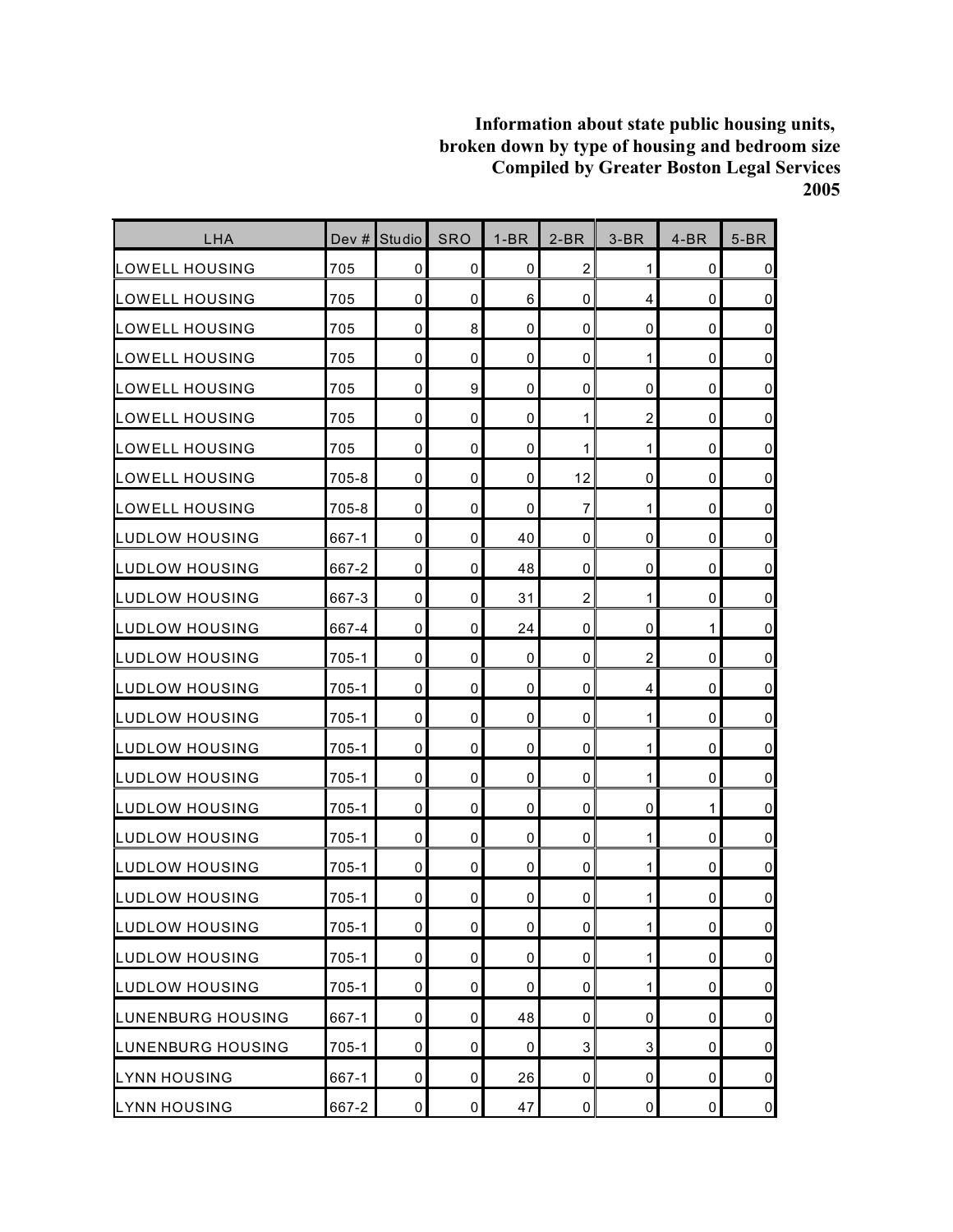| LHA                             | Dev #     | Studio      | SRO                 | $1-BR$           | $2-BR$         | $3-BR$           | $4-BR$         | $5-BR$              |
|---------------------------------|-----------|-------------|---------------------|------------------|----------------|------------------|----------------|---------------------|
| <b>LYNN HOUSING</b>             | 667-3     | 0           | $\overline{0}$      | 85               | 0              | 0                | 0              | $\pmb{0}$           |
| <b>LYNN HOUSING</b>             | 667-3     | $\mathbf 0$ | $\mathbf 0$         | 40               | 0              | 0                | 0              | $\overline{0}$      |
| <b>LYNN HOUSING</b>             | 667-4     | 0           | $\mathbf 0$         | 105              | $\pmb{0}$      | $\mathbf 0$      | $\pmb{0}$      | $\pmb{0}$           |
| <b>LYNN HOUSING</b>             | 667-5     | 0           | 0                   | 50               | 0              | 0                | 0              | $\pmb{0}$           |
| LYNN HOUSING                    | 689-1     | 0           | 0                   | 16               | 0              | 0                | 0              | $\mathsf{O}\xspace$ |
| <b>LYNN HOUSING</b>             | 705-1     | 0           | 0                   | 1                | 1              | 0                | 1              | $\mathbf 1$         |
| <b>LYNN HOUSING</b>             | 705-1     | 0           | 0                   | 0                | $\pmb{0}$      | $\mathbf 0$      | 1              | 1                   |
| <b>LYNN HOUSING</b>             | 705-1     | 0           | 0                   | 0                | $\mathbf 0$    | 3                | $\mathbf 0$    | $\mathsf{O}\xspace$ |
| <b>LYNN HOUSING</b>             | 705-1     | 0           | 0                   | 0                | 0              | 0                | 2              | $\overline{0}$      |
| <b>LYNN HOUSING</b>             | 705-2     | $\mathbf 0$ | $\mathbf 0$         | 0                | 0              | 6                | $\overline{c}$ | $\mathsf{O}\xspace$ |
| <b>LYNN HOUSING</b>             | 705-2     | 0           | 0                   | 0                | 0              | 5                | 0              | $\mathsf{O}\xspace$ |
| <b>LYNN HOUSING</b>             | 705-2     | 0           | 0                   | 0                | 1              | $\mathbf 0$      | $\mathbf 0$    | $\mathbf{1}$        |
| <b>LYNN HOUSING</b>             | 705-2     | 0           | 0                   | 0                | $\pmb{0}$      | $\overline{c}$   | 0              | $\mathbf 0$         |
| <b>LYNN HOUSING</b>             | 705-2     | 0           | 0                   | 0                | 0              | $\overline{2}$   | 0              | $\mathbf 0$         |
| <b>LYNN HOUSING</b>             | 705-A     | $\mathbf 0$ | $\mathbf 0$         | 0                | 0              | 3                | 0              | $\mathsf 0$         |
| <b>LYNN HOUSING</b>             | 705-C     | 0           | 0                   | 0                | 0              | $\mathbf 0$      | 3              | $\overline{0}$      |
| <b>LYNN HOUSING</b>             | 705-D     | 0           | 0                   | 0                | $\mathbf 0$    | 0                | 1              | $\pmb{0}$           |
| LYNNFIELD HOUSING               | 667-1     | $\mathbf 0$ | $\mathbf 0$         | 65               | 0              | 0                | 0              | $\mathsf{O}\xspace$ |
| LYNNFIELD HOUSING               | 689-1     | 0           | 8                   | 0                | 0              | 0                | 0              | $\pmb{0}$           |
| <b>MALDEN HOUSING</b>           | 200-C     | 0           | 0                   | 1                | 94             | 119              | 6              | $\mathsf{O}\xspace$ |
| Malden Housing Authority        | 667-1     | 29          | $\mathbf 0$         | $\boldsymbol{9}$ | $\pmb{0}$      | 0                | 0              | $\overline{0}$      |
| Malden Housing Authority        | 667-2     | 0           | 8                   | 0                | 0              | 0                | 0              | $\mathbf 0$         |
| <b>Malden Housing Authority</b> | 667-2     | 24          | $\mathsf{O}\xspace$ | $\mathsf 0$      | $\mathsf 0$    | $\pmb{0}$        | $\mathsf 0$    | $\mathsf{O}\xspace$ |
| Malden Housing Authority        | 667-3     | 103         | 0                   | $\pmb{0}$        | 0              | $\pmb{0}$        | 0              | $\overline{0}$      |
| Malden Housing Authority        | 667-4     | 0           | 12                  | 0                | $\pmb{0}$      | 0                | 0              | $\overline{0}$      |
| <b>Malden Housing Authority</b> | 689-1     | $\pmb{0}$   | $\bf 8$             | $\pmb{0}$        | 0              | $\pmb{0}$        | 0              | $\overline{0}$      |
| MANCHESTER HOUSING              | 667-1     | 0           | 0                   | 32               | 0              | 0                | 0              | $\mathsf{O}\xspace$ |
| <b>MANCHESTER HOUSING</b>       | 667-2     | $\pmb{0}$   | 0                   | 48               | 0              | $\pmb{0}$        | $\pmb{0}$      | $\overline{0}$      |
| MANCHESTER HOUSING              | $705 - 1$ | $\pmb{0}$   | $\pmb{0}$           | 0                | $\overline{a}$ | $\boldsymbol{2}$ | 0              | $\overline{0}$      |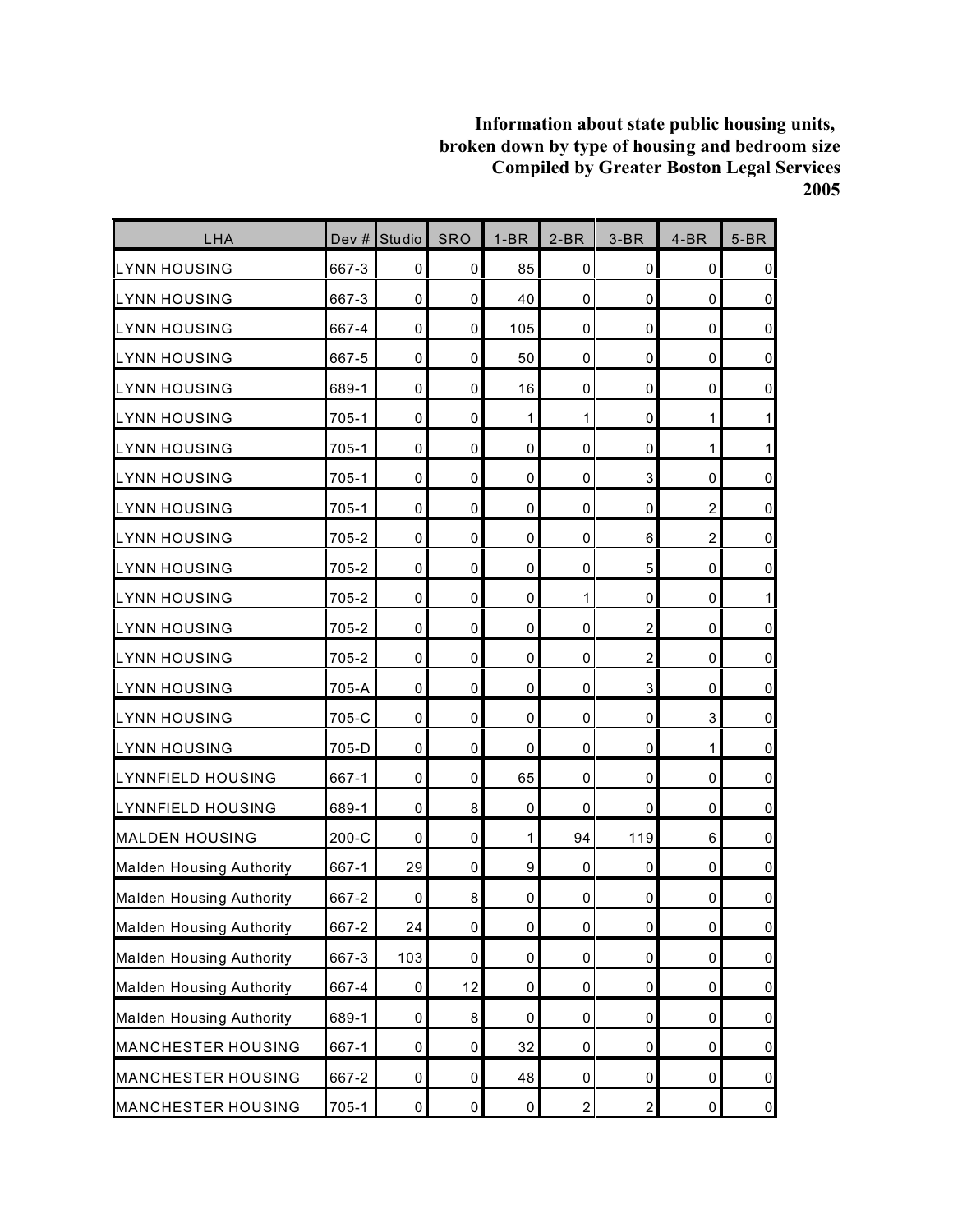| <b>LHA</b>                 | Dev #     | Studio      | <b>SRO</b> | $1-BR$    | $2-BR$      | $3-BR$       | $4-BR$      | $5-BR$         |
|----------------------------|-----------|-------------|------------|-----------|-------------|--------------|-------------|----------------|
| MANSFIELD HOUSING          | $200 - 1$ | 0           | 0          | 0         | $\mathbf 0$ | 0            | 10          | $\mathbf 0$    |
| <b>MANSFIELD HOUSING</b>   | 667-1     | $\mathbf 0$ | 0          | 29        | $\mathbf 0$ | 0            | $\mathbf 0$ | $\pmb{0}$      |
| <b>I</b> MANSFIELD HOUSING | 667-2     | 0           | 0          | 60        | $\mathbf 0$ | 0            | $\mathbf 0$ | $\pmb{0}$      |
| <b>MANSFIELD HOUSING</b>   | 667-3     | 0           | 0          | 41        | 1           | 0            | 0           | $\mathbf 0$    |
| IMANSFIELD HOUSING         | 689-1     | 0           | 8          | 0         | 0           | 0            | 0           | $\pmb{0}$      |
| IMANSFIELD HOUSING         | 705-1     | 0           | 0          | 0         | 0           | 0            | 0           | 1              |
| IMANSFIELD HOUSING         | 705-1     | 0           | 0          | 0         | 0           | 1            | 0           | $\mathbf 0$    |
| MANSFIELD HOUSING          | 705-1     | $\mathbf 0$ | 0          | 0         | $\mathbf 0$ | 1            | $\mathbf 0$ | $\pmb{0}$      |
| IMANSFIELD HOUSING         | $705 - 1$ | 0           | 0          | 0         | 1           | 1            | 0           | $\mathbf 0$    |
| <b>I</b> MANSFIELD HOUSING | 705-2     | 0           | 0          | 0         | 0           | 8            | 0           | $\mathbf 0$    |
| IMARBLEHEAD HOUSING        | $200 - 1$ | 0           | 0          | 0         | 12          | 10           | 0           | $\mathbf 0$    |
| IMARBLEHEAD HOUSING        | 200-2     | 0           | 0          | 0         | 30          | 24           | 0           | $\mathbf 0$    |
| MARBLEHEAD HOUSING         | 667-1     | 0           | 0          | 32        | $\mathbf 0$ | 0            | 0           | $\mathbf 0$    |
| <b>MARBLEHEAD HOUSING</b>  | 667-2     | 0           | 0          | 32        | 0           | 0            | 0           | $\mathbf 0$    |
| <b>MARBLEHEAD HOUSING</b>  | 667-3     | $\mathbf 0$ | 0          | 64        | 0           | 0            | 0           | $\mathbf 0$    |
| <b>MARBLEHEAD HOUSING</b>  | 667-4     | $\mathbf 0$ | 0          | 48        | $\mathbf 0$ | 0            | 0           | $\pmb{0}$      |
| IMARBLEHEAD HOUSING        | 667-5     | 0           | 0          | 41        | 0           | 0            | 0           | $\mathbf 0$    |
| IMARBLEHEAD HOUSING        | 705-1     | $\mathbf 0$ | 0          | 0         | 4           | 4            | 0           | $\pmb{0}$      |
| <b>MARLBOROUGH CD</b>      | 667-1     | 0           | 0          | 42        | 0           | 0            | 0           | $\mathbf 0$    |
| MARLBOROUGH CD             | 667-2     | 0           | 0          | 60        | 0           | 0            | 0           | $\mathbf 0$    |
| MARLBOROUGH CD             | 667-3     | $\mathbf 0$ | 10         | 110       | 5           | 0            | $\mathbf 0$ | $\mathsf 0$    |
| MARSHFIELD HOUSING         | 667-1     | 0           | 0          | 64        | 0           | 0            | 0           | 0              |
| <b>MARSHFIELD HOUSING</b>  | 667-2     | $\mathbf 0$ | $\pmb{0}$  | 33        | $\pmb{0}$   | 0            | $\pmb{0}$   | $\mathbf 0$    |
| <b>MARSHFIELD HOUSING</b>  | 705       | 0           | 0          | 0         | $\mathbf 0$ | 1            | 0           | $\overline{0}$ |
| <b>MARSHFIELD HOUSING</b>  | 705       | 0           | 0          | 0         | 0           | $\mathbf{1}$ | 0           | $\overline{0}$ |
| <b>MARSHFIELD HOUSING</b>  | 705       | $\mathbf 0$ | 0          | 0         | $\mathbf 0$ | 1            | 0           | $\overline{0}$ |
| <b>MARSHFIELD HOUSING</b>  | 705       | $\mathbf 0$ | 0          | 0         | $\mathbf 0$ | 1            | 0           | $\pmb{0}$      |
| <b>MARSHFIELD HOUSING</b>  | 705       | 0           | 4          | 0         | 0           | 0            | 0           | $\overline{0}$ |
| <b>MARSHFIELD HOUSING</b>  | 705       | $\mathbf 0$ | 5          | $\pmb{0}$ | $\mathbf 0$ | 0            | 0           | $\overline{0}$ |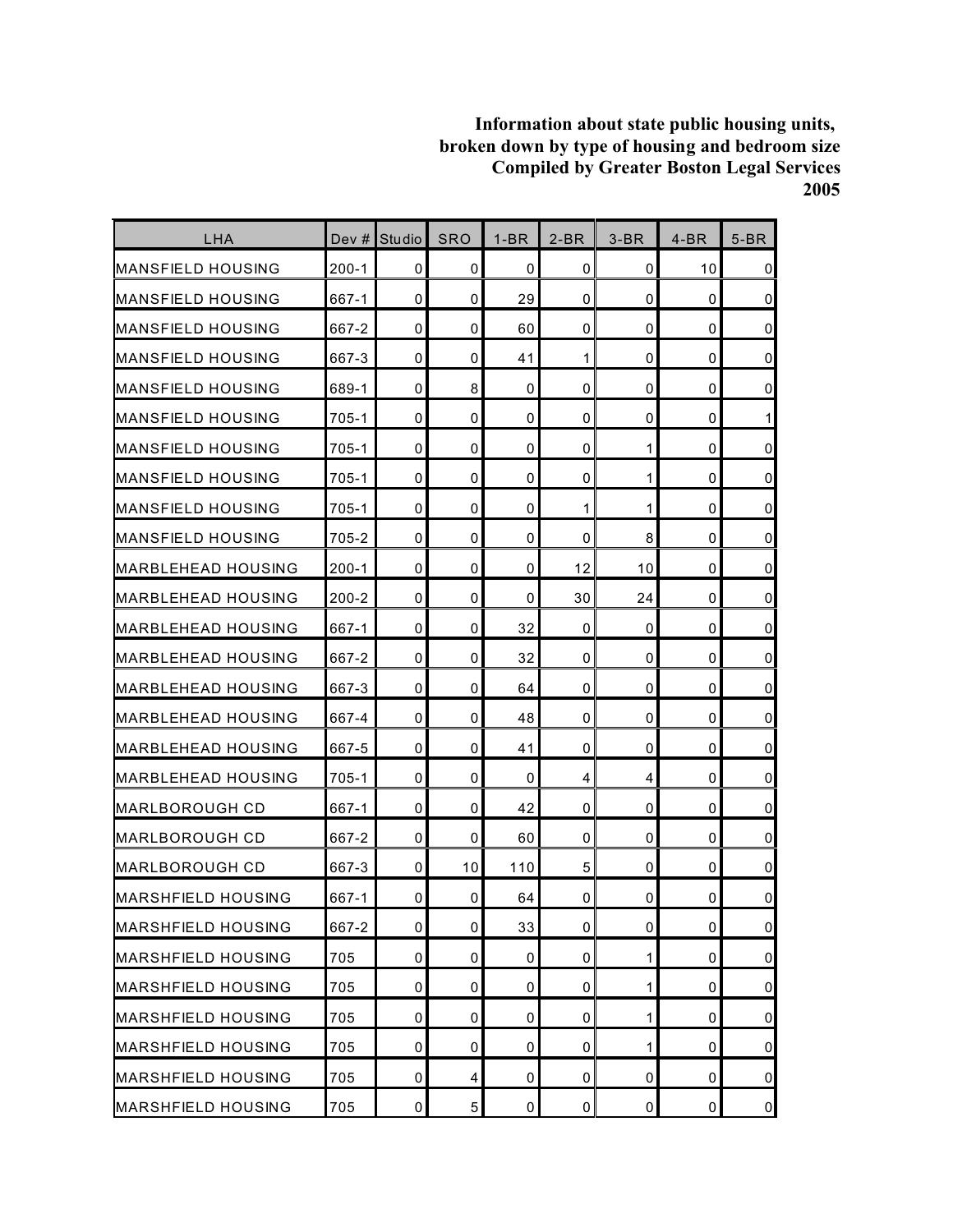| LHA                             | Dev $#$   | Studio         | <b>SRO</b>  | $1-BR$ | $2-BR$      | $3-BR$                  | $4-BR$      | $5-BR$         |
|---------------------------------|-----------|----------------|-------------|--------|-------------|-------------------------|-------------|----------------|
| <b>MARSHFIELD HOUSING</b>       | 705       | 0              | 0           | 0      | 1           | 0                       | 0           | $\overline{0}$ |
| <b>I</b> MARSHFIELD HOUSING     | 705       | 0              | 0           | 0      | $\mathbf 0$ | 1                       | 0           | $\overline{0}$ |
| MARSHFIELD HOUSING              | 705       | 0              | 0           | 0      | 0           | 1                       | $\mathbf 0$ | $\overline{0}$ |
| <b>MARSHFIELD HOUSING</b>       | 705       | 0              | 0           | 0      | 0           | 1                       | 0           | $\overline{0}$ |
| <b>I</b> MARSHFIELD HOUSING     | 705-3     | $\mathbf 0$    | $\mathbf 0$ | 0      | 0           | 6                       | 0           | $\overline{0}$ |
| <b>MASHPEE HOUSING</b>          | 667-1     | 0              | 0           | 24     | 0           | 0                       | 0           | $\overline{0}$ |
| <b>MASHPEE HOUSING</b>          | 705-1     | $\mathbf 0$    | 0           | 0      | $\mathbf 0$ | 6                       | 0           | $\overline{0}$ |
| IMATTAPOISETT HOUSING           | $200 - 1$ | $\mathbf{0}$   | 0           | 0      | 5           | 5                       | $\mathbf 0$ | $\overline{0}$ |
| <b>MATTAPOISETT HOUSING</b>     | 667-1     | 0              | 0           | 54     | 0           | 0                       | 0           | $\overline{0}$ |
| <b>MAYNARD HOUSING</b>          | 667-1     | $\mathbf 0$    | $\mathbf 0$ | 56     | 0           | 0                       | 0           | $\overline{0}$ |
| <b>MEDFIELD HOUSING</b>         | 667-1     | 0              | 0           | 54     | 6           | 0                       | 0           | $\overline{0}$ |
| <b>MEDFORD HOUSING</b>          | $200 - 1$ | $\mathbf 0$    | 0           | 0      | 120         | 60                      | 0           | $\overline{0}$ |
| <b>MEDFORD HOUSING</b>          | 667-3     | $\mathbf{0}$   | 0           | 75     | $\mathbf 0$ | 0                       | $\mathbf 0$ | $\overline{0}$ |
| <b>MEDFORD HOUSING</b>          | 667-C     | 0              | 0           | 144    | 0           | 0                       | 0           | $\overline{0}$ |
| <b>MEDWAY HOUSING</b>           | $167 - 1$ | $\mathbf 0$    | $\mathbf 0$ | 8      | $\mathbf 0$ | 0                       | 0           | $\overline{0}$ |
| <b>IMEDWAY HOUSING</b>          | 667-1     | 0              | 0           | 34     | 0           | 0                       | 0           | $\overline{0}$ |
| <b>MEDWAY HOUSING</b>           | 667-2     | $\mathbf 0$    | 0           | 60     | 0           | 0                       | $\mathbf 0$ | $\overline{0}$ |
| <b>Medway Housing Authority</b> | 689-1     | $\mathbf 0$    | 0           | 3      | $\mathbf 0$ | 0                       | $\mathbf 0$ | $\overline{0}$ |
| <b>MELROSE HOUSING</b>          | 667-1     | $\mathbf 0$    | 0           | 155    | 0           | 0                       | 0           | $\overline{0}$ |
| <b>MELROSE HOUSING</b>          | 667-2     | 20             | 0           | 130    | 0           | 0                       | 0           | $\overline{0}$ |
| <b>MELROSE HOUSING</b>          | 689-1     | $\mathbf 0$    | 10          | 0      | $\mathbf 0$ | 0                       | $\mathbf 0$ | $\overline{0}$ |
| <b>MELROSE HOUSING</b>          | 689-2     | 0              | 8           | 0      | 0           | 0                       | 0           | $\overline{0}$ |
| <b>MELROSE HOUSING</b>          | 689-3     | $\mathbf 0$    | 8           | 0      | $\mathbf 0$ | 0                       | 0           | $\overline{0}$ |
| <b>MELROSE HOUSING</b>          | $705 - 1$ | 0              | 0           | 0      | 0           | 0                       | 1           | $\overline{0}$ |
| <b>MELROSE HOUSING</b>          | 705-1     | 0              | 0           | 0      | 0           | $\overline{\mathbf{c}}$ | 0           | $\overline{0}$ |
| <b>MELROSE HOUSING</b>          | 705-2     | $\mathbf 0$    | 0           | 0      | 1           | $\mathbf{1}$            | 0           | $\overline{0}$ |
| <b>MELROSE HOUSING</b>          | 705-2     | $\overline{0}$ | 0           | 0      | 1           | 1                       | 0           | $\overline{0}$ |
| <b>MELROSE HOUSING</b>          | 705-2     | $\overline{0}$ | 0           | 0      | 0           | $\mathbf{1}$            | 0           | $\mathbf{1}$   |
| <b>MELROSE HOUSING</b>          | 705-3     | $\mathbf 0$    | 0           | 0      | 1           | 0                       | 1           | $\overline{0}$ |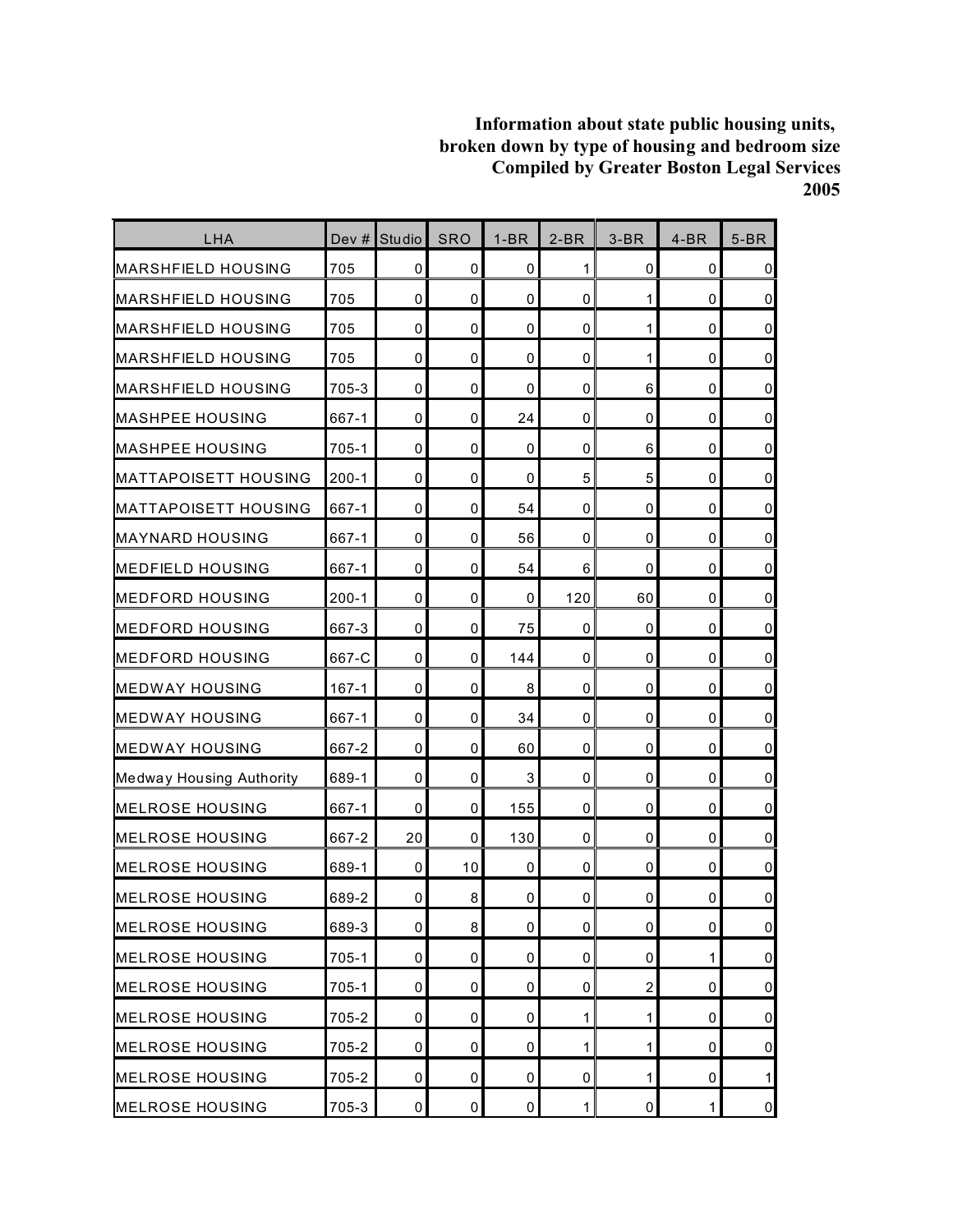| LHA                      | Dev $#$   | Studio    | <b>SRO</b>     | $1-BR$    | $2-BR$         | $3-BR$         | $4-BR$       | $5-BR$              |
|--------------------------|-----------|-----------|----------------|-----------|----------------|----------------|--------------|---------------------|
| <b>I</b> MELROSE HOUSING | 705-3     | 0         | 0              | 0         | 1              | 1              | 0            | $\mathbf 0$         |
| <b>IMELROSE HOUSING</b>  | 705-3     | 0         | 0              | 0         | 1              | 0              | $\mathbf 0$  | 1                   |
| IMELROSE HOUSING         | 705-3     | 0         | 0              | 0         | 1              | 1              | $\mathbf 0$  | $\mathbf 0$         |
| <b>MENDON HOUSING</b>    | 667-1     | 0         | 0              | 30        | $\mathbf 0$    | 0              | 0            | $\pmb{0}$           |
| <b>IMERRIMAC HOUSING</b> | 667-1     | 0         | 0              | 48        | $\mathbf 0$    | 0              | 0            | $\pmb{0}$           |
| <b>IMERRIMAC HOUSING</b> | 705-1     | 0         | 0              | 0         | $\mathbf 0$    | 2              | 0            | $\mathbf 0$         |
| <b>IMERRIMAC HOUSING</b> | $705 - 1$ | 0         | 0              | 0         | $\mathbf 0$    | $\overline{c}$ | $\mathbf 0$  | $\overline{0}$      |
| <b>METHUEN HOUSING</b>   | $200-1$   | 0         | 0              | 5         | 29             | 20             | 5            | 1                   |
| <b>IMETHUEN HOUSING</b>  | 667-1     | 0         | 0              | 40        | $\mathbf 0$    | 0              | 0            | $\pmb{0}$           |
| <b>IMETHUEN HOUSING</b>  | 667-2     | 0         | 0              | 64        | $\mathbf 0$    | 0              | 0            | $\pmb{0}$           |
| <b>IMETHUEN HOUSING</b>  | 667-3     | 0         | 0              | 72        | $\mathbf 0$    | 0              | 0            | $\mathsf 0$         |
| <b>METHUEN HOUSING</b>   | 667-4     | 0         | 0              | 72        | $\mathbf 0$    | 0              | 0            | $\mathbf 0$         |
| <b>METHUEN HOUSING</b>   | 667-5     | 0         | 0              | 41        | $\mathbf 0$    | 0              | $\mathbf 0$  | $\mathsf 0$         |
| <b>IMETHUEN HOUSING</b>  | 689-1     | 0         | 6              | 0         | $\mathbf 0$    | 0              | 0            | $\overline{0}$      |
| <b>IMETHUEN HOUSING</b>  | 689-2     | 0         | 21             | 0         | 0              | 0              | 0            | $\mathbf 0$         |
| <b>IMETHUEN HOUSING</b>  | 689-3     | 0         | 8              | 0         | $\mathbf 0$    | 0              | 0            | $\overline{0}$      |
| <b>METHUEN HOUSING</b>   | 689-3     | 0         | 8              | 0         | $\mathbf 0$    | 0              | 0            | $\pmb{0}$           |
| <b>METHUEN HOUSING</b>   | 689-4     | 0         | 0              | 6         | 0              | 0              | 0            | $\mathsf{O}\xspace$ |
| <b>IMETHUEN HOUSING</b>  | 705-1     | 0         | 0              | 0         | 3              | 5              | 0            | $\pmb{0}$           |
| <b>IMETHUEN HOUSING</b>  | 705-2     | 0         | 0              | 0         | $\overline{c}$ | 0              | 0            | $\mathbf 0$         |
| <b>IMETHUEN HOUSING</b>  | 705-4     | 0         | 0              | 0         | 4              | 0              | 0            | $\mathsf 0$         |
| IMIDDLEBOROUGH           | $200 - 1$ | 0         | 0              | 0         | 14             | 14             | 0            | $\mathbf 0$         |
| MIDDLEBOROUGH            | 667-1     | 0         | $\overline{0}$ | 40        | $\pmb{0}$      | 0              | $\pmb{0}$    | $\mathbf 0$         |
| MIDDLEBOROUGH            | 667-2     | 0         | 0              | 50        | $\pmb{0}$      | 0              | $\pmb{0}$    | $\overline{0}$      |
| MIDDLEBOROUGH            | 667-3     | 0         | 0              | 64        | 0              | 0              | 0            | $\overline{0}$      |
| MIDDLEBOROUGH            | 689-1     | $\pmb{0}$ | 8              | 0         | $\pmb{0}$      | 0              | 0            | $\overline{0}$      |
| <b>MIDDLETON HOUSING</b> | 667-1     | 0         | 0              | 54        | 0              | 0              | $\pmb{0}$    | $\overline{0}$      |
| <b>MIDDLETON HOUSING</b> | $705 - 1$ | 0         | 0              | 0         | 4              | 8              | 0            | $\overline{0}$      |
| <b>MILFORD HOUSING</b>   | $200 - 1$ | 0         | 0              | $\pmb{0}$ | 34             | 34             | $\mathbf{1}$ | $\overline{0}$      |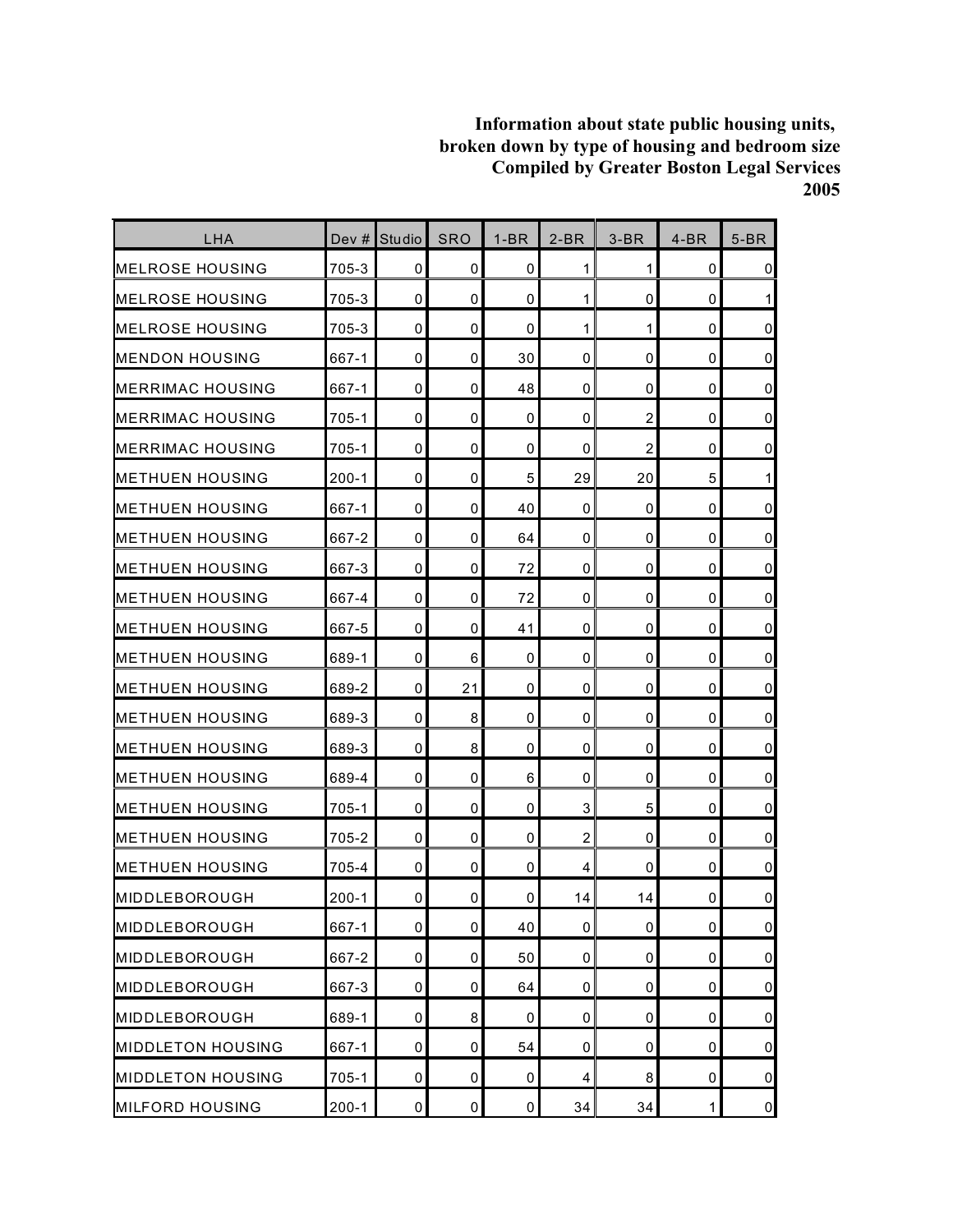| LHA                       | Dev #     | <b>Studio</b> | <b>SRO</b>          | $1-BR$      | $2-BR$      | $3-BR$                  | $4-BR$      | $5-BR$              |
|---------------------------|-----------|---------------|---------------------|-------------|-------------|-------------------------|-------------|---------------------|
| MILFORD HOUSING           | 667-1     | 0             | 0                   | 30          | 0           | 0                       | 0           | $\pmb{0}$           |
| <b>MILFORD HOUSING</b>    | 667-2     | $\mathbf 0$   | 0                   | 30          | $\mathbf 0$ | 0                       | $\mathbf 0$ | $\overline{0}$      |
| <b>MILFORD HOUSING</b>    | 667-3     | $\mathbf 0$   | 0                   | 119         | $\mathbf 0$ | 0                       | $\mathbf 0$ | $\mathbf 0$         |
| <b>MILFORD HOUSING</b>    | 689-1     | 0             | 8                   | 0           | 0           | 0                       | 0           | $\mathbf 0$         |
| <b>MILFORD HOUSING</b>    | 689-2     | $\mathbf 0$   | 8                   | 0           | $\mathbf 0$ | 0                       | 0           | $\mathsf 0$         |
| <b>MILFORD HOUSING</b>    | 705-1     | $\mathbf 0$   | 0                   | 1           | 5           | 0                       | 0           | $\mathsf 0$         |
| <b>MILFORD HOUSING</b>    | 705-1     | $\mathbf 0$   | 0                   | 0           | $\mathbf 0$ | 1                       | $\mathbf 0$ | $\mathbf 0$         |
| <b>MILFORD HOUSING</b>    | $705 - 1$ | $\pmb{0}$     | 0                   | $\mathbf 0$ | 0           | 1                       | $\mathbf 0$ | $\mathsf{O}\xspace$ |
| <b>MILFORD HOUSING</b>    | 705-1     | 0             | 0                   | 0           | 0           | 1                       | 0           | $\mathbf 0$         |
| <b>MILFORD HOUSING</b>    | 705-1     | $\mathbf 0$   | $\mathbf 0$         | 0           | 0           | 1                       | 0           | $\mathsf 0$         |
| <b>MILFORD HOUSING</b>    | 705-1     | $\mathbf 0$   | 0                   | 0           | 0           | 1                       | 0           | $\mathsf 0$         |
| <b>MILFORD HOUSING</b>    | 705-1     | $\mathbf 0$   | 0                   | 0           | 0           | 0                       | 1           | $\pmb{0}$           |
| Milford Housing Authority | 705-2     | $\pmb{0}$     | 0                   | 0           | 1           | $\overline{\mathbf{c}}$ | 0           | $\mathbf 0$         |
| Milford Housing Authority | 705-2     | 0             | $\mathbf 0$         | 0           | 0           | 0                       | 1           | $\mathsf{O}\xspace$ |
| Milford Housing Authority | 705-2     | $\mathbf 0$   | $\mathbf 0$         | 0           | $\mathbf 0$ | 0                       | 1           | $\mathsf 0$         |
| Milford Housing Authority | 705-2     | 0             | 0                   | 0           | 0           | 1                       | 0           | $\mathsf 0$         |
| <b>MILFORD HOUSING</b>    | 705-2     | $\mathbf 0$   | 0                   | 0           | 3           | $\overline{2}$          | $\mathbf 0$ | $\pmb{0}$           |
| <b>MILLBURY HOUSING</b>   | $200-1$   | $\pmb{0}$     | 0                   | 0           | 13          | 12                      | 0           | $\mathsf{O}\xspace$ |
| <b>MILLBURY HOUSING</b>   | 667-1     | 0             | 0                   | 32          | 0           | 0                       | 0           | $\pmb{0}$           |
| <b>MILLBURY HOUSING</b>   | 667-2     | $\mathbf 0$   | 0                   | 60          | 0           | 0                       | $\mathbf 0$ | $\mathsf 0$         |
| <b>MILLBURY HOUSING</b>   | 667-3     | $\mathbf 0$   | 0                   | 54          | $\mathbf 0$ | 0                       | $\mathbf 0$ | $\mathbf 0$         |
| <b>MILLBURY HOUSING</b>   | 667-4     | 0             | 0                   | 0           | 0           | 0                       | 3           | $\overline{a}$      |
| <b>MILLBURY HOUSING</b>   | $705 - 1$ | $\pmb{0}$     | $\mathsf{O}\xspace$ | $\mathbf 0$ | $\pmb{0}$   | 0                       | $\pmb{0}$   | $\mathbf{1}$        |
| <b>MILLBURY HOUSING</b>   | $705 - 1$ | $\mathbf 0$   | $\mathbf 0$         | 0           | 0           | $\overline{c}$          | 0           | $\overline{0}$      |
| <b>MILLBURY HOUSING</b>   | 705-1     | 0             | 0                   | 1           | 0           | $\mathbf{1}$            | 0           | $\overline{0}$      |
| <b>MILLBURY HOUSING</b>   | 705-1     | 0             | 0                   | 0           | $\mathbf 0$ | $\mathbf{1}$            | 0           | $\overline{0}$      |
| <b>MILLBURY HOUSING</b>   | $705 - 1$ | $\mathbf 0$   | 0                   | 0           | 0           | 0                       | 1           | $\mathsf{O}\xspace$ |
| <b>MILLBURY HOUSING</b>   | 705-1     | 0             | 0                   | 0           | 4           | $\overline{c}$          | 0           | $\overline{0}$      |
| <b>MILLIS HOUSING</b>     | 667-1     | $\pmb{0}$     | $\pmb{0}$           | 32          | $\pmb{0}$   | 0                       | $\pmb{0}$   | $\overline{0}$      |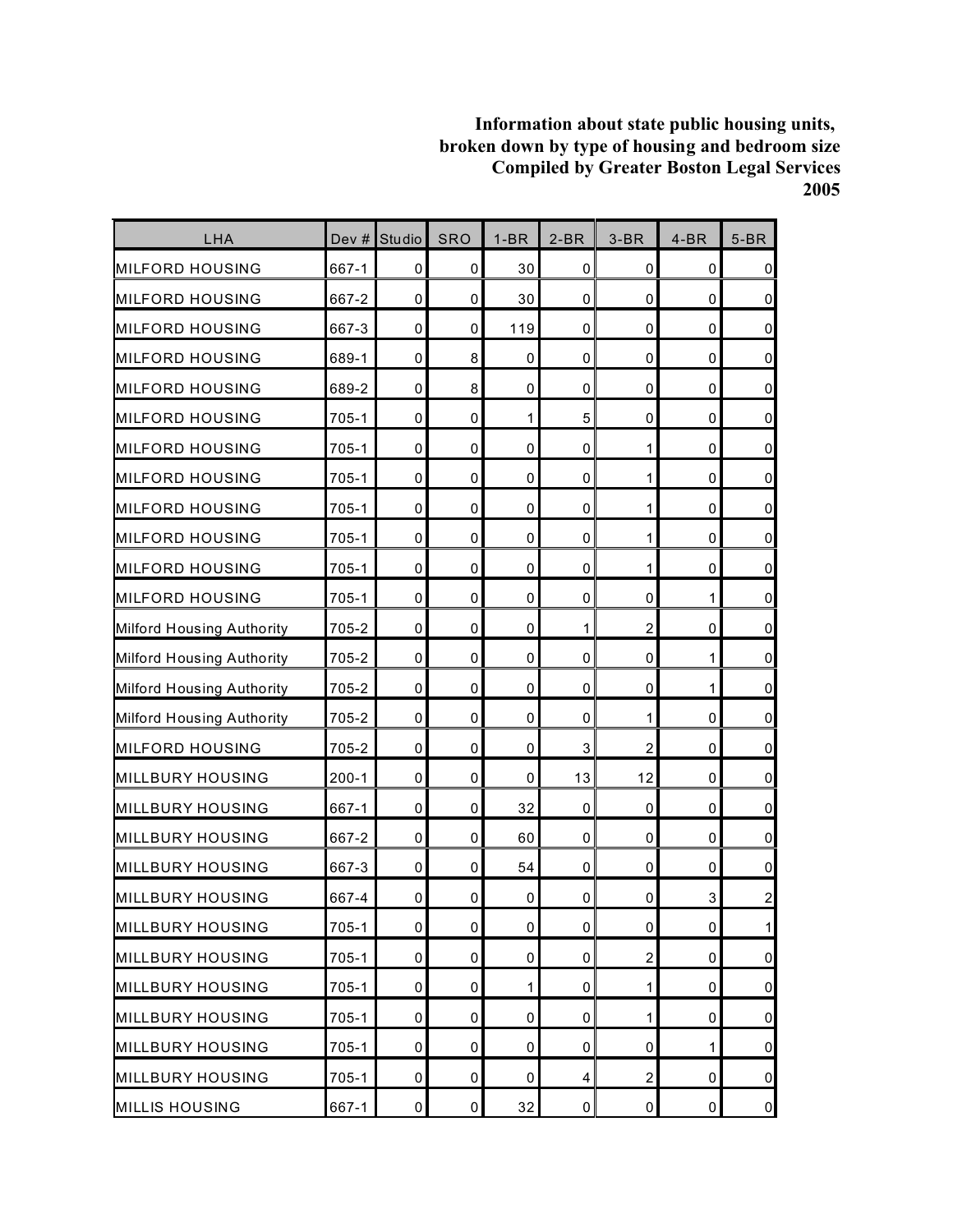| LHA                      | Dev #     | <b>Studio</b> | <b>SRO</b>          | $1-BR$      | $2-BR$         | $3-BR$                  | $4-BR$         | $5-BR$              |
|--------------------------|-----------|---------------|---------------------|-------------|----------------|-------------------------|----------------|---------------------|
| MILLIS HOUSING           | 667-2     | 0             | 0                   | 41          | 0              | 0                       | 0              | $\pmb{0}$           |
| <b>MILLIS HOUSING</b>    | 705-1     | $\mathbf 0$   | 0                   | 0           | 8              | $\overline{c}$          | $\mathbf 0$    | $\pmb{0}$           |
| <b>MILTON HOUSING</b>    | 667-1     | $\mathbf 0$   | 0                   | 40          | $\mathbf 0$    | 0                       | $\mathbf 0$    | $\pmb{0}$           |
| <b>MILTON HOUSING</b>    | 689-1     | $\mathbf 0$   | 4                   | 0           | 0              | 0                       | 0              | $\mathbf 0$         |
| <b>I</b> MILTON HOUSING  | $705 - 1$ | 0             | 0                   | $\mathbf 0$ | 0              | 1                       | 1              | $\pmb{0}$           |
| <b>MILTON HOUSING</b>    | $705 - 1$ | 0             | 0                   | 0           | 0              | $\overline{c}$          | 0              | $\pmb{0}$           |
| <b>MILTON HOUSING</b>    | 705-2     | $\mathbf 0$   | 0                   | 0           | $\mathbf 0$    | $\overline{\mathbf{c}}$ | 0              | $\mathbf 0$         |
| <b>MILTON HOUSING</b>    | 705-2     | $\mathbf 0$   | 0                   | $\mathbf 0$ | 0              | $\overline{c}$          | $\mathbf 0$    | $\pmb{0}$           |
| <b>MILTON HOUSING</b>    | 705-2     | 0             | 0                   | 0           | 1              | 1                       | 0              | $\mathbf 0$         |
| <b>MILTON HOUSING</b>    | 705-2     | $\mathbf 0$   | $\mathbf 0$         | $\mathbf 0$ | 1              | 1                       | 0              | $\pmb{0}$           |
| <b>MONSON HOUSING</b>    | 667-1     | $\mathbf 0$   | 0                   | 66          | 0              | 0                       | 0              | $\mathsf 0$         |
| <b>IMONSON HOUSING</b>   | 667-2     | $\mathbf 0$   | 0                   | 36          | 0              | 0                       | 0              | $\mathbf 0$         |
| <b>MONSON HOUSING</b>    | 705-1     | $\mathbf 0$   | 0                   | 0           | 1              | 0                       | $\overline{c}$ | $\mathbf 0$         |
| <b>MONSON HOUSING</b>    | $705 - 1$ | $\mathbf 0$   | 0                   | 0           | 1              | 1                       | 0              | $\pmb{0}$           |
| <b>MONSON HOUSING</b>    | $705 - 1$ | $\mathbf 0$   | $\mathbf 0$         | 0           | $\overline{c}$ | $\overline{c}$          | $\mathbf 0$    | $\mathsf 0$         |
| <b>MONSON HOUSING</b>    | 705-2     | $\mathbf 0$   | 0                   | 6           | 1              | 1                       | 0              | $\pmb{0}$           |
| IMONTAGUE HOUSING        | $200 - 1$ | 0             | 0                   | 0           | 16             | 14                      | 0              | $\mathbf 0$         |
| <b>MONTAGUE HOUSING</b>  | 667-1     | $\mathbf 0$   | 0                   | 40          | $\mathbf 0$    | 0                       | 0              | $\pmb{0}$           |
| <b>IMONTAGUE HOUSING</b> | 667-2     | 0             | 0                   | 25          | 6              | 0                       | 0              | $\pmb{0}$           |
| <b>IMONTAGUE HOUSING</b> | 667-3     | $\mathbf 0$   | 0                   | 8           | 1              | 0                       | 0              | $\pmb{0}$           |
| <b>INAHANT HOUSING</b>   | $200 - 1$ | $\mathbf 0$   | $\mathbf 0$         | 0           | 9              | 5                       | $\mathbf 0$    | $\mathsf 0$         |
| <b>INAHANT HOUSING</b>   | 667-1     | 0             | 0                   | 29          | 0              | 0                       | 0              | $\pmb{0}$           |
| <b>NAHANT HOUSING</b>    | $705 - 1$ | $\pmb{0}$     | $\mathsf{O}\xspace$ | 0           | $\mathbf{1}$   | $\mathsf 3$             | $\mathbf{1}$   | $\overline{0}$      |
| <b>NANTUCKET HOUSING</b> | 667-1     | $\mathbf 0$   | $\mathbf 0$         | 9           | 0              | 1                       | 0              | $\overline{0}$      |
| NANTUCKET HOUSING        | $705 - 1$ | 0             | 0                   | 1           | $\overline{2}$ | 7                       | $\overline{c}$ | $\overline{0}$      |
| <b>NATICK HOUSING</b>    | $200 - 1$ | 0             | 0                   | 0           | 28             | 22                      | 0              | $\overline{0}$      |
| <b>NATICK HOUSING</b>    | 667-1     | $\mathbf 0$   | 0                   | 48          | 0              | 0                       | 0              | $\mathsf{O}\xspace$ |
| <b>NATICK HOUSING</b>    | 667-2     | 0             | 0                   | 44          | 0              | 0                       | 0              | $\overline{0}$      |
| <b>NATICK HOUSING</b>    | 667-3     | 0             | 0                   | 72          | $\mathbf 0$    | 0                       | 0              | $\overline{0}$      |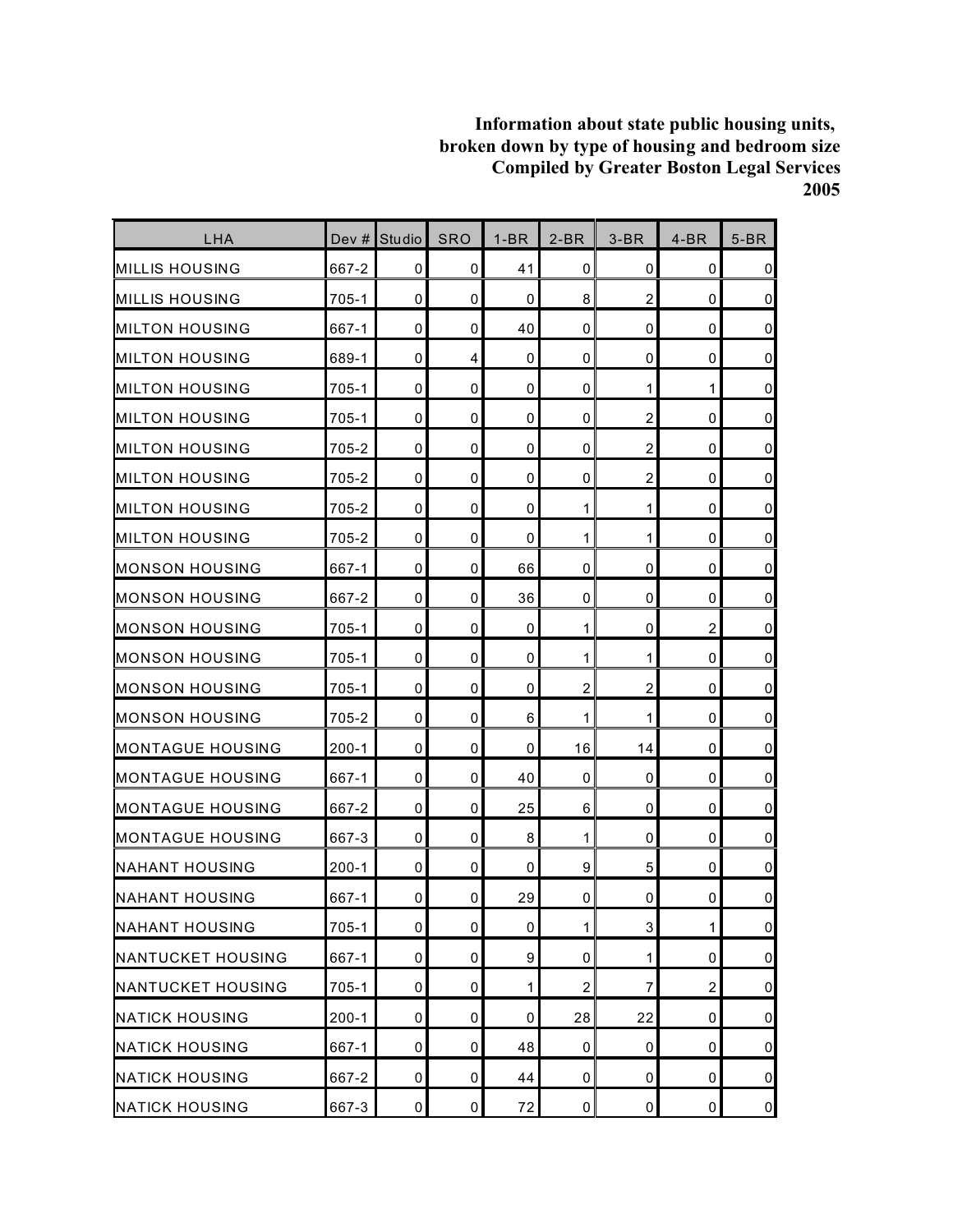| LHA                         | Dev #     | <b>Studio</b> | <b>SRO</b> | $1-BR$       | $2-BR$       | $3-BR$ | $4-BR$         | $5-BR$         |
|-----------------------------|-----------|---------------|------------|--------------|--------------|--------|----------------|----------------|
| <b>I</b> NATICK HOUSING     | 667-4     | 0             | 0          | 96           | 0            | 0      | 0              | $\mathbf 0$    |
| <b>NATICK HOUSING</b>       | 667-5     | 0             | 0          | 41           | 4            | 0      | 0              | $\pmb{0}$      |
| <b>I</b> NATICK HOUSING     | 667-6     | 0             | 20         | 0            | 0            | 0      | $\mathbf 0$    | $\mathbf 0$    |
| <b>NATICK HOUSING</b>       | 689-1     | 0             | 8          | 0            | 0            | 0      | 0              | $\mathbf 0$    |
| <b>NATICK HOUSING</b>       | 705-2     | 0             | 0          | 0            | 1            | 1      | 0              | $\pmb{0}$      |
| <b>NATICK HOUSING</b>       | 705-3     | 0             | 0          | 0            | $\mathbf 0$  | 8      | 0              | $\pmb{0}$      |
| <b>NATICK HOUSING</b>       | 705-4     | 0             | 0          | 0            | 3            | 11     | $\overline{2}$ | $\overline{0}$ |
| <b>I</b> NEEDHAM HOUSING    | $200-1$   | 0             | 0          | 0            | 43           | 37     | $\mathbf 0$    | $\pmb{0}$      |
| <b>INEEDHAM HOUSING</b>     | 667-1     | 0             | 0          | 32           | 0            | 0      | 0              | $\mathbf 0$    |
| <b>NEEDHAM HOUSING</b>      | 667-2     | 0             | 0          | 40           | 0            | 0      | 0              | $\pmb{0}$      |
| <b>NEEDHAM HOUSING</b>      | 667-3     | 0             | 0          | 80           | $\mathbf 0$  | 0      | 0              | $\pmb{0}$      |
| <b>NEW BEDFORD HOUSING</b>  | $200 - 1$ | 0             | 0          | 5            | 62           | 25     | 6              | $\pmb{0}$      |
| INEW BEDFORD HOUSING        | $200 - 2$ | 0             | 0          | 5            | 78           | 61     | 6              | $\pmb{0}$      |
| INEW BEDFORD HOUSING        | $200 - 3$ | 0             | 0          | 0            | 41           | 39     | 2              | $\mathbf 0$    |
| INEW BEDFORD HOUSING        | 667-1     | 0             | 0          | 30           | 0            | 0      | 0              | $\mathbf 0$    |
| INEW BEDFORD HOUSING        | 667-1     | 45            | 0          | 0            | $\mathbf 0$  | 0      | 0              | $\mathbf 0$    |
| INEW BEDFORD HOUSING        | 667-2     | 0             | 0          | 202          | 0            | 0      | 0              | $\pmb{0}$      |
| <b>INEW BEDFORD HOUSING</b> | 667-3     | 0             | 0          | 104          | 8            | 0      | 0              | $\mathbf 0$    |
| <b>INEW BEDFORD HOUSING</b> | 689-1     | 0             | 8          | 0            | 0            | 0      | 0              | $\pmb{0}$      |
| <b>NEW BEDFORD HOUSING</b>  | 689-2     | 0             | 8          | 0            | 0            | 0      | 0              | $\mathbf 0$    |
| <b>NEW BEDFORD HOUSING</b>  | 705-1     | 0             | 0          | 0            | 6            | 12     | 6              | $\mathsf 0$    |
| INEW BEDFORD HOUSING        | 705-2     | 0             | 0          | 1            | 11           | 0      | 0              | $\mathbf 0$    |
| <b>NEW BEDFORD HOUSING</b>  | 705-2     | 0             | $\pmb{0}$  | 0            | 4            | 4      | $\mathbf 0$    | $\pmb{0}$      |
| <b>NEW BEDFORD HOUSING</b>  | 705-2     | 0             | 0          | 6            | 12           | 0      | 0              | $\overline{0}$ |
| <b>NEW BEDFORD HOUSING</b>  | 705-3     | 0             | 0          | 0            | 14           | 30     | 14             | $\overline{0}$ |
| <b>NEW BEDFORD HOUSING</b>  | 705-4     | 0             | 0          | 0            | $\sqrt{3}$   | 6      | $\mathbf 0$    | $\overline{0}$ |
| <b>NEW BEDFORD HOUSING</b>  | 705-6     | 0             | 0          | 1            | 3            | 0      | 0              | $\pmb{0}$      |
| <b>NEW BEDFORD HOUSING</b>  | 705-6     | 0             | 0          | 0            | 12           | 0      | 0              | $\overline{0}$ |
| <b>NEW BEDFORD HOUSING</b>  | 705-6     | 0             | $\pmb{0}$  | $\mathbf{1}$ | $\mathbf{3}$ | 0      | 0              | $\overline{0}$ |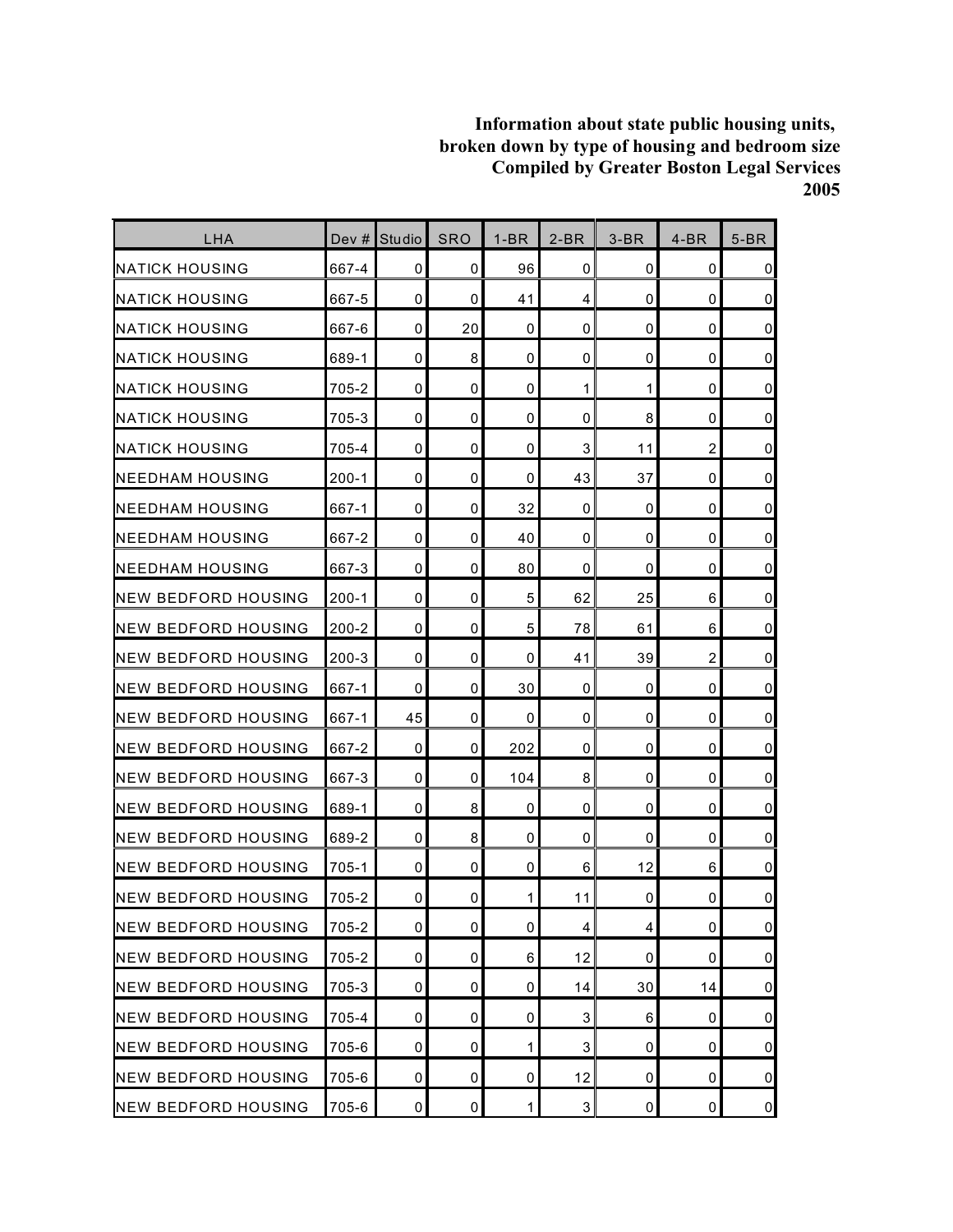| LHA                         | Dev $#$   | Studio      | <b>SRO</b>  | $1-BR$ | $2-BR$         | $3-BR$         | $4-BR$ | $5-BR$         |
|-----------------------------|-----------|-------------|-------------|--------|----------------|----------------|--------|----------------|
| INEW BEDFORD HOUSING        | 705-7     | 0           | 0           | 0      | 0              | 8              | 0      | 0              |
| INEW BEDFORD HOUSING        | 705-7     | $\mathbf 0$ | 0           | 0      | 0              | $\overline{2}$ | 0      | $\overline{0}$ |
| INEW BEDFORD HOUSING        | 705-8     | 0           | $\mathbf 0$ | 0      | 0              | $\overline{2}$ | 0      | $\mathbf 0$    |
| INEW BEDFORD HOUSING        | 705-8     | 0           | 0           | 0      | 0              | 4              | 0      | $\pmb{0}$      |
| <b>NEW BEDFORD HOUSING</b>  | 705-8     | 0           | 0           | 0      | 4              | 0              | 0      | $\mathbf 0$    |
| <b>NEWBURYPORT HOUSING</b>  | $200 - 1$ | 0           | 0           | 0      | 24             | 18             | 0      | $\overline{0}$ |
| <b>NEWBURYPORT HOUSING</b>  | 667-1     | 0           | 0           | 100    | 0              | $\mathbf 0$    | 0      | $\mathbf 0$    |
| <b>INEWBURYPORT HOUSING</b> | 689-1     | 0           | 0           | 8      | 0              | 0              | 0      | $\mathbf 0$    |
| INEWBURYPORT HOUSING        | 689-2     | 0           | 8           | 0      | 0              | 0              | 0      | $\overline{0}$ |
| <b>NEWBURYPORT HOUSING</b>  | 689-3     | 0           | 8           | 0      | 0              | 0              | 0      | $\mathbf 0$    |
| <b>INEWTON HOUSING</b>      | 667-1     | 0           | 0           | 36     | 4              | 0              | 0      | $\mathbf 0$    |
| <b>I</b> NEWTON HOUSING     | 667-2     | 0           | 0           | 42     | 0              | 0              | 0      | $\overline{0}$ |
| <b>I</b> NEWTON HOUSING     | 667-3     | 0           | $\mathbf 0$ | 26     | $\mathbf 0$    | 0              | 0      | $\overline{c}$ |
| <b>NEWTON HOUSING</b>       | 667-4     | 0           | 0           | 5      | 0              | 0              | 0      | $\overline{0}$ |
| <b>NEWTON HOUSING</b>       | 667-6     | 0           | 0           | 15     | $\overline{c}$ | 0              | 0      | $\mathbf 0$    |
| <b>INEWTON HOUSING</b>      | 689-2     | 0           | 10          | 0      | 0              | 0              | 0      | $\pmb{0}$      |
| INEWTON HOUSING             | 689-3     | 0           | 0           | 3      | 8              | 2              | 1      | $\overline{0}$ |
| <b>NEWTON HOUSING</b>       | 689-4     | $\mathbf 0$ | $\mathbf 0$ | 15     | $\overline{2}$ | $\Omega$       | 0      | $\mathbf 0$    |
| <b>NEWTON HOUSING</b>       | $705 - 1$ | 0           | 0           | 0      | 0              | 15             | 5      | $\overline{0}$ |
| <b>I</b> NEWTON HOUSING     | 705-4     | 0           | 0           | 0      | $\overline{c}$ | 0              | 0      | $\mathbf 0$    |
| <b>NEWTON HOUSING</b>       | 705-4     | $\mathbf 0$ | 0           | 0      | $\mathbf 0$    | $\overline{2}$ | 0      | $\overline{0}$ |
| INEWTON HOUSING             | 705-4     | 0           | 0           | 0      | $\overline{c}$ | 0              | 0      | $\pmb{0}$      |
| <b>NEWTON HOUSING</b>       | 705-4     | 0           | 0           | 0      | 1              | $\mathbf{1}$   | 0      | $\overline{0}$ |
| <b>NEWTON HOUSING</b>       | 705-4     | 0           | $\mathbf 0$ | 0      | 1              | 1              | 0      | $\overline{0}$ |
| <b>NEWTON HOUSING</b>       | 705-4     | 0           | 0           | 0      | 1              | 1              | 0      | $\overline{0}$ |
| <b>NEWTON HOUSING</b>       | 705-4     | 0           | 0           | 0      | 0              | 1              | 0      | $\overline{0}$ |
| <b>NEWTON HOUSING</b>       | 705-4     | 0           | 0           | 0      | $\overline{c}$ | 0              | 0      | $\overline{0}$ |
| <b>NEWTON HOUSING</b>       | 705-5     | 0           | 0           | 0      | 1              | 0              | 0      | $\overline{0}$ |
| <b>NEWTON HOUSING</b>       | 705-5     | 0           | 0           | 0      | 1              | $\mathbf 1$    | 0      | $\overline{0}$ |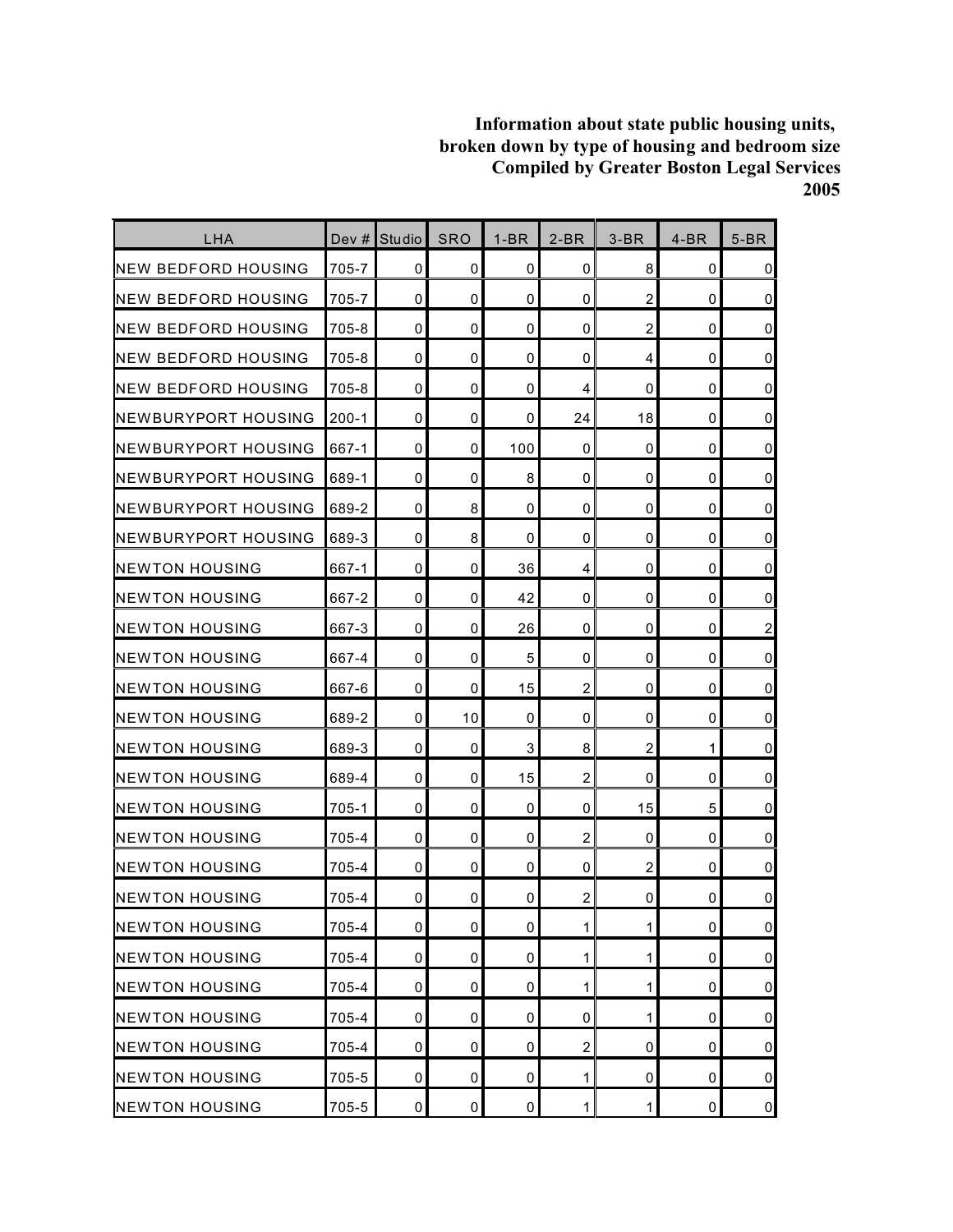| <b>LHA</b>                 | Dev #     | Studio      | <b>SRO</b>          | $1-BR$         | $2-BR$         | $3-BR$         | $4-BR$      | $5-BR$         |
|----------------------------|-----------|-------------|---------------------|----------------|----------------|----------------|-------------|----------------|
| <b>I</b> NEWTON HOUSING    | 705-5     | 0           | 0                   | 1              | $\overline{2}$ | 0              | 0           | $\overline{0}$ |
| <b>NEWTON HOUSING</b>      | 705-5     | $\mathbf 0$ | 0                   | 0              | $\overline{c}$ | 0              | 0           | $\overline{0}$ |
| <b>I</b> NEWTON HOUSING    | 705-5     | $\mathbf 0$ | 0                   | $\mathbf 0$    | $\mathbf 0$    | $\overline{c}$ | $\mathbf 0$ | $\overline{0}$ |
| <b>NEWTON HOUSING</b>      | 705-5     | 0           | 0                   | 0              | $\mathbf 0$    | 1              | 0           | $\overline{0}$ |
| <b>NEWTON HOUSING</b>      | 705-5     | 0           | 0                   | $\mathbf 0$    | 0              | 6              | 0           | $\overline{0}$ |
| INEWTON HOUSING            | 705-6     | 0           | 0                   | 0              | 0              | 1              | 0           | $\overline{0}$ |
| <b>NEWTON HOUSING</b>      | 705-6     | $\mathbf 0$ | 0                   | 0              | 0              | 3              | 0           | $\overline{0}$ |
| <b>I</b> NEWTON HOUSING    | 705-6     | $\mathbf 0$ | 0                   | 0              | $\overline{2}$ | 1              | $\mathbf 0$ | $\overline{0}$ |
| <b>NEWTON HOUSING</b>      | 705-6     | 0           | 0                   | 0              | 1              | 0              | 0           | $\overline{0}$ |
| <b>NEWTON HOUSING</b>      | 705-6     | 0           | 0                   | 0              | $\mathbf 0$    | 1              | 0           | $\overline{0}$ |
| INEWTON HOUSING            | 705-6     | 0           | 0                   | 0              | $\mathbf 0$    | 1              | 0           | $\overline{0}$ |
| <b>I</b> NEWTON HOUSING    | 705-7     | 0           | 0                   | 0              | 14             | 0              | 0           | $\overline{0}$ |
| <b>NEWTON HOUSING</b>      | 705-7     | 0           | 0                   | 0              | 4              | $\mathbf 0$    | 0           | $\overline{0}$ |
| <b>INORFOLK HOUSING</b>    | 667-1     | 0           | 0                   | 64             | 0              | 0              | 0           | $\overline{0}$ |
| <b>INORFOLK HOUSING</b>    | 705-1     | $\mathbf 0$ | $\mathbf 0$         | 0              | 8              | 12             | 0           | $\overline{0}$ |
| <b>NORTH ADAMS HOUSING</b> | 689-2     | $\mathbf 0$ | 6                   | 0              | $\mathbf 0$    | $\mathbf 0$    | 0           | $\overline{0}$ |
| INORTH ANDOVER             | $200 - 1$ | 0           | 0                   | 0              | 16             | 8              | 0           | $\overline{0}$ |
| NORTH ANDOVER              | 667-1     | 0           | 0                   | 40             | $\mathbf 0$    | 0              | 0           | $\overline{0}$ |
| NORTH ANDOVER              | 667-2     | 0           | 0                   | 42             | 0              | 0              | 0           | $\overline{0}$ |
| NORTH ANDOVER              | 667-3     | $\mathbf 0$ | 0                   | 52             | 0              | 0              | 0           | $\overline{0}$ |
| NORTH ANDOVER              | 667-4     | $\mathbf 0$ | 0                   | 20             | $\mathbf 0$    | $\mathbf 0$    | 0           | $\overline{c}$ |
| NORTH ANDOVER              | 705-1     | 0           | 0                   | 0              | 0              | $\overline{c}$ | 0           | $\overline{0}$ |
| NORTH ATTLEBOROUGH         | $200 - 1$ | $\pmb{0}$   | $\mathsf{O}\xspace$ | 0              | 10             | 10             | 0           | $\overline{0}$ |
| NORTH ATTLEBOROUGH         | 667-1     | 0           | $\mathbf 0$         | 104            | 0              | $\mathbf 0$    | 0           | $\overline{0}$ |
| NORTH ATTLEBOROUGH         | 667-2     | 0           | 0                   | 70             | $\overline{a}$ | 0              | 0           | $\overline{0}$ |
| NORTH ATTLEBOROUGH         | 667-3     | 0           | 0                   | 50             | 0              | 0              | $\pmb{0}$   | $\overline{0}$ |
| NORTH ATTLEBOROUGH         | 689-1     | $\mathbf 0$ | 0                   | 11             | 1              | $\mathbf 0$    | 0           | $\overline{0}$ |
| NORTH ATTLEBOROUGH         | $705-1$   | 0           | 0                   | $\overline{c}$ | $\overline{2}$ | 0              | 0           | $\overline{0}$ |
| NORTH ATTLEBOROUGH         | 705-2     | 0           | 0                   | 5              | $\overline{5}$ | 0              | 0           | $\overline{0}$ |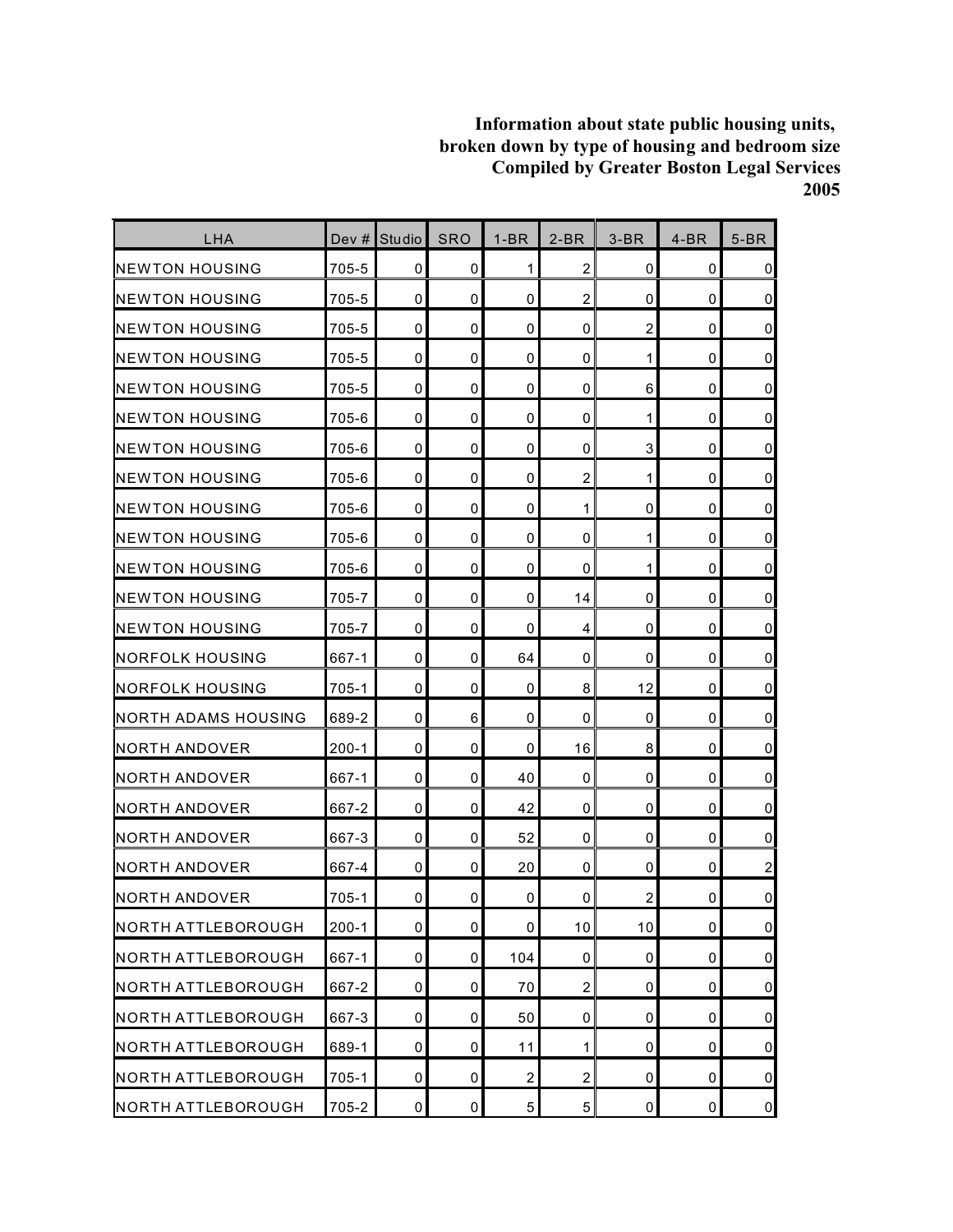| LHA                         | Dev $#$   | Studio       | <b>SRO</b> | $1-BR$ | $2-BR$         | $3-BR$         | $4-BR$         | $5-BR$         |
|-----------------------------|-----------|--------------|------------|--------|----------------|----------------|----------------|----------------|
| NORTH BROOKFIELD            | 667-1     | 0            | 0          | 64     | 0              | 0              | 0              | $\overline{0}$ |
| INORTH BROOKFIELD           | 705-1     | 0            | 0          | 0      | 11             | 3              | 0              | $\overline{0}$ |
| INORTH READING              | 667-1     | 0            | 0          | 40     | 0              | 0              | 0              | $\overline{0}$ |
| <b>NORTH READING</b>        | 705-1     | 0            | 0          | 0      | $\overline{c}$ | $\overline{2}$ | 0              | $\pmb{0}$      |
| INORTHAMPTON HOUSING        | $167 - 1$ | 0            | 0          | 1      | $\overline{2}$ | 0              | 1              | $\overline{0}$ |
| <b>INORTHAMPTON HOUSING</b> | $200 - 1$ | 0            | 0          | 0      | 42             | 38             | 0              | $\overline{0}$ |
| INORTHAMPTON HOUSING        | 667-1     | $\mathbf 0$  | 0          | 64     | 0              | 0              | 0              | $\overline{0}$ |
| NORTHAMPTON HOUSING         | 667-1     | 0            | 0          | 72     | 0              | 0              | $\mathbf 0$    | $\overline{0}$ |
| INORTHAMPTON HOUSING        | 667-2     | 0            | 0          | 190    | $\overline{c}$ | 0              | 0              | $\overline{0}$ |
| INORTHAMPTON HOUSING        | 667-3     | 0            | 0          | 47     | 0              | 0              | $\overline{2}$ | $\overline{0}$ |
| INORTHAMPTON HOUSING        | 689-1     | 0            | 13         | 0      | 0              | 0              | 0              | $\overline{0}$ |
| INORTHAMPTON HOUSING        | 689-2     | 0            | 0          | 12     | 0              | 0              | 0              | $\overline{0}$ |
| NORTHAMPTON HOUSING         | 705-1     | 0            | 0          | 0      | 1              | 0              | $\mathbf 0$    | $\overline{0}$ |
| INORTHAMPTON HOUSING        | 705-1     | 0            | 0          | 0      | 0              | 1              | 0              | $\overline{0}$ |
| <b>NORTHAMPTON HOUSING</b>  | 705-1     | 0            | 0          | 0      | 0              | $\overline{c}$ | 0              | $\overline{0}$ |
| INORTHAMPTON HOUSING        | $705 - 1$ | 0            | 0          | 0      | 0              | $\mathbf{1}$   | 0              | $\overline{0}$ |
| INORTHAMPTON HOUSING        | $705 - 1$ | 0            | 0          | 0      | 0              | 1              | 0              | $\overline{0}$ |
| NORTHAMPTON HOUSING         | $705 - 1$ | $\mathbf{0}$ | 0          | 0      | 0              | 1              | 0              | $\pmb{0}$      |
| <b>NORTHAMPTON HOUSING</b>  | $705 - 1$ | 0            | 0          | 0      | 0              | 1              | 0              | $\overline{0}$ |
| INORTHAMPTON HOUSING        | 705-1     | 0            | 0          | 0      | 0              | 1              | 0              | $\overline{0}$ |
| NORTHAMPTON HOUSING         | 705-2     | 0            | 0          | 0      | 4              | 0              | 0              | $\overline{0}$ |
| INORTHBOROUGH               | 667-1     | 0            | 0          | 72     | 0              | 0              | 0              | $\overline{0}$ |
| NORTHBOROUGH                | 667-2     | $\mathbf 0$  | 0          | 32     | $\mathbf 0$    | 0              | 0              | $\overline{0}$ |
| NORTHBOROUGH                | 689-1     | 0            | 8          | 0      | 0              | 0              | 0              | $\overline{0}$ |
| NORTHBOROUGH                | $705-1$   | 0            | 0          | 0      | 0              | 0              | 1              | $\overline{0}$ |
| NORTHBOROUGH                | 705-1     | $\pmb{0}$    | 0          | 0      | 0              | 0              | 1              | $\overline{0}$ |
| NORTHBOROUGH                | $705 - 1$ | 0            | 0          | 0      | 0              | 0              | 1              | $\overline{0}$ |
| NORTHBOROUGH                | $705 - 1$ | 0            | 0          | 0      | 0              | 1              | 0              | $\overline{0}$ |
| NORTHBOROUGH                | $705 - 1$ | $\mathbf 0$  | 0          | 0      | $\pmb{0}$      | $\overline{c}$ | 0              | $\overline{0}$ |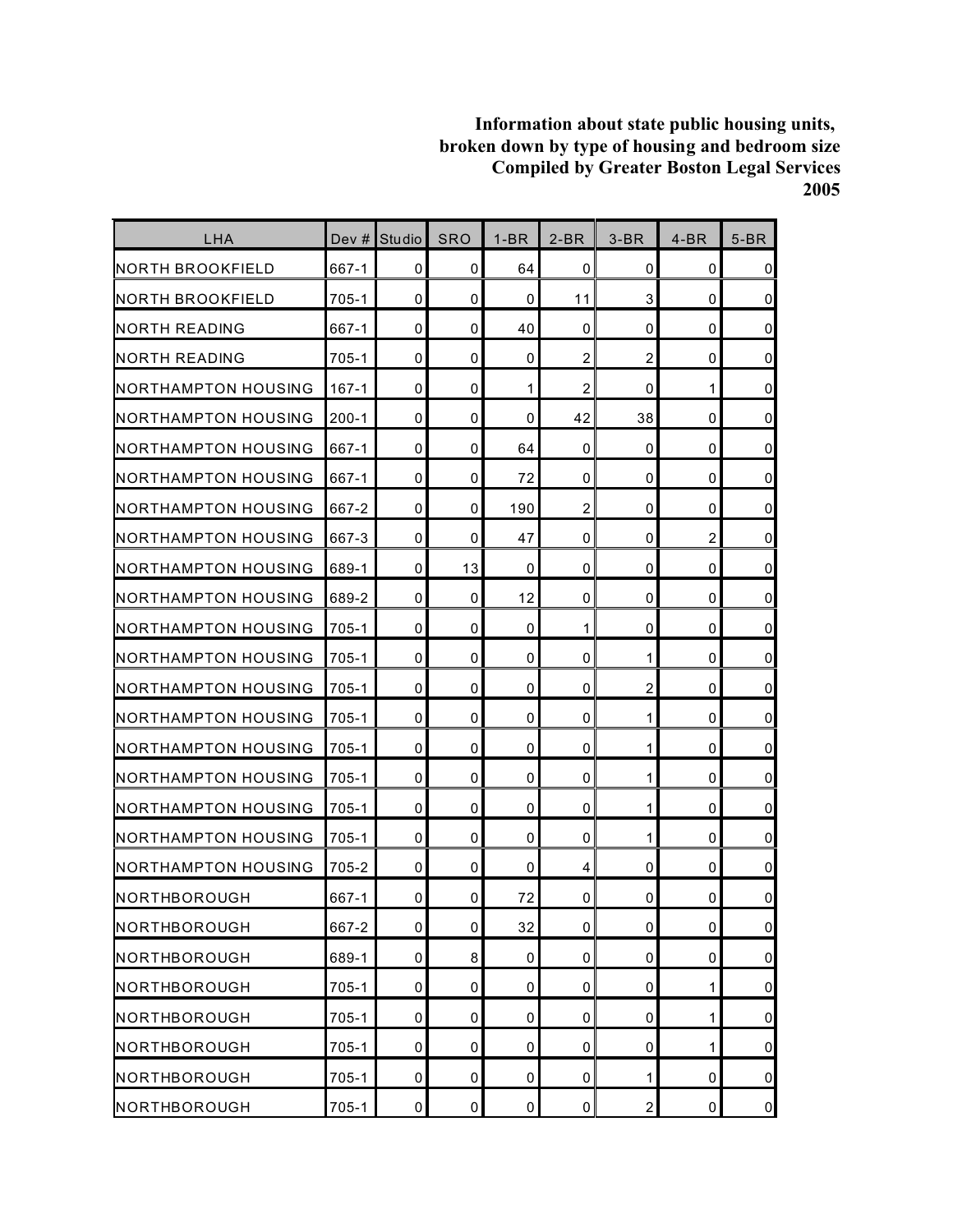| LHA                             | Dev #     | <b>Studio</b> | <b>SRO</b> | $1-BR$      | $2-BR$           | $3-BR$         | $4-BR$         | $5-BR$         |
|---------------------------------|-----------|---------------|------------|-------------|------------------|----------------|----------------|----------------|
| <b>NORTHBOROUGH</b>             | 705-2     | 0             | 0          | 0           | $\overline{2}$   | $\overline{c}$ | 0              | $\overline{0}$ |
| <b>NORTHBOROUGH</b>             | 705-2     | $\mathbf 0$   | 0          | 0           | 1                | 3              | 0              | $\overline{0}$ |
| <b>NORTHBOROUGH</b>             | 705-3     | 0             | 0          | $\mathbf 0$ | 5                | $\overline{7}$ | $\mathbf 0$    | $\overline{0}$ |
| INORTHBRIDGE HOUSING            | 667-1     | 0             | 0          | 32          | 4                | 0              | 0              | $\overline{0}$ |
| INORTHBRIDGE HOUSING            | 667-2     | $\mathbf 0$   | 0          | 44          | 0                | 0              | 0              | $\overline{0}$ |
| <b>INORTHBRIDGE HOUSING</b>     | 689-1     | $\mathbf 0$   | 8          | 0           | 0                | 0              | 0              | $\overline{0}$ |
| NORTON HOUSING                  | 667-1     | $\mathbf 0$   | 0          | 130         | $\mathbf 0$      | $\mathbf 0$    | 0              | $\overline{0}$ |
| <b>NORTON HOUSING</b>           | 705-1     | $\mathbf 0$   | 0          | $\mathbf 0$ | 5                | 8              | 1              | $\overline{0}$ |
| <b>NORWELL HOUSING</b>          | 667-1     | $\mathbf 0$   | 0          | 80          | $\mathbf 0$      | 0              | 0              | $\overline{0}$ |
| <b>INORWELL HOUSING</b>         | 689-1     | $\mathbf 0$   | 0          | 8           | $\mathbf 0$      | 0              | 0              | $\overline{0}$ |
| NORWELL HOUSING                 | 689-2     | 0             | 8          | 0           | 0                | 0              | 0              | $\overline{0}$ |
| INORWOOD HOUSING                | $200 - 1$ | $\mathbf 0$   | 0          | 42          | 33               | 0              | 0              | $\overline{0}$ |
| INORWOOD HOUSING                | 667-1     | $\mathbf 0$   | 0          | 50          | $\mathbf 0$      | $\mathbf 0$    | $\mathbf 0$    | $\overline{0}$ |
| <b>NORWOOD HOUSING</b>          | 667-2     | 0             | 0          | 36          | 0                | 0              | 0              | $\overline{0}$ |
| <b>NORWOOD HOUSING</b>          | 667-3     | $\mathbf 0$   | 0          | 72          | 0                | 0              | 0              | $\overline{0}$ |
| INORWOOD HOUSING                | 667-4     | 0             | 0          | 80          | 0                | $\mathbf 0$    | 0              | $\overline{0}$ |
| INORWOOD HOUSING                | 667-5     | $\mathbf 0$   | 0          | 72          | 0                | 0              | 0              | $\overline{0}$ |
| ORANGE HOUSING                  | 667-1     | 0             | 0          | 56          | 0                | 0              | 0              | $\overline{0}$ |
| ORANGE HOUSING                  | 705-1     | 0             | 0          | 0           | 3                | 5              | 0              | $\overline{0}$ |
| ORLEANS HOUSING                 | 667-1     | $\mathbf 0$   | 0          | 40          | $\mathbf 0$      | 0              | 0              | $\overline{0}$ |
| ORLEANS HOUSING                 | 667-2     | $\mathbf 0$   | 0          | 60          | $\mathbf 0$      | $\mathbf 0$    | 0              | $\overline{0}$ |
| IORLEANS HOUSING                | 689-1     | 0             | 6          | 0           | 0                | 0              | 0              | $\pmb{0}$      |
| <b>ORLEANS HOUSING</b>          | 689-2     | $\pmb{0}$     | $\bf 8$    | 0           | $\pmb{0}$        | $\pmb{0}$      | $\mathbf 0$    | $\overline{0}$ |
| <b>ORLEANS HOUSING</b>          | $705 - 1$ | $\pmb{0}$     | $\pmb{0}$  | 0           | $\overline{a}$   | 7              | $\overline{c}$ | $\overline{0}$ |
| <b>OXFORD HOUSING</b>           | 667-1     | 0             | 0          | 66          | 0                | 0              | 0              | $\overline{0}$ |
| <b>OXFORD HOUSING</b>           | 667-2     | $\pmb{0}$     | 0          | 52          | $\mathbf 0$      | $\pmb{0}$      | 0              | $\overline{0}$ |
| <b>Oxford Housing Authority</b> | 689-1     | $\pmb{0}$     | 5          | $\pmb{0}$   | 0                | $\mathbf 0$    | 0              | $\overline{0}$ |
| <b>Oxford Housing Authority</b> | $705 - 1$ | 0             | 0          | 0           | $\boldsymbol{9}$ | $\mathbf 5$    | 0              | $\overline{0}$ |
| <b>PALMER HOUSING</b>           | 667-1     | $\pmb{0}$     | $\pmb{0}$  | 48          | $\overline{0}$   | $\pmb{0}$      | $\pmb{0}$      | $\overline{0}$ |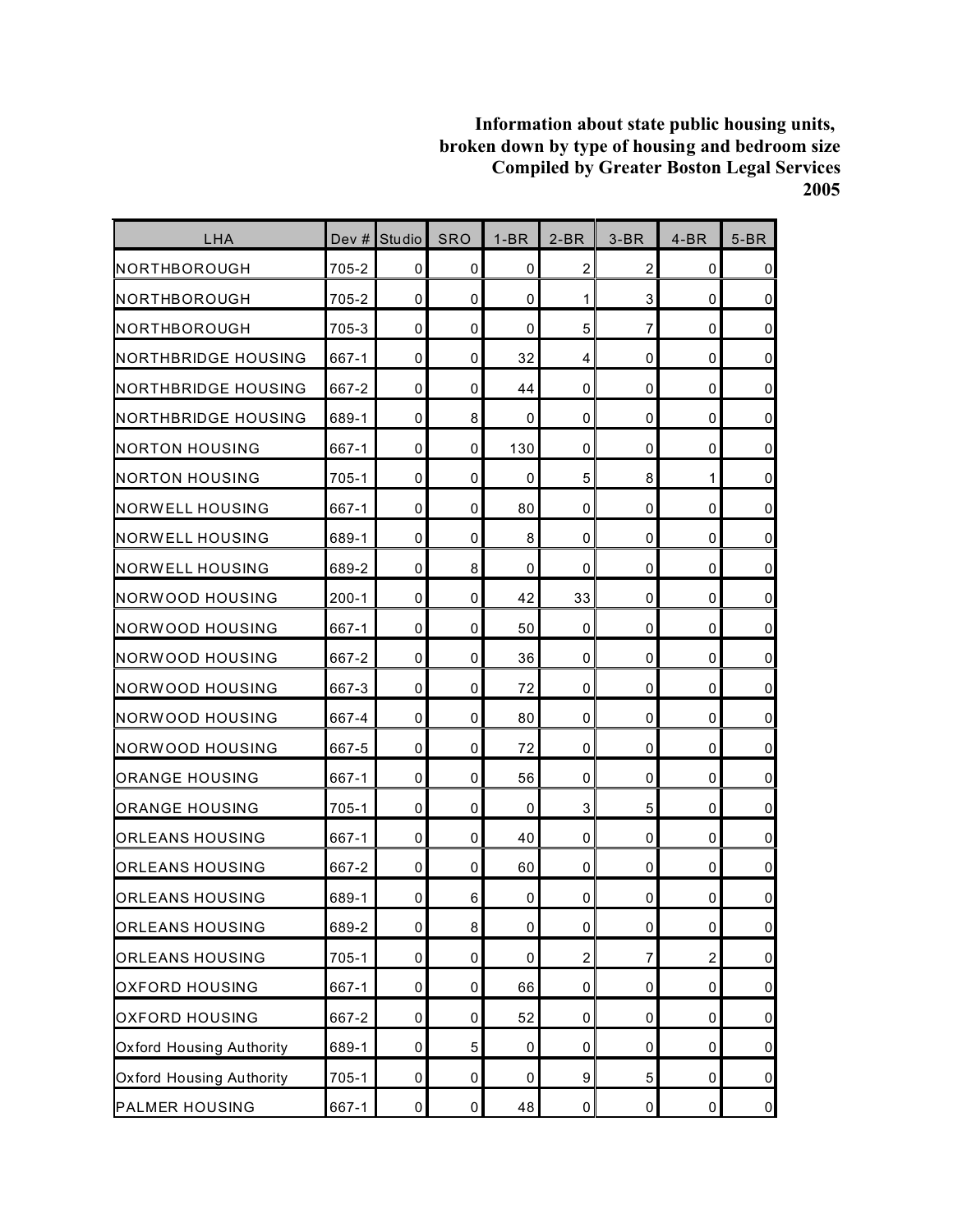| LHA                       | Dev $#$   | Studio      | <b>SRO</b>     | $1-BR$         | $2-BR$         | $3-BR$         | $4-BR$      | $5-BR$         |
|---------------------------|-----------|-------------|----------------|----------------|----------------|----------------|-------------|----------------|
| <b>PEABODY HOUSING</b>    | $200 - 1$ | 0           | 0              | 0              | 34             | 34             | 0           | $\mathbf 0$    |
| IPEABODY HOUSING          | $200 - 2$ | $\mathbf 0$ | 0              | 0              | 12             | 12             | 0           | $\mathbf 0$    |
| <b>PEABODY HOUSING</b>    | 667-1     | $\mathbf 0$ | 0              | 35             | 0              | 0              | 0           | $\mathbf 0$    |
| <b>PEABODY HOUSING</b>    | 667-2     | 0           | 0              | 50             | 0              | 0              | 0           | $\pmb{0}$      |
| <b>PEABODY HOUSING</b>    | 667-3     | $\mathbf 0$ | 0              | 52             | 0              | 0              | 0           | $\pmb{0}$      |
| <b>PEABODY HOUSING</b>    | 667-4     | 0           | 0              | 52             | 0              | 0              | 0           | $\mathbf 0$    |
| <b>PEABODY HOUSING</b>    | 667-5     | $\mathbf 0$ | 0              | 50             | 0              | 0              | $\mathbf 0$ | $\pmb{0}$      |
| <b>PEABODY HOUSING</b>    | 667-6     | 0           | 12             | 59             | $\overline{7}$ | 0              | $\mathbf 0$ | $\mathbf 0$    |
| IPEABODY HOUSING          | 667-7     | 0           | 12             | 17             | 0              | 0              | 0           | $\pmb{0}$      |
| <b>PEABODY HOUSING</b>    | 689-1     | $\mathbf 0$ | 4              | $\mathbf 0$    | 0              | 0              | 0           | $\pmb{0}$      |
| <b>PEABODY HOUSING</b>    | 689-2     | $\mathbf 0$ | 8              | 0              | 0              | 0              | 0           | $\pmb{0}$      |
| <b>IPEABODY HOUSING</b>   | 689-3     | $\mathbf 0$ | 12             | 0              | 0              | 0              | 0           | $\pmb{0}$      |
| <b>PEABODY HOUSING</b>    | 705-3     | 0           | $\Omega$       | $\overline{4}$ | 20             | 0              | 1           | $\mathbf 0$    |
| <b>PEABODY HOUSING</b>    | 705-5     | 0           | 0              | 0              | $\overline{2}$ | 13             | 0           | $\pmb{0}$      |
| IPEMBROKE HOUSING         | $167 - 1$ | $\mathbf 0$ | 8              | 0              | 0              | 0              | 0           | $\pmb{0}$      |
| <b>PEMBROKE HOUSING</b>   | 667-1     | 0           | 0              | 56             | 0              | 0              | 0           | $\pmb{0}$      |
| <b>PEMBROKE HOUSING</b>   | 667-2     | $\mathbf 0$ | 0              | 60             | 0              | 0              | $\mathbf 0$ | $\pmb{0}$      |
| <b>I</b> PEMBROKE HOUSING | 689-1     | $\mathbf 0$ | 8              | $\mathbf 0$    | 0              | 0              | $\mathbf 0$ | $\pmb{0}$      |
| <b>PEMBROKE HOUSING</b>   | 689-2     | 0           | 8              | 0              | 0              | 0              | 0           | $\mathbf 0$    |
| IPEMBROKE HOUSING         | 705-1     | $\mathbf 0$ | 0              | $\mathbf 0$    | 0              | 1              | 0           | $\mathbf 0$    |
| IPEMBROKE HOUSING         | 705-1     | $\mathbf 0$ | 0              | 0              | 1              | 0              | 0           | $\mathsf 0$    |
| <b>PEMBROKE HOUSING</b>   | $705 - 1$ | $\mathbf 0$ | 0              | 0              | 0              | 0              | 1           | $\pmb{0}$      |
| <b>PEMBROKE HOUSING</b>   | $705 - 1$ | 0           | $\overline{0}$ | $\pmb{0}$      | $\overline{0}$ | 1              | $\pmb{0}$   | $\mathsf 0$    |
| <b>PEMBROKE HOUSING</b>   | 705-1     | 0           | 5              | 0              | 0              | 0              | 0           | $\overline{0}$ |
| <b>PEMBROKE HOUSING</b>   | 705-2     | $\mathbf 0$ | 0              | 0              | 0              | $\overline{c}$ | 0           | $\overline{0}$ |
| <b>PEPPERELL HOUSING</b>  | 667-1     | 0           | 0              | 51             | $\mathbf 0$    | 0              | 0           | $\overline{0}$ |
| <b>PEPPERELL HOUSING</b>  | 667-2     | 0           | 0              | 6              | 0              | 0              | 0           | $\overline{0}$ |
| <b>PEPPERELL HOUSING</b>  | 705-1     | $\mathbf 0$ | 0              | 0              | 4              | 1              | 0           | $\overline{0}$ |
| <b>PEPPERELL HOUSING</b>  | 705-1     | $\pmb{0}$   | 0              | $\pmb{0}$      | $\overline{a}$ | 0              | 0           | $\overline{0}$ |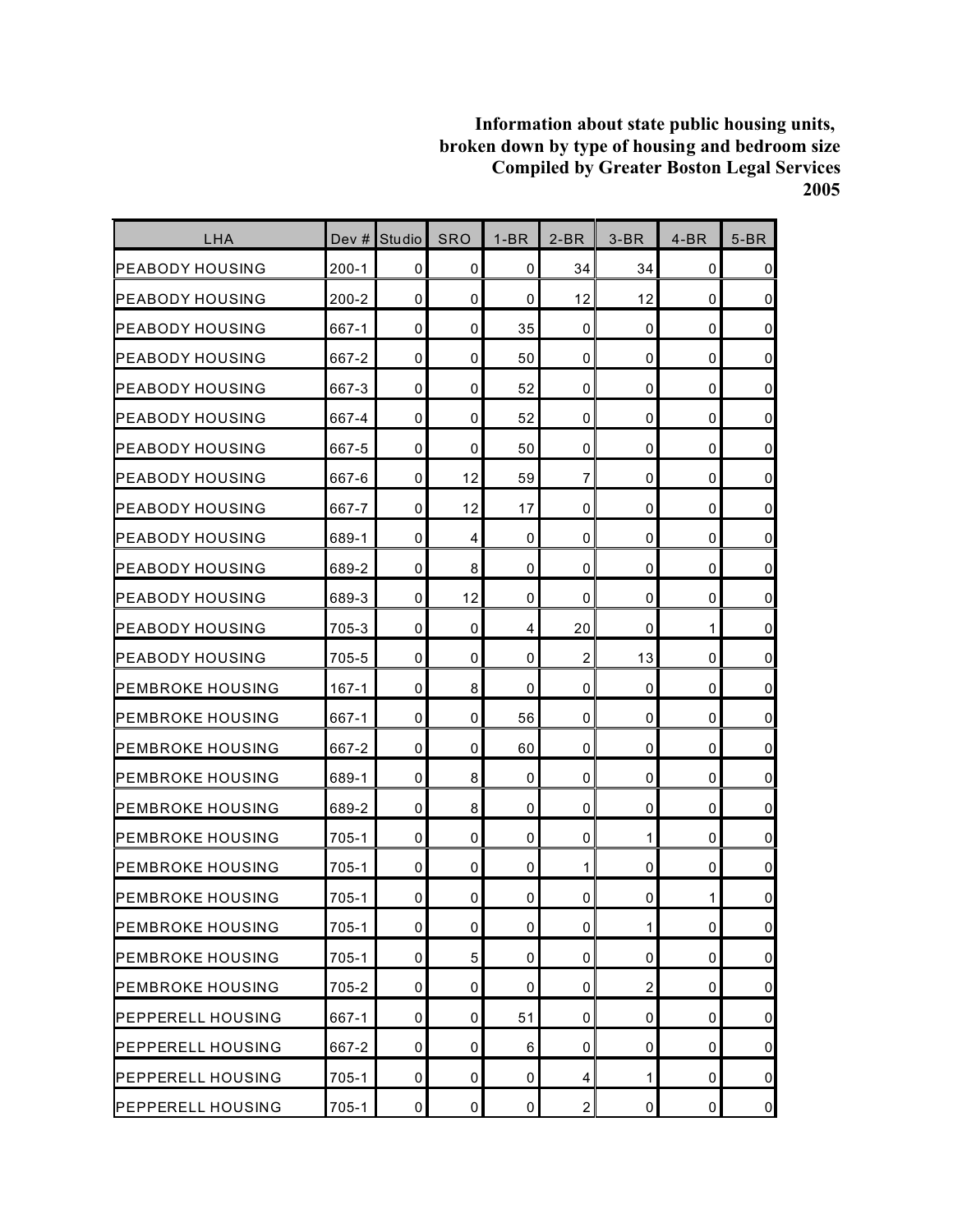| LHA                       | Dev $#$   | <b>Studio</b> | <b>SRO</b>     | $1-BR$      | $2-BR$              | $3-BR$         | $4-BR$      | $5-BR$              |
|---------------------------|-----------|---------------|----------------|-------------|---------------------|----------------|-------------|---------------------|
| PITTSFIELD HOUSING        | $200 - 1$ | 0             | 0              | 0           | 85                  | 42             | 0           | $\mathbf 0$         |
| <b>PITTSFIELD HOUSING</b> | 667-1     | $\mathbf 0$   | 0              | 40          | $\mathbf 0$         | 0              | $\mathbf 0$ | $\pmb{0}$           |
| IPITTSFIELD HOUSING       | 667-1     | 0             | 0              | 74          | 0                   | 0              | 0           | $\mathbf 0$         |
| IPITTSFIELD HOUSING       | 667-2     | $\mathbf 0$   | 10             | 143         | 0                   | 0              | 0           | $\pmb{0}$           |
| <b>PITTSFIELD HOUSING</b> | 667-3     | $\mathbf 0$   | 10             | 93          | 0                   | 0              | 0           | $\mathsf 0$         |
| <b>PITTSFIELD HOUSING</b> | 689-1     | 0             | 12             | 0           | 0                   | 0              | 0           | $\mathsf 0$         |
| <b>PITTSFIELD HOUSING</b> | 689-2     | $\mathbf 0$   | 8              | 0           | $\mathbf 0$         | 0              | $\mathbf 0$ | $\overline{0}$      |
| <b>PITTSFIELD HOUSING</b> | 689-3     | 0             | 10             | $\mathbf 0$ | 0                   | 0              | $\mathbf 0$ | $\pmb{0}$           |
| <b>PITTSFIELD HOUSING</b> | 689-4     | $\mathbf 0$   | 4              | 0           | $\mathbf 0$         | 0              | 0           | $\pmb{0}$           |
| <b>PITTSFIELD HOUSING</b> | 689-4     | $\mathbf 0$   | 4              | $\mathbf 0$ | $\mathbf 0$         | 0              | 0           | $\pmb{0}$           |
| <b>PITTSFIELD HOUSING</b> | 689-4     | 0             | 4              | 0           | 0                   | 0              | 0           | $\mathsf 0$         |
| <b>PITTSFIELD HOUSING</b> | 705-1     | $\mathbf 0$   | 0              | 0           | 12                  | 12             | 0           | $\mathbf 0$         |
| PITTSFIELD HOUSING        | 705-2     | $\mathbf 0$   | 0              | 0           | $\Omega$            | 1              | $\mathbf 0$ | $\mathsf 0$         |
| <b>PITTSFIELD HOUSING</b> | 705-2     | 0             | 0              | 0           | 0                   | 1              | 0           | $\mathbf 0$         |
| <b>PITTSFIELD HOUSING</b> | 705-2     | $\mathbf 0$   | $\mathbf 0$    | $\mathbf 0$ | 0                   | 0              | 1           | $\mathbf 0$         |
| IPITTSFIELD HOUSING       | 705-2     | 0             | 0              | 0           | $\Omega$            | 2              | 0           | $\mathbf 0$         |
| <b>PITTSFIELD HOUSING</b> | 705-2     | $\mathbf 0$   | 0              | 0           | 0                   | $\overline{c}$ | 0           | $\pmb{0}$           |
| PITTSFIELD HOUSING        | 705-3     | 0             | 0              | 0           | 0                   | 12             | 0           | $\mathsf{O}\xspace$ |
| <b>PLAINVILLE HOUSING</b> | 667-1     | 0             | 0              | 40          | 0                   | 0              | 0           | $\pmb{0}$           |
| <b>PLYMOUTH HOUSING</b>   | $200 - 1$ | $\mathbf 0$   | $\mathbf 0$    | 0           | 20                  | 20             | 0           | $\mathbf 0$         |
| <b>PLYMOUTH HOUSING</b>   | 667-1     | $\mathbf 0$   | 0              | 50          | $\mathbf 0$         | 0              | 0           | $\mathsf 0$         |
| <b>I</b> PLYMOUTH HOUSING | 667-2     | 0             | 0              | 60          | 0                   | 0              | 0           | $\pmb{0}$           |
| PLYMOUTH HOUSING          | 667-3     | $\pmb{0}$     | $\overline{0}$ | 81          | $\mathsf{O}\xspace$ | 0              | $\pmb{0}$   | $\mathbf 0$         |
| <b>PLYMOUTH HOUSING</b>   | 705-1     | $\pmb{0}$     | 0              | 0           | 0                   | 0              | 1           | $\overline{0}$      |
| <b>PLYMOUTH HOUSING</b>   | 705-1     | 0             | 0              | 0           | 0                   | 1              | 0           | $\overline{0}$      |
| <b>PLYMOUTH HOUSING</b>   | $705 - 1$ | $\mathbf 0$   | 0              | 0           | 0                   | $\mathbf{1}$   | $\mathbf 0$ | $\overline{0}$      |
| <b>PLYMOUTH HOUSING</b>   | 705-1     | $\pmb{0}$     | 0              | 0           | 0                   | 1              | 0           | $\pmb{0}$           |
| <b>PLYMOUTH HOUSING</b>   | $705 - 1$ | 0             | 0              | 0           | 0                   | 0              | 1           | $\overline{0}$      |
| <b>PLYMOUTH HOUSING</b>   | 705-1     | $\pmb{0}$     | 0              | $\pmb{0}$   | $\pmb{0}$           | $\mathbf{1}$   | $\pmb{0}$   | $\overline{0}$      |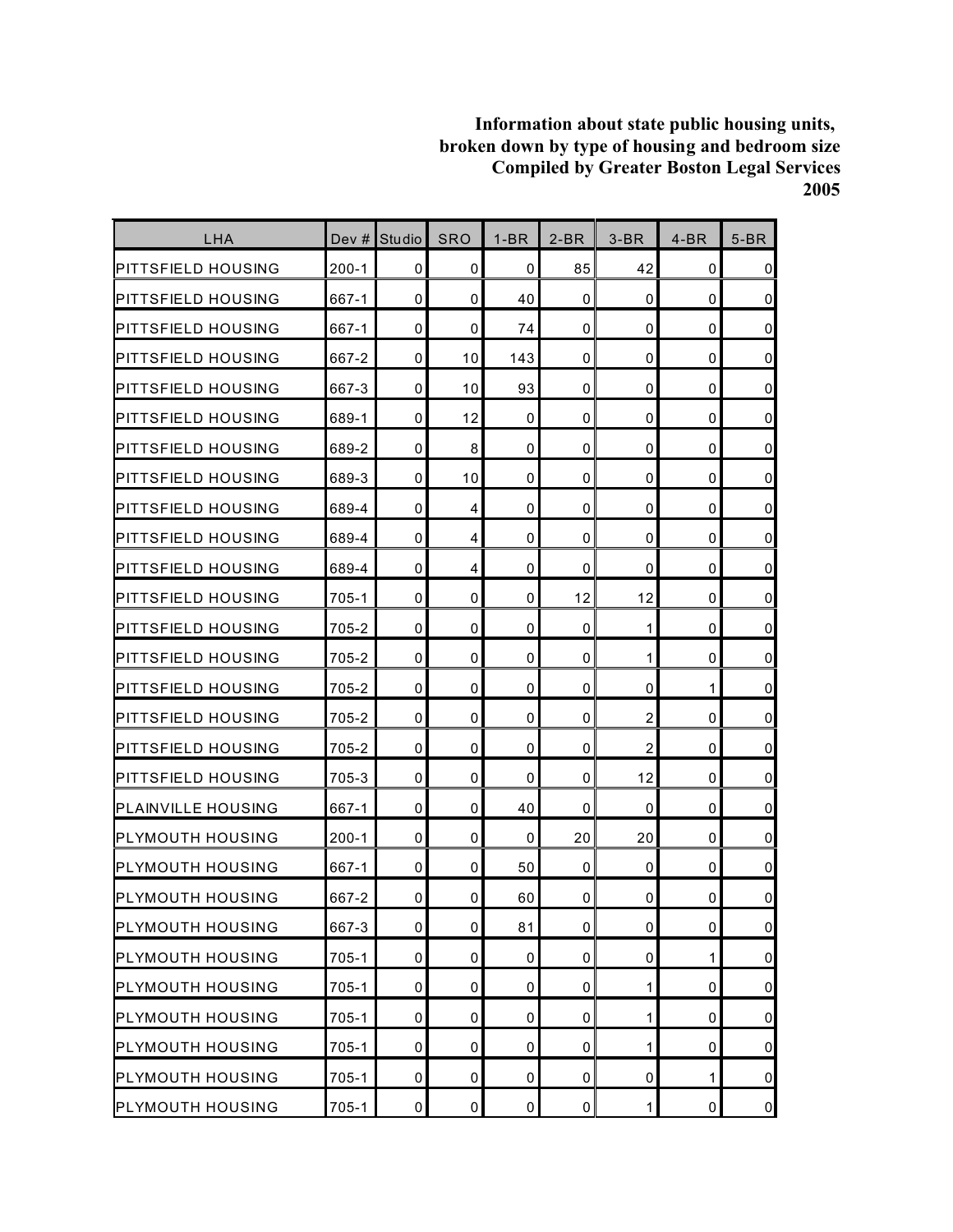| LHA                               | Dev #     | Studio      | <b>SRO</b>  | $1-BR$      | $2-BR$         | $3-BR$         | $4-BR$ | $5-BR$         |
|-----------------------------------|-----------|-------------|-------------|-------------|----------------|----------------|--------|----------------|
| <b>IPROVINCETOWN HOUSING</b>      | 667-1     | 0           | $\mathbf 0$ | 24          | $\mathbf 0$    | 0              | 0      | $\overline{0}$ |
| <b>PROVINCETOWN HOUSING</b>       | $705 - 1$ | 0           | 0           | 0           | $\mathbf 0$    | 1              | 0      | $\overline{0}$ |
| <b>PROVINCETOWN HOUSING</b>       | 705-1     | $\mathbf 0$ | 0           | 0           | $\overline{2}$ | 0              | 0      | $\pmb{0}$      |
| <b>PROVINCETOWN HOUSING 705-2</b> |           | 0           | $\mathbf 0$ | 0           | 1              | $\overline{2}$ | 0      | $\overline{0}$ |
| <b>QUINCY HOUSING</b>             | $200 - 1$ | 0           | $\mathbf 0$ | 4           | 196            | 156            | 40     | $\pmb{0}$      |
| QUINCY HOUSING                    | 667-1     | 0           | $\mathbf 0$ | 45          | 0              | 0              | 0      | $\pmb{0}$      |
| QUINCY HOUSING                    | 667-2     | $\mathbf 0$ | $\mathbf 0$ | 75          | $\mathbf 0$    | 0              | 0      | $\overline{0}$ |
| QUINCY HOUSING                    | 667-3     | $\mathbf 0$ | $\mathbf 0$ | 150         | $\mathbf 0$    | 0              | 0      | $\pmb{0}$      |
| <b>QUINCY HOUSING</b>             | 667-4     | $\mathbf 0$ | 0           | 190         | 10             | 0              | 0      | $\pmb{0}$      |
| <b>Quincy Housing Authority</b>   | 689-2     | $\mathbf 0$ | 12          | $\mathbf 0$ | $\mathbf 0$    | $\mathbf 0$    | 0      | $\pmb{0}$      |
| <b>Quincy Housing Authority</b>   | 689-4     | $\mathbf 0$ | 4           | 0           | 0              | 0              | 0      | $\pmb{0}$      |
| <b>Quincy Housing Authority</b>   | 705-1     | 0           | $\mathbf 0$ | 0           | $\mathbf 0$    | 1              | 1      | $\pmb{0}$      |
| QUINCY HOUSING                    | 705-2     | $\mathbf 0$ | $\mathbf 0$ | 0           | 36             | $\pmb{0}$      | 0      | $\pmb{0}$      |
| <b>Quincy Housing Authority</b>   | 705-3     | 0           | 0           | 0           | 0              | 0              | 0      | 1              |
| <b>Quincy Housing Authority</b>   | 689-1     | $\mathbf 0$ | $\mathbf 0$ | 5           | $\mathbf 0$    | $\mathbf 0$    | 0      | $\pmb{0}$      |
| <b>RANDOLPH HOUSING</b>           | 667-1     | $\mathbf 0$ | $\mathbf 0$ | 48          | $\mathbf 0$    | 0              | 0      | $\overline{0}$ |
| <b>RANDOLPH HOUSING</b>           | 667-2     | $\mathbf 0$ | $\mathbf 0$ | 64          | 0              | 0              | 0      | $\pmb{0}$      |
| RANDOLPH HOUSING                  | 667-3     | $\mathbf 0$ | $\mathbf 0$ | 124         | $\mathbf 0$    | 0              | 0      | $\pmb{0}$      |
| <b>RANDOLPH HOUSING</b>           | 689-1     | 0           | 8           | $\mathbf 0$ | 0              | 0              | 0      | $\pmb{0}$      |
| <b>RAYNHAM HOUSING</b>            | 667-1     | 0           | 0           | 62          | 0              | 0              | 0      | $\pmb{0}$      |
| <b>READING HOUSING</b>            | 667-1     | $\pmb{0}$   | 0           | 40          | 0              | 0              | 0      | $\pmb{0}$      |
| <b>READING HOUSING</b>            | 667-2     | 0           | 0           | 40          | 0              | 0              | 0      | $\pmb{0}$      |
| <b>READING HOUSING</b>            | 689-1     | $\pmb{0}$   | 8           | 0           | $\pmb{0}$      | 0              | 0      | $\overline{0}$ |
| <b>READING HOUSING</b>            | 705-1     | $\pmb{0}$   | $\mathbf 0$ | 0           | $\pmb{0}$      | 6              | 0      | $\overline{0}$ |
| <b>READING HOUSING</b>            | 705-2     | 0           | 0           | 0           | $\overline{2}$ | 1              | 1      | $\overline{0}$ |
| <b>REVERE HOUSING</b>             | $200 - 1$ | 0           | $\mathbf 0$ | 0           | 131            | 147            | 8      | $\overline{0}$ |
| <b>REVERE HOUSING</b>             | 667-1     | 0           | 0           | 20          | 0              | 0              | 0      | $\overline{0}$ |
| <b>REVERE HOUSING</b>             | 667-1     | 0           | 0           | 16          | 0              | 0              | 0      | $\overline{0}$ |
| <b>REVERE HOUSING</b>             | 667-2     | $\pmb{0}$   | $\pmb{0}$   | 46          | $\pmb{0}$      | 0              | 0      | $\overline{0}$ |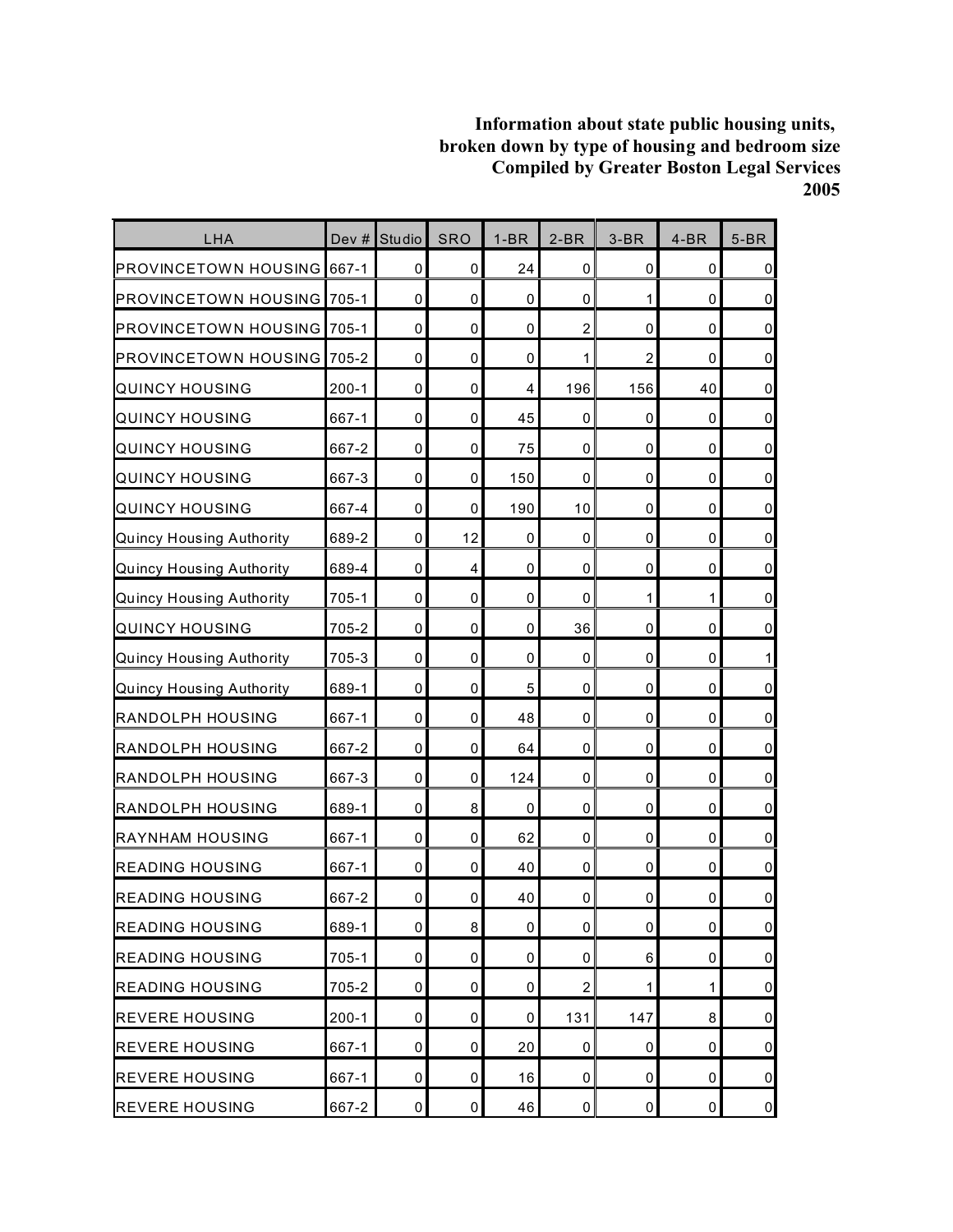| LHA                      | Dev #     | Studio      | <b>SRO</b>     | $1-BR$      | $2-BR$              | $3-BR$                  | $4-BR$         | $5-BR$         |
|--------------------------|-----------|-------------|----------------|-------------|---------------------|-------------------------|----------------|----------------|
| <b>REVERE HOUSING</b>    | 667-3     | 0           | 0              | 60          | $\mathbf 0$         | 0                       | 0              | $\mathbf 0$    |
| <b>REVERE HOUSING</b>    | 667-4     | $\mathbf 0$ | 0              | 103         | $\mathbf 0$         | 0                       | $\mathbf 0$    | $\pmb{0}$      |
| <b>I</b> REVERE HOUSING  | 667-6     | 0           | 0              | 106         | 0                   | 0                       | $\mathbf 0$    | $\mathbf 0$    |
| IREVERE HOUSING          | 705-A     | $\mathbf 0$ | 0              | 0           | 6                   | 0                       | 0              | $\pmb{0}$      |
| <b>REVERE HOUSING</b>    | 705-B     | $\mathbf 0$ | 0              | 0           | 0                   | 0                       | 3              | $\pmb{0}$      |
| <b>REVERE HOUSING</b>    | 705-C     | 0           | 0              | 0           | 0                   | 3                       | 0              | $\mathsf 0$    |
| <b>REVERE HOUSING</b>    | 705-D     | $\mathbf 0$ | 0              | 0           | 1                   | 5                       | $\mathbf 0$    | $\overline{0}$ |
| <b>REVERE HOUSING</b>    | 705-E     | $\mathbf 0$ | 0              | $\mathbf 0$ | 3                   | 3                       | $\mathbf 0$    | $\pmb{0}$      |
| <b>REVERE HOUSING</b>    | 705-F     | $\mathbf 0$ | 0              | 0           | 1                   | 0                       | 1              | 1              |
| <b>REVERE HOUSING</b>    | $705 -$   | $\mathbf 0$ | 0              | $\mathbf 0$ | 16                  | 0                       | 0              | $\pmb{0}$      |
| <b>REVERE HOUSING</b>    | 705-H     | 0           | 0              | 0           | $\overline{2}$      | 0                       | 0              | $\mathsf 0$    |
| <b>IREVERE HOUSING</b>   | 705-l     | $\mathbf 0$ | 0              | 0           | 0                   | $\overline{\mathbf{c}}$ | 0              | $\pmb{0}$      |
| <b>IREVERE HOUSING</b>   | $705 - J$ | $\mathbf 0$ | 0              | 0           | 0                   | 0                       | 3              | $\pmb{0}$      |
| <b>REVERE HOUSING</b>    | 705-K     | 0           | 0              | 0           | 0                   | 0                       | 3              | $\overline{0}$ |
| IREVERE HOUSING          | 705-L     | $\mathbf 0$ | $\mathbf 0$    | $\mathbf 0$ | 2                   | 4                       | 0              | $\mathbf 0$    |
| IREVERE HOUSING          | 705-      | 0           | 0              | 0           | 0                   | 1                       | $\overline{2}$ | $\overline{0}$ |
| <b>IREVERE HOUSING</b>   | 705-N     | $\mathbf 0$ | 0              | 0           | 0                   | 3                       | 0              | $\pmb{0}$      |
| <b>IREVERE HOUSING</b>   | $705 -$   | 0           | 0              | 0           | 4                   | 0                       | 0              | $\pmb{0}$      |
| <b>ROCKLAND HOUSING</b>  | 667-1     | 0           | 0              | 42          | 0                   | 0                       | 0              | $\pmb{0}$      |
| <b>IROCKPORT HOUSING</b> | 667-1     | 0           | 0              | 40          | $\mathbf 0$         | 0                       | 0              | $\pmb{0}$      |
| IROCKPORT HOUSING        | 667-2     | $\mathbf 0$ | 0              | 40          | $\mathbf 0$         | 0                       | 0              | $\mathsf 0$    |
| ROCKPORT HOUSING         | 705-1     | 0           | 0              | 0           | 7                   | 15                      | $\overline{c}$ | $\mathbf 0$    |
| <b>ROWLEY HOUSING</b>    | 667-1     | $\pmb{0}$   | $\overline{0}$ | 42          | $\mathsf{O}\xspace$ | 0                       | $\pmb{0}$      | $\pmb{0}$      |
| <b>ROWLEY HOUSING</b>    | $705 - 1$ | $\pmb{0}$   | 0              | $\pmb{0}$   | 10                  | $\overline{\mathbf{c}}$ | $\pmb{0}$      | $\overline{0}$ |
| <b>SALEM HOUSING</b>     | $200 - 1$ | 0           | 0              | 4           | 22                  | 6                       | 0              | $\overline{0}$ |
| <b>SALEM HOUSING</b>     | $200 - 2$ | $\pmb{0}$   | 0              | 0           | 68                  | 68                      | $\pmb{0}$      | $\overline{0}$ |
| <b>SALEM HOUSING</b>     | 667-1     | $\pmb{0}$   | $\pmb{0}$      | 50          | 0                   | 0                       | $\pmb{0}$      | $\pmb{0}$      |
| <b>SALEM HOUSING</b>     | 667-1     | 0           | 0              | 20          | 0                   | 0                       | 0              | $\overline{0}$ |
| <b>SALEM HOUSING</b>     | 667-2     | $\pmb{0}$   | $\pmb{0}$      | 40          | $\pmb{0}$           | 0                       | $\pmb{0}$      | $\overline{0}$ |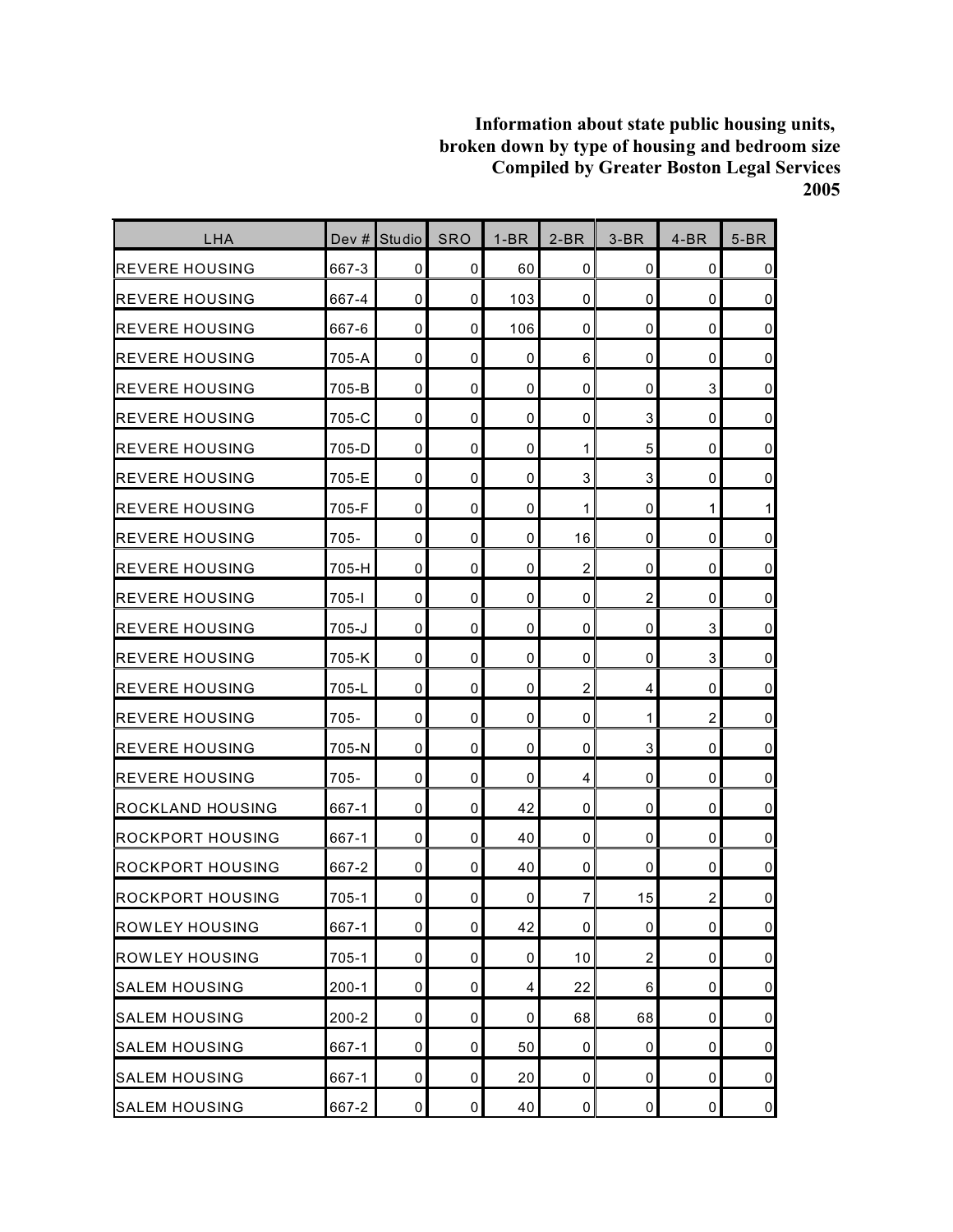| LHA                      | Dev #     | Studio      | <b>SRO</b>     | $1-BR$      | $2-BR$              | $3-BR$         | $4-BR$      | $5-BR$              |
|--------------------------|-----------|-------------|----------------|-------------|---------------------|----------------|-------------|---------------------|
| Salem Housing Authority  | 667-3     | 0           | 0              | 8           | $\mathbf 0$         | 0              | 0           | $\pmb{0}$           |
| <b>I</b> SALEM HOUSING   | 667-3     | $\mathbf 0$ | 0              | 20          | 0                   | 0              | 0           | $\mathsf 0$         |
| <b>SALEM HOUSING</b>     | 667-4     | 0           | 0              | 104         | 0                   | 0              | $\mathbf 0$ | $\pmb{0}$           |
| SALEM HOUSING            | 667-5     | $\mathbf 0$ | 0              | 110         | 0                   | 0              | 0           | $\pmb{0}$           |
| SALEM HOUSING            | 667-6     | $\mathbf 0$ | $\mathbf 0$    | 54          | $\mathbf 0$         | 0              | $\mathbf 0$ | $\mathsf 0$         |
| <b>SALEM HOUSING</b>     | 667-7     | 0           | 0              | 14          | 0                   | 0              | $\mathbf 0$ | $\mathsf 0$         |
| <b>SALEM HOUSING</b>     | 667-7     | $\mathbf 0$ | 0              | 35          | $\mathbf 0$         | 0              | $\mathbf 0$ | $\overline{0}$      |
| <b>SALEM HOUSING</b>     | 689-1     | 1           | 8              | 0           | 0                   | 12             | $\mathbf 0$ | $\pmb{0}$           |
| <b>SALEM HOUSING</b>     | 705-2     | $\mathbf 0$ | 0              | 0           | 0                   | 6              | 0           | $\pmb{0}$           |
| <b>SALEM HOUSING</b>     | 705-2     | $\mathbf 0$ | $\mathbf 0$    | $\mathbf 0$ | 4                   | 4              | $\mathbf 0$ | $\pmb{0}$           |
| <b>SALEM HOUSING</b>     | 705-3     | 0           | 0              | 0           | 6                   | 6              | 0           | $\mathsf 0$         |
| <b>SALISBURY HOUSING</b> | 667-1     | $\mathbf 0$ | 0              | 80          | 0                   | 0              | 0           | $\mathbf 0$         |
| <b>SANDWICH HOUSING</b>  | $167 - 1$ | $\pmb{0}$   | 12             | $\mathbf 0$ | 0                   | 0              | $\mathbf 0$ | $\mathsf{O}\xspace$ |
| <b>SANDWICH HOUSING</b>  | 667-1     | 0           | $\mathbf 0$    | 36          | 0                   | 0              | 0           | $\overline{0}$      |
| SANDWICH HOUSING         | $705 - 1$ | $\mathbf 0$ | $\mathbf 0$    | $\mathbf 0$ | 4                   | 8              | 0           | $\mathsf 0$         |
| <b>SANDWICH HOUSING</b>  | $705 - 1$ | $\pmb{0}$   | 0              | 0           | 1                   | 0              | 0           | $\overline{0}$      |
| SAUGUS HOUSING           | 667-1     | $\mathbf 0$ | 0              | 45          | 0                   | 0              | $\mathbf 0$ | $\pmb{0}$           |
| <b>SAUGUS HOUSING</b>    | 667-2     | $\pmb{0}$   | 0              | 40          | 0                   | 0              | $\mathbf 0$ | $\mathsf{O}\xspace$ |
| <b>SAUGUS HOUSING</b>    | 667-3     | 0           | 0              | 100         | 0                   | 0              | 0           | $\mathbf 0$         |
| <b>SAUGUS HOUSING</b>    | 667-4     | $\mathbf 0$ | 0              | 20          | $\mathbf 0$         | $\overline{c}$ | $\mathbf 0$ | $\pmb{0}$           |
| <b>SAUGUS HOUSING</b>    | 689-1     | 0           | 6              | 0           | 0                   | 0              | 0           | $\mathsf 0$         |
| SAUGUS HOUSING           | $705 - 1$ | $\mathbf 0$ | 0              | 0           | 6                   | 2              | 0           | $\mathbf 0$         |
| <b>SCITUATE HOUSING</b>  | 667-1     | $\pmb{0}$   | $\overline{0}$ | 40          | $\mathsf{O}\xspace$ | 0              | $\pmb{0}$   | $\pmb{0}$           |
| <b>SCITUATE HOUSING</b>  | 667-2     | $\pmb{0}$   | 0              | 40          | 0                   | 0              | $\pmb{0}$   | $\overline{0}$      |
| <b>SCITUATE HOUSING</b>  | 667-3     | 0           | 0              | 78          | 0                   | 0              | 0           | $\overline{0}$      |
| <b>SCITUATE HOUSING</b>  | 689-1     | $\pmb{0}$   | 0              | 7           | 0                   | 0              | 0           | $\overline{0}$      |
| <b>SEEKONK HOUSING</b>   | 667-1     | $\pmb{0}$   | 0              | 72          | 0                   | 0              | $\pmb{0}$   | $\overline{0}$      |
| <b>SEEKONK HOUSING</b>   | 705-1     | 0           | 0              | 4           | 0                   | 0              | 0           | $\overline{0}$      |
| <b>SEEKONK HOUSING</b>   | 705-1     | $\pmb{0}$   | $\pmb{0}$      | $\pmb{0}$   | $\pmb{0}$           | $\overline{2}$ | $\pmb{0}$   | $\overline{0}$      |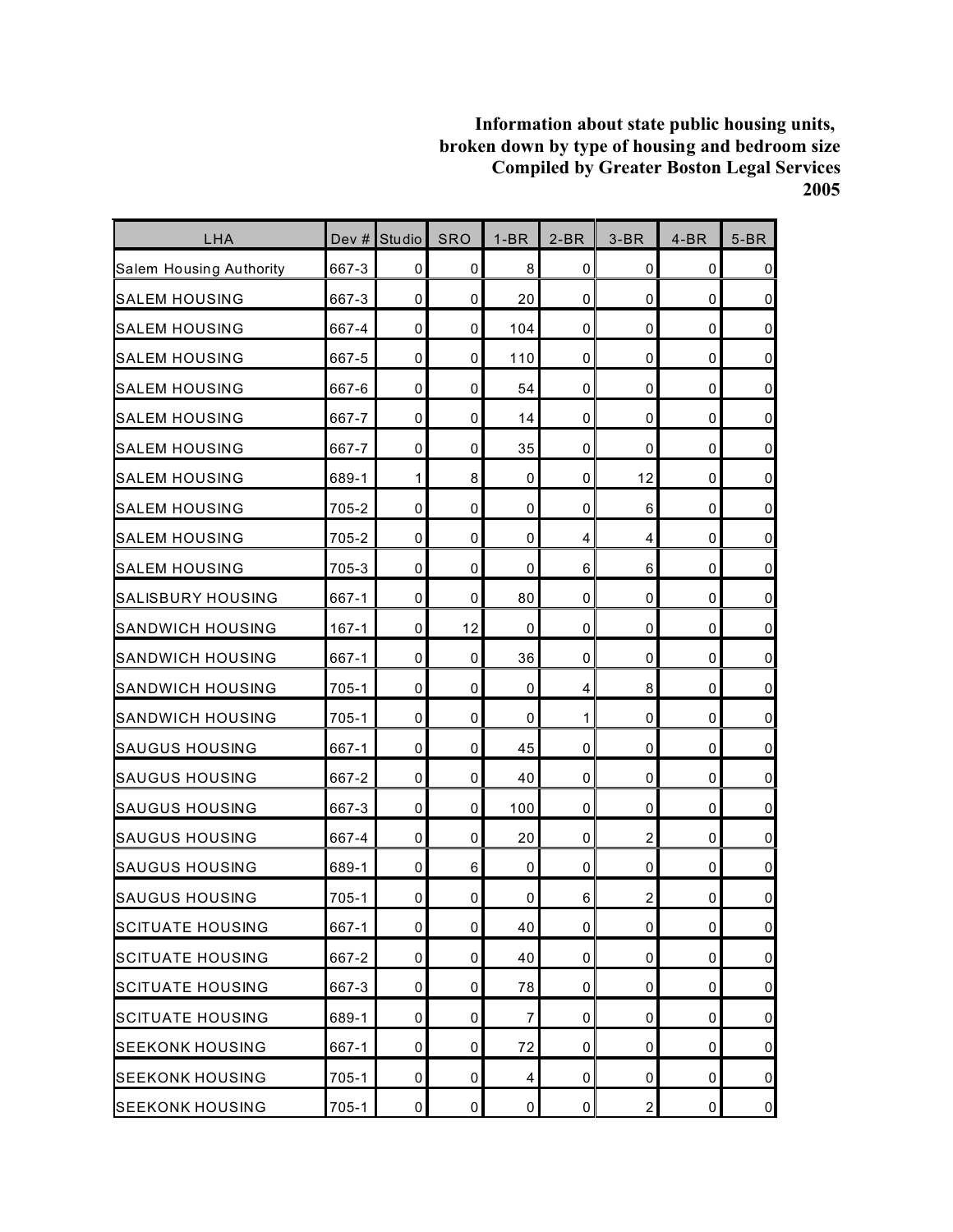| <b>LHA</b>                  | Dev #     | <b>Studio</b>       | <b>SRO</b> | $1-BR$      | $2-BR$                  | $3-BR$         | $4-BR$      | $5-BR$         |
|-----------------------------|-----------|---------------------|------------|-------------|-------------------------|----------------|-------------|----------------|
| SEEKONK HOUSING             | 705-1     | 0                   | 0          | 0           | $\mathbf 0$             | $\overline{c}$ | 0           | $\mathbf 0$    |
| lseekonk housing            | $705 - 1$ | $\mathbf 0$         | 0          | 0           | $\overline{c}$          | 0              | 0           | $\pmb{0}$      |
| ISEEKONK HOUSING            | $705 - 1$ | 0                   | 0          | $\mathbf 0$ | $\overline{2}$          | 0              | 0           | $\mathbf 0$    |
| ISHARON HOUSING             | 667-1     | $\mathbf 0$         | 0          | 64          | $\mathbf 0$             | 0              | 0           | $\pmb{0}$      |
| ISHARON HOUSING             | 667-2     | 0                   | 0          | 24          | 0                       | 0              | 0           | $\pmb{0}$      |
| ISHARON HOUSING             | 689-1     | 0                   | 8          | 0           | 0                       | 0              | 0           | $\mathbf 0$    |
| ISHARON HOUSING             | 705-1     | $\mathbf 0$         | 0          | 0           | 6                       | 0              | $\mathbf 0$ | $\pmb{0}$      |
| <b>SHREWSBURY HOUSING</b>   | 667-1     | $\mathbf{0}$        | 0          | 100         | 0                       | 0              | $\mathbf 0$ | $\mathbf 0$    |
| ISHREWSBURY HOUSING         | 667-2     | 0                   | 0          | 36          | $\mathbf 0$             | 0              | 0           | $\pmb{0}$      |
| ISHREWSBURY HOUSING         | 689-1     | 0                   | 5          | 0           | 0                       | 0              | 0           | $\mathbf 0$    |
| ISHREWSBURY HOUSING         | 705-1     | 0                   | 0          | 0           | 0                       | $\overline{c}$ | 0           | $\mathbf 0$    |
| ISHREWSBURY HOUSING         | 705-1     | 0                   | 0          | 0           | 0                       | 4              | 0           | $\mathbf 0$    |
| ISHREWSBURY HOUSING         | $705 - 1$ | $\mathbf 0$         | 0          | 0           | 0                       | 1              | $\mathbf 0$ | $\pmb{0}$      |
| ISHREWSBURY HOUSING         | $705 - 1$ | 0                   | 0          | 0           | 0                       | 6              | 0           | $\mathbf 0$    |
| ISOMERSET HOUSING           | 667-1     | 0                   | 0          | 60          | 0                       | 0              | 0           | $\mathbf 0$    |
| ISOMERSET HOUSING           | 667-2     | 0                   | 0          | 75          | 0                       | 0              | 0           | $\mathbf 0$    |
| ISOMERVILLE HOUSING         | $200 - 1$ | 0                   | 0          | 54          | 108                     | 54             | 0           | $\mathbf 0$    |
| SOMERVILLE HOUSING          | $200 - 2$ | $\mathbf 0$         | 0          | 0           | 120                     | 120            | 0           | $\pmb{0}$      |
| SOMERVILLE HOUSING          | 667-1     | 0                   | 0          | 64          | 0                       | 0              | 0           | $\mathbf 0$    |
| SOMERVILLE HOUSING          | 667-2     | $\mathbf 0$         | 0          | 100         | 0                       | 0              | 0           | $\mathbf 0$    |
| SOMERVILLE HOUSING          | 667-3     | $\mathbf 0$         | 0          | 110         | $\mathbf 0$             | 0              | $\mathbf 0$ | $\pmb{0}$      |
| ISOMERVILLE HOUSING         | 667-4     | 0                   | 0          | 134         | 0                       | 0              | 0           | 0              |
| <b>SOMERVILLE HOUSING</b>   | 667-6     | $\mathsf{O}\xspace$ | 0          | 53          | $\mathsf{O}\xspace$     | 0              | $\pmb{0}$   | $\mathbf 0$    |
| <b>SOMERVILLE HOUSING</b>   | 689-1     | 0                   | 8          | $\pmb{0}$   | 0                       | 0              | $\mathbf 0$ | $\overline{0}$ |
| SOMERVILLE HOUSING          | 689-2     | 0                   | 0          | 11          | $\overline{\mathbf{4}}$ | 3              | 0           | $\overline{0}$ |
| SOUTH HADLEY HOUSING        | 667-1     | $\mathbf 0$         | 0          | 40          | 0                       | 0              | 0           | $\overline{0}$ |
| <b>SOUTH HADLEY HOUSING</b> | 667-2     | 0                   | 0          | 48          | 0                       | 0              | 0           | $\pmb{0}$      |
| SOUTH HADLEY HOUSING        | 667-3     | 0                   | 0          | 48          | 0                       | 0              | 0           | $\overline{0}$ |
| <b>SOUTH HADLEY HOUSING</b> | 689-1     | $\mathbf 0$         | 8          | $\pmb{0}$   | $\mathbf 0$             | 0              | $\pmb{0}$   | $\overline{0}$ |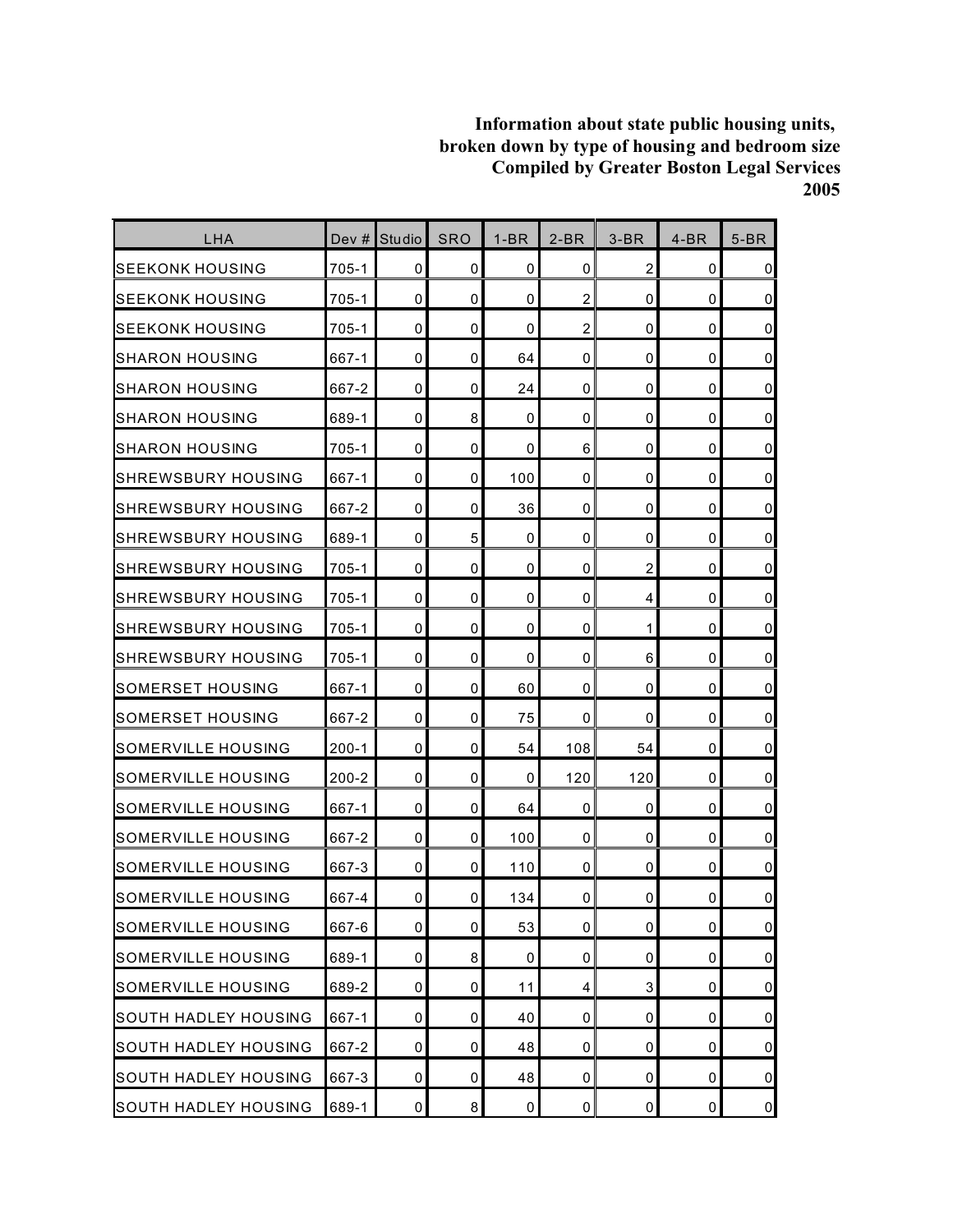| LHA                        | Dev $#$   | <b>Studio</b>       | <b>SRO</b> | $1-BR$ | $2-BR$      | $3-BR$ | $4-BR$      | $5-BR$         |
|----------------------------|-----------|---------------------|------------|--------|-------------|--------|-------------|----------------|
| SOUTH HADLEY HOUSING       | 705-1     | 0                   | 0          | 0      | 3           | 8      | 1           | $\overline{0}$ |
| SOUTHBOROUGH               | $167 - 1$ | $\mathbf 0$         | 8          | 0      | $\mathbf 0$ | 0      | 0           | $\overline{0}$ |
| SOUTHBOROUGH               | 667-1     | 0                   | 0          | 56     | 0           | 0      | $\mathbf 0$ | $\overline{0}$ |
| SOUTHBOROUGH               | 705-1     | 0                   | 0          | 0      | 1           | 1      | 0           | $\overline{0}$ |
| SOUTHBRIDGE HOUSING        | 667-1     | 0                   | 0          | 115    | 0           | 0      | 0           | $\overline{0}$ |
| SOUTHBRIDGE HOUSING        | 667-2     | 0                   | 0          | 37     | 0           | 0      | 0           | $\overline{0}$ |
| SOUTHBRIDGE HOUSING        | 689-1     | $\mathbf 0$         | 8          | 0      | 0           | 0      | $\mathbf 0$ | $\overline{0}$ |
| SOUTHBRIDGE HOUSING        | 689-2     | 0                   | 8          | 0      | 0           | 0      | $\mathbf 0$ | $\overline{0}$ |
| SOUTHBRIDGE HOUSING        | 705-1     | 0                   | 0          | 0      | 0           | 4      | 0           | $\overline{0}$ |
| SOUTHBRIDGE HOUSING        | 705-1     | 0                   | 0          | 0      | 0           | 0      | 4           | $\overline{0}$ |
| SOUTHWICK HOUSING          | 667-1     | 0                   | 0          | 48     | $\mathbf 0$ | 0      | 0           | $\overline{0}$ |
| SOUTHWICK HOUSING          | 689-1     | 0                   | 4          | 0      | 0           | 0      | 0           | $\overline{0}$ |
| SOUTHWICK HOUSING          | 689-2     | $\mathbf 0$         | 8          | 0      | $\mathbf 0$ | 0      | $\mathbf 0$ | $\pmb{0}$      |
| SOUTHWICK HOUSING          | 705-2     | 0                   | 0          | 0      | 0           | 1      | 0           | $\overline{0}$ |
| SOUTHWICK HOUSING          | 705-2     | 0                   | 0          | 0      | 0           | 0      | 1           | $\overline{0}$ |
| SOUTHWICK HOUSING          | 705-2     | 0                   | 0          | 0      | $\mathbf 0$ | 1      | 0           | $\overline{0}$ |
| SOUTHWICK HOUSING          | 705-2     | 0                   | 0          | 0      | 0           | 1      | 0           | $\overline{0}$ |
| SOUTHWICK HOUSING          | 705-2     | 0                   | 0          | 0      | $\mathbf 0$ | 1      | 0           | $\pmb{0}$      |
| SOUTHWICK HOUSING          | 705-3     | 0                   | 0          | 0      | 0           | 0      | 1           | $\overline{0}$ |
| <b>I</b> SPENCER HOUSING   | 667-1     | $\mathbf 0$         | 0          | 84     | 0           | 0      | 0           | $\overline{0}$ |
| <b>SPENCER HOUSING</b>     | 667-2     | $\mathbf 0$         | 0          | 60     | $\mathbf 0$ | 0      | 0           | $\overline{0}$ |
| SPENCER HOUSING            | 667-3     | 0                   | 6          | 23     | 0           | 0      | 1           | $\mathbf 0$    |
| <b>SPENCER HOUSING</b>     | 689-1     | $\mathsf{O}\xspace$ | 8          | 0      | $\mathbf 0$ | 0      | 0           | $\overline{0}$ |
| <b>SPENCER HOUSING</b>     | $705 - 1$ | 0                   | 0          | 0      | 0           | 7      | 1           | $\overline{0}$ |
| <b>SPRINGFIELD HOUSING</b> | $200 - 1$ | 0                   | 0          | 6      | 148         | 48     | 0           | $\overline{0}$ |
| <b>SPRINGFIELD HOUSING</b> | $200 - 2$ | $\mathbf 0$         | 0          | 10     | 89          | 97     | 0           | $\overline{0}$ |
| <b>SPRINGFIELD HOUSING</b> | $200 - 3$ | $\pmb{0}$           | 0          | 8      | 100         | 28     | 0           | $\overline{0}$ |
| <b>SPRINGFIELD HOUSING</b> | 667-1     | 0                   | 0          | 75     | 0           | 0      | 0           | $\overline{0}$ |
| <b>SPRINGFIELD HOUSING</b> | 667-2     | $\mathbf 0$         | 0          | 32     | $\pmb{0}$   | 0      | $\pmb{0}$   | $\overline{0}$ |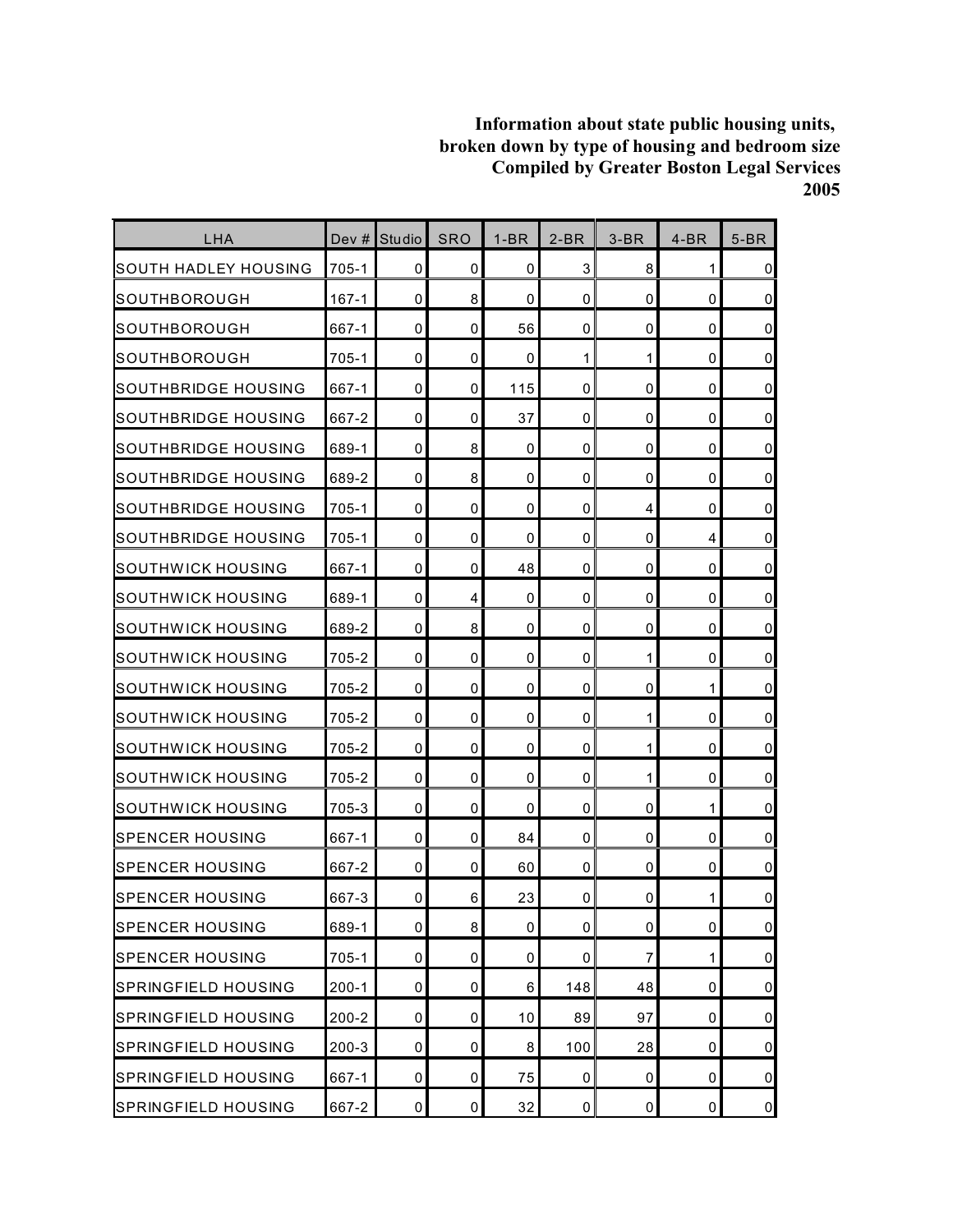| LHA                         | Dev #     | <b>Studio</b>       | <b>SRO</b> | $1-BR$      | $2-BR$         | $3-BR$      | $4-BR$         | $5-BR$         |
|-----------------------------|-----------|---------------------|------------|-------------|----------------|-------------|----------------|----------------|
| SPRINGFIELD HOUSING         | 667-3     | 0                   | 0          | 116         | $\mathbf 0$    | 0           | 0              | $\mathbf 0$    |
| ISPRINGFIELD HOUSING        | 667-4     | $\mathbf 0$         | 0          | 40          | $\mathbf 0$    | 0           | 0              | $\mathbf 0$    |
| ISPRINGFIELD HOUSING        | 667-5     | 0                   | 0          | 95          | 7              | 0           | 0              | $\mathbf 0$    |
| ISPRINGFIELD HOUSING        | 667-6     | $\mathbf 0$         | 0          | 17          | $\overline{2}$ | 0           | 0              | $\pmb{0}$      |
| ISPRINGFIELD HOUSING        | 667-7     | 0                   | 5          | 40          | 0              | 0           | 0              | $\mathbf 0$    |
| <b>ISPRINGFIELD HOUSING</b> | 689-1     | 0                   | 0          | 0           | 0              | 10          | 0              | $\mathbf 0$    |
| <b>ISPRINGFIELD HOUSING</b> | 689-2     | $\mathbf 0$         | 8          | 0           | $\mathbf 0$    | 0           | $\mathbf 0$    | $\pmb{0}$      |
| SPRINGFIELD HOUSING         | 689-2     | $\mathbf{0}$        | 8          | $\mathbf 0$ | 0              | 0           | $\mathbf 0$    | $\mathbf 0$    |
| SPRINGFIELD HOUSING         | 689-3     | 0                   | 21         | 0           | $\mathbf 0$    | 0           | 0              | $\mathbf 0$    |
| SPRINGFIELD HOUSING         | 705-1     | 0                   | 0          | $\mathbf 0$ | 0              | 11          | 11             | $\mathbf 0$    |
| SPRINGFIELD HOUSING         | 705-2     | 0                   | 0          | 0           | 0              | 9           | 9              | $\mathbf 0$    |
| SPRINGFIELD HOUSING         | 705-3     | 0                   | 0          | 0           | 0              | 4           | 4              | $\mathbf 0$    |
| <b>STERLING HOUSING</b>     | 667-1     | $\mathbf{0}$        | 0          | 40          | $\Omega$       | 0           | $\mathbf 0$    | $\pmb{0}$      |
| ISTOCKBRIDGE HOUSING        | 667-1     | 0                   | 0          | 52          | 0              | 0           | 1              | $\mathbf 0$    |
| ISTOCKBRIDGE HOUSING        | 689-1     | 0                   | 0          | 8           | 0              | 0           | 0              | $\mathbf 0$    |
| ISTONEHAM HOUSING           | $200 - 1$ | 0                   | 0          | 0           | 28             | 20          | 0              | $\mathbf 0$    |
| ISTONEHAM HOUSING           | 200-2     | 0                   | 0          | 0           | 14             | 10          | 0              | $\mathbf 0$    |
| <b>I</b> STONEHAM HOUSING   | 667-1     | 0                   | 0          | 29          | 0              | 0           | 0              | $\pmb{0}$      |
| <b>I</b> STONEHAM HOUSING   | 667-2     | 0                   | 0          | 40          | 0              | 0           | 0              | $\mathbf 0$    |
| <b>I</b> STONEHAM HOUSING   | 667-3     | $\mathbf 0$         | 0          | 40          | $\mathbf 0$    | 0           | 0              | $\mathbf 0$    |
| <b>I</b> STONEHAM HOUSING   | 667-4     | $\mathbf 0$         | 0          | 100         | $\mathbf 0$    | 0           | $\mathbf 0$    | $\pmb{0}$      |
| ISTOUGHTON HOUSING          | 200-1     | 0                   | 0          | 0           | 14             | 12          | 0              | 0              |
| <b>STOUGHTON HOUSING</b>    | 667-1     | $\mathsf{O}\xspace$ | 0          | 44          | $\pmb{0}$      | 0           | $\pmb{0}$      | $\mathbf 0$    |
| STOUGHTON HOUSING           | 667-2     | $\pmb{0}$           | 0          | 48          | 0              | 0           | $\mathbf 0$    | $\overline{0}$ |
| <b>STOUGHTON HOUSING</b>    | 667-3     | 0                   | 0          | 69          | 0              | 0           | 0              | $\overline{0}$ |
| STOUGHTON HOUSING           | 667-4     | $\mathbf 0$         | 0          | 18          | 1              | 0           | 0              | $\overline{0}$ |
| <b>STOUGHTON HOUSING</b>    | 689-1     | 0                   | 0          | 8           | $\mathbf 0$    | 0           | 0              | $\pmb{0}$      |
| <b>STOUGHTON HOUSING</b>    | 705-1     | 0                   | 0          | $\pmb{0}$   | 0              | 0           | $\overline{c}$ | $\overline{0}$ |
| <b>STOUGHTON HOUSING</b>    | $705 - 1$ | $\mathbf 0$         | $\pmb{0}$  | $\pmb{0}$   | $\mathbf 0$    | $\mathbf 1$ | $\pmb{0}$      | $\overline{0}$ |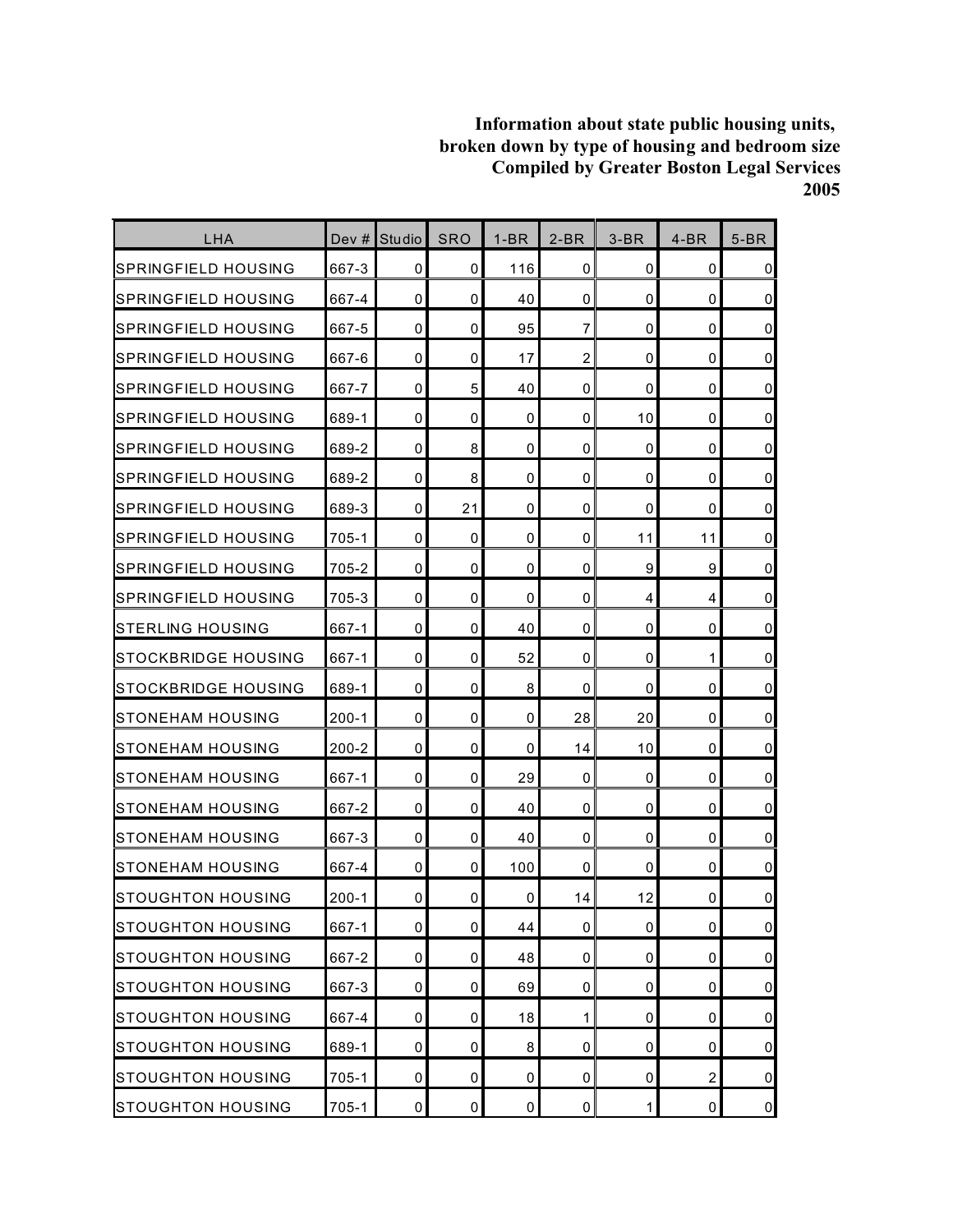| LHA                      | Dev #     | Studio      | <b>SRO</b>     | $1-BR$                  | $2-BR$      | $3-BR$      | $4-BR$      | $5-BR$         |
|--------------------------|-----------|-------------|----------------|-------------------------|-------------|-------------|-------------|----------------|
| STOUGHTON HOUSING        | 705-1     | 0           | 0              | 0                       | $\mathbf 0$ | 0           | 1           | $\overline{0}$ |
| STOUGHTON HOUSING        | 705-1     | $\mathbf 0$ | 0              | 0                       | $\mathbf 0$ | 1           | 0           | $\overline{0}$ |
| STOUGHTON HOUSING        | 705-1     | 0           | 0              | $\mathbf 0$             | 0           | 1           | $\mathbf 0$ | $\overline{0}$ |
| STOUGHTON HOUSING        | 705-1     | 0           | 0              | 0                       | $\mathbf 0$ | 1           | 0           | $\overline{0}$ |
| STOUGHTON HOUSING        | 705-2     | 0           | 0              | $\mathbf 0$             | 0           | 12          | 0           | $\overline{0}$ |
| ISUDBURY HOUSING         | 667-1     | $\mathbf 0$ | 0              | 64                      | 0           | 0           | 0           | $\overline{0}$ |
| <b>I</b> SUDBURY HOUSING | 705-1     | $\mathbf 0$ | 0              | 0                       | $\mathbf 0$ | 1           | 0           | $\overline{0}$ |
| SUDBURY HOUSING          | 705-1     | $\mathbf 0$ | 0              | $\mathbf 0$             | 0           | $\mathbf 0$ | 1           | $\overline{0}$ |
| <b>SUDBURY HOUSING</b>   | 705-1     | $\mathbf 0$ | 0              | 0                       | $\mathbf 0$ | 0           | 1           | $\overline{0}$ |
| <b>SUDBURY HOUSING</b>   | 705-1     | $\mathbf 0$ | 0              | $\mathbf 0$             | $\mathbf 0$ | 0           | 1           | $\overline{0}$ |
| ISUDBURY HOUSING         | 705-1     | 0           | 0              | 0                       | 0           | 1           | 0           | $\overline{0}$ |
| SUDBURY HOUSING          | 705-2     | 0           | 0              | 0                       | 0           | 0           | 1           | $\overline{0}$ |
| SUDBURY HOUSING          | 705-2     | $\mathbf 0$ | 0              | $\mathbf 0$             | 1           | $\mathbf 0$ | $\mathbf 0$ | $\pmb{0}$      |
| <b>SUDBURY HOUSING</b>   | 705-2     | 0           | 0              | 0                       | 0           | 0           | 1           | $\overline{0}$ |
| ISUDBURY HOUSING         | 705-4     | 0           | 0              | $\mathbf 0$             | 8           | 4           | 0           | $\overline{0}$ |
| SUTTON HOUSING           | 667-1     | 0           | 0              | 40                      | 0           | $\mathbf 0$ | 0           | $\overline{0}$ |
| SWAMPSCOTT HOUSING       | 200-1     | $\mathbf 0$ | 0              | 0                       | 20          | 16          | 0           | $\overline{0}$ |
| SWAMPSCOTT HOUSING       | 667-1     | 0           | 0              | 40                      | $\mathbf 0$ | $\mathbf 0$ | 0           | $\overline{0}$ |
| SWAMPSCOTT HOUSING       | 667-2     | 0           | 0              | 44                      | 0           | 0           | 0           | $\overline{0}$ |
| ISWAMPSCOTT HOUSING      | 689-1     | $\mathbf 0$ | 8              | 0                       | $\mathbf 0$ | 0           | 0           | $\overline{0}$ |
| <b>SWANSEA HOUSING</b>   | $167 - 1$ | 0           | 8              | 0                       | $\mathbf 0$ | $\mathbf 0$ | 0           | $\overline{0}$ |
| <b>SWANSEA HOUSING</b>   | 667-1     | 0           | 0              | 64                      | 0           | 0           | 0           | $\mathbf 0$    |
| <b>TAUNTON HOUSING</b>   | $200 - 1$ | $\pmb{0}$   | $\overline{0}$ | $\overline{\mathbf{4}}$ | 54          | 32          | 10          | $\overline{0}$ |
| <b>TAUNTON HOUSING</b>   | $200 - 2$ | $\pmb{0}$   | 0              | 0                       | 20          | 20          | $\pmb{0}$   | $\overline{0}$ |
| <b>TAUNTON HOUSING</b>   | 667-1     | 0           | 0              | 103                     | 0           | 0           | 0           | $\overline{0}$ |
| <b>TAUNTON HOUSING</b>   | 667-2     | $\pmb{0}$   | 0              | 70                      | $\pmb{0}$   | $\pmb{0}$   | 0           | $\overline{0}$ |
| <b>TAUNTON HOUSING</b>   | 667-3     | $\pmb{0}$   | 0              | 44                      | 0           | $\mathbf 0$ | 0           | $\overline{0}$ |
| <b>TAUNTON HOUSING</b>   | 667-4     | 0           | 20             | 39                      | 0           | 0           | 0           | $\overline{0}$ |
| <b>TAUNTON HOUSING</b>   | 689-1     | $\pmb{0}$   | 8              | $\pmb{0}$               | $\pmb{0}$   | $\pmb{0}$   | $\pmb{0}$   | $\overline{0}$ |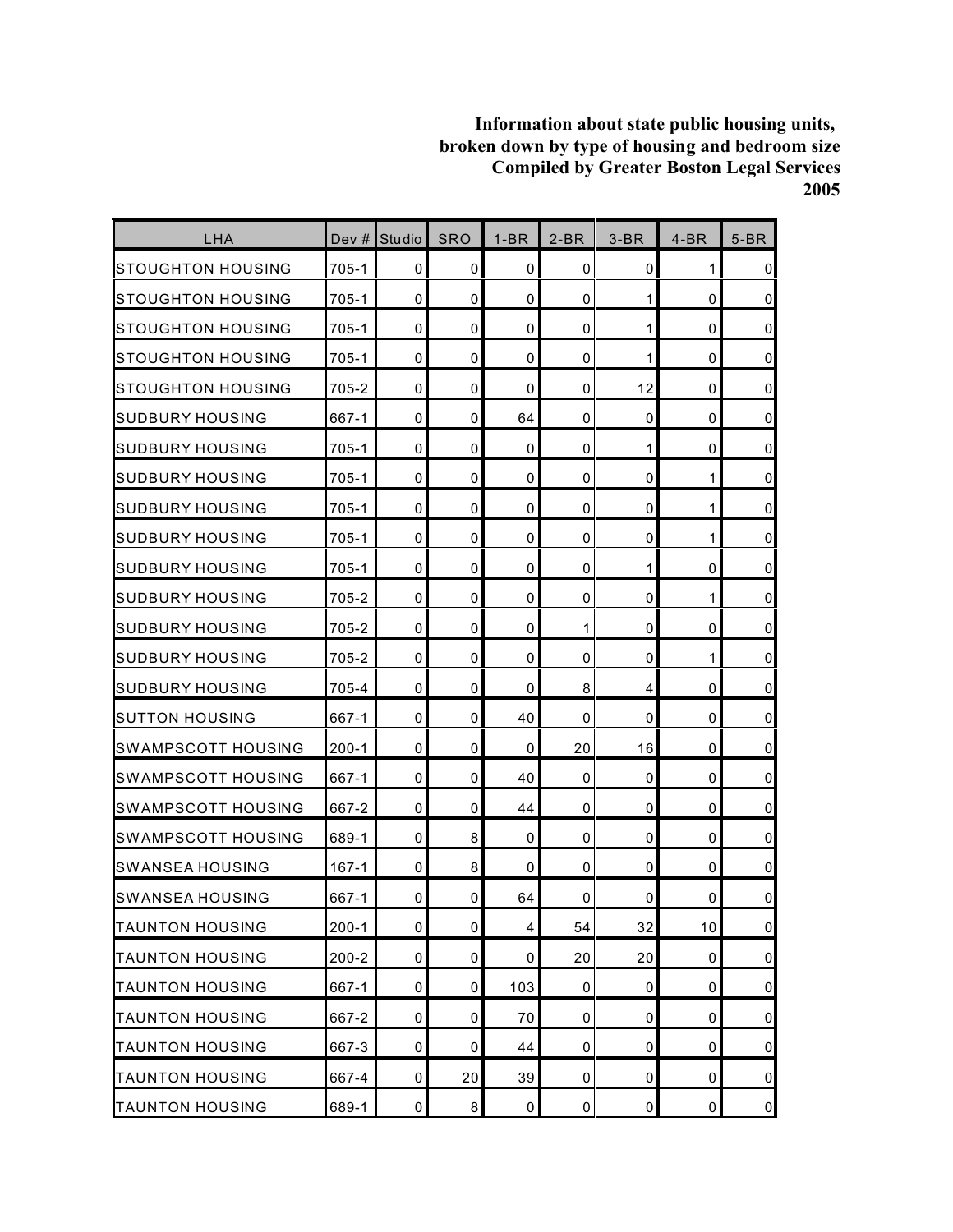| LHA                         | Dev $#$   | Studio              | <b>SRO</b>  | $1-BR$ | $2-BR$         | $3-BR$       | $4-BR$      | $5-BR$         |
|-----------------------------|-----------|---------------------|-------------|--------|----------------|--------------|-------------|----------------|
| <b>TAUNTON HOUSING</b>      | 705-1     | 0                   | 0           | 0      | $\overline{2}$ | 6            | 1           | $\overline{0}$ |
| <b>ITAUNTON HOUSING</b>     | 705-2     | $\mathbf 0$         | 0           | 0      | $\mathbf 0$    | 15           | 0           | $\overline{0}$ |
| <b>TEMPLETON HOUSING</b>    | 667-1     | 0                   | $\mathbf 0$ | 44     | 8              | 0            | $\mathbf 0$ | $\overline{0}$ |
| <b>TEMPLETON HOUSING</b>    | 705-1     | $\mathbf 0$         | 0           | 0      | $\overline{2}$ | 6            | 0           | $\overline{0}$ |
| <b>ITEWKSBURY HOUSING</b>   | $167 - 1$ | $\mathbf 0$         | 8           | 0      | 0              | 0            | 0           | $\overline{0}$ |
| <b>ITEWKSBURY HOUSING</b>   | 667-1     | 0                   | 0           | 40     | $\mathbf 0$    | 0            | 0           | $\overline{0}$ |
| <b>ITEWKSBURY HOUSING</b>   | 667-2     | $\mathbf 0$         | 0           | 40     | $\mathbf 0$    | 0            | 0           | $\overline{0}$ |
| TEWKSBURY HOUSING           | 667-3     | $\mathbf 0$         | 0           | 60     | $\mathbf 0$    | 0            | $\mathbf 0$ | $\overline{0}$ |
| <b>ITEWKSBURY HOUSING</b>   | 689-1     | $\mathbf 0$         | 8           | 0      | 0              | 0            | 0           | $\overline{0}$ |
| <b>ITEWKSBURY HOUSING</b>   | 689-2     | $\mathbf 0$         | 4           | 0      | 0              | 0            | 0           | $\overline{0}$ |
| <b>ITEWKSBURY HOUSING</b>   | 689-2     | 0                   | 4           | 0      | $\mathbf 0$    | 0            | 0           | $\overline{0}$ |
| <b>ITEWKSBURY HOUSING</b>   | 705-1     | 0                   | 0           | 0      | 0              | $\mathbf{1}$ | 0           | $\overline{0}$ |
| <b>TEWKSBURY HOUSING</b>    | 705-2     | $\mathbf 0$         | 0           | 0      | 1              | 0            | $\mathbf 0$ | $\overline{0}$ |
| Tewksbury Housing Authority | 705-3     | $\mathbf 0$         | 0           | 0      | 5              | 3            | 4           | $\overline{0}$ |
| TOPSFIELD HOUSING           | 667-1     | $\mathbf 0$         | 0           | 60     | 0              | 0            | 0           | $\overline{0}$ |
| <b>TYNGSBOROUGH</b>         | 667-1     | 0                   | 4           | 54     | 0              | 0            | $\mathbf 0$ | $\overline{0}$ |
| TYNGSBOROUGH                | 667-2     | $\mathbf 0$         | 4           | 31     | 1              | 0            | 0           | $\overline{0}$ |
| TYNGSBOROUGH                | 689-1     | $\mathbf 0$         | 0           | 8      | $\mathbf 0$    | 0            | 0           | $\overline{0}$ |
| TYNGSBOROUGH                | 705-1     | 0                   | 0           | 0      | 5              | 9            | 0           | $\overline{0}$ |
| UPTON HOUSING               | 667-1     | $\mathbf 0$         | 0           | 40     | 0              | 0            | 0           | $\overline{0}$ |
| <b>UXBRIDGE HOUSING</b>     | $200 - 1$ | $\mathbf 0$         | 0           | 11     | 10             | $\mathbf{1}$ | $\mathbf 0$ | $\overline{0}$ |
| <b>UXBRIDGE HOUSING</b>     | 667-1     | 30                  | 0           | 0      | 0              | 0            | 0           | $\pmb{0}$      |
| UXBRIDGE HOUSING            | 667-2     | $\mathsf{O}\xspace$ | 0           | 56     | $\mathbf 0$    | 0            | 0           | $\overline{0}$ |
| UXBRIDGE HOUSING            | 689-1     | 0                   | 8           | 0      | 0              | 0            | 0           | $\overline{0}$ |
| UXBRIDGE HOUSING            | 689-2     | 0                   | 8           | 0      | 0              | 0            | 0           | $\overline{0}$ |
| UXBRIDGE HOUSING            | $705 - 1$ | $\mathbf 0$         | 0           | 0      | 6              | 6            | 0           | $\overline{0}$ |
| <b>WAKEFIELD HOUSING</b>    | 667-1     | 0                   | 0           | 52     | 0              | 0            | 0           | $\overline{0}$ |
| <b>WAKEFIELD HOUSING</b>    | 667-2     | 0                   | 0           | 64     | 0              | 0            | 0           | $\overline{0}$ |
| <b>WAKEFIELD HOUSING</b>    | 667-3     | $\mathbf 0$         | 15          | 10     | $\pmb{0}$      | 0            | $\pmb{0}$   | $\overline{0}$ |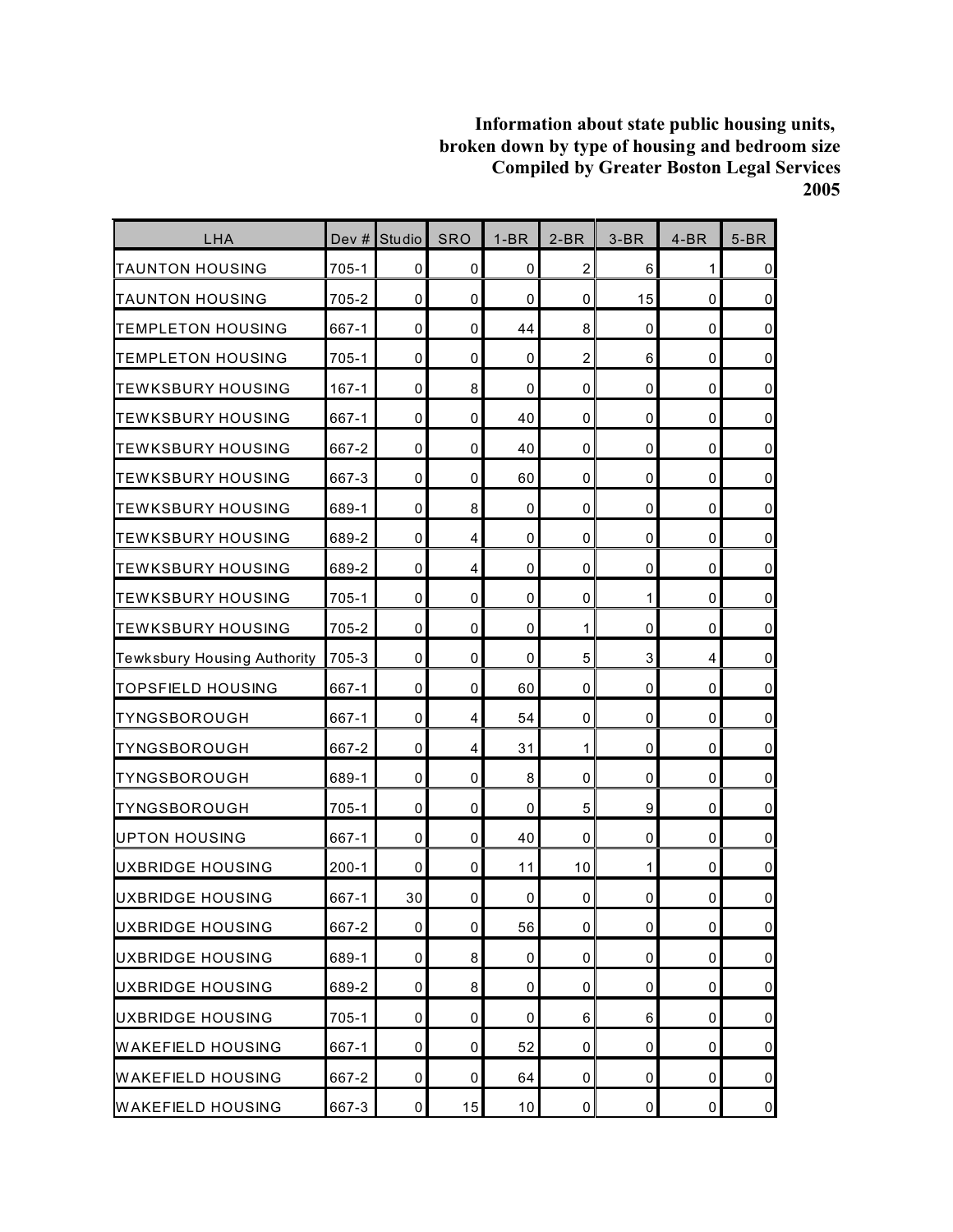| LHA                      | Dev #     | Studio      | <b>SRO</b>  | $1-BR$      | $2-BR$         | $3-BR$ | $4-BR$      | $5-BR$         |
|--------------------------|-----------|-------------|-------------|-------------|----------------|--------|-------------|----------------|
| WAKEFIELD HOUSING        | 689-1     | 0           | 8           | 0           | $\mathbf{0}$   | 0      | 0           | $\mathbf 0$    |
| <b>WAKEFIELD HOUSING</b> | 705-1     | $\mathbf 0$ | 0           | 0           | 8              | 0      | $\mathbf 0$ | $\mathbf 0$    |
| WALPOLE HOUSING          | $167 - 1$ | 0           | 10          | 0           | 0              | 0      | 0           | $\mathbf 0$    |
| <b>IWALPOLE HOUSING</b>  | 667-1     | $\mathbf 0$ | 0           | 64          | 0              | 0      | 0           | $\pmb{0}$      |
| IWALPOLE HOUSING         | 667-2     | 0           | 0           | 50          | 4              | 0      | 0           | $\pmb{0}$      |
| <b>WALPOLE HOUSING</b>   | $705 - 1$ | 0           | 0           | 0           | 6              | 6      | 0           | $\mathbf 0$    |
| <b>WALTHAM HOUSING</b>   | $200 - 1$ | $\mathbf 0$ | $\mathbf 0$ | 0           | 87             | 53     | $\mathbf 0$ | $\pmb{0}$      |
| <b>WALTHAM HOUSING</b>   | $200 - 2$ | 0           | 0           | $\mathbf 0$ | 63             | 38     | $\mathbf 0$ | $\mathbf 0$    |
| <b>WALTHAM HOUSING</b>   | $200 - 3$ | $\mathbf 0$ | 0           | 0           | 20             | 12     | 0           | $\pmb{0}$      |
| <b>WALTHAM HOUSING</b>   | 667-1     | $\mathbf 0$ | 0           | 24          | $\mathbf{0}$   | 0      | 0           | $\mathbf 0$    |
| <b>WALTHAM HOUSING</b>   | 667-2     | 0           | 0           | 60          | 0              | 0      | 0           | $\mathbf 0$    |
| WALTHAM HOUSING          | 667-3     | $\mathbf 0$ | 0           | 24          | 0              | 0      | 0           | $\pmb{0}$      |
| <b>WALTHAM HOUSING</b>   | 667-4     | $\mathbf 0$ | 0           | 32          | 0              | 0      | $\mathbf 0$ | $\pmb{0}$      |
| <b>WALTHAM HOUSING</b>   | 667-7     | $\mathbf 0$ | 0           | 7           | 0              | 0      | 0           | $\mathbf 0$    |
| <b>WALTHAM HOUSING</b>   | 667-8     | 0           | 0           | 59          | 0              | 0      | 0           | $\mathbf 0$    |
| <b>WALTHAM HOUSING</b>   | 667-9     | 0           | 0           | 20          | 0              | 0      | 0           | $\mathbf 0$    |
| WALTHAM HOUSING          | 689-1     | $\mathbf 0$ | 8           | 0           | 0              | 0      | 0           | $\mathbf 0$    |
| WALTHAM HOUSING          | 689-2     | 0           | 7           | 0           | 0              | 0      | 0           | $\pmb{0}$      |
| <b>WALTHAM HOUSING</b>   | 689-3     | 0           | 6           | 0           | 0              | 0      | 0           | $\pmb{0}$      |
| <b>WALTHAM HOUSING</b>   | 705-2     | $\mathbf 0$ | 0           | 0           | 4              | 0      | 0           | $\mathbf 0$    |
| <b>WALTHAM HOUSING</b>   | 705-2     | $\mathbf 0$ | 0           | 0           | 4              | 0      | $\mathbf 0$ | $\mathbf 0$    |
| IWALTHAM HOUSING         | 705-2     | 0           | 0           | 0           | 0              | 6      | 0           | $\mathbf 0$    |
| <b>WALTHAM HOUSING</b>   | 705-3     | $\pmb{0}$   | $\pmb{0}$   | 0           | $\overline{4}$ | 4      | $\pmb{0}$   | $\pmb{0}$      |
| <b>WARE HOUSING</b>      | 667-1     | $\pmb{0}$   | 0           | 56          | $\pmb{0}$      | 0      | $\pmb{0}$   | $\overline{0}$ |
| <b>WARE HOUSING</b>      | 667-2     | 0           | 0           | 20          | 0              | 0      | 0           | $\overline{0}$ |
| <b>WARE HOUSING</b>      | 667-3     | $\pmb{0}$   | 0           | 6           | 4              | 0      | $\pmb{0}$   | $\overline{0}$ |
| <b>WARE HOUSING</b>      | $705 - 1$ | $\pmb{0}$   | $\pmb{0}$   | $\pmb{0}$   | $\overline{2}$ | 0      | 1           | $\pmb{0}$      |
| Ware Housing Authority   | 705-2     | 0           | 0           | 0           | 16             | 6      | 0           | $\overline{0}$ |
| <b>WAREHAM HOUSING</b>   | 667-1     | $\pmb{0}$   | $\pmb{0}$   | 40          | $\pmb{0}$      | 0      | $\pmb{0}$   | $\overline{0}$ |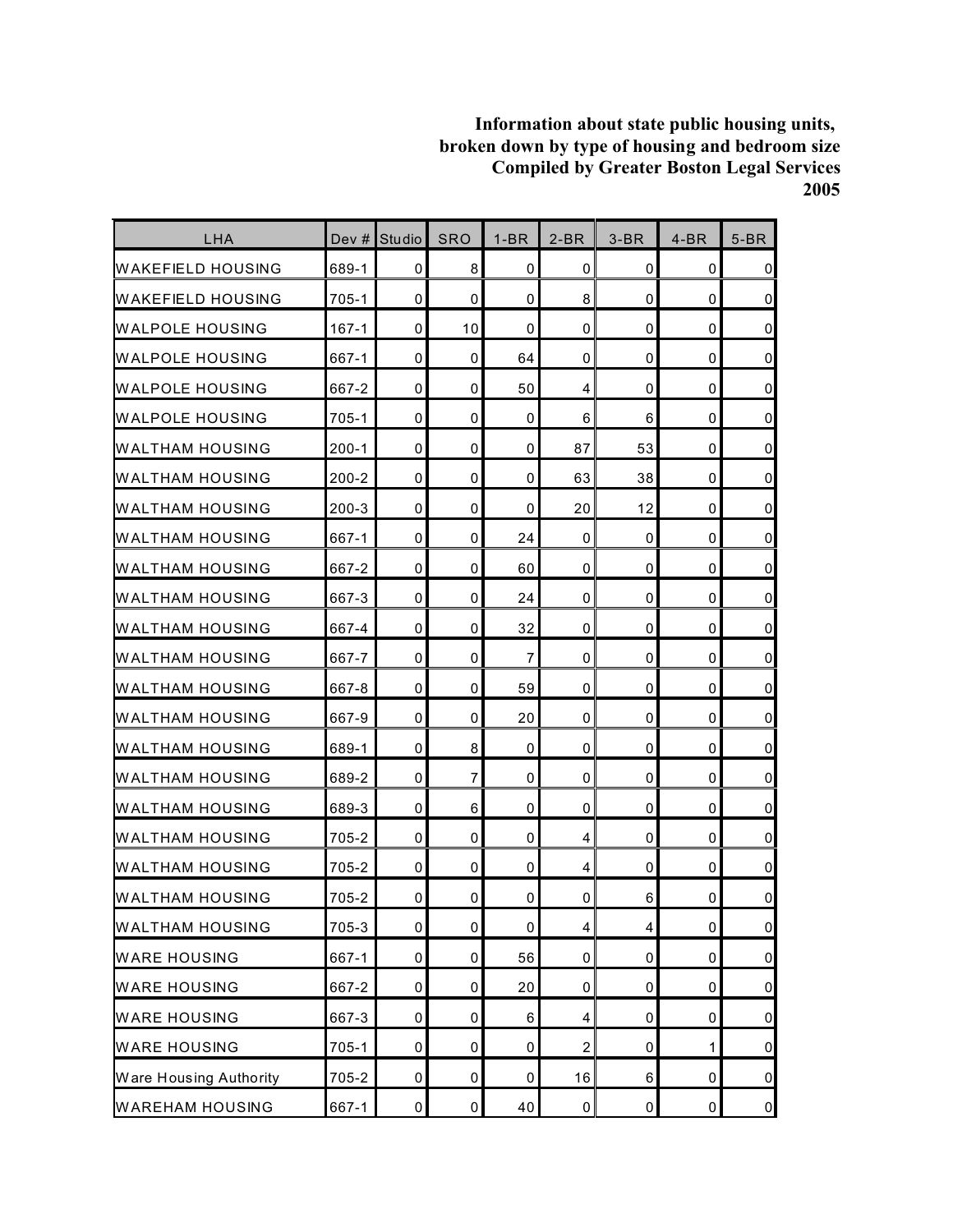| LHA                              | Dev #     | <b>Studio</b> | <b>SRO</b>  | $1-BR$                  | $2-BR$         | $3-BR$      | $4-BR$      | $5-BR$              |
|----------------------------------|-----------|---------------|-------------|-------------------------|----------------|-------------|-------------|---------------------|
| <b>WAREHAM HOUSING</b>           | 667-2     | 0             | 0           | 64                      | $\mathbf 0$    | 0           | 0           | $\pmb{0}$           |
| <b>WARREN HOUSING</b>            | 667-1     | $\mathbf 0$   | 0           | 58                      | $\overline{c}$ | 0           | $\mathbf 0$ | $\mathbf 0$         |
| <b>WARREN HOUSING</b>            | 705-1     | $\mathbf 0$   | 0           | 1                       | 1              | 4           | $\mathbf 0$ | $\pmb{0}$           |
| <b>WARREN HOUSING</b>            | 705-2     | $\mathbf 0$   | 0           | 1                       | $\mathbf 0$    | 1           | 0           | $\pmb{0}$           |
| <b>WARREN HOUSING</b>            | 705-3     | $\mathbf 0$   | $\mathbf 0$ | 1                       | $\mathbf 0$    | 1           | 0           | $\mathbf 0$         |
| <b>WATERTOWN HOUSING</b>         | $200 - 1$ | 0             | 0           | 0                       | 24             | 0           | $\mathbf 0$ | $\mathbf 0$         |
| <b>WATERTOWN HOUSING</b>         | $200 - 2$ | $\mathbf 0$   | 0           | 0                       | 31             | 29          | $\mathbf 0$ | $\mathsf{O}\xspace$ |
| <b>WATERTOWN HOUSING</b>         | $200 - 3$ | $\mathbf 0$   | 0           | 8                       | 88             | 46          | $\mathbf 0$ | 1                   |
| <b>WATERTOWN HOUSING</b>         | 667-1     | $\mathbf 0$   | 0           | 40                      | $\mathbf 0$    | 0           | 0           | $\pmb{0}$           |
| <b>WATERTOWN HOUSING</b>         | 667-2     | $\mathbf 0$   | $\mathbf 0$ | 164                     | $\mathbf 0$    | 0           | 0           | $\pmb{0}$           |
| <b>WATERTOWN HOUSING</b>         | 667-3     | 0             | 0           | 72                      | 0              | 0           | 0           | $\mathsf 0$         |
| <b>WATERTOWN HOUSING</b>         | 705-1     | $\mathbf 0$   | 0           | 0                       | $\overline{c}$ | 0           | 0           | $\pmb{0}$           |
| <b>WATERTOWN HOUSING</b>         | 705-1     | $\mathbf 0$   | 0           | $\mathbf 0$             | $\overline{2}$ | $\mathbf 0$ | $\mathbf 0$ | $\pmb{0}$           |
| <b>WATERTOWN HOUSING</b>         | 705-1     | 0             | 0           | 1                       | 0              | 1           | 0           | 1                   |
| <b>WATERTOWN HOUSING</b>         | 705-1     | $\mathbf 0$   | 0           | 1                       | $\overline{c}$ | 0           | 0           | $\pmb{0}$           |
| <b>WAYLAND HOUSING</b>           | 667-1     | 0             | 0           | 56                      | 0              | 0           | 0           | $\mathsf 0$         |
| <b>Webster Housing Authority</b> | $167 - 2$ | $\mathbf 0$   | 8           | 0                       | $\mathbf 0$    | 0           | 0           | $\pmb{0}$           |
| <b>WEBSTER HOUSING</b>           | $200 - 1$ | $\mathbf 0$   | 0           | $\overline{\mathbf{c}}$ | 12             | 16          | 0           | $\pmb{0}$           |
| <b>WEBSTER HOUSING</b>           | 667-1     | 0             | 0           | 72                      | 0              | 0           | 0           | $\pmb{0}$           |
| Webster Housing Authority        | 689-1     | $\mathbf 0$   | 0           | 4                       | $\mathbf 0$    | 0           | 0           | $\mathbf 0$         |
| <b>WELLESLEY HOUSING</b>         | $200 - 1$ | $\mathbf 0$   | 0           | 0                       | 90             | 0           | $\mathbf 0$ | $\mathsf 0$         |
| <b>WELLESLEY HOUSING</b>         | 667-1     | 0             | 0           | 36                      | 0              | 0           | 0           | $\pmb{0}$           |
| <b>WELLESLEY HOUSING</b>         | 667-2     | $\mathbf 0$   | 0           | 40                      | $\pmb{0}$      | 0           | $\pmb{0}$   | $\pmb{0}$           |
| <b>WELLESLEY HOUSING</b>         | 667-3     | 0             | 0           | 26                      | 0              | 0           | 0           | $\overline{0}$      |
| <b>WELLESLEY HOUSING</b>         | 667-3     | 0             | 0           | 32                      | 0              | 0           | 0           | $\overline{0}$      |
| <b>WELLESLEY HOUSING</b>         | $705 - 1$ | $\mathbf 0$   | 0           | 0                       | 12             | 0           | $\mathbf 0$ | $\overline{0}$      |
| <b>WENHAM HOUSING</b>            | 667-1     | $\mathbf 0$   | 0           | 88                      | 0              | 0           | 0           | $\overline{0}$      |
| <b>WENHAM HOUSING</b>            | 689-1     | 0             | 8           | 0                       | 0              | 0           | 0           | $\overline{0}$      |
| <b>WEST BOYLSTON</b>             | 667-1     | $\mathbf 0$   | $\pmb{0}$   | 28                      | $\mathbf 0$    | 0           | $\pmb{0}$   | $\overline{0}$      |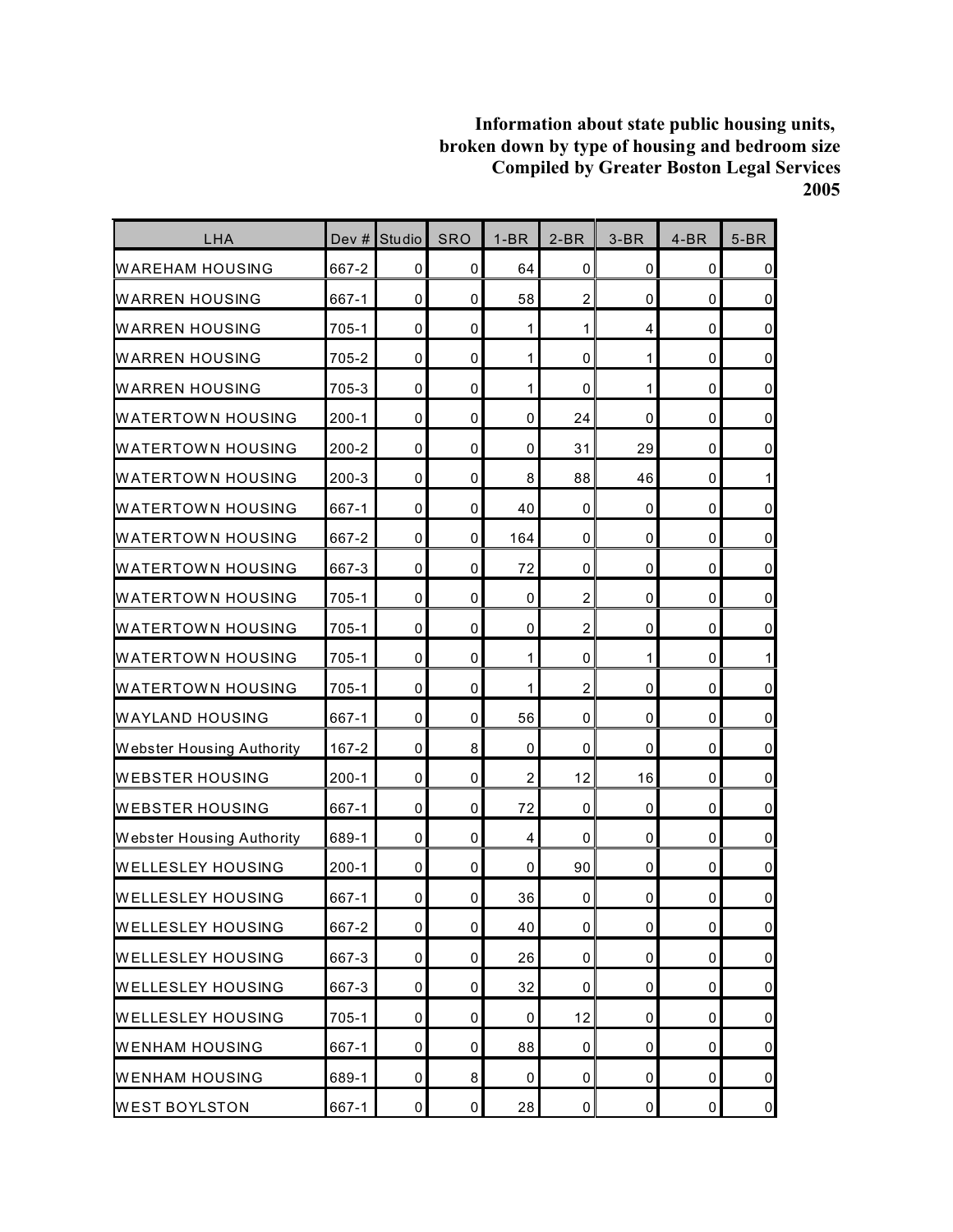| LHA                               | Dev $#$   | Studio      | <b>SRO</b>  | $1-BR$ | $2-BR$         | $3-BR$         | $4-BR$         | $5-BR$         |
|-----------------------------------|-----------|-------------|-------------|--------|----------------|----------------|----------------|----------------|
| <b>WEST BOYLSTON</b>              | 667-2     | 0           | 0           | 8      | 0              | 0              | 0              | $\overline{0}$ |
| <b>WEST BOYLSTON</b>              | 689-1     | 0           | 8           | 0      | 0              | $\mathbf 0$    | 0              | $\overline{0}$ |
| <b>WEST BOYLSTON</b>              | $705 - 1$ | 0           | 0           | 0      | 0              | 5              | 0              | $\mathbf 0$    |
| IWEST BOYLSTON                    | 705-2     | 0           | 0           | 0      | 5              | 8              | 0              | $\overline{0}$ |
| IWEST BRIDGEWATER                 | 667-1     | 0           | 0           | 48     | 0              | 0              | 0              | $\pmb{0}$      |
| <b>WEST BROOKFIELD</b>            | $167 - 1$ | 0           | 8           | 0      | 0              | 0              | 0              | $\overline{0}$ |
| <b>WEST BROOKFIELD</b>            | 667-1     | 0           | 0           | 36     | 0              | $\mathbf 0$    | 0              | $\overline{0}$ |
| <b>WEST BROOKFIELD</b>            | 705-1     | 0           | $\mathbf 0$ | 0      | 4              | 6              | 0              | $\overline{0}$ |
| <b>WEST NEWBURY HOUSING 667-1</b> |           | 0           | 0           | 14     | 0              | 0              | 0              | $\overline{0}$ |
| WEST NEWBURY HOUSING 705-1        |           | $\mathbf 0$ | 0           | 0      | 0              | 6              | 0              | $\overline{0}$ |
| IWEST NEWBURY HOUSING 1705-1      |           | 0           | 0           | 0      | $\overline{c}$ | 4              | 0              | $\overline{0}$ |
| <b>WEST SPRINGFIELD</b>           | $200 - 1$ | 0           | 0           | 0      | 50             | 40             | 0              | $\overline{0}$ |
| <b>WEST SPRINGFIELD</b>           | 667-1     | $\mathbf 0$ | $\mathbf 0$ | 48     | 0              | $\mathbf 0$    | 0              | $\pmb{0}$      |
| <b>WEST SPRINGFIELD</b>           | 667-2     | 0           | 0           | 74     | 0              | 0              | 0              | $\overline{0}$ |
| <b>WEST SPRINGFIELD</b>           | 667-3     | 0           | 0           | 93     | $\overline{7}$ | 0              | 0              | $\pmb{0}$      |
| IWEST SPRINGFIELD                 | 667-4     | $\mathbf 0$ | 0           | 20     | $\mathbf 0$    | 3              | 3              | $\overline{0}$ |
| IWEST SPRINGFIELD                 | 689-1     | 0           | 4           | 0      | 0              | 0              | 0              | $\overline{0}$ |
| <b>WEST SPRINGFIELD</b>           | 705-1     | $\mathbf 0$ | 0           | 0      | 0              | $\overline{2}$ | 0              | $\pmb{0}$      |
| IWEST SPRINGFIELD                 | 705-1     | 0           | 0           | 0      | $\overline{c}$ | 0              | 0              | $\overline{0}$ |
| <b>WEST SPRINGFIELD</b>           | 705-2     | 0           | 0           | 0      | 0              | 2              | 0              | $\overline{0}$ |
| WESTBOROUGH HOUSING               | $200 - 1$ | 0           | 0           | 0      | $\overline{7}$ | 7              | 0              | $\pmb{0}$      |
| IWESTBOROUGH HOUSING              | 667-1     | 0           | 0           | 40     | 0              | 0              | 0              | $\pmb{0}$      |
| <b>WESTBOROUGH HOUSING</b>        | 667-2     | 0           | $6 \,$      | 30     | $\pmb{0}$      | $\pmb{0}$      | 0              | $\overline{0}$ |
| <b>WESTBOROUGH HOUSING</b>        | 689-1     | 0           | 8           | 0      | 0              | 0              | 0              | $\overline{0}$ |
| <b>WESTBOROUGH HOUSING</b>        | $705-1$   | 0           | 0           | 0      | $\overline{c}$ | 8              | $\overline{c}$ | $\overline{0}$ |
| <b>WESTFIELD HOUSING</b>          | $200 - 1$ | 0           | $\mathbf 0$ | 0      | 30             | 32             | 0              | $\overline{0}$ |
| <b>WESTFIELD HOUSING</b>          | 667-1     | 0           | 0           | 50     | 0              | 0              | 0              | $\overline{0}$ |
| <b>WESTFIELD HOUSING</b>          | 667-2     | 0           | 0           | 52     | 0              | 0              | 0              | $\overline{0}$ |
| <b>WESTFIELD HOUSING</b>          | 667-3     | 0           | 0           | 60     | 0              | 0              | 0              | $\overline{0}$ |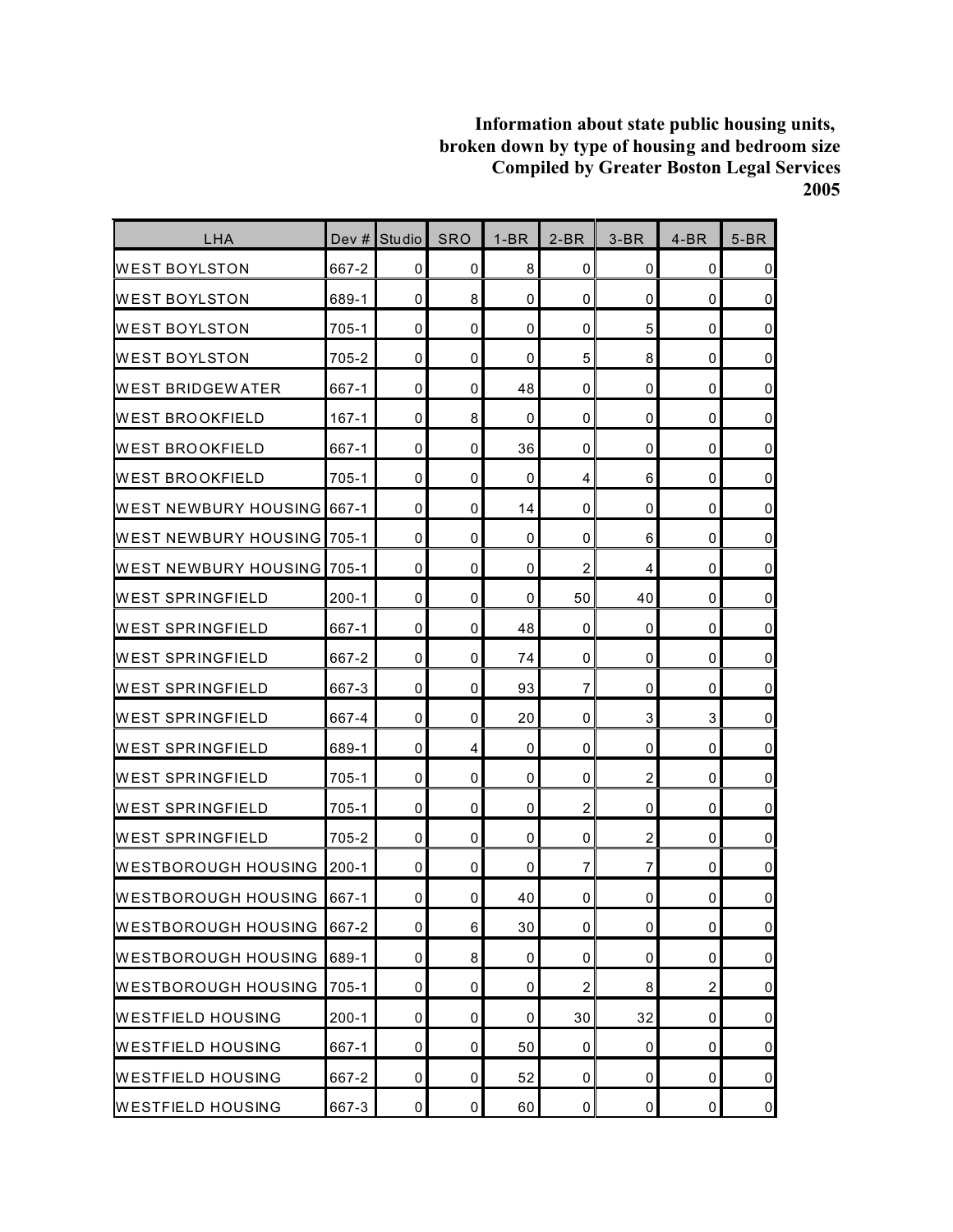| LHA                      | Dev #     | Studio      | <b>SRO</b> | $1-BR$      | $2-BR$      | $3-BR$           | $4-BR$      | $5-BR$           |
|--------------------------|-----------|-------------|------------|-------------|-------------|------------------|-------------|------------------|
| WESTFIELD HOUSING        | 667-4     | 0           | 0          | 80          | 32          | 0                | 0           | $\mathbf 0$      |
| <b>WESTFIELD HOUSING</b> | 667-5     | $\mathbf 0$ | 0          | 64          | $\mathbf 0$ | 0                | $\mathbf 0$ | $\pmb{0}$        |
| WESTFIELD HOUSING        | 689-1     | $\mathbf 0$ | 5          | 0           | 0           | 0                | $\mathbf 0$ | $\pmb{0}$        |
| <b>WESTFIELD HOUSING</b> | 689-2     | 0           | 9          | 0           | $\mathbf 0$ | 0                | 0           | $\mathbf 0$      |
| IWESTFIELD HOUSING       | $705 - 1$ | 0           | 0          | $\mathbf 0$ | 0           | 6                | 0           | $\mathbf 0$      |
| <b>WESTFIELD HOUSING</b> | 705-2     | 0           | 0          | 0           | 0           | 3                | 0           | $\pmb{0}$        |
| <b>WESTFIELD HOUSING</b> | 705-2     | 0           | 0          | 0           | $\mathbf 0$ | $\overline{c}$   | 0           | $\pmb{0}$        |
| WESTFIELD HOUSING        | 705-2     | $\mathbf 0$ | 0          | 0           | 0           | $\overline{2}$   | $\mathbf 0$ | $\pmb{0}$        |
| <b>WESTFIELD HOUSING</b> | 705-2     | 0           | 0          | 0           | 0           | 11               | 0           | $\mathbf 0$      |
| <b>WESTFORD HOUSING</b>  | 667-1     | $\mathbf 0$ | 0          | 48          | $\mathbf 0$ | 0                | 0           | $\mathbf 0$      |
| IWESTFORD HOUSING        | 667-2     | $\mathbf 0$ | 0          | 25          | $\mathbf 0$ | 0                | 0           | $\mathbf 0$      |
| IWESTFORD HOUSING        | 705-1     | 0           | 0          | 0           | 3           | 3                | 0           | $\mathbf 0$      |
| IWESTPORT HOUSING        | 667-1     | $\mathbf 0$ | 0          | 48          | $\mathbf 0$ | 0                | 0           | $\pmb{0}$        |
| <b>WEYMOUTH HOUSING</b>  | $200 - 1$ | 0           | 0          | 10          | 79          | 70               | 22          | $\boldsymbol{2}$ |
| <b>WEYMOUTH HOUSING</b>  | 667-1     | $\mathbf 0$ | 0          | 80          | $\mathbf 0$ | 0                | 0           | $\mathbf 0$      |
| <b>WEYMOUTH HOUSING</b>  | 667-2     | $\mathbf 0$ | 0          | 76          | $\mathbf 0$ | 0                | 0           | $\pmb{0}$        |
| IWEYMOUTH HOUSING        | 667-3     | 0           | 0          | 60          | 0           | 0                | 0           | $\mathbf 0$      |
| WHITMAN HOUSING          | 667-1     | $\mathbf 0$ | 0          | 40          | $\mathbf 0$ | 0                | 0           | $\pmb{0}$        |
| WHITMAN HOUSING          | 667-3     | 0           | 0          | 80          | 0           | 0                | 0           | $\pmb{0}$        |
| <b>WHITMAN HOUSING</b>   | 667-4     | 0           | 0          | 44          | 0           | 0                | 0           | $\pmb{0}$        |
| WHITMAN HOUSING          | $705-1$   | $\mathbf 0$ | 0          | 0           | $\mathbf 0$ | 0                | 1           | $\mathsf 0$      |
| <b>WHITMAN HOUSING</b>   | 705-1     | 0           | 0          | 0           | 0           | 2                | 0           | $\pmb{0}$        |
| <b>WHITMAN HOUSING</b>   | $705 - 1$ | $\mathbf 0$ | $\pmb{0}$  | 0           | $\pmb{0}$   | 0                | 1           | $\mathbf 0$      |
| <b>WHITMAN HOUSING</b>   | 705-1     | 0           | 0          | 0           | 0           | 1                | 0           | $\overline{0}$   |
| <b>WHITMAN HOUSING</b>   | $705-1$   | 0           | 0          | 0           | 0           | 0                | 1           | $\overline{0}$   |
| <b>WHITMAN HOUSING</b>   | 705-1     | $\mathbf 0$ | 0          | 0           | 1           | $\boldsymbol{2}$ | 0           | $\overline{0}$   |
| <b>WHITMAN HOUSING</b>   | $705 - 1$ | $\mathbf 0$ | 0          | 0           | $\mathbf 0$ | 0                | 1           | $\mathsf 0$      |
| <b>WHITMAN HOUSING</b>   | 705-2     | 0           | 0          | 0           | 0           | 8                | 0           | $\overline{0}$   |
| <b>WILBRAHAM HOUSING</b> | 667-1     | 0           | 0          | 40          | $\mathbf 0$ | 0                | 0           | $\overline{0}$   |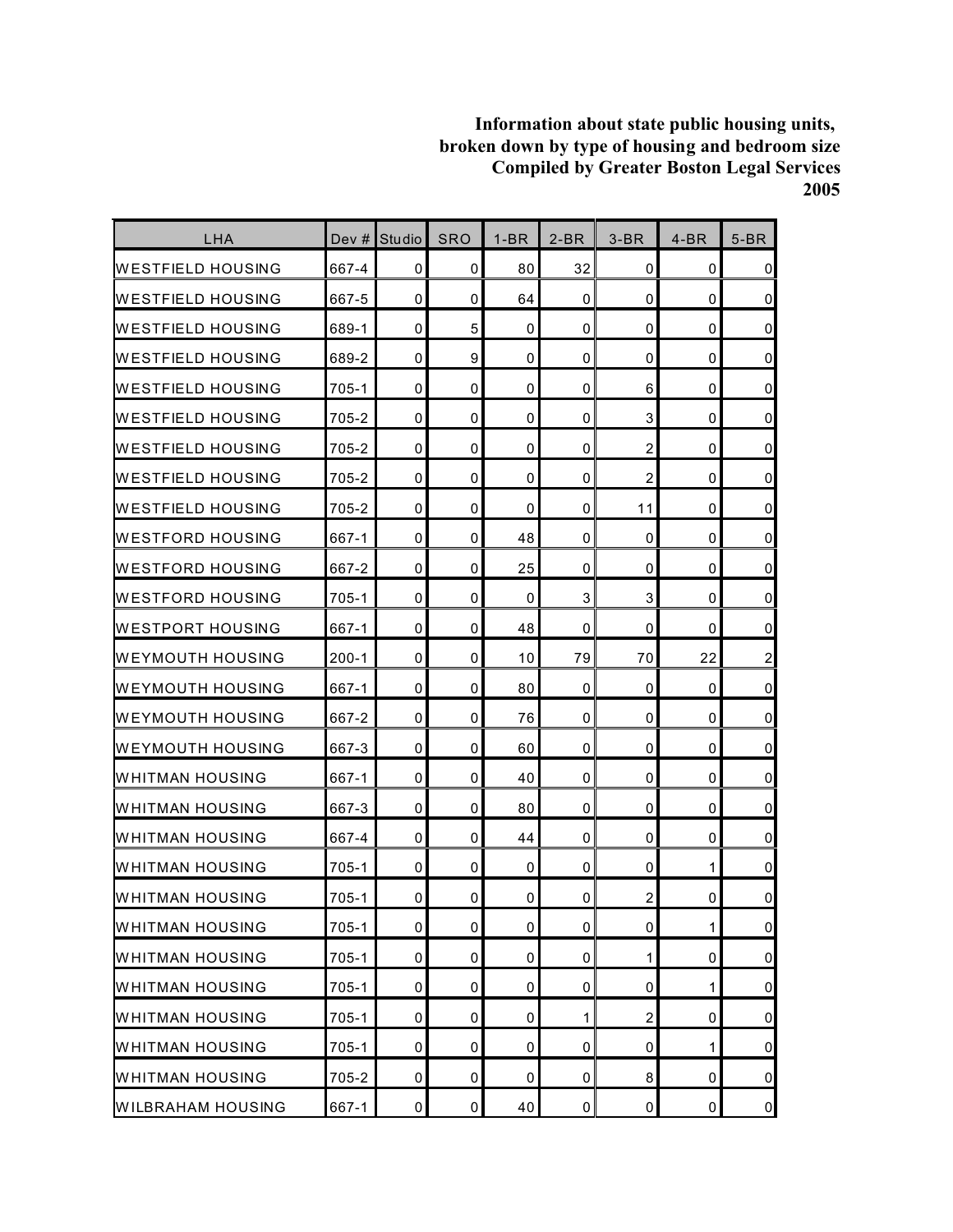| <b>LHA</b>                | Dev $#$   | Studio      | <b>SRO</b>  | $1-BR$      | $2-BR$           | $3-BR$         | $4-BR$ | $5-BR$         |
|---------------------------|-----------|-------------|-------------|-------------|------------------|----------------|--------|----------------|
| WILBRAHAM HOUSING         | 667-2     | 0           | 14          | 20          | 0                | 0              | 0      | $\overline{0}$ |
| WILBRAHAM HOUSING         | $705 - 1$ | 0           | $\mathbf 0$ | 0           | 0                | 1              | 0      | $\overline{0}$ |
| WILBRAHAM HOUSING         | $705 - 1$ | 0           | 0           | 0           | 0                | 0              | 1      | $\mathbf 0$    |
| IWILBRAHAM HOUSING        | 705-1     | 0           | 0           | 0           | 0                | 1              | 0      | $\overline{0}$ |
| WILBRAHAM HOUSING         | 705-2     | 0           | 0           | 0           | 0                | $\overline{2}$ | 0      | $\mathbf 0$    |
| <b>WILBRAHAM HOUSING</b>  | 705-2     | 0           | 0           | 0           | 1                | 1              | 0      | $\overline{0}$ |
| <b>WILBRAHAM HOUSING</b>  | 705-2     | 0           | $\mathbf 0$ | 0           | 0                | $\overline{2}$ | 0      | $\overline{0}$ |
| WILLIAMSTOWN HOUSING      | 667-1     | 0           | 0           | 30          | 0                | 0              | 0      | $\overline{0}$ |
| IWILLIAMSTOWN HOUSING     | 689-1     | 0           | 8           | 0           | 0                | 0              | 0      | $\overline{0}$ |
| IWILLIAMSTOWN HOUSING     | 705-1     | 0           | 0           | 0           | $\overline{2}$   | 3              | 1      | $\mathbf 0$    |
| WILLIAMSTOWN HOUSING      | 705-2     | 0           | 0           | 0           | $\overline{c}$   | 0              | 0      | $\mathbf 0$    |
| <b>WILMINGTON HOUSING</b> | 667-1     | 0           | 0           | 40          | 0                | 0              | 0      | $\overline{0}$ |
| WILMINGTON HOUSING        | 667-2     | $\mathbf 0$ | 0           | 28          | 0                | 0              | 1      | $\mathbf 0$    |
| WILMINGTON HOUSING        | 705-1     | 0           | 0           | 0           | 0                | 1              | 0      | $\overline{0}$ |
| IWILMINGTON HOUSING       | 705-1     | 0           | 0           | 0           | 0                | 1              | 0      | $\mathbf 0$    |
| IWILMINGTON HOUSING       | 705-1     | 0           | 0           | 0           | 0                | 1              | 0      | $\overline{0}$ |
| IWILMINGTON HOUSING       | 705-1     | 0           | 0           | 0           | 0                | 1              | 0      | $\mathbf 0$    |
| WILMINGTON HOUSING        | 705-2     | $\mathbf 0$ | 0           | 0           | 0                | 8              | 0      | $\pmb{0}$      |
| WILMINGTON HOUSING        | 705-3     | 0           | 0           | 0           | 0                | 1              | 0      | $\mathbf 0$    |
| <b>WINCHENDON HOUSING</b> | 667-1     | 0           | 0           | 77          | 0                | 0              | 0      | $\mathbf 0$    |
| WINCHENDON HOUSING        | 667-2     | 0           | 10          | 0           | 0                | 0              | 0      | $\pmb{0}$      |
| WINCHENDON HOUSING        | 689-1     | 0           | 8           | 0           | 0                | 0              | 0      | $\mathbf 0$    |
| <b>WINCHENDON HOUSING</b> | $705 - 1$ | 0           | $\pmb{0}$   | 0           | $\boldsymbol{7}$ | $\overline{4}$ | 0      | $\overline{0}$ |
| <b>WINCHENDON HOUSING</b> | 705-2     | 0           | $\mathbf 0$ | 0           | 6                | 6              | 0      | $\overline{0}$ |
| <b>WINCHESTER HOUSING</b> | 667-1     | 0           | 0           | 52          | 0                | 0              | 0      | $\overline{0}$ |
| <b>WINCHESTER HOUSING</b> | 667-2     | 0           | $\mathbf 0$ | 66          | 0                | $\mathbf 0$    | 0      | $\overline{0}$ |
| <b>WINCHESTER HOUSING</b> | 667-2     | 0           | 0           | 12          | 0                | 0              | 0      | $\overline{0}$ |
| <b>WINCHESTER HOUSING</b> | $705-1$   | 0           | 0           | 0           | 1                | $\overline{2}$ | 0      | $\overline{0}$ |
| <b>WINCHESTER HOUSING</b> | $705 - 1$ | $\pmb{0}$   | $\pmb{0}$   | $\mathsf 0$ | $\pmb{0}$        | $\overline{2}$ | 0      | $\overline{0}$ |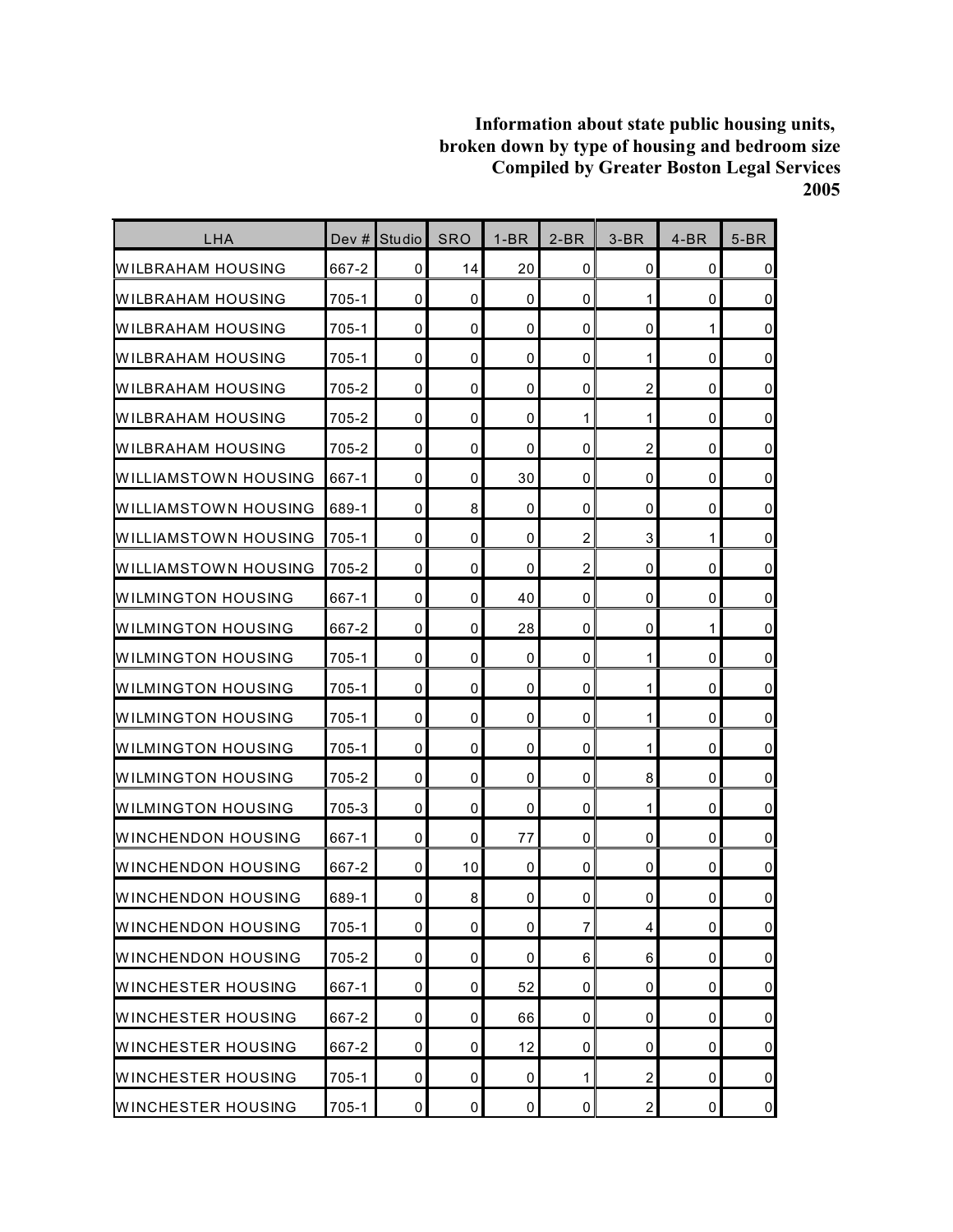| <b>LHA</b>                            |           | Dev # Studio | <b>SRO</b>     | $1-BR$      | $2-BR$       | $3-BR$       | $4-BR$      | $5-BR$           |
|---------------------------------------|-----------|--------------|----------------|-------------|--------------|--------------|-------------|------------------|
| WINCHESTER HOUSING                    | 705-1     | 0            | 0              | $\mathbf 0$ | 0            | 4            | $\mathbf 0$ | 0                |
| WINTHROP HOUSING                      | $200 - 1$ | $\mathbf 0$  | $\mathbf 0$    | 0           | 57           | 3            | 13          | $\mathbf 0$      |
| WINTHROP HOUSING                      | 667-1     | $\mathbf 0$  | 0              | 30          | 0            | $\mathbf 0$  | 0           | $\mathbf 0$      |
| WINTHROP HOUSING                      | 667-2     | 0            | 0              | 176         | 0            | 0            | 0           | $\mathbf 0$      |
| WINTHROP HOUSING                      | 667-3     | 0            | 0              | 100         | 0            | 0            | 0           | $\mathbf 0$      |
| WINTHROP HOUSING                      | 667-4     | 0            | 0              | 42          | 0            | $\mathbf 0$  | $\mathbf 0$ | $\mathbf 0$      |
| WINTHROP HOUSING                      | 689-1     | $\mathbf 0$  | 8              | 0           | 0            | $\mathbf 0$  | 0           | $\mathbf 0$      |
| <b>WINTHROP HOUSING</b>               | $705 - 1$ | $\mathbf 0$  | $\Omega$       | 0           | 4            | 4            | 0           | $\mathbf 0$      |
| WOBURN HOUSING                        | 200-1     | 0            | 0              | 0           | 41           | 27           | 0           | $\mathbf 0$      |
| WOBURN HOUSING                        | $200 - 2$ | 0            | $\mathbf 0$    | 0           | 31           | 27           | $\mathbf 0$ | $\mathbf 0$      |
| WOBURN HOUSING                        | $200 - 3$ | $\mathbf 0$  | 0              | 0           | 23           | 25           | 0           | $\pmb{0}$        |
| WOBURN HOUSING                        | 667-1     | $\mathbf 0$  | 0              | 40          | 0            | 0            | 0           | $\mathbf 0$      |
| WOBURN HOUSING                        | 667-2     | 0            | 0              | 54          | 0            | $\mathbf{0}$ | $\mathbf 0$ | $\mathbf 0$      |
| WOBURN HOUSING                        | 667-3     | 0            | 0              | 100         | 0            | 0            | 0           | $\mathbf 0$      |
| WOBURN HOUSING                        | 667-4     | $\mathbf 0$  | 0              | 45          | 0            | $\mathbf 0$  | $\mathbf 0$ | $\mathbf 0$      |
| <b>WORCESTER HOUSING</b>              | $200 - 1$ | $\mathbf 0$  | 0              | 21          | 114          | 68           | 0           | 0                |
| WORCESTER HOUSING                     | $200 - 2$ | 0            | 0              | 22          | 206          | 156          | 0           | $\mathbf 0$      |
| <b>WORCESTER HOUSING</b>              | 667-1     | 75           | $\mathbf{0}$   | $\pmb{0}$   | 0            | 0            | 0           | $\pmb{0}$        |
| WORCESTER HOUSING                     | 667-2     | 0            | 0              | 61          | 0            | 0            | 0           | 0                |
| WORCESTER HOUSING                     | 667-3     | $\mathbf 0$  | 16             | 50          | 0            | $\mathbf 0$  | $\mathbf 0$ | $\mathbf 0$      |
| WORCESTER HOUSING                     | 667-4     | $\mathbf 0$  | 12             | 38          | 0            | $\mathbf 0$  | 0           | $\mathbf 0$      |
| <b>WORCESTER HOUSING</b>              | 689-1     | 0            | 8              | 0           | 0            | 0            | 0           | $\mathbf 0$      |
| <b>WORCESTER HOUSING</b>              | 689-2     | $\mathbf 0$  | 12             | $\mathsf 0$ | 0            | $\mathbf{0}$ | 0           | $\overline{0}$   |
| <b>WORCESTER HOUSING</b>              | 689-3     | 0            | $\overline{7}$ | 0           | 0            | $\mathbf 0$  | 0           | $\boldsymbol{0}$ |
| <b>WORCESTER HOUSING</b>              | 689-4     | 0            | 8              | 0           | 0            | $\mathbf 0$  | 0           | $\overline{0}$   |
| <b>WORCESTER HOUSING</b>              | 689-7     | 0            | 8              | 0           | 0            | $\mathbf 0$  | 0           | $\overline{0}$   |
| <b>WORCESTER HOUSING</b><br>AUTHORITY | 705-1     | $\mathbf 0$  | $\mathbf 0$    | 0           | 1            | 12           | 11          | $\overline{0}$   |
| <b>WORCESTER HOUSING</b>              | 705-2     | $\pmb{0}$    | $\pmb{0}$      | 0           | $\mathbf{1}$ | 6            | 9           | 0                |